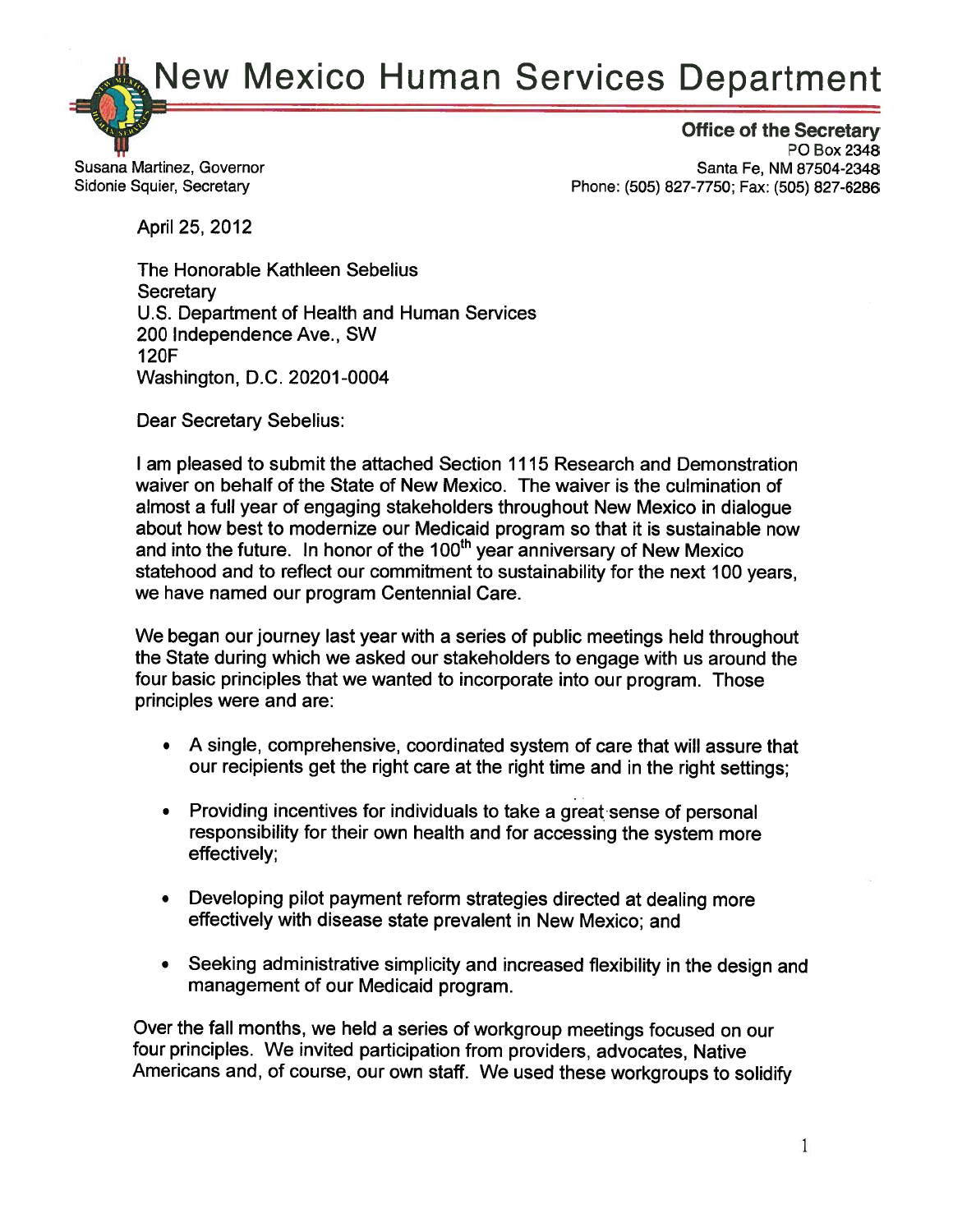specific approaches to achieving our goals and to "vet" ideas with those who would ultimately have to operationalize the program.

I want to specifically address our extensive outreach to the Native American community. Yesterday, we sent a timeline of all of our formal and informal consultations with the Native American stakeholders in our state; for each event or meeting noted, we also submitted documents that were either presented or discussed at those meetings. We specifically sent a copy of our Concept Paper to every Tribal Governor and to representatives from the Indian Health Service. We believe we have followed not only the letter of the law but have gone beyond to assure that we invited open and honest dialogue with our Native American community. The documentation of our efforts was sent to Ms. Cindy Mann and kev members of her staff yesterday.

We do not intend to stop consultation at this point. We have now begun the process of developing a contract document that will provide in even greater detail the specifications of the business arrangement we intend to enter into with managed care plans. We hope to spend the fall in the procurement process. As we develop our procurement documents, we will continue to use the workgroup approach and to invite our stakeholders to participate in these meetings to assure that the program we ultimately implement is the program that best serves New Mexico's unique population.

I had the pleasure of meeting with Ms. Mann in Washington in early March and was able to share with her not only our process but our detailed concept for our Centennial Care program. Ms. Mann was encouraging and graciously agreed to let us "pilot" a new, streamlined waiver format that CMS hopes to use with states seeking to blend their long term care and acute services into a single delivery system. This is the format we have used with the waiver application we submit today.

I mention this specifically because I have high hopes that, using the new format, your staff and mine will quickly reach agreement on Terms and Conditions for our waiver approval. New Mexico is working on a timeframe that assumes we will have our procurement out by this fall and our plans selected and under contract by January 1, 2013. We plan for a program "go-live" on January 1, 2014. We believe that a full year for implementation is critical to assuring that our plans, our providers and, most importantly, our recipients are fully educated and informed and understand exactly how the program will operate on that go-live date.

We can only achieve that goal if your agency works diligently with us for a quick approval of our waiver. We hope not to experience the lengthy and sometimes contentious and prolonged negotiations that can occur with the 1115 waiver process. Towards that end, we pledge that we will respond quickly and thoroughly to questions raised by your staff.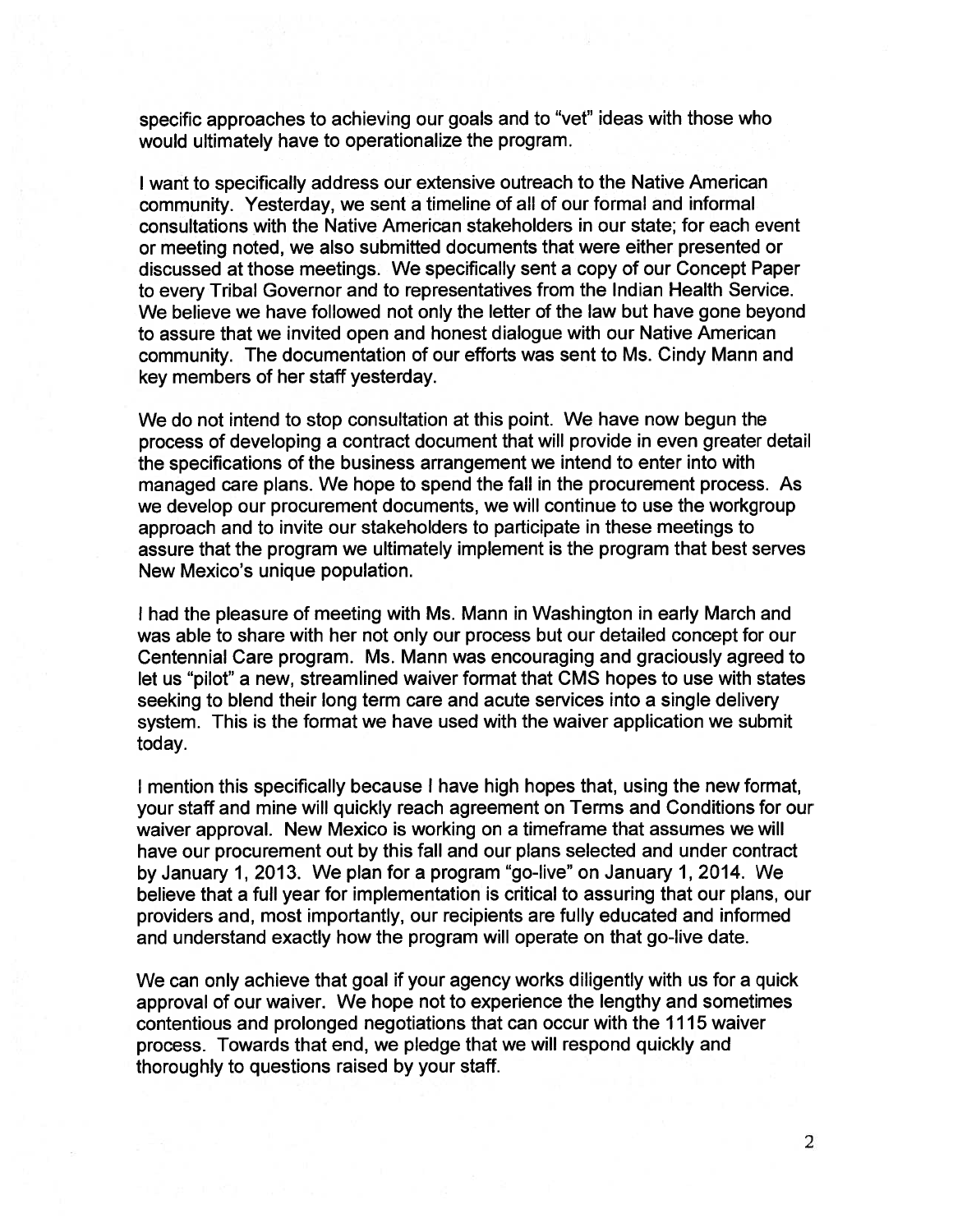In closing, I want to reiterate that our project is the culmination of almost a year of statewide community input. While not everyone agrees with every aspect of our program, we have had fundamentally positive responses from our stakeholders and all have expressed an eagerness to continue to work with us as we move towards the specifics of a contract document. We hope that you will encourage your staff to work with us in a timely manner to approve our waiver so that we can move on to modernize our program for the benefit of those New Mexicans who rely on our ability to deliver excellent care tailored to the unique needs of our state.

Sincerely,

Sidonie Squier

**Sidonie Squier** Secretary **Human Services Department** Santa Fe, New Mexico

 $Cc$ : Ms. Cynthia Mann Mr. Bill Brooks Ms. Victoria Wachino Ms. Nicole Kaufman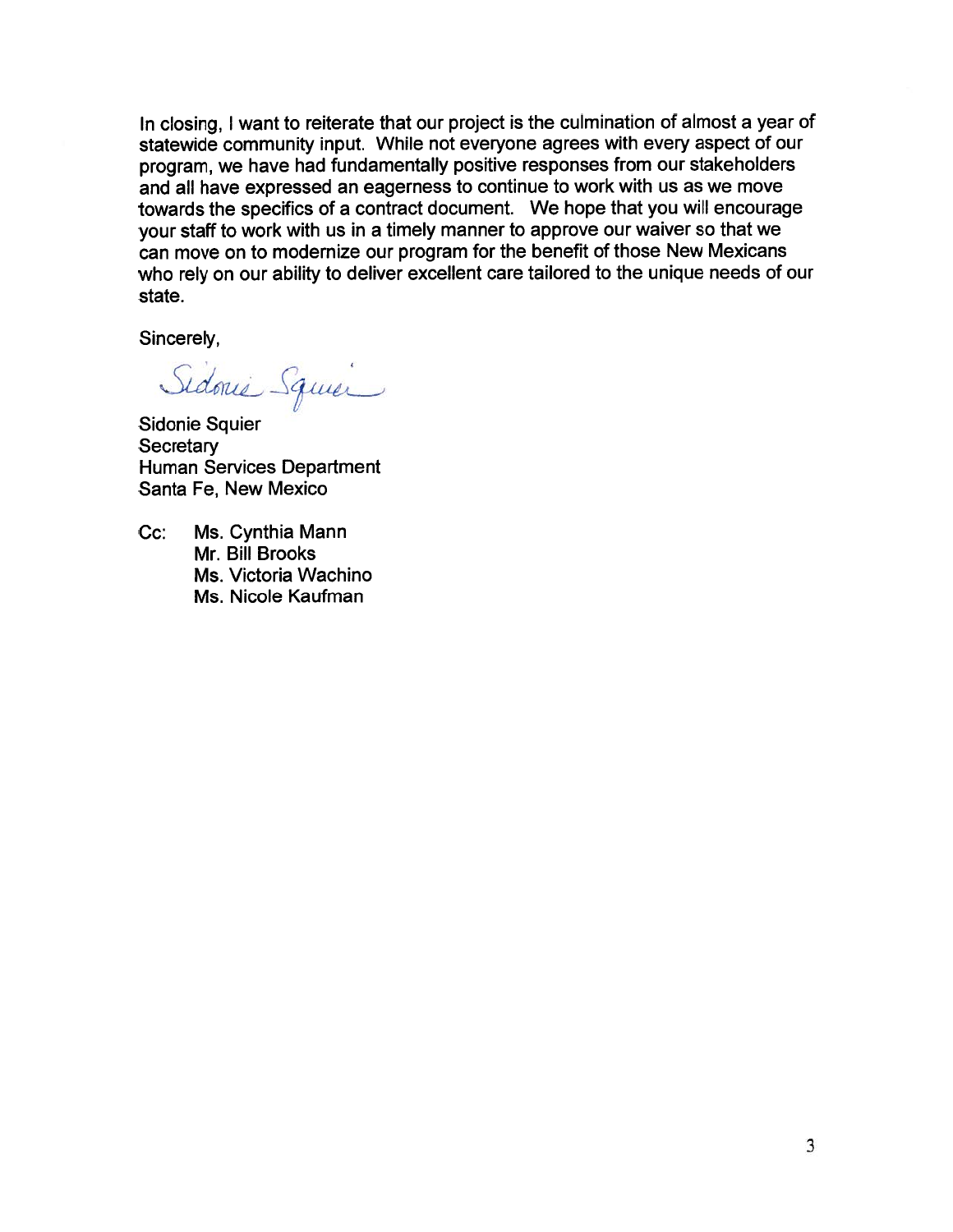

# **New Mexico Human Services Department**

New Mexico's Centennial Care

A Waiver Request Submitted Under Authority of Section 1115 of the Social Security Act

to

The Centers for Medicare & Medicaid Services (CMS) U.S. Department of Health and Human Services

State of New Mexico

Sidonie Squier, Cabinet Secretary New Mexico Human Services Department

Julie B. Weinberg, Division Director Medical Assistance Division

April 25, 2012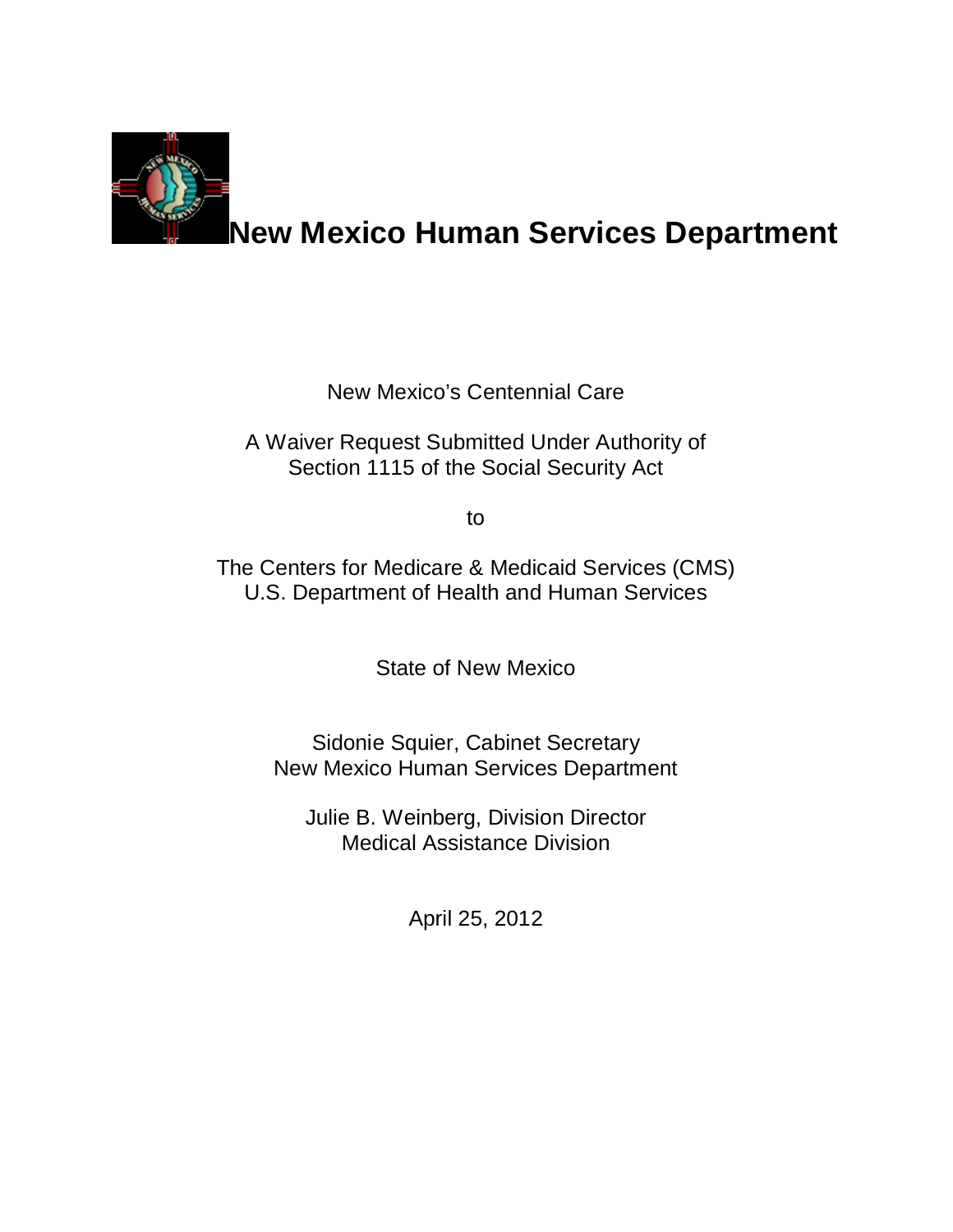# **Table of Contents**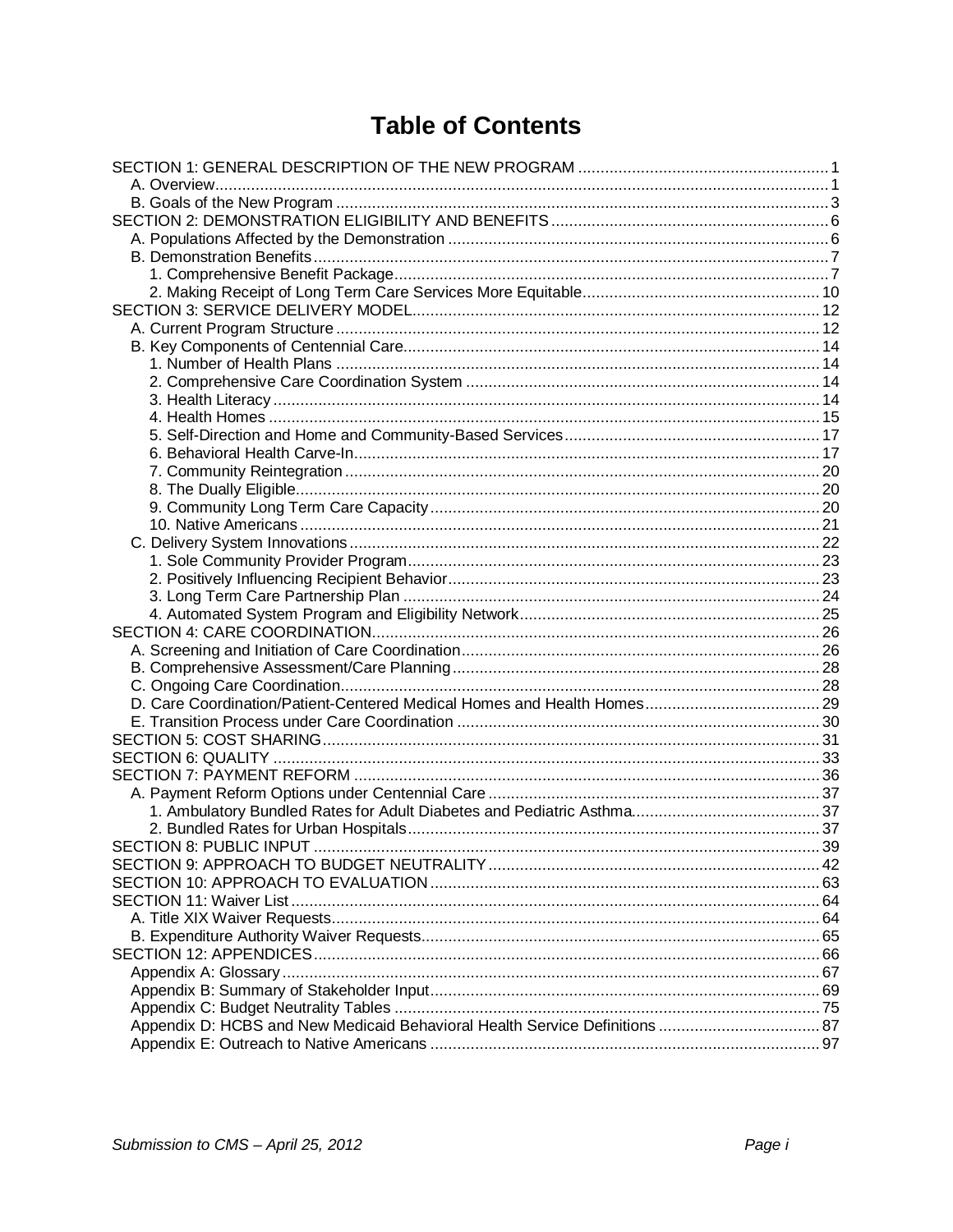# **SECTION 1: GENERAL DESCRIPTION OF THE NEW PROGRAM**

### **A. Overview**

The State of New Mexico (State) is one of the poorest states in the nation and has a faster-than-average growth in its elderly population. These two facts combined place growing demands on its Medicaid program, even before the inclusion of the "newly eligible" population under the Patient Protection and Affordable Care Act (PPACA).

Of the approximately 2 million citizens in the State, more than a quarter (approximately 550,000 people) currently receives their health care through the Medicaid program. This large number of Medicaid recipients presents many challenges for the State including increasing costs, administrative complexities and the difficulty of ensuring quality care for all recipients.

The program is expensive, consuming about 16% of the current State budget – up from 12% last State fiscal year (SFY) and rising to 20% next SFY. Specifically in 2011, New Mexico and the federal government spent approximately \$3.8 billion on Medicaid services for New Mexicans. The rate of growth in costs precedes the approximately 175,000 additional people who will be added to the program beginning January 2014 under the PPACA and for whom the State will ultimately bear some costs.

The New Mexico Medicaid program is also administratively complex. Today, the program operates under 12 separate waivers as well as a fee-for-service (FFS) program for those either opting out or exempt from managed care, and seven (7) different health plans execute this complicated delivery system.

Finally, and perhaps most importantly, the State is not necessarily buying quality; rather rates are determined and payments made based on the quantity of services offered. The State pays for services without regard to whether they represent best practices in medicine and without regard to whether those services help make people healthier or help them manage complex medical/behavioral conditions.

For all of these reasons, New Mexico believes that now is the time to modernize Medicaid to assure that the State is buying the most effective, efficient health care possible for our most vulnerable and needy citizens and to create a sustainable program for the future.

New Mexico seeks approval of a section 1115(a) of the Social Security Act (SSA) demonstration authority, with the program going live on January 1, 2014, to attempt an approach to slowing the rate of growth of program costs while avoiding cuts to the Medicaid program. New Mexico's vision is to build a service delivery system that delivers the right amount of care at the right time in the right setting. This vision includes educating our recipients to become more savvy health care consumers, promoting more integrated care, delivering proper case management for the most at-risk recipients, involving recipients in their own wellness and paying providers for outcomes, rather than process.

Managed care has been the primary service delivery system for Medicaid in New Mexico for more than a decade. The State began its Salud! program (Medicaid managed care) in 1997, managed care for behavioral health in 2005 and its Coordination of Long Term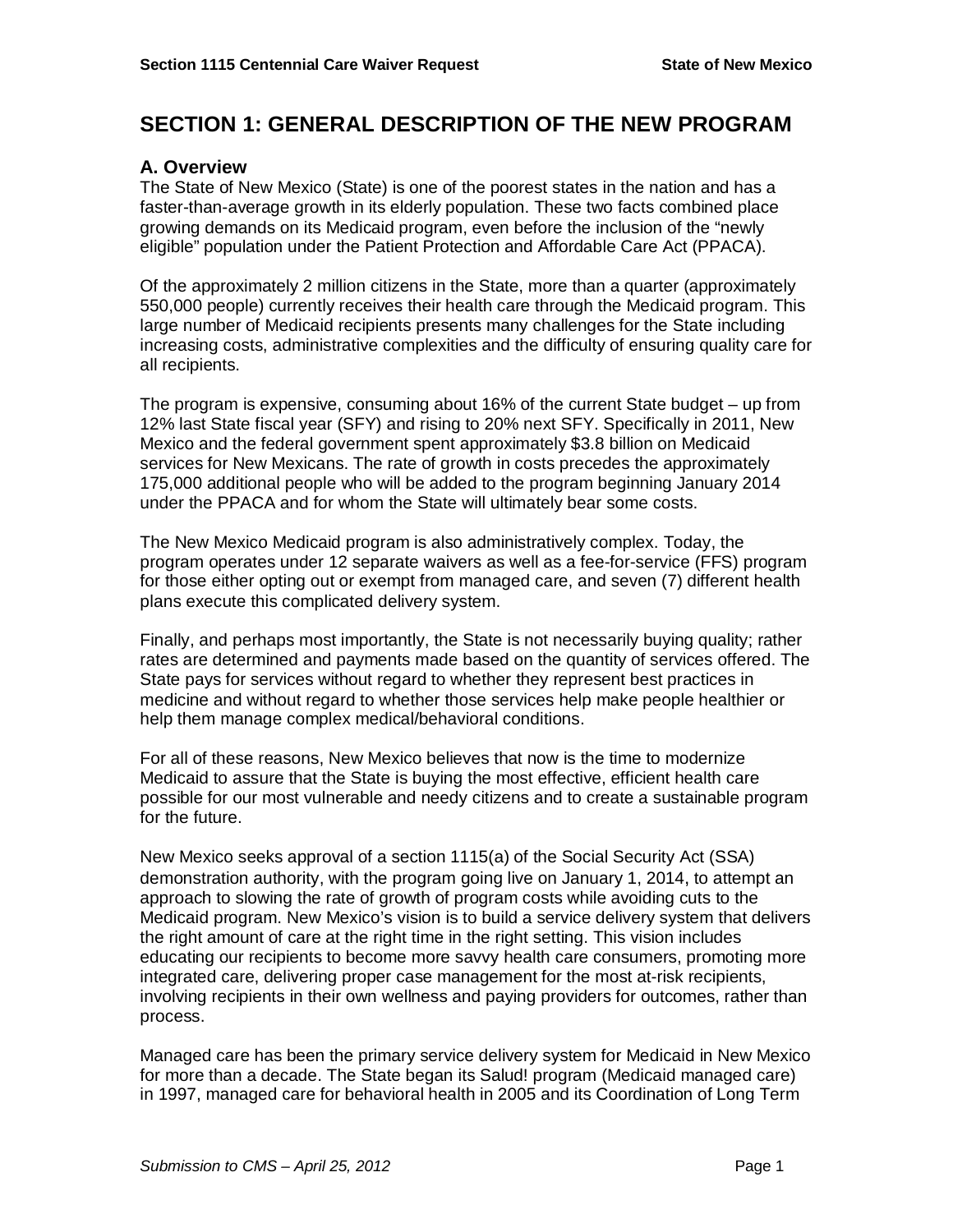Services (CoLTS) program in 2008. Like managed care companies everywhere, New Mexico's plans have proven that they know how to manage the dollars they receive in capitation and, by and large, how to establish a network and pay claims in a timely and accurate manner. What New Mexico now challenges its plans to do is manage care and deliver outcomes that can be measured in terms of a healthier population. In order to effectively drive the kind of system change New Mexico seeks, plans will have to think and behave differently and support the movement towards care integration and payment reform.

To effectuate this vision, New Mexico seeks to operate a Section 1115(a) waiver that is a single streamlined and efficient program known as Centennial Care.

#### **State Commitment**

New Mexico's Human Services Department (HSD), under the leadership of Secretary Sidonie Squier and Medicaid Director Julie B. Weinberg, has been leading the effort for modernizing New Mexico's Medicaid program within the State. HSD has engaged all key State agencies involved in providing services to affected populations in the Centennial Care program design. Such collaboration has helped define Centennial Care. For example, as part of the New Mexico Behavioral Health Purchasing Collaborative (NMBHPC), HSD has partnered with, among other State agencies, the Aging and Long Term Services Department of Aging (ALTSD), Children, Youth and Families Department (CYFD) and the Department of Health (DOH) to ensure a fully integrated physical health and behavioral health program design. The Secretary of the ALTSD sits on the Medicaid Advisory Council and in this capacity has provided guidance in specific policies related to aging issues. Furthermore, early discussions with the DOH resulted in the decision to exclude the Home and Community-Based Services (HCBS) waiver for individuals with developmental disabilities from the program design. Through these formal relationships as well as informal opportunities for collaboration, HSD will continue to actively engage partner agencies in the ongoing design, implementation and monitoring of Centennial Care.

The State remains committed to ensuring all key players, State agencies and populations are involved in the planning and execution of the statewide effort of Medicaid modernization. Centennial Care will set the stage for innovation in New Mexico now and in the years to come.

#### **The Patient Protection and Affordable Care Act Changes**

New Mexico is exploring the various provisions and requirements of the PPACA and how it will impact the Centennial Care program. The State anticipates that up to 175,000 individuals will become eligible for the benchmark benefit that will be defined by the State consistent with federal requirements and guidelines and offered through the Medicaid plans. Streamlining the Medicaid system, as proposed under this demonstration, will assist the State and health plans in their ability to more easily absorb this new group of eligibles at the same time provisions take effect in January 2014.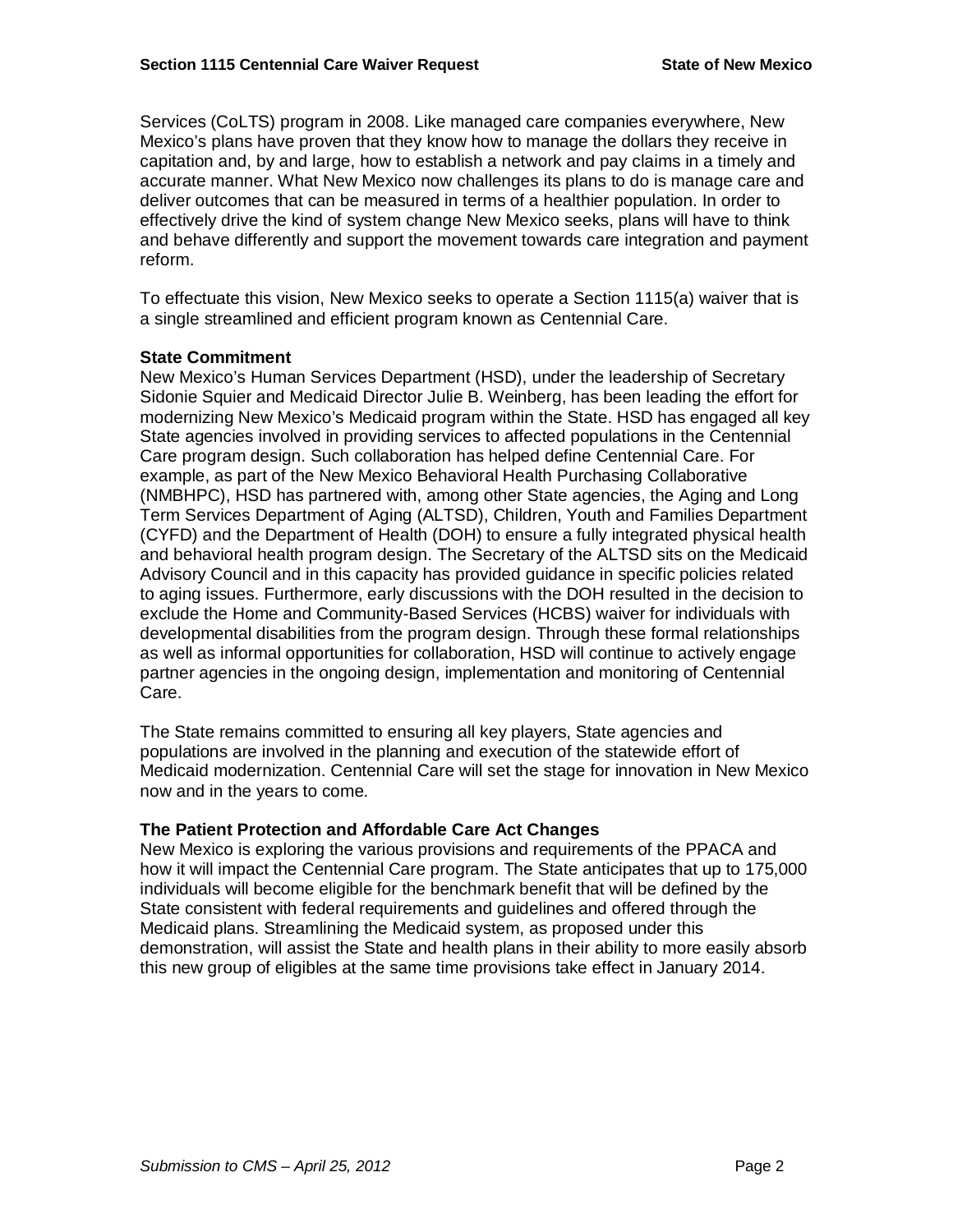## **B. Goals of the New Program**

In June of 2011, New Mexico embarked on an ambitious plan to modernize its Medicaid program to accomplish the following goals:

- Assuring that Medicaid recipients in the program receive the right amount of care at the right time and in the most cost effective or "right" settings;
- Ensuring that the care being purchased by the program is measured in terms of its quality and not its quantity;
- Slowing the growth rate of costs or "bending the cost curve" over time without cutting services, changing eligibility or reducing provider rates; and
- Streamlining and modernizing the program in preparation for the potential increase of up to 175,000 recipients beginning in January 2014.

As a beginning place for the development of a modernized Medicaid program, the State articulated four (4) guiding principles:

- 1. Developing a comprehensive service delivery system that provides the full array of benefits and services offered through the State's Medicaid program;
- 2. Encouraging more personal responsibility so that recipients become more active participants in their own health and more efficient users of the health care system;
- 3. Increasing the emphasis on payment reforms that pay for performance rather for the quantity of services delivered; and
- 4. Simplifying administration of the program for the State, for providers and for recipients where possible.

These 4 guiding principles continue to steer New Mexico's Medicaid modernization efforts and serves as the foundation for the Section 1115 waiver proposal. In an effort to consolidate and make the Medicaid program more efficient, New Mexico proposes to consolidate current populations, waivers and services under Centennial Care (see Table 1.1)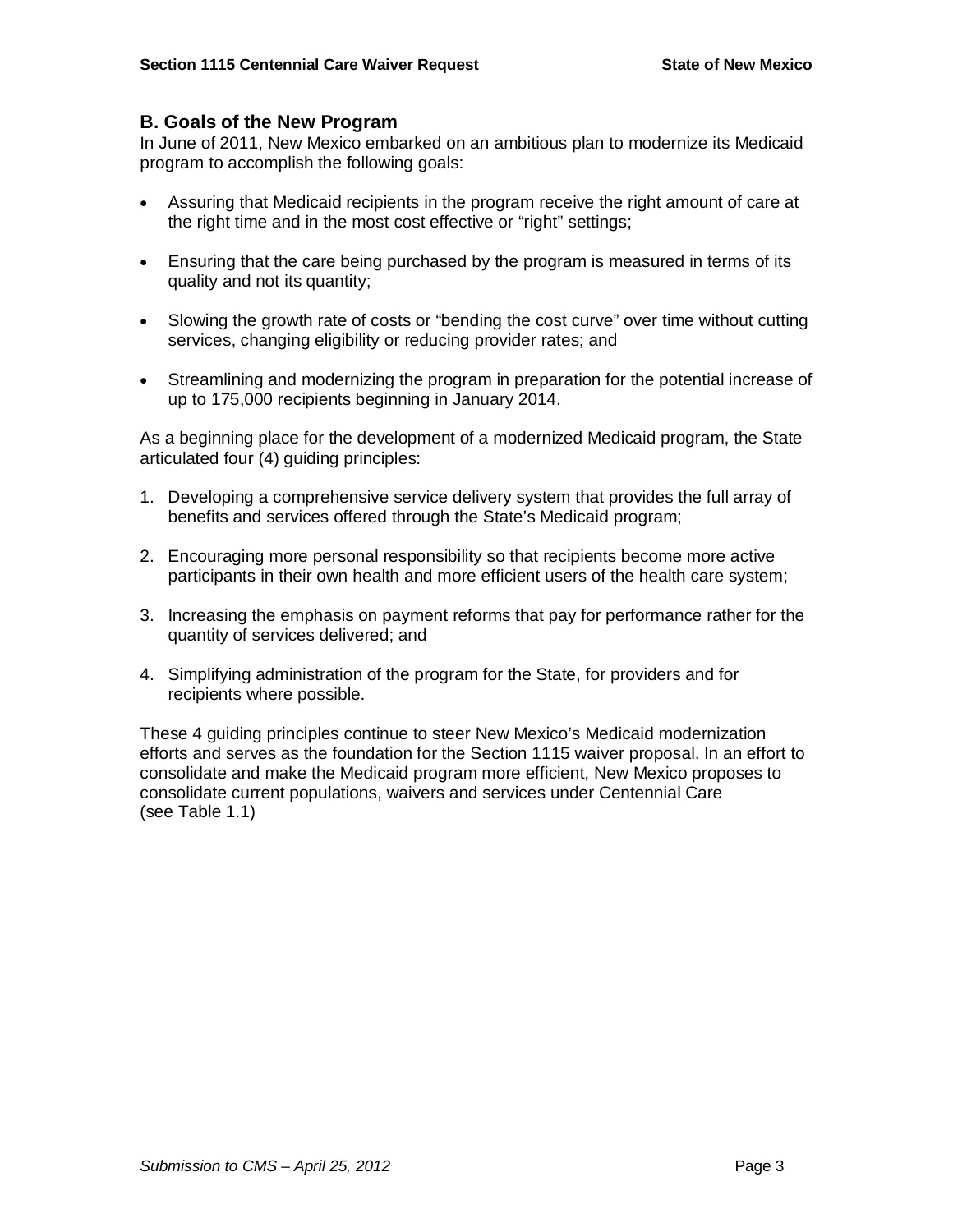# Table 1.1

Consolidation of New Mexico's Current Populations and Programs Under Centennial Care

| <b>Population/Program</b>                                                                                            | <b>Consolidation in</b><br><b>Centennial Care</b> | <b>Mandatory Managed</b><br>Care | <b>Authority prior to</b><br><b>Centennial Care</b> |
|----------------------------------------------------------------------------------------------------------------------|---------------------------------------------------|----------------------------------|-----------------------------------------------------|
| Children under age 6<br>and pregnant women<br>with incomes below<br>133% of Federal<br>Poverty Level (FPL)           | Yes                                               | Yes                              |                                                     |
| Children age 6 to 18<br>below 100% of FPL                                                                            | Yes                                               | Yes                              |                                                     |
| Temporary Assistance<br>for Needy Families<br>(TANF)                                                                 | Yes                                               | Yes                              | Salud! 1915(b) Waiver                               |
| <b>Transitional Medicaid</b>                                                                                         | Yes for those below<br>138% of FPL                | Yes                              | Salud! 1915(b) Waiver                               |
| Individuals who receive<br><b>Supplemental Security</b><br>Income (SSI)                                              | Yes                                               | Yes                              | Salud! 1915(b) Waiver                               |
| Adults below 200% of<br>(FPL)                                                                                        | Yes for those below<br>138% of FPL                | Yes                              |                                                     |
| Individuals living in<br>Medical institutions up<br>to 300% of SSI Income<br>Standard                                | Yes                                               | Yes                              | 1915(b) Waiver                                      |
| Low income Medicare<br>recipients                                                                                    | Yes                                               | Yes                              | <b>State Plan Amendment</b><br>(SPA)                |
| Relatives or Legal<br>Guardians who are<br>caretakers of children<br>under age 18 (or 19 if<br>still in high school) | Yes                                               | Yes                              | Salud! 1915(b) Waiver                               |
| Children ages 0 to 19<br>with incomes up to<br>235% of FPL                                                           | Yes                                               | Yes                              | CHIP 1115 Waiver                                    |
| Pregnant women up to<br>185% FPL for<br>pregnancy related<br>services                                                | Yes for those below<br>138% of FPL                | Yes                              | CHIP 1115 Waiver                                    |
| Children aging out of<br>foster care up to age 21<br>years                                                           | Yes                                               | Yes                              | <b>SPA</b>                                          |
| Women for Breast and<br><b>Cervical Cancer</b><br>Treatment                                                          | Yes for those below<br>138% of FPL                | Yes                              | <b>SPA</b>                                          |
| <b>Working Disabled</b><br>Individuals                                                                               | Yes for those below<br>138% of FPL                | Yes                              | <b>SPA</b>                                          |
| Medically needy                                                                                                      | Yes for those below<br>138% of FPL                | Yes                              | Salud! 1915(b) Waiver                               |
| Medically needy Aged,<br>Blind or Disabled (ABD)                                                                     | Yes for those below<br>138% of FPL                | Yes                              | CoLTS 1915(b) Waiver                                |
| Children under age 21                                                                                                | Yes                                               | Yes                              | <b>SPA</b>                                          |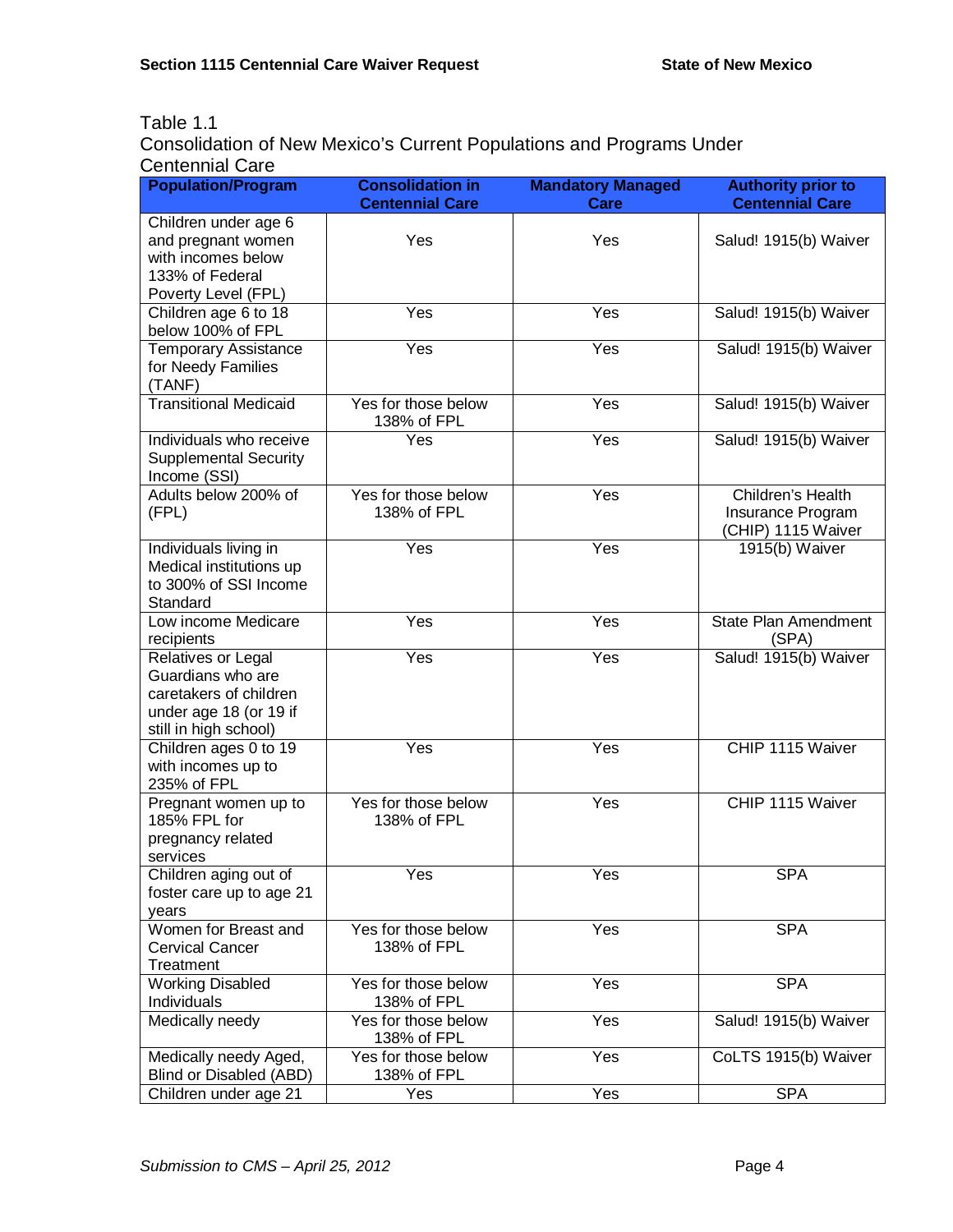| who are full-time<br>students                                                                               |                                           |                                           |                    |
|-------------------------------------------------------------------------------------------------------------|-------------------------------------------|-------------------------------------------|--------------------|
| Low-income parents<br>with incomes above<br>1996 Aid to Families<br>with Dependent<br>Children (AFDC) level | Yes                                       | Yes                                       | <b>SPA</b>         |
| Program for All-<br>Inclusive Care for the<br>Elderly (PACE)                                                | Yes                                       | Yes                                       | <b>SPA</b>         |
| Salud!                                                                                                      | Yes                                       | Yes                                       | 1915(b) Waiver     |
| <b>Behavioral Health</b><br>Services                                                                        | Yes                                       | Yes                                       | 1915(b) Waiver     |
| <b>CoLTS</b>                                                                                                | Yes                                       | Yes                                       | 1915(b)/(c) Waiver |
| Mi Via                                                                                                      | Yes                                       | Yes                                       | 1915(c) Waiver     |
| Developmental<br>Disabilities (DD)                                                                          | Acute services only<br>(excluded DD HCBS) | Acute services only<br>(excluded DD HCBS) | 1915(c) Waiver     |
| Medically Fragile <sup>1</sup>                                                                              | Yes                                       | Yes                                       | 1915(c) Waiver     |
| <b>AIDS</b>                                                                                                 | Yes                                       | Yes                                       | 1915(c) Waiver     |
| <b>Traumatic Brain Injury</b>                                                                               | Yes                                       | Yes                                       | 1915(c) Waiver     |

Source: Medicaid Overview and Operational Structure, HSD. July 2010. http://www.health.state.nm.us/phd/dist3/documents/NMMedicaidStructOpsJul10.pdf.

 1 Medically Fragile HCBS waiver will be phased in effective July 1, 2015 with a 6 month transition period beginning January 2015.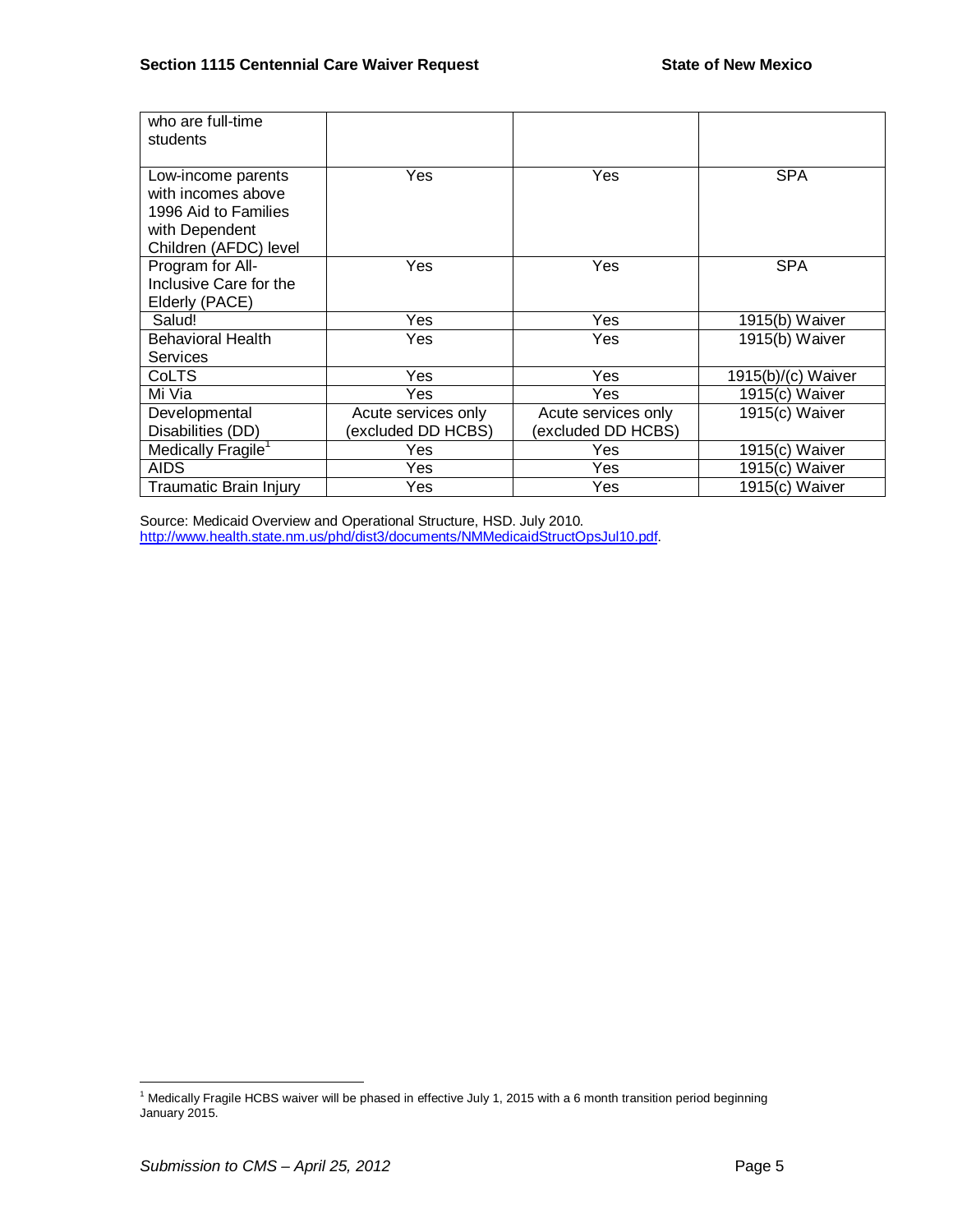# **SECTION 2: DEMONSTRATION ELIGIBILITY AND BENEFITS**

# **A. Populations Affected by the Demonstration**

The table below delineates the individuals included in a Medicaid eligibility group under the demonstration. These eligibility groups will be subject to all applicable Medicaid laws and regulations, except to the extent such laws and/or regulations are expressively waived in Section 11 of this application.

#### Table 2.1

| <b>New Mexico</b><br><b>Centennial Care</b><br><b>Waiver Demonstration</b><br><b>Groups</b> | <b>Description</b>                                                                                                                                                             | <b>Federal Poverty</b><br>Level<br>(FPL)/Modified<br><b>Adjusted Gross</b><br><b>Income (MAGI)</b> |
|---------------------------------------------------------------------------------------------|--------------------------------------------------------------------------------------------------------------------------------------------------------------------------------|----------------------------------------------------------------------------------------------------|
| Childless Adults                                                                            | Low Income Childless Adults aged 19-65                                                                                                                                         | Below 138% of FPL                                                                                  |
| Parents                                                                                     | Low income parents                                                                                                                                                             | Below 138% of FPL                                                                                  |
| Pregnant Women                                                                              | Low income Pregnant Women (includes<br>Presumptive Eligibility)                                                                                                                | Below 138% of FPL                                                                                  |
| Low Income Children                                                                         | Low income children up to age 19                                                                                                                                               | Below 138% of FPL                                                                                  |
| <b>Qualified Children</b>                                                                   | Children over 138% of FPL up to age 19                                                                                                                                         | 138-185% FPL                                                                                       |
| <b>CHIP</b>                                                                                 | Uninsured children above 185% of FPL up to<br>age 19                                                                                                                           | 185-235% FPL                                                                                       |
| <b>Foster Children</b>                                                                      | Former foster children up to age 26 who<br>were on Medicaid while in foster care                                                                                               | n/a                                                                                                |
| <b>ABD SSI Recipients</b>                                                                   | Individuals receiving SSI                                                                                                                                                      | Federal SSI<br>standard                                                                            |
| <b>Medically Needy ABD</b>                                                                  | Individuals who are aged, blind or disabled<br>and 'spend down' to below the SSI standard                                                                                      | <b>Federal SSI</b><br>standard                                                                     |
| <b>Nursing Facility</b><br>residents                                                        | Individuals not otherwise eligible for Medicaid<br>meeting Nursing Facility LOC and residing in<br><b>Nursing Facilities</b>                                                   | 300% of SSI<br>standard                                                                            |
| Community Long<br>Term Care (LTC)                                                           | Individuals not otherwise eligible for Medicaid<br>meeting Nursing Facility LOC and residing in<br>the community (includes those electing self-<br>directed services (Mi Via)) | 300% of SSI<br>standard                                                                            |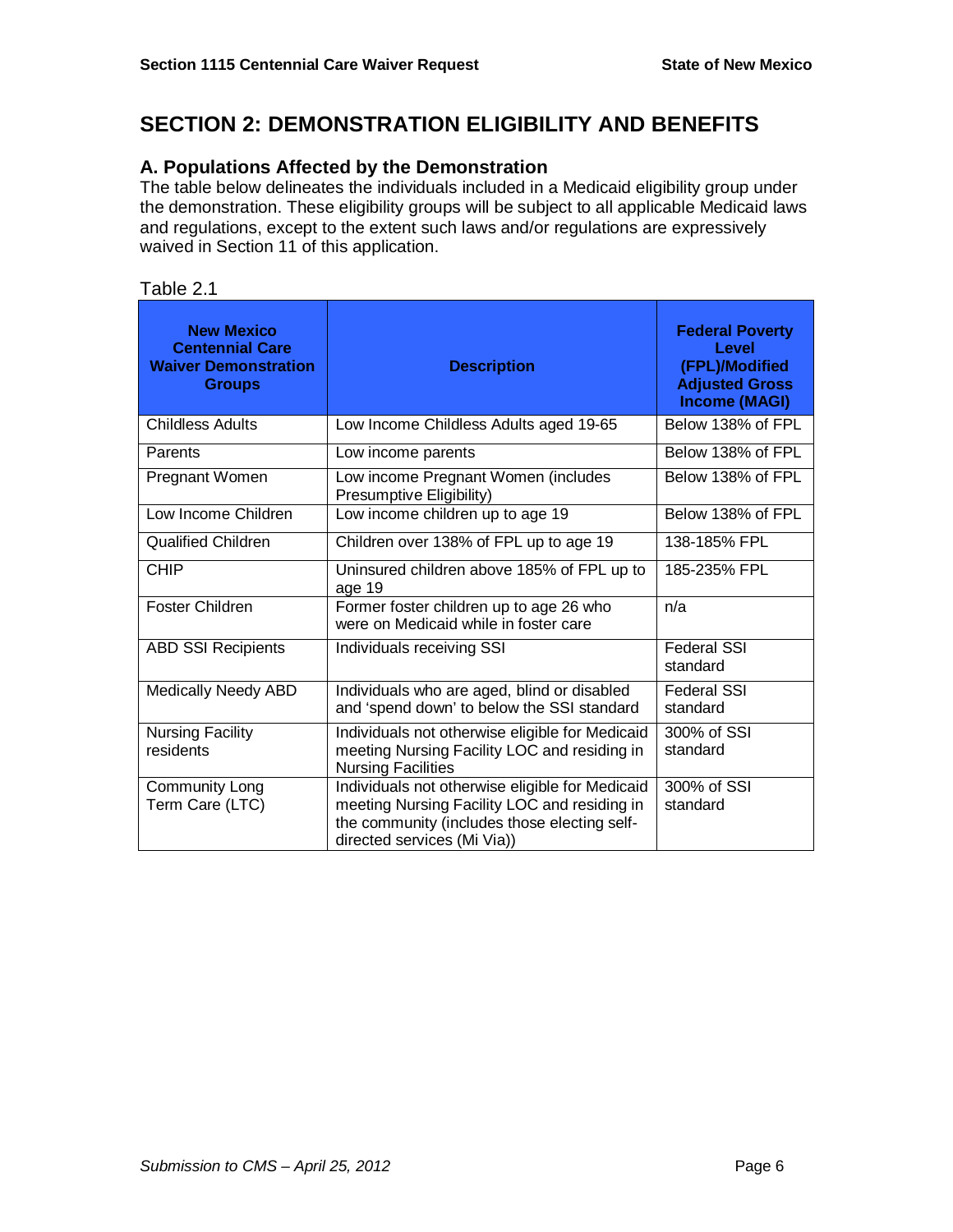## **Eligibility Exclusions**

The following persons, who are otherwise eligible under the criteria described above, are excluded from the Centennial Care 1115 demonstration waiver:

|                                                                                                                                                    |                                                                                                                                                                                                              |                               |                                    | <b>Service Delivery</b>      |                         |
|----------------------------------------------------------------------------------------------------------------------------------------------------|--------------------------------------------------------------------------------------------------------------------------------------------------------------------------------------------------------------|-------------------------------|------------------------------------|------------------------------|-------------------------|
| <b>Exclusions from</b><br><b>Centennial Care</b>                                                                                                   | <b>Description</b>                                                                                                                                                                                           | <b>FPL</b>                    | <b>Resource</b><br><b>Standard</b> | Mandatory<br>Managed<br>Care | Fee-for-<br>Service     |
| DD/Intermediate<br>Care<br>Facility/Mental<br>Retardation<br>(ICF/MR)                                                                              | Developmentally disabled<br>receiving HCBS (all non-<br><b>HCBS</b> will be handled<br>through Managed Care<br>Organizations (MCOs)) and<br>those in the Mi Via program<br>that meet ICF/MR level of<br>care | <b>Below 300%</b><br>of SSI   | \$2,000                            |                              | $\times$                |
| Qualified<br>Medicare<br><b>Beneficiaries</b><br>(QMB)/Specified<br>Low-Income<br>Medicare<br>Beneficiary<br>(SLMB)/Qualified<br>Individuals (QIs) | Low income Medicare<br>recipients cost sharing and<br>premium assistance                                                                                                                                     | 100%/120%/<br>135% of FPL     | \$8440                             |                              | $\times$                |
| Refugees                                                                                                                                           | Aliens granted refugee status<br>by the U.S. Citizenship and<br><b>Immigration Services</b><br>(USCIS)                                                                                                       | <b>Below TANF</b><br>standard | n/a                                |                              | $\overline{\mathsf{x}}$ |
| Undocumented<br>aliens                                                                                                                             | Individuals without<br>documentation of citizenship<br>or legal residency                                                                                                                                    | <b>Below TANF</b><br>standard | n/a                                |                              | $\overline{\mathsf{x}}$ |
| Subsidy<br>adoptions with<br>out-of-state<br>placements                                                                                            | Adoption placements by<br>CYFD in other states that are<br>receiving subsidies                                                                                                                               | n/a                           | n/a                                |                              | X                       |

#### Table 2.2

# **B. Demonstration Benefits**

# *1. Comprehensive Benefit Package*

New Mexico proposes to require that all plans deliver the full range of services, including behavioral health services, physical health, and long term care services (both HCBS and institutional services). The following table provides the list of services to be offered under Centennial Care.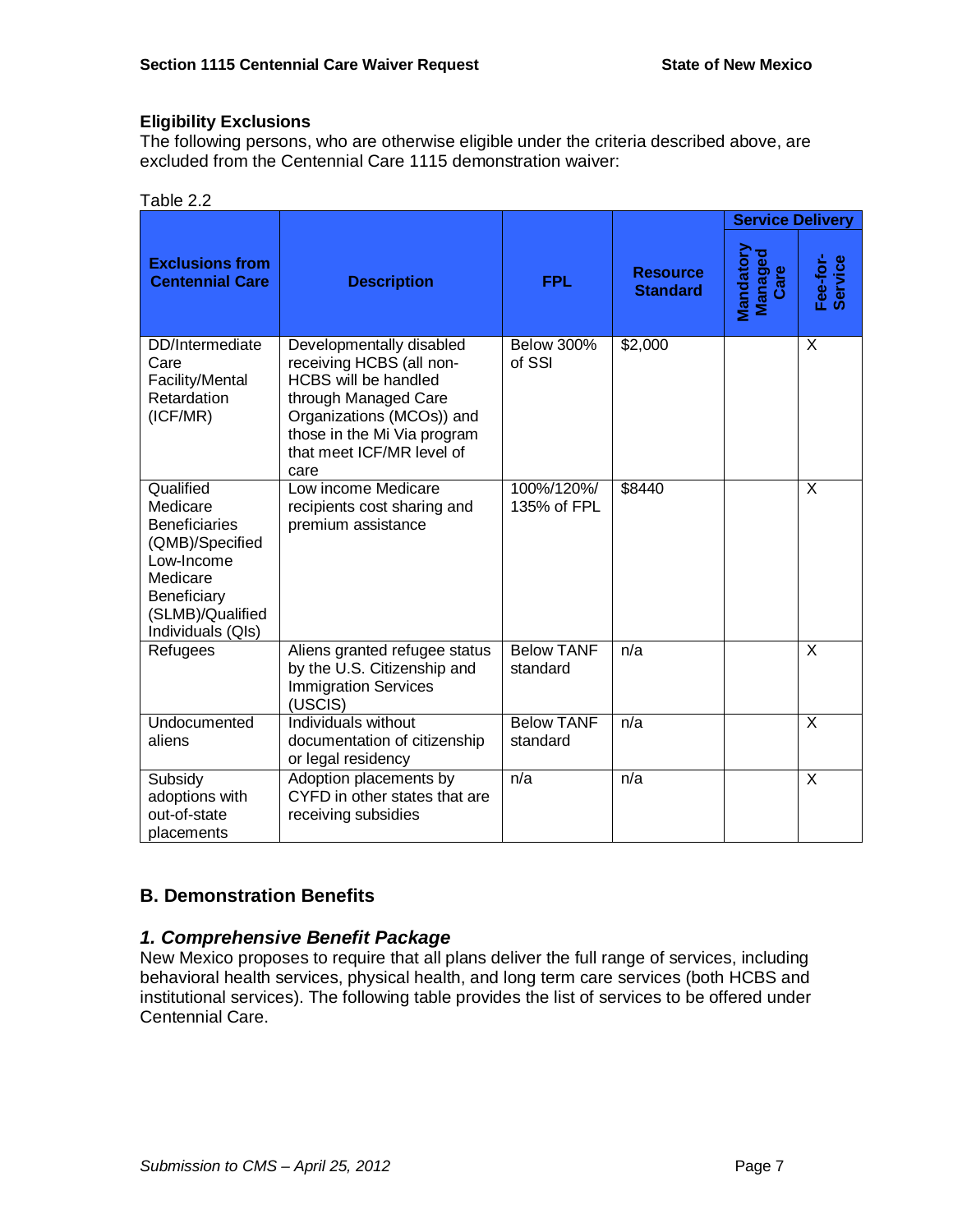| <b>Services Included</b><br><b>Under Centennial Care</b> | <b>Physical</b><br><b>Health</b> | <b>Behavioral</b><br><b>Health</b> | <b>Long Term Care</b>   |                                                            |
|----------------------------------------------------------|----------------------------------|------------------------------------|-------------------------|------------------------------------------------------------|
|                                                          |                                  |                                    |                         | Self-<br><b>Directed</b><br><b>HCBS</b><br><b>Services</b> |
| <b>Accredited Residential Treatment Center Services</b>  |                                  | X                                  |                         |                                                            |
| <b>Adult Day Health</b>                                  |                                  |                                    | X                       |                                                            |
| <b>Ambulatory Surgical Center Services</b>               | Χ                                |                                    |                         |                                                            |
| Anesthesia Services                                      | $\overline{\mathsf{x}}$          |                                    |                         |                                                            |
| <b>Assertive Community Treatment Services</b>            |                                  | X                                  |                         |                                                            |
| <b>Assisted Living</b>                                   |                                  |                                    | $\overline{\mathsf{x}}$ |                                                            |
| <b>Audiology Services</b>                                | X                                |                                    |                         |                                                            |
| <b>Behavior Support Consultation</b>                     |                                  |                                    | X                       | Χ                                                          |
| Behavior Management Skills Development Services          |                                  | $\overline{\mathsf{X}}$            |                         |                                                            |
| Behavioral Health and Substance Abuse: Outpatient        |                                  | $\overline{\mathsf{x}}$            |                         |                                                            |
| Office Visit and Outpatient Substance Abuse              |                                  |                                    |                         |                                                            |
| Treatment, Impatient Behavioral Health and Inpatient     |                                  |                                    |                         |                                                            |
| Detox                                                    |                                  |                                    |                         |                                                            |
| <b>Behavioral Health Professional Services</b>           |                                  | X                                  |                         |                                                            |
| Case Management                                          | X                                |                                    |                         |                                                            |
| <b>Community Transition Services</b>                     |                                  |                                    | X                       |                                                            |
| <b>Comprehensive Community Support Services</b>          |                                  | X                                  |                         |                                                            |
| Day Treatment Services                                   |                                  | $\overline{\mathsf{x}}$            |                         |                                                            |
| <b>Dental Services</b>                                   | Χ                                |                                    |                         |                                                            |
| <b>Diabetes Treatment</b>                                | $\overline{\mathsf{X}}$          |                                    |                         |                                                            |
| Diagnostic Imaging and Therapeutic Radiology             | $\overline{\mathsf{x}}$          |                                    |                         |                                                            |
| Services                                                 |                                  |                                    |                         |                                                            |
| <b>Dialysis Services</b>                                 |                                  |                                    |                         |                                                            |
| Durable Medical Equipment and Supplies                   | $\frac{x}{x}$                    |                                    |                         |                                                            |
| <b>Emergency Response</b>                                |                                  |                                    | X                       | X                                                          |
| Emergency Services (including emergency room             | $\overline{X}$                   |                                    |                         |                                                            |
| visits)                                                  |                                  |                                    |                         |                                                            |
| <b>Employment Supports</b>                               |                                  |                                    |                         | X                                                          |
| <b>Environmental Modifications</b>                       |                                  |                                    | X                       | $\overline{\mathsf{x}}$                                    |
| Experimental or Investigational Procedures,              | X                                |                                    |                         |                                                            |
| Technology or Non-Drug Therapies                         |                                  |                                    |                         |                                                            |
| Early Periodic Screening, Diagnostic and Treatment       | $\overline{\mathsf{X}}$          |                                    |                         |                                                            |
| (EPSDT)                                                  |                                  |                                    |                         |                                                            |
| <b>EPSDT Rehabilitation Services</b>                     | X                                |                                    |                         |                                                            |
| <b>EPSDT Personal Care</b>                               | $\overline{\mathsf{X}}$          |                                    |                         |                                                            |
| <b>EPSDT Private Duty Nursing</b>                        | $\overline{\mathsf{X}}$          |                                    |                         |                                                            |
| <b>Family Planning</b>                                   | $\overline{\mathsf{x}}$          |                                    |                         |                                                            |
| <b>Family Support</b>                                    |                                  | X                                  |                         |                                                            |
| <b>Federally Qualified Health Center Services</b>        | X                                |                                    |                         |                                                            |
| Hearing Aids and Related Evaluations                     | $\overline{\mathsf{x}}$          |                                    |                         |                                                            |
| Home Health Aide                                         |                                  |                                    | X                       | X                                                          |
| <b>Home Health Services</b>                              | X                                |                                    |                         |                                                            |
| <b>Hospice Services</b>                                  | $\overline{X}$                   |                                    |                         |                                                            |
| <b>Hospital Inpatient</b>                                | $\overline{\mathsf{X}}$          | Χ                                  |                         |                                                            |
| <b>Hospital Outpatient</b>                               | $\overline{\mathsf{x}}$          | $\overline{\mathsf{X}}$            |                         |                                                            |
| Inpatient Hospitalization in Free Standing Psychiatric   |                                  | $\overline{\mathsf{x}}$            |                         |                                                            |
| Hospitals                                                |                                  |                                    |                         |                                                            |

#### Table 2.3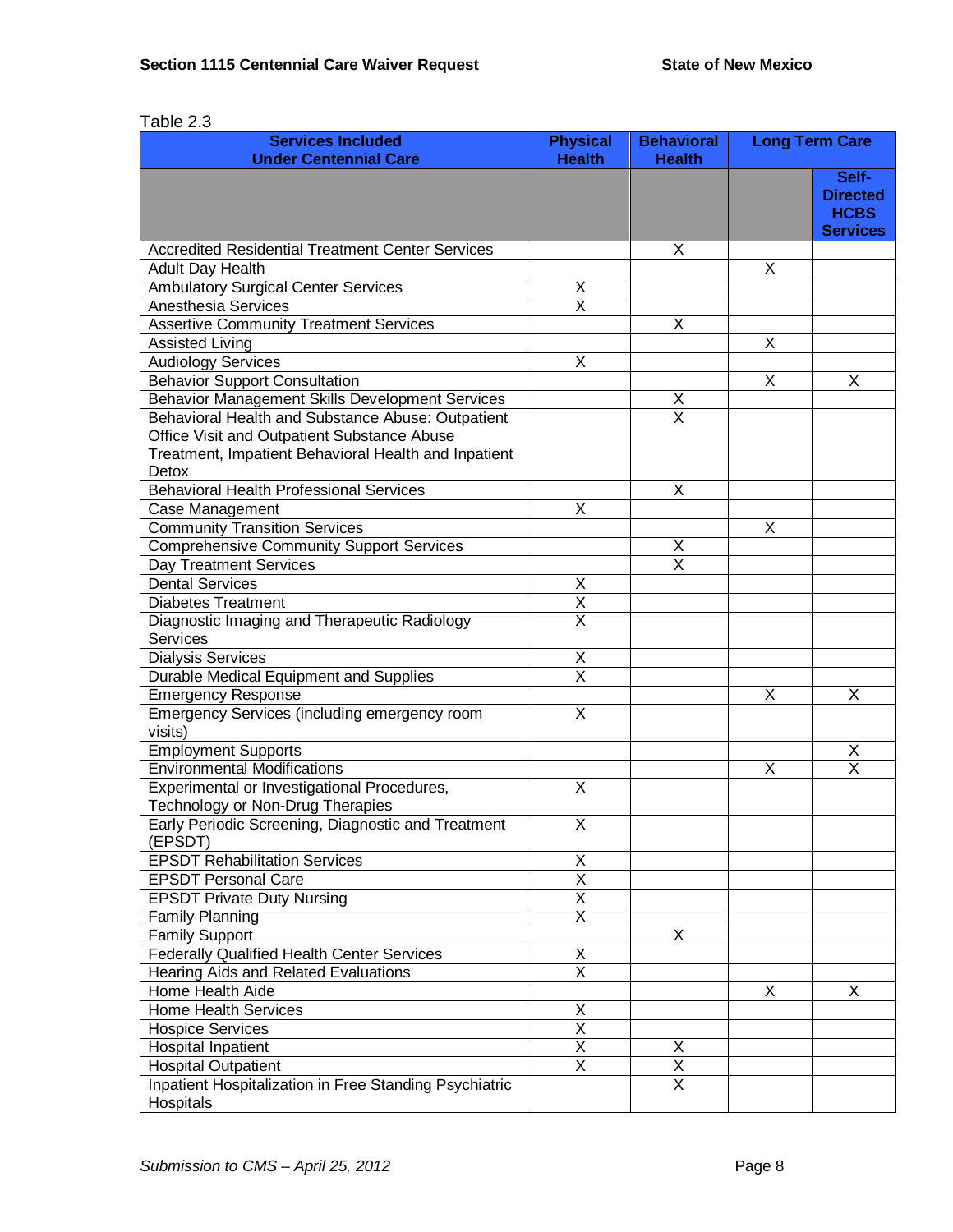| <b>Services Included</b>                                | <b>Physical</b>         | <b>Behavioral</b>       | <b>Long Term Care</b>   |                                                            |
|---------------------------------------------------------|-------------------------|-------------------------|-------------------------|------------------------------------------------------------|
| <b>Under Centennial Care</b>                            | <b>Health</b>           | <b>Health</b>           |                         |                                                            |
|                                                         |                         |                         |                         | Self-<br><b>Directed</b><br><b>HCBS</b><br><b>Services</b> |
| <b>Intensive Outpatient Services</b>                    | X                       | X                       |                         |                                                            |
| <b>ICF/MR</b>                                           |                         |                         | X                       |                                                            |
| <b>Laboratory Services</b>                              | $\overline{\mathsf{X}}$ |                         |                         |                                                            |
| Licensed Alcohol and Drug Abuse Counselors              |                         | X                       |                         |                                                            |
| <b>Medical Services Providers</b>                       | Χ                       |                         |                         |                                                            |
| <b>Midwife Services</b>                                 | $\overline{\mathsf{x}}$ |                         |                         |                                                            |
| Multi-Systemic Therapy Services                         |                         | $\frac{x}{x}$           |                         |                                                            |
| Non-Accredited Residential Treatment Centers and        |                         |                         |                         |                                                            |
| <b>Group Homes</b>                                      |                         |                         |                         |                                                            |
| <b>Nursing Facility Services</b>                        |                         |                         | X                       |                                                            |
| <b>Nutritional Counseling</b>                           |                         |                         |                         | Χ                                                          |
| <b>Nutrition Services</b>                               | X                       |                         |                         |                                                            |
| Occupational Therapy                                    | $\overline{\mathsf{x}}$ |                         |                         |                                                            |
| <b>Oral Surgery</b>                                     | $\overline{\mathsf{x}}$ |                         |                         |                                                            |
| Outpatient and Partial Hospitalization Services in      |                         | X                       |                         |                                                            |
| Freestanding Psychiatric Hospital                       |                         |                         |                         |                                                            |
| <b>Outpatient Health Care Professional Services</b>     |                         | X                       |                         |                                                            |
| <b>PACE</b>                                             | Χ                       |                         |                         |                                                            |
| Personal Care Services (including transportation        |                         |                         | $\frac{x}{x}$           |                                                            |
| component)                                              |                         |                         |                         |                                                            |
| <b>Pharmacy Services</b>                                | X                       | X                       |                         |                                                            |
| <b>Physical Health Services</b>                         | $\overline{\mathsf{x}}$ |                         |                         |                                                            |
| Physician Visits                                        | $\overline{\mathsf{x}}$ | $\overline{X}$          |                         |                                                            |
| <b>Podiatry Services</b>                                | $\overline{\mathsf{x}}$ |                         |                         |                                                            |
| <b>Pregnancy Termination Procedures</b>                 | $\overline{\mathsf{x}}$ |                         |                         |                                                            |
| Prescriptions                                           |                         |                         |                         |                                                            |
| <b>Preventive Services</b>                              | $\overline{\mathsf{X}}$ |                         |                         |                                                            |
| <b>Private Duty Nursing for Adults</b>                  |                         |                         | X                       | X                                                          |
| <b>Prosthetics and Orthotics</b>                        | Χ                       |                         |                         |                                                            |
| <b>Psychosocial Rehabilitation Services</b>             |                         | X                       |                         |                                                            |
| Reconstructive Surgery                                  | Χ                       |                         |                         |                                                            |
| <b>Recovery Services</b>                                |                         | $\overline{X}$          |                         |                                                            |
| <b>Rehabilitation Services</b>                          | X                       |                         |                         |                                                            |
| <b>Related Goods</b>                                    |                         |                         |                         | X                                                          |
| <b>Reproductive Health Services</b>                     | X                       |                         |                         |                                                            |
| Respite                                                 |                         | X                       | X                       | X                                                          |
| <b>Rural Health Clinics</b>                             | Χ                       | $\overline{\mathsf{x}}$ |                         |                                                            |
| School-Based Services                                   | $\overline{\mathsf{x}}$ | $\overline{\mathsf{x}}$ |                         |                                                            |
| <b>Skilled Maintenance Therapy Services</b>             | $\overline{\mathsf{x}}$ |                         | Χ                       | X                                                          |
| Specialized Medical Equipment and Supplies <sup>2</sup> |                         |                         | $\overline{\mathsf{x}}$ |                                                            |
| <b>Special Rehabilitation Services</b>                  | X                       |                         |                         |                                                            |
| <b>Specialized Therapies</b>                            |                         |                         |                         | X                                                          |
| Speech and Language Therapy                             | Χ                       |                         |                         |                                                            |
| <b>Swing Bed Hospital Services</b>                      | $\overline{\mathsf{X}}$ |                         |                         |                                                            |
| <b>Telehealth Services</b>                              | $\overline{\mathsf{x}}$ |                         |                         |                                                            |
| <b>Tot-to-Teen Health Checks</b>                        | $\overline{\mathsf{x}}$ |                         |                         |                                                            |
|                                                         |                         |                         |                         |                                                            |

 2 Service offered in the Medically Fragile HCBS waiver to be phased in effective July 1, 2015.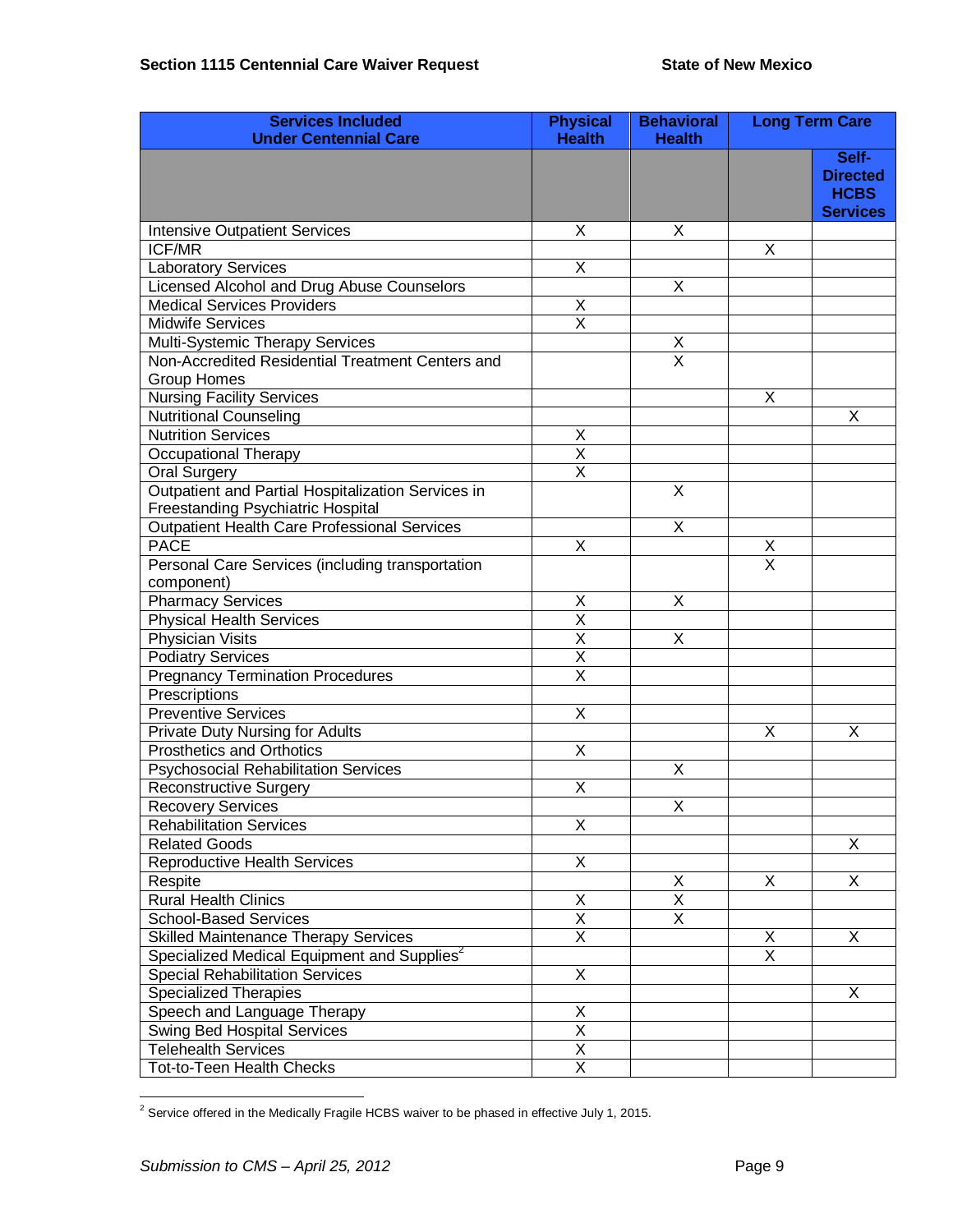| <b>Services Included</b><br><b>Under Centennial Care</b> | <b>Physical</b><br><b>Health</b> | <b>Behavioral</b><br><b>Health</b> | <b>Long Term Care</b> |                                                            |
|----------------------------------------------------------|----------------------------------|------------------------------------|-----------------------|------------------------------------------------------------|
|                                                          |                                  |                                    |                       | Self-<br><b>Directed</b><br><b>HCBS</b><br><b>Services</b> |
| <b>Transplant Services</b>                               | Χ                                |                                    |                       |                                                            |
| Transportation (medical)                                 | Χ                                |                                    |                       |                                                            |
| <b>Treatment Foster Care</b>                             |                                  |                                    |                       |                                                            |
| <b>Treatment Foster Care II</b>                          |                                  |                                    |                       |                                                            |
| <b>Vision Services</b>                                   |                                  |                                    |                       |                                                            |

In addition, as previously explained, New Mexico intends to develop a federally-approved benchmark plan meeting all applicable federal requirements for those in the newly eligible population who are not exempt from benchmark coverage.

# *2. Making Receipt of Long Term Care Services More Equitable*

Today, the LTC service delivery system in New Mexico is complex and inconsistent across populations and income levels. The State is looking for creative ways to equalize the delivery of LTC across all populations in need. However, we understand that given budget constraints, we cannot fully realize our goal at this time. Under Centennial Care, we propose to begin taking steps to provide a less complex and more consistent approach to the delivery of LTC services.

As such, we will move forward in phases. For our first step, we propose to implement a policy that will:

- Simplify the LTC service delivery system;
- Make services more equitable;
- Decrease the number of people waiting for needed HCBS;
- Make sure that limited funds are going to the most needy people; and
- $\bullet$  Provide people the right care at the right time.

In the current system, people who are (a) categorically eligible for Medicaid ("otherwise Medicaid eligible") and (b) meet nursing facility level of care (NF LOC) have access to personal care services. If these same people need HCBS, they have to wait for a slot to become available (through the CoLTS 1915(c) waiver program) or go into a nursing home. In addition under the current system, people who are not otherwise Medicaid eligible because of income but (a) meet NF LOC and (b) have income under 300% of SSI can ONLY get Medicaid services (including LTC services) if there is a slot available or by going into a nursing home.

Under Centennial Care, the State will create one comprehensive Community Long Term Care (CLTC) benefit that includes both personal care and the HCBS subsumed under Centennial Care. People who are otherwise Medicaid eligible who meet NF LOC will have access to HCBS and personal care services, without the need for a slot. Those who are not otherwise Medicaid eligible who have incomes below 300% of SSI and meet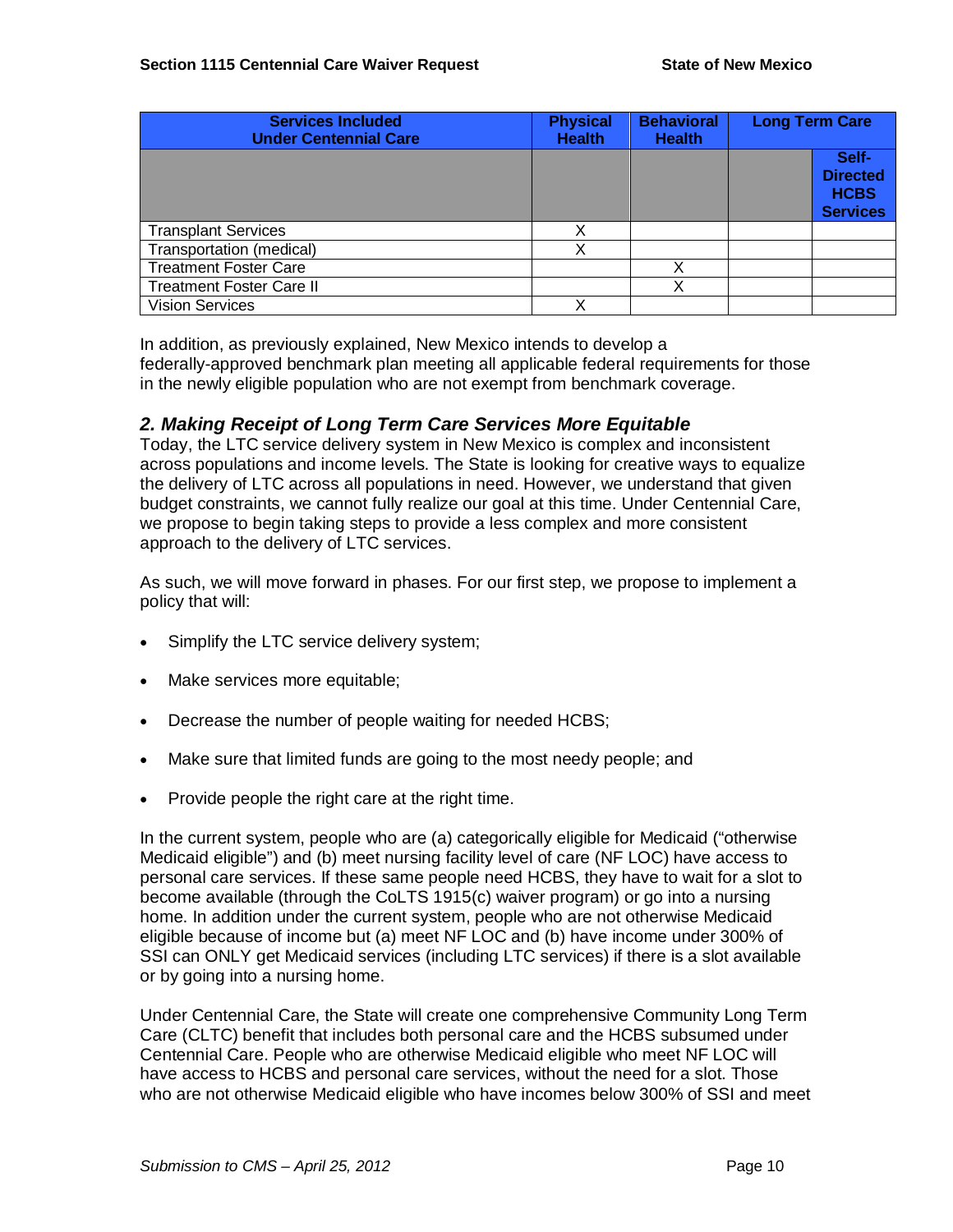NF LOC can gain Medicaid eligibility (including access to CLTC services) if a slot is available.

Health plans will conduct a comprehensive needs assessment for everyone meeting a NF LOC to determine the level of need for CLTC services. The assessment would place people into either the low or high needs group. Boundaries will be imposed on both the low needs level and high needs level and will be applied on an individual basis. This will also apply to slots. As such, slots available for those not otherwise Medicaid eligible will be divided into low needs slots and high needs slots with the respective high and low expenditure limits. Boundaries will be determined based on current utilization data.

New Mexico is confident that this policy will:

- Give more people access to a more extensive array of CLTC services that will help keep people out of higher cost nursing homes;
- $\bullet$  Reduce the number of people waiting for HCBS by providing needed services up to the boundaries – for anyone on Medicaid meeting a NF LOC;
- Move people who are otherwise Medicaid eligible off of HCBS slots, because they will get the same services without using up a slot; and
- Control costs by ensuring that serving someone at a NF LOC in the community is less than caring for that same person in a nursing home.

The objective in establishing the Centennial Care benefit package is to ensure that eligible recipients do not lose access to needed services. HSD will ensure continuity of care regarding HCBS for recipients transitioning from an existing waiver to Centennial Care. Only in the following instances have services been eliminated from the benefit package:

- Where the service was duplicative of other services;
- Where services and/or functions will be assumed by health plans as part of comprehensive care coordination systems; and
- Where the service is offered in both Mi Via waivers but is utilized primarily by the DD population. These services will continue to be available to the DD population outside the Centennial Care program through the Mi Via waiver for persons with DD.

The State is confident that recipients transitioning from HCBS FFS waivers to Centennial Care will not lose any needed services. Additionally, by opening HCBS up to a broader population, more people will have access to a broader package of services that they were not previously eligible to receive.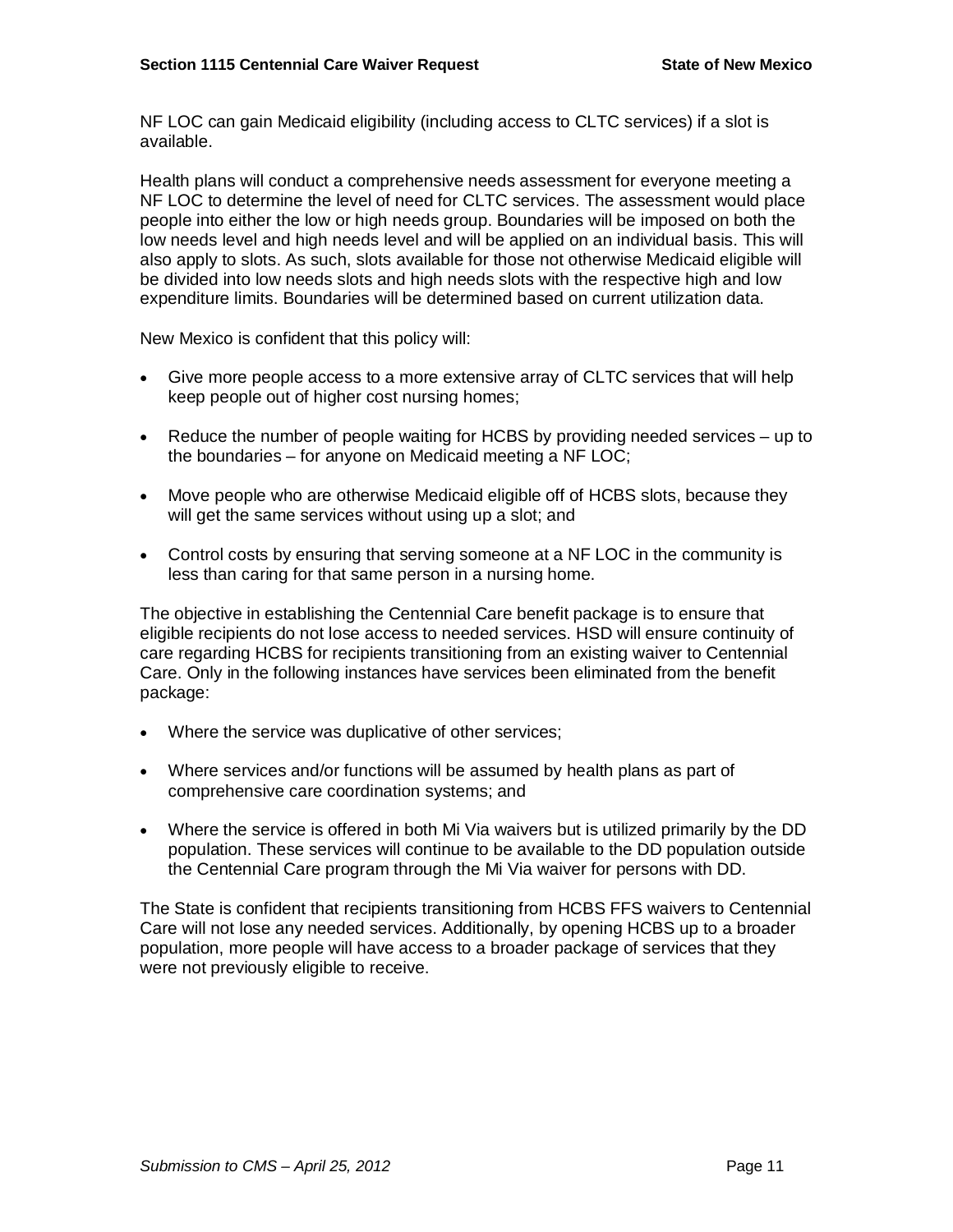# **SECTION 3: SERVICE DELIVERY MODEL**

To achieve the vision of Centennial Care, New Mexico is proposing to implement a comprehensive delivery system with the following key features:

- A comprehensive care coordination system will stratify recipients by risk and capitation payment will be adjusted by risk to maximize directing resources to those most in need of health care services;
- Increase the health literacy of its recipients to better understand their health needs and how to access the health care system;
- Increased integration of services through the expansion of patient centered medical homes and health homes with intensive care management provided at the point of service to help recipients manage their health and their use of the health care system;
- Streamlining care for the dually eligible and creating shared savings through participation in the CMS duals demonstration program;
- Increased focus on underserved populations by emphasizing the use of technology to bring health care to underserved populations and maximize the use of alternative care settings over emergency rooms;
- $\bullet$  Prepare for the newly eligible population under the PPACA;
- Within the managed care system, a new emphasis on payment reform in selected pilots to reward providers based on patient outcomes, as opposed to the volume of care provided; and
- Fewer plans will deliver the full array of Medicaid services.

#### **A. Current Program Structure**

The New Mexico Medicaid program is currently operated under a myriad of federal waivers and a FFS component that combined makes it administratively inefficient and difficult to manage as well as difficult to navigate for the recipients. Currently the State operates:

- A FFS system for certain short-term eligibility groups, including newly eligible enrollees who have not yet been enrolled in Salud! managed care, Native Americans who do not "opt in" to the Salud! managed care program;
- A 1915(b) waiver for its Salud! program;
- $\bullet$  A 1915(b) and a 1915(c) for its CoLTS program;
- A 1915(b) waiver for its NMBHPC system;
- $\bullet$  Two 1915(c) waivers for its two Mi Via (self directed) programs;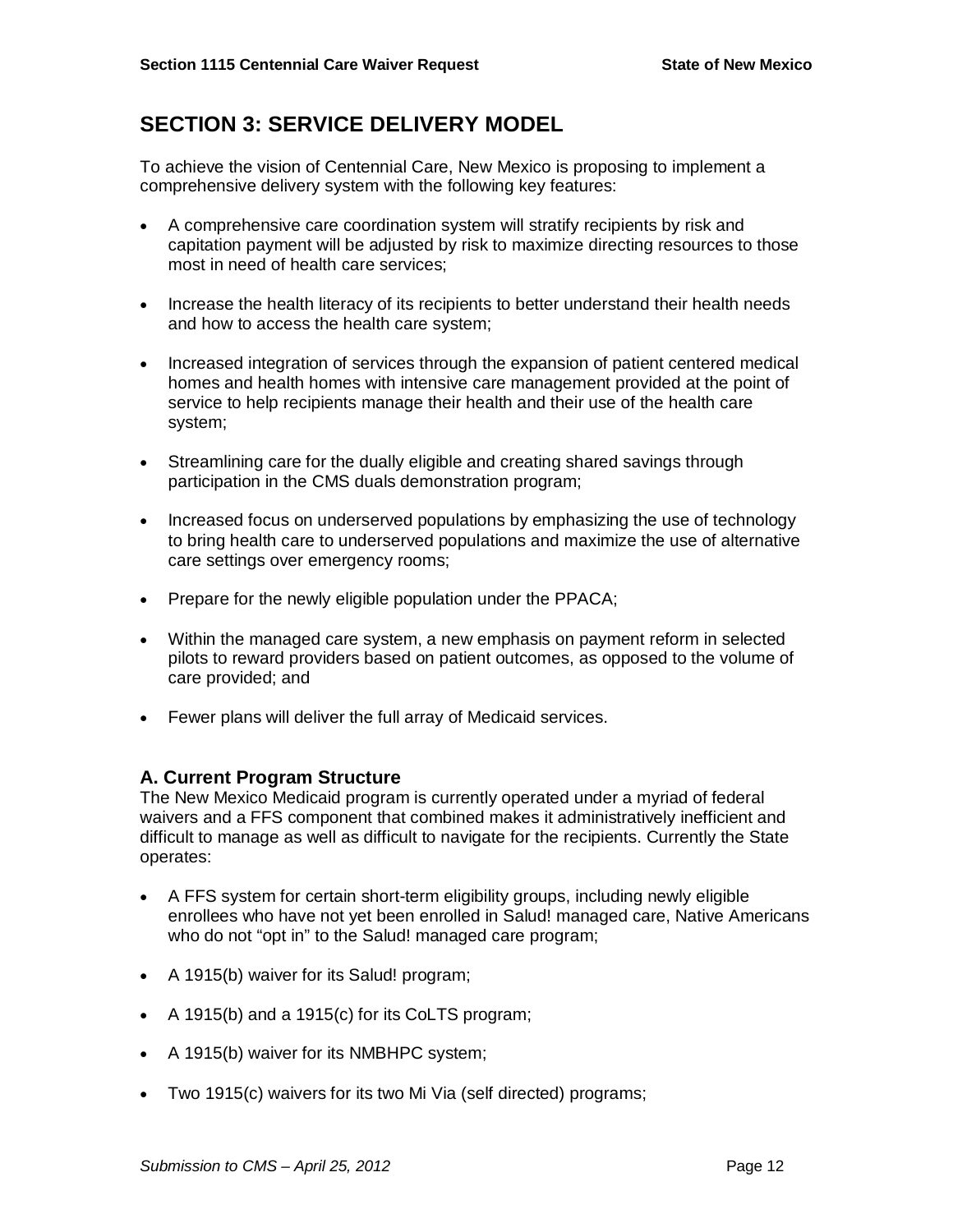- $\bullet$  A 1915(c) waiver for the Medically Fragile;
- $\bullet$  A 1915(c) waiver for those with AIDS;
- Two 1115 waivers; one for childless adults and one for the parents of CHIP children (the State Coverage Insurance (SCI) program);
- One 1115 waiver for the CHIP program; and
- A 1915(c) waiver for HCBS services for those with DD.

Under these various waivers, the State contracts with seven (7) managed care organizations: four (4) for Salud!, one (1) for behavioral health, and two (2) for CoLTS. In addition, the State pays its Medicaid Management Information System (MMIS) vendor to process FFS claims, to collect and process encounter data from the managed care organizations (MCOs), and to serve as the Financial Management Agency (FMA) for the Mi Via programs. It also contracts with a plan to act as a Third Party Administrator (TPA) to conduct level of care determinations, determine medical necessity for some services in the FFS program, and to review and approve budgets for the Mi Via programs.

The table below describes the current waivers and populations that will be consolidated under the single 1115 demonstration waiver without reducing the number of people enrolled in the program, shrinking the service package offered, or cutting rates paid to providers.

| <b>Waiver Name</b>                             | <b>Waiver</b><br><b>Type</b> | <b>Expiration</b><br><b>Date</b>                      | <b>Population Covered</b>                                              | <b>Average</b><br><b>SFY 10</b><br><b>Enrollment</b>                   |
|------------------------------------------------|------------------------------|-------------------------------------------------------|------------------------------------------------------------------------|------------------------------------------------------------------------|
| Salud!                                         | 1915(b)                      | 6/30/2013                                             | <b>Traditional Medicaid</b>                                            | 390,571                                                                |
| <b>Behavioral</b><br>Health<br><b>Services</b> | 1915(b)                      | 6/30/2013                                             | <b>Traditional Medicaid</b>                                            | 430,969*                                                               |
| <b>CoLTS</b>                                   | 1915(b)<br>1915(c)           | $1915(b) -$<br>6/30/2012<br>$1915(c) -$<br>10/31/2011 | Medicare & Medicaid Duals and Nursing<br><b>Facility Level of Care</b> | 37,555                                                                 |
| MiVia                                          | 1915(c)                      | 9/30/2014                                             | ICF Level of Care / Self Directed                                      | 215                                                                    |
| MiVia                                          | 1915(c)                      | 9/30/2014                                             | NF Level of Care / Self Directed                                       | $AIDS - 8$<br>Disabled &<br>$E$ Iderly $-512$<br>Brain Injury -<br>358 |

|  |  | Table 3.1 – Current Waiver Populations and Programs under Centennial Care |  |  |
|--|--|---------------------------------------------------------------------------|--|--|
|  |  |                                                                           |  |  |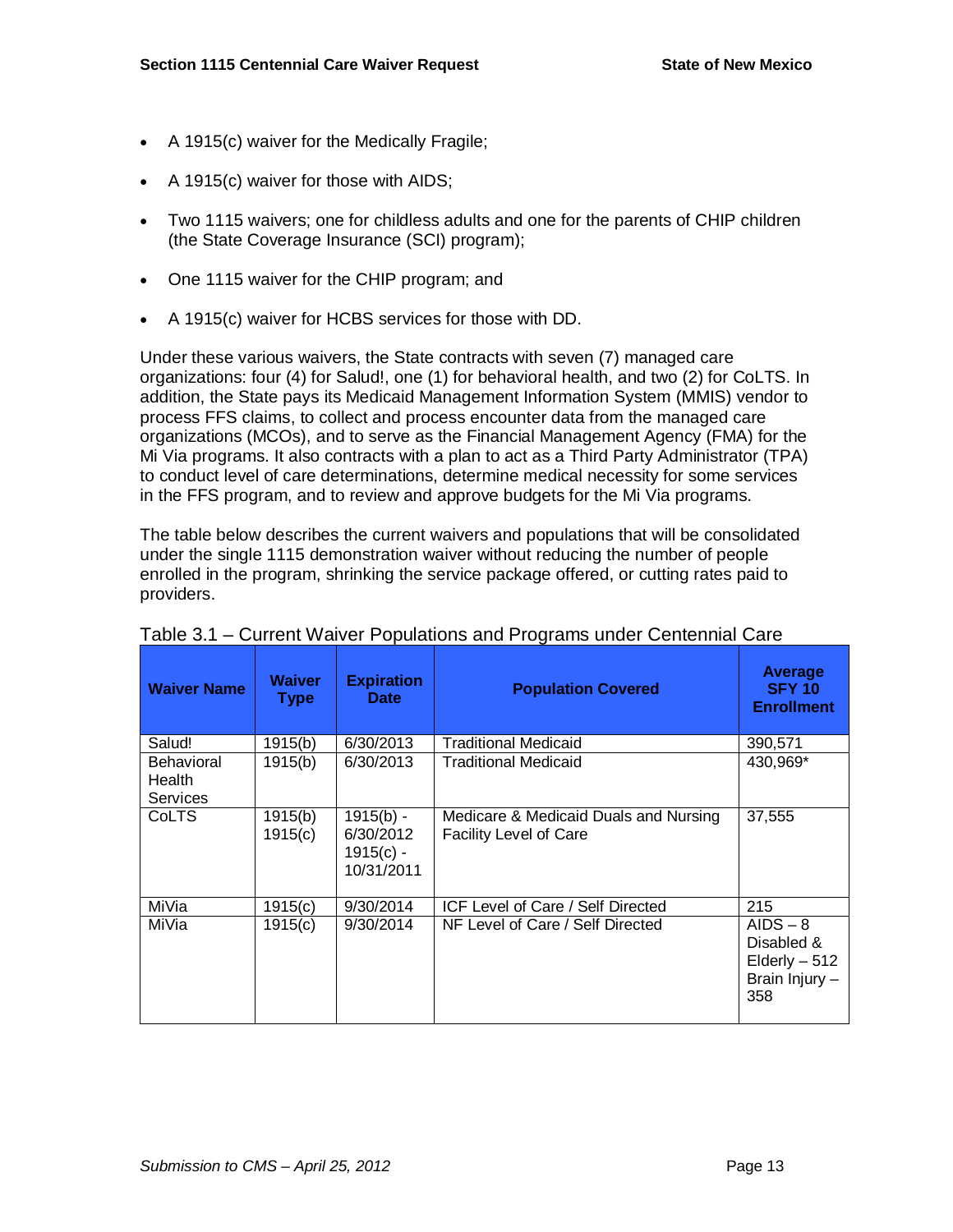| <b>Waiver Name</b>                    | <b>Waiver</b><br><b>Type</b> | <b>Expiration</b><br><b>Date</b>                        | <b>Population Covered</b>                                                             | <b>Average</b><br><b>SFY 10</b><br><b>Enrollment</b> |
|---------------------------------------|------------------------------|---------------------------------------------------------|---------------------------------------------------------------------------------------|------------------------------------------------------|
| DD                                    | 1915(c)                      | Renewed<br>7/2011                                       | Developmentally Disabled                                                              | 3,684                                                |
| Medically<br>$\mathsf{F}$ ragile $^3$ | 1915(c)                      | 6/30/2015                                               | Individuals with both a Medically Fragile<br>Condition and a Developmental Disability | 176<br>Traditional                                   |
| <b>AIDS</b>                           | 1915(c)                      | 6/30/2015                                               | Disabled Individuals with AIDS                                                        | 9                                                    |
| <b>CHIP</b>                           | 1115                         | 9/30/2013                                               | 185-235% of FPL                                                                       | 9,884                                                |
| SCI                                   | 1115                         | 9/30/2014<br>Child/Adult<br>9/30/2012<br>SCI<br>Parents | Below 133% of FPL                                                                     | 47,818                                               |

\*Individuals enrolled in CoLTS and Salud! receive their behavioral health services through this program as do individuals receiving services in the fee-for-service system.

# **B. Key Components of Centennial Care**

In order to achieve the comprehensive delivery reform for all New Mexicans, the State intends to implement the following program design elements.

# *1. Number of Health Plans*

It is New Mexico's intention to reduce the number of managed care plans from seven (7) to a smaller, more manageable number. This selection process will be conducted through the State's competitive procurement process taking into account all the necessary 1115 demonstration waiver applicable timelines. The plans ultimately selected to participate in the program will be expected to deliver a full range of services, including physical health, behavioral health and long term care (HCBS and institutional care).

# *2. Comprehensive Care Coordination System*

In order to maximize the integration of health care services, the State will "carve in" all Medicaid behavioral health services and all home- and community-based and institutional services now provided under the non-DD waivers. The capitation for the MCOs participating in the program will be designed to maximize the incentives to support people in their homes and communities and to begin to address those waiting for services for the current CoLTS program. Additional details of the care coordination system New Mexico is proposing can be found in Section 4 – Care Coordination.

# *3. Health Literacy*

New Mexico has had success helping recipients understand their health needs and how to access the health care system. Specifically, the Federally Qualified Health Centers (FQHCs) in New Mexico have relied on community health workers called promotoras to help educate Medicaid recipients. However, the promotoras are not statewide and not all providers are allied with them. Under the Section 1115 demonstration program, New Mexico will require plans to conduct aggressive outreach to their recipients and offer

 $\overline{a}$  $3$  Medically Fragile HCBS waiver will be phased in effective July 1, 2015 with a 6 month transition period beginning January 2015.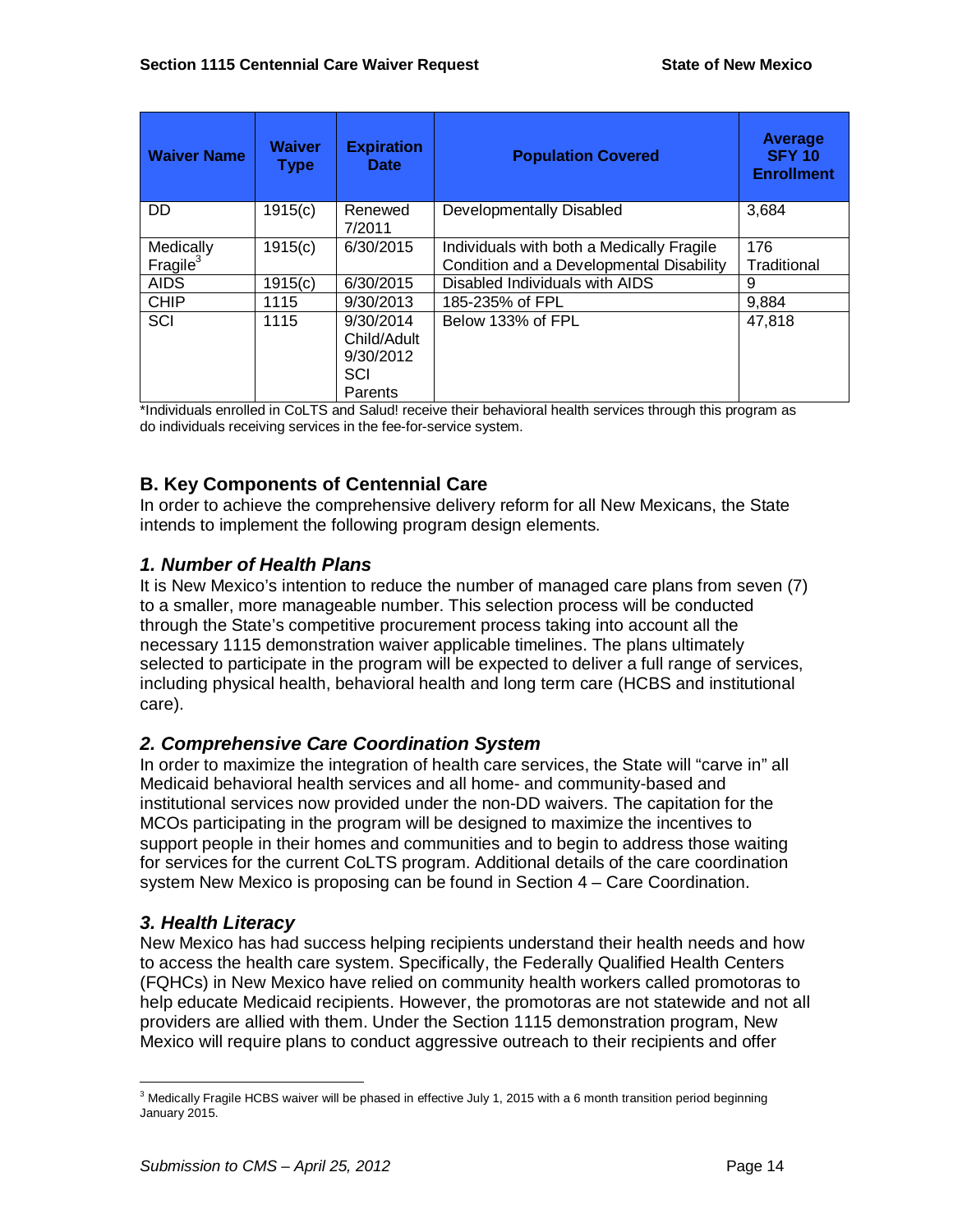information both about how to navigate and most efficiently use the health care system as well as how to manage their health conditions. Much of this work can be most effectively done through the use of a trained, "lay" workforce to work with recipients to engage in their own health. Whether the plans "make or buy" this service, it will be a contractual requirement that community health workers be available as a resource to both the care coordination staff and to recipients who seek to educate themselves about their health. In addition, plans will be expected to develop culturally sensitive, relevant and accessible materials focused on using the health care system wisely and effectively and addressing chronic health care issues.

# *4. Health Homes*

New Mexico seeks the establishment of health homes as an integral step in the integration of care under the Section 1115 demonstration waiver. New Mexico is currently working with a 2703 planning grant to design its first SPA to establish health homes throughout the State that address recipients with a behavioral health condition. It is the State's intent to develop health homes in Core Service Agencies (CSAs) statewide. This model for behavioral health homes (BHH) is being designed in conjunction with the physical health MCOs under Centennial Care. Over time, the State intends to establish health homes for other chronic conditions through the SPA process. The State will work to closely coordinate the health home model(s) with Centennial Care to ensure the integration of care is achieved at all levels.

The health homes, once established, will assume responsibility for the six services required by federal law:

- Comprehensive care management;
- Care coordination and health promotion;
- Comprehensive transitional care from inpatient to other settings, including appropriate follow up;
- Individual and family support, which includes authorized representatives;
- Referral to community and social support services, if relevant; and
- The use of health information technology to link services, as feasible and appropriate.

Under Centennial Care, the MCO will conduct a telephonic health risk assessment for each new recipient at enrollment to identify whether the recipient would be best served by a behavioral health home.

#### **Care Coordination in a Behavioral Health Home**

Once a recipient is enrolled in a BHH, the responsibility for both care management and care coordination is delegated by the MCO to the BHH. Therefore, recipients who are enrolled in the BHH receive "hands-on" care management and care coordination from their BHH with administrative oversight from the MCO. Specifically, the BHH nurse care manager will complete and transmit the comprehensive assessment and care plan to the MCOs care manager who has oversight over the recipient's care plan. Revisions, updates and progress reports would also be communicated to this staff person. For high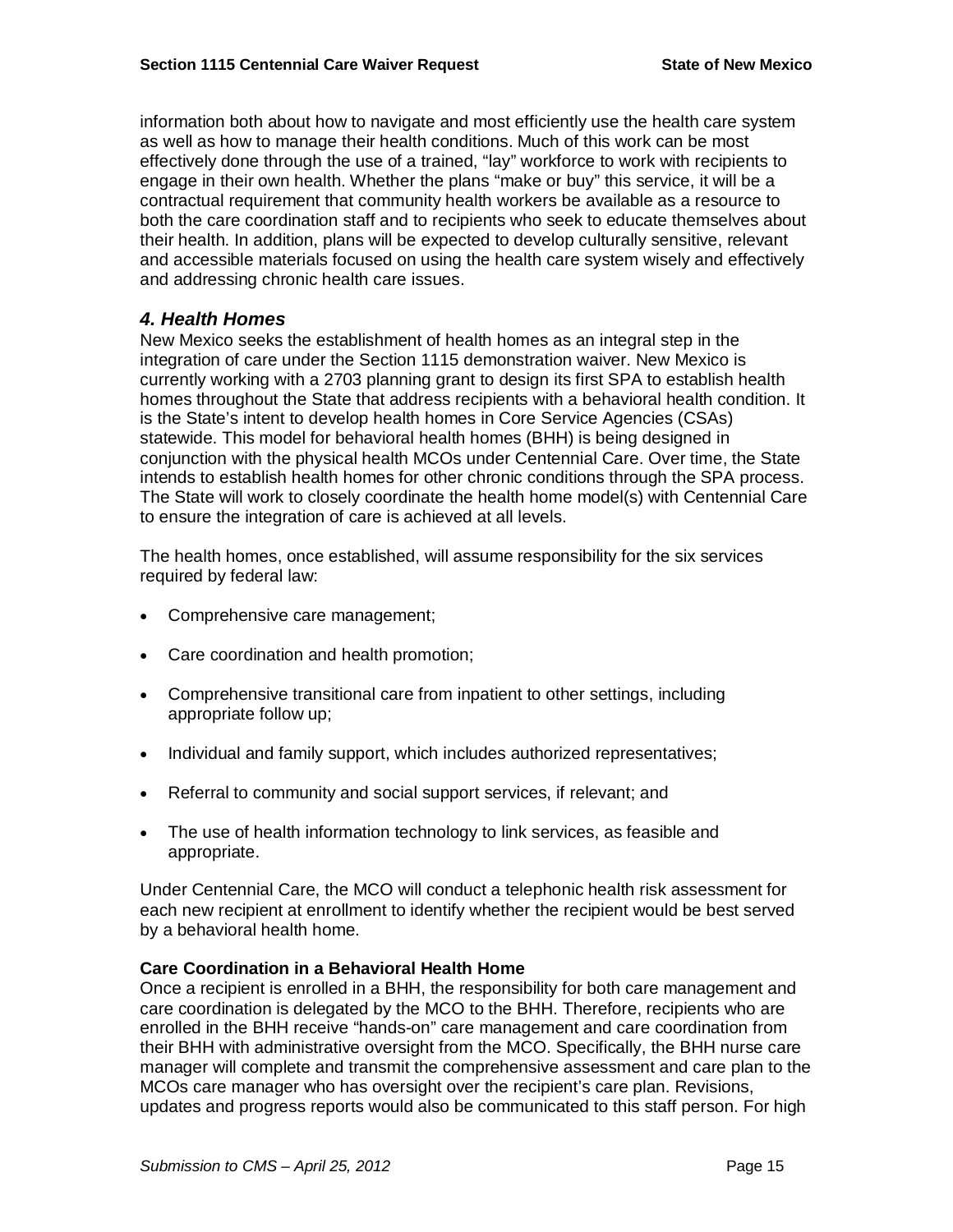risk recipients whose chronic conditions are unstable there will be more frequent communication between the BHH and the MCO (as well as between the BHH and the recipient's Primary Care Practitioner/Patient-Centered Medical Homes (PCP/PCMH)). All personal interaction with the recipient will be conducted by the BHH and the PCP/PCMH.

In the BHH context, comprehensive care management and care coordination have two distinct meanings. Care management focuses on risk assessment, identification of high need recipients, development of a comprehensive care management plan that cuts across behavioral health treatment and medical services, periodic evaluation of the plan as to its effectiveness and modification of the plan as needed, based on that evaluation. Whereas care coordination is the service through which the care management plan is executed by linking recipients to needed services; integrating treatment, services and supports; and by increasing the recipient's motivation to understand and actively manage his or her chronic health conditions. Both services are delivered through strong partnerships with the recipient and his/her family, as appropriate. Current working definitions from the draft Health Home SPA are as follows:

- **Comprehensive Care Management** uses recipient information to determine level of participation in care management services. Risk conditions are assessed and health needs identified in order to develop the comprehensive care management plan which will include recipient goals, preferences and optimal clinical outcomes and identifies specific additional health screenings required based on the recipient's risk assessment. The care management plan is always developed in active partnership with the recipient and the recipient's family, as appropriate. Care management includes the development of treatment guidelines for health teams to follow across risk levels or health conditions and the monitoring of individual and population health status and service use to determine adherence to or variance from treatment guidelines. Through the care management process health team roles and responsibilities are assigned and the process generates reports that indicate progress toward meeting outcomes for recipient satisfaction, health status, service delivery and costs.
- **Care Coordination** is the implementation of the individualized, culturally appropriate comprehensive care management plan through appropriate linkages, referrals, coordination and follow-up to needed services and supports, including referral and linkages. Care coordination promotes integration and cooperation among service providers and reinforces treatment strategies that support the recipient's motivation to better understand and actively self-manage his or her chronic health condition. Specific activities include, but are not limited to: appointment scheduling, conducting referrals and follow-up monitoring, participating in hospital discharge processes and communicating with other providers and recipient/family members.

#### **Relationship Grid**

At its simplest, the division of labor across MCOs and BHHs for recipients with and without a BHH would look like this:

|                           | <b>Recipient without a BHH</b> | <b>Recipient with a BHH</b> |
|---------------------------|--------------------------------|-----------------------------|
| Care Management Oversight | <b>MCO</b>                     | <b>MCO</b>                  |
| Care Management           | <b>MCO</b>                     | <b>BHH</b>                  |
| Care Coordination         | <b>MCO</b>                     | <b>BHH</b>                  |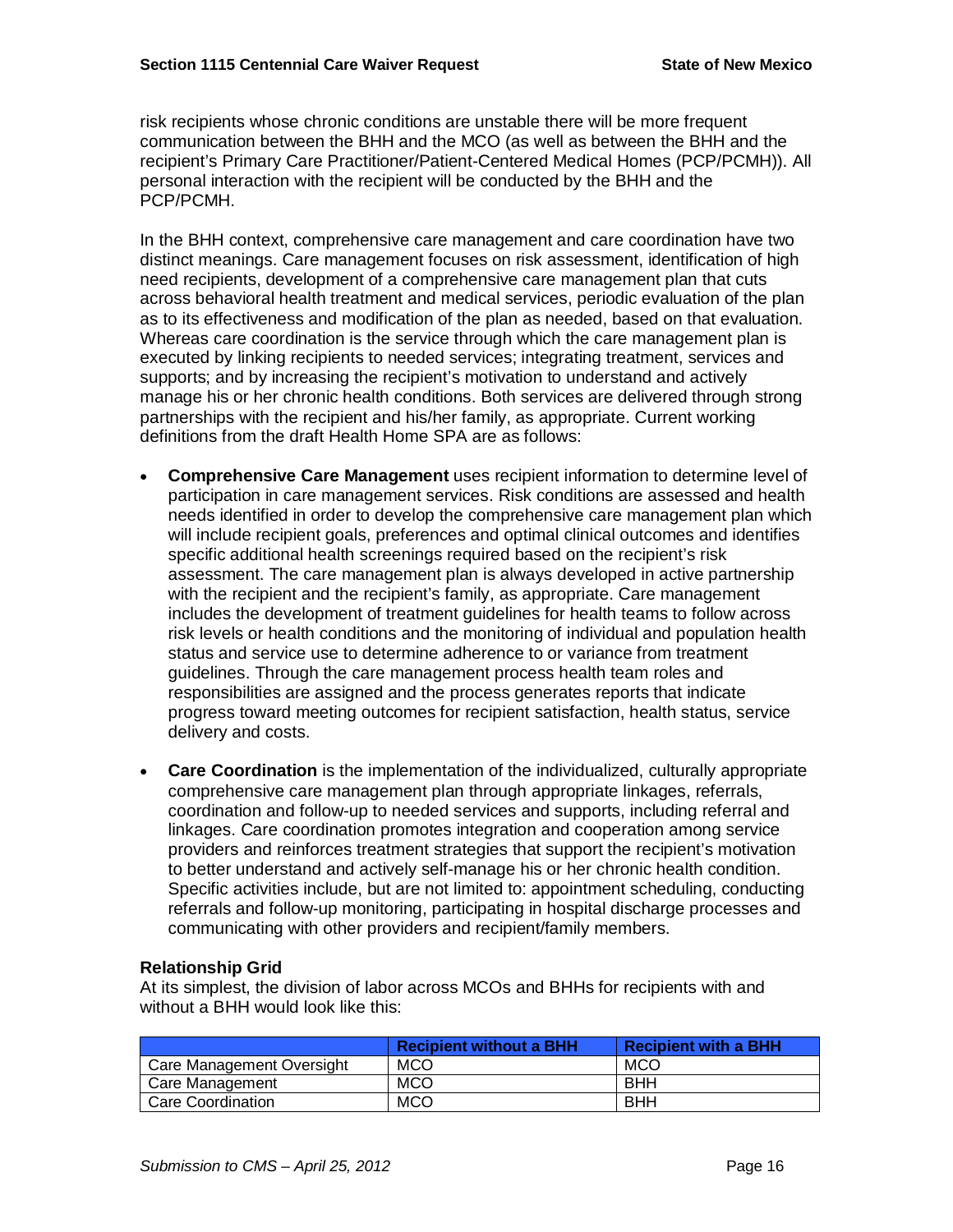The State will work with CMS and its actuaries to assure that services provided by the BHH are not duplicated by the MCOs. The intent is to push comprehensive case management to the point of service with oversight and back-up resources provided by the MCOs' care coordination systems.

## *5. Self-Direction and Home and Community-Based Services*

The State intends to continue the current opportunities for recipients to self-direct their care, with some modifications. As is the case today, recipients choosing to self-direct must take responsibility both for hiring their care providers and developing their own budgets. Under the demonstration waiver, the State proposes to contract with an outside vendor to perform the functions of the FMA. All MCOs will be required to contract with this entity to perform the financial management services of the program.

The State will establish the parameters for the self-assessment instrument. A recipient can voluntarily choose to terminate from participation in self-directed care. The MCO will also be able to submit a request to the State to terminate a recipient from self-direction if there is concern regarding the recipient's health and welfare and interventions, such as designating a representative to assume responsibilities on the recipient's behalf, have not been effective.

Under Centennial Care, the following HCBS services will be available for self-direction:

- Behavior support consultation
- Emergency response
- Employment supports
- Environmental modifications
- Home health aide
- Nutritional counseling
- Private duty nursing for adults
- Related goods
- Respite
- Skilled maintenance therapy services
- Specialized therapies

New Mexico remains committed to the principals of self-direction for its recipients and the important role self-direction plays in maintaining the independence of a recipient receiving services in the community.

#### *6. Behavioral Health Carve-In*

New Mexico is proposing under the Section 1115 demonstration waiver proposal to have behavioral health services "carved in" and provided by the contracted MCOs. Behavioral health services have been provided to recipients under a single statewide managed care contract. Under this current model, there is risk for potential care coordination issues because physical health and behavioral health services are provided by different MCOs. It is New Mexico's goal to improve the delivery of these services under the demonstration waiver through integration and transparency.

To that end, consistent with the goals of Centennial Care, the State is committed to ensuring that recipients with behavioral health disorders receive the full array of services to address their needs The integration of behavioral health and physical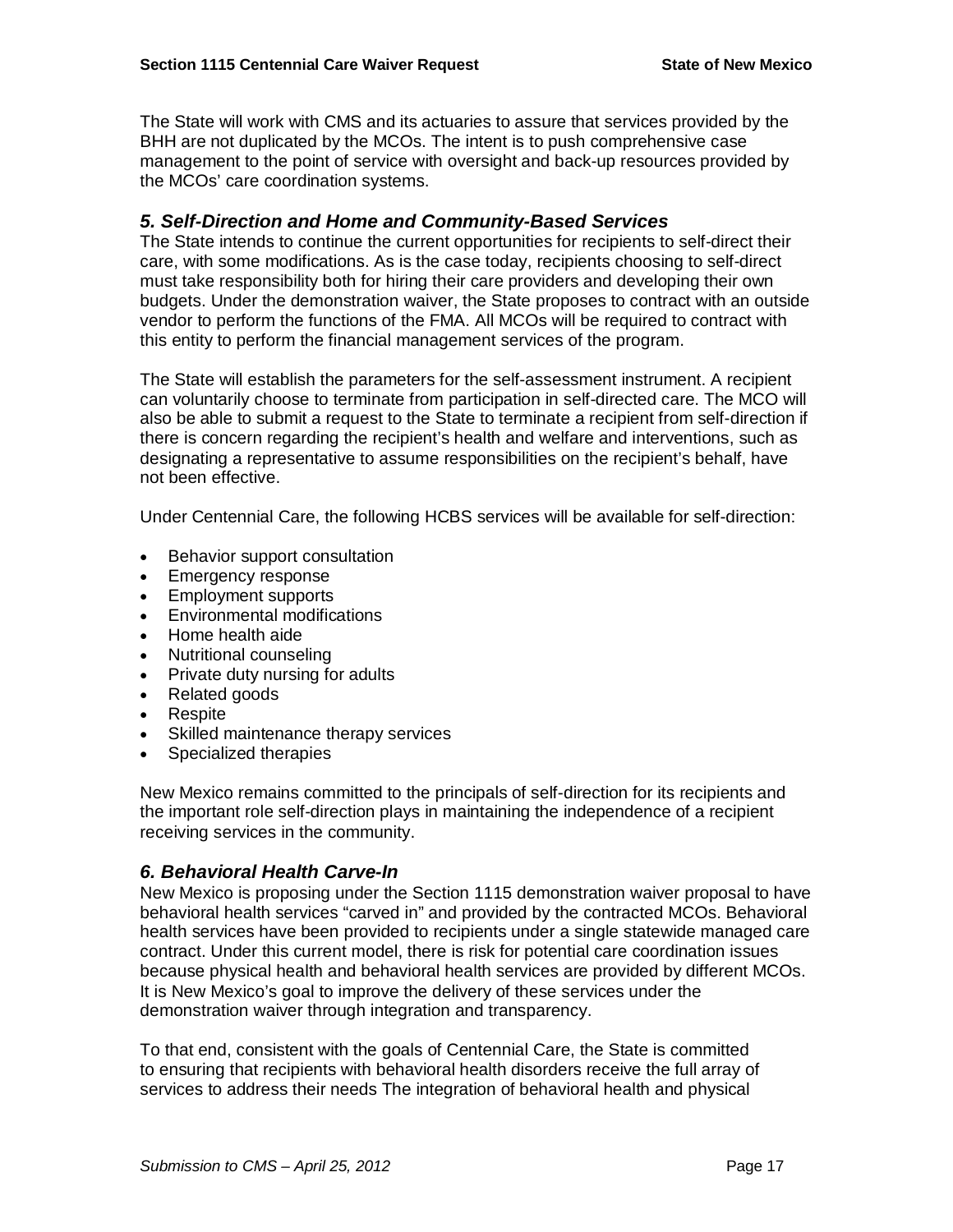health in Centennial Care is an opportunity for New Mexico to achieve better health outcomes as one entity will be responsible for managing care for the whole person.

Facilitating stable and sustained recovery from severe or complex behavioral health disorders such as addiction, serious emotional disturbances in youth or serious mental illness in adults has been demonstrated within the professional literature to typically require a system of care approach. Single services (such as residential treatment or medication) provided in isolation with no linkage to other needed services for severe or complex, chronic behavioral health disorders rarely leads to sustained and stable recovery and wellness. These isolated services can paradoxically exacerbate symptomology and increase risk much as an inadequate dosage of antibiotics can greatly increase the danger from infection.

#### **a) New Behavioral Health Services**

With implementation of Centennial Care, New Mexico is moving toward integrating services based on assessed need according to a logical plan within a system of care to more effectively reduce risks associated with addiction, serious emotional disturbances and serious mental illness and to promote recovery and wellness. In order to further promote this policy, the following three services are being recommended for inclusion as benefits under the 1115(a) waiver: Recovery Services, Family Support and Respite for Youth. These services effectively address current service gaps that significantly reduce the efficacy of the service system as a whole. The services provide the following functions:

- **Recovery Services:** Recovery Services provide a peer to peer instruction within a supportive group setting around developing and enhancing wellness and healthcare practices. The Recovery Service promotes self responsibility through recipients learning new healthcare practices from a peer who has had similar life challenges and who has developed skill efficacy. The service occurs within a supportive group milieu with other recipients who support each other that optimize learning new skills. This skill enhancement then augments the effectiveness of other treatment and recovery support initiatives.
- **Family Support:** Youth or dependent adults with a complex or severe behavioral health disorder who reside with the family or are closely linked to the family may greatly affect the family dynamics and conversely may be greatly affected by the family dynamics. This interactive effect can promote recovery and wellness or it can inhibit it. The Family Support service allows the service team to focus on the family and the interactive effect through a variety of informational and supportive actions that assist the families and the recipient to develop patterns of interaction that promote wellness and recovery over time. The positive interactive effect between the recipient and family then augments the effectiveness of other treatment and recovery support initiatives.
- **Respite for Youth:** Youth with serious emotional disturbances disorder who reside with the family and display challenging behaviors may periodically overwhelm the family's ability to provide ongoing supportive care. Respite as part of a comprehensive service system allows the family to strengthen resiliency during the respite while the youth is in a supportive environment.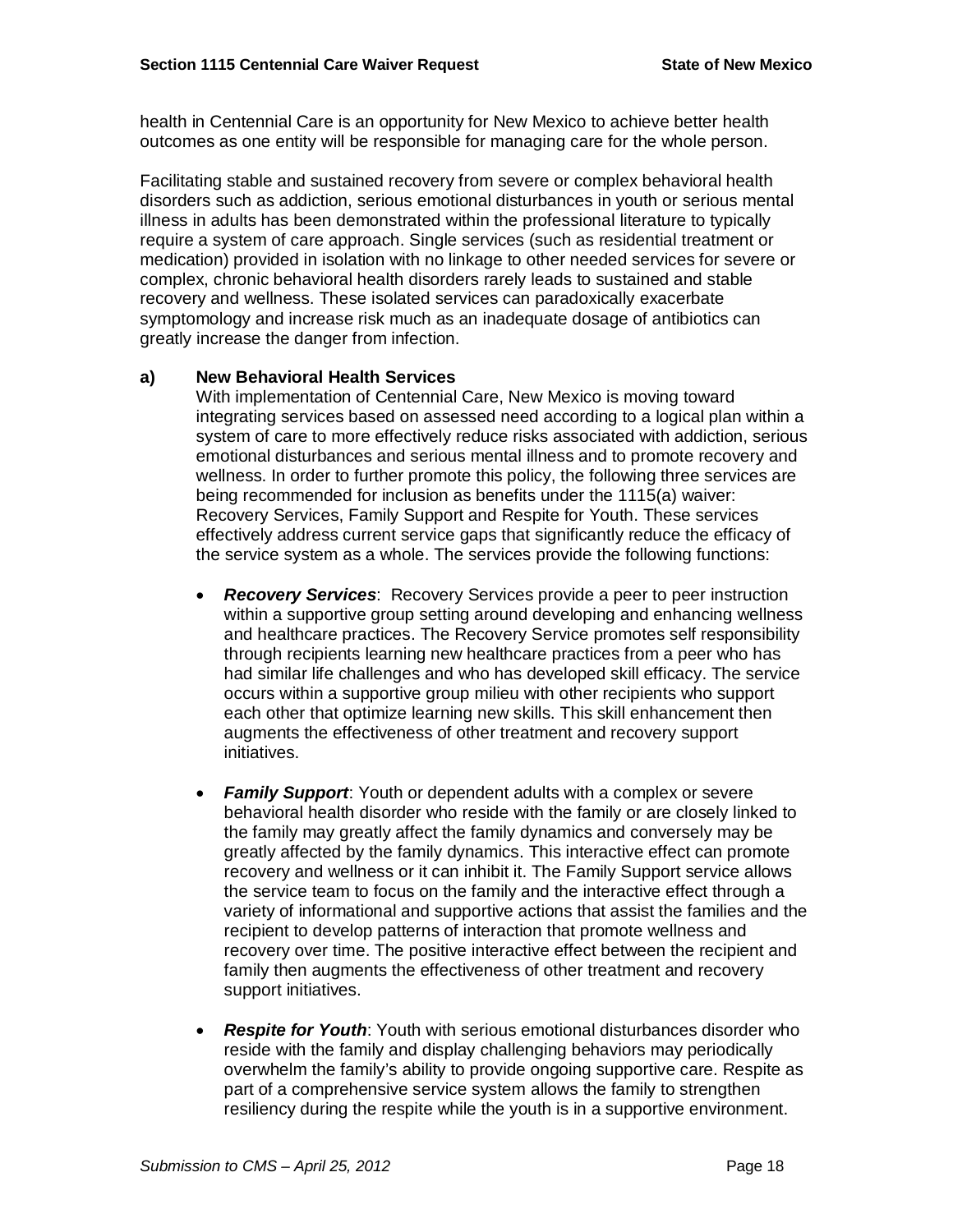Recovery Services, Family Support and Respite for Youth occupy critical niches within systems of care for adults and youth who experience serious mental illness, serious emotional disturbance or attraction. They can significantly enhance the ability of the service system to cost effectively facilitate desired outcomes around recovery and wellness.

#### **b) Transparency with Behavioral Health Integration**

While physical and behavioral health will be integrated within each MCO, the State will ensure that transparency is maintained in how behavioral health dollars are spent and collect data that will indicate which services and systems are effective. Therefore, the State intends to apply the following standards:

- The MCO will not be permitted to subcontract management of behavioral health to a managed, risk-bearing Behavioral Health Organization (BHO);
- The MCO will be required to employ a licensed, clinical behavioral health psychiatrist as a part of its medical management team to take an active role in clinical and policy decisions; and
- The MCOs will be required to contract with either CSAs and/or qualified core service provider networks to manage much of the delivery of behavioral health services. Some of the service dollars will be spent by the MCO to incentivize maximum integration of physical and behavioral health.

The State will work with its actuaries to develop an actuarially sound rate to protect the behavioral health dollars.

Under Centennial Care, the State will also rely on CSAs throughout the State to provide prevention, early intervention, treatment and recovery services related to behavioral health for children and adults throughout the State. These CSAs will be a big part of the delivery system under the Section 1115 demonstration waiver and will specifically:

- o Provide behavioral health services to those recipients who choose the CSA as their provider;
- o Provide regional crisis services;
- o Deliver all out-of-home assessment and service planning; and
- o Provide care coordination to recipients with a primary diagnosis of Severe and Persistent Mental Illness (SPMI) or Serious Emotional Disturbance (SED) as well as being part of an interdisciplinary team of care coordination for recipients with co-morbid diagnoses.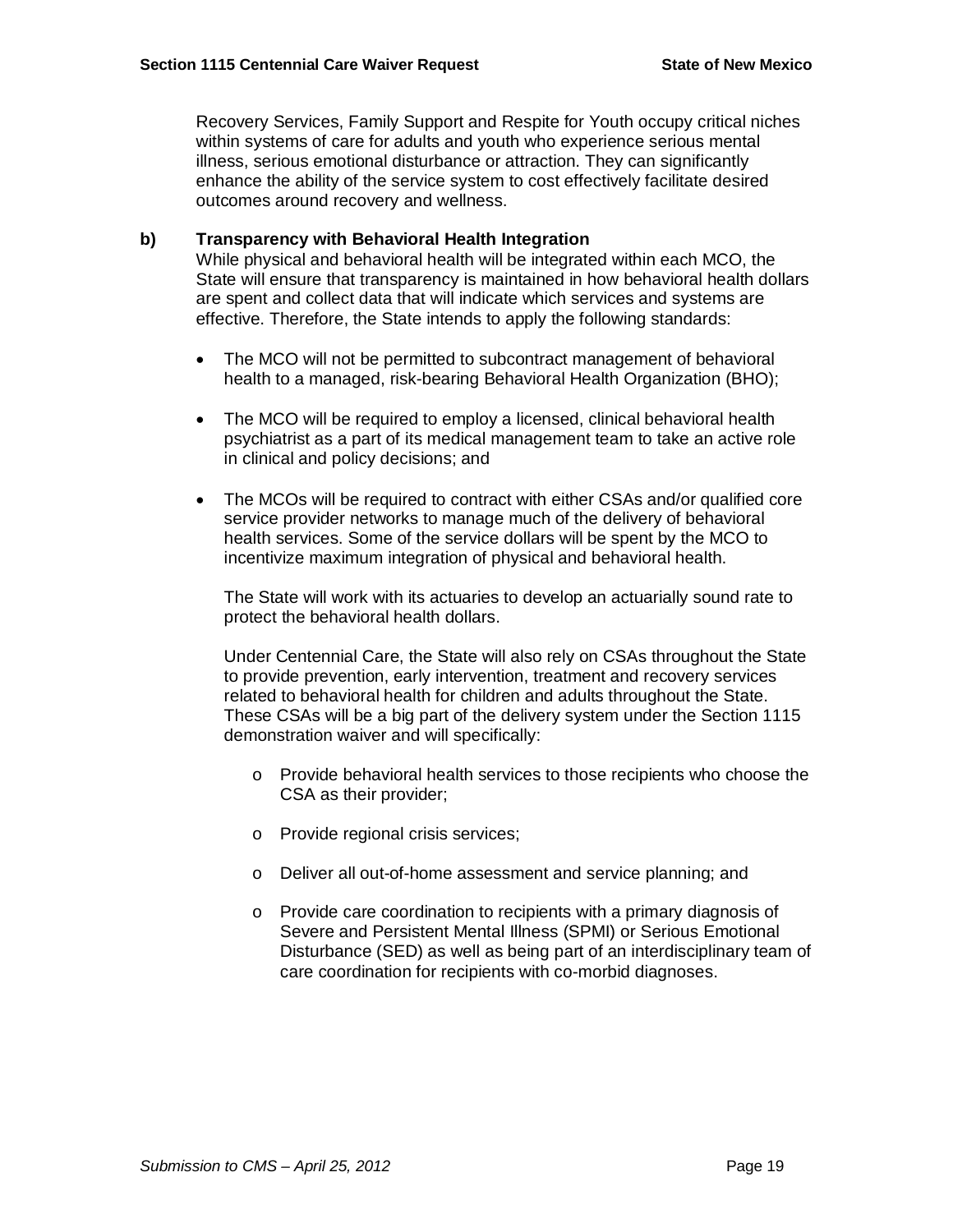# *7. Community Reintegration*

In Centennial Care, the State will continue its commitment to providing the necessary supports to assist recipients in reintegrating to the community from institutional facilities. The State's activities will include:

- Providing the necessary education and information on the front end for recipients in institutional facilities to understand the available opportunity;
- Identifying eligible recipients;
- Providing the necessary supports to facilitate transition; and
- Monitoring the success of the transition process.

### *8. The Dually Eligible*

New Mexico has a long history of exploring avenues to realize savings for the dual eligible population. New Mexico's first attempt of providing managed care for the dual eligible population was through the State's CoLTS program. While the CoLTS program has had some success, the separate silos of Medicaid and Medicare dollars continue to reduce the economic benefit for the State. As such, in September 2011, New Mexico submitted a Letter of Interest (LOI) to CMS to pursue the capitated integrated care model described in a "Dear State Medicaid Director Letter (SMDL # 11-008)". The letter was issued by the Medicare-Medicaid Coordination Office established under Section 2602 of the PPACA of 2010.

As New Mexico continues its discussions with CMS regarding the development of a capitated integrated care model, the State proposes to include the dual eligible population under the demonstration waiver and align the enrollment dates to match up with Medicare's enrollment dates and choice periods. The State believes this program fits in nicely with the overall goals of the demonstration to provide the right care at the right time, especially for the dual eligible population.

# *9. Community Long Term Care Capacity*

New Mexico will implement Centennial Care with sufficient CLTC capacity (also known as slots) to ensure growth, but at a manageable rate. To accomplish this, the State will implement enrollment targets for each year of the demonstration. The program will go live with a CLTC capacity that will accommodate the following eligible recipients: persons currently enrolled in HCBS waivers with incomes between SSI and 300% of SSI; persons transitioning from nursing facilities to the community; and a pre-determined number of persons waiting for services to community placement. An enrollment target will be established for each demonstration year that reflects growth in available CLTC capacity.

The State will continue to maintain a central registry for persons waiting for CLTC who are not otherwise Medicaid eligible. However, the goal is that the number of people waiting for services will diminish with each year of the program. The central registry will be managed on a statewide basis using a standardized assessment tool and in accordance with criteria to be established by the State. Policies for managing the central registry will be based on objective criteria and applied consistently in all geographic areas served.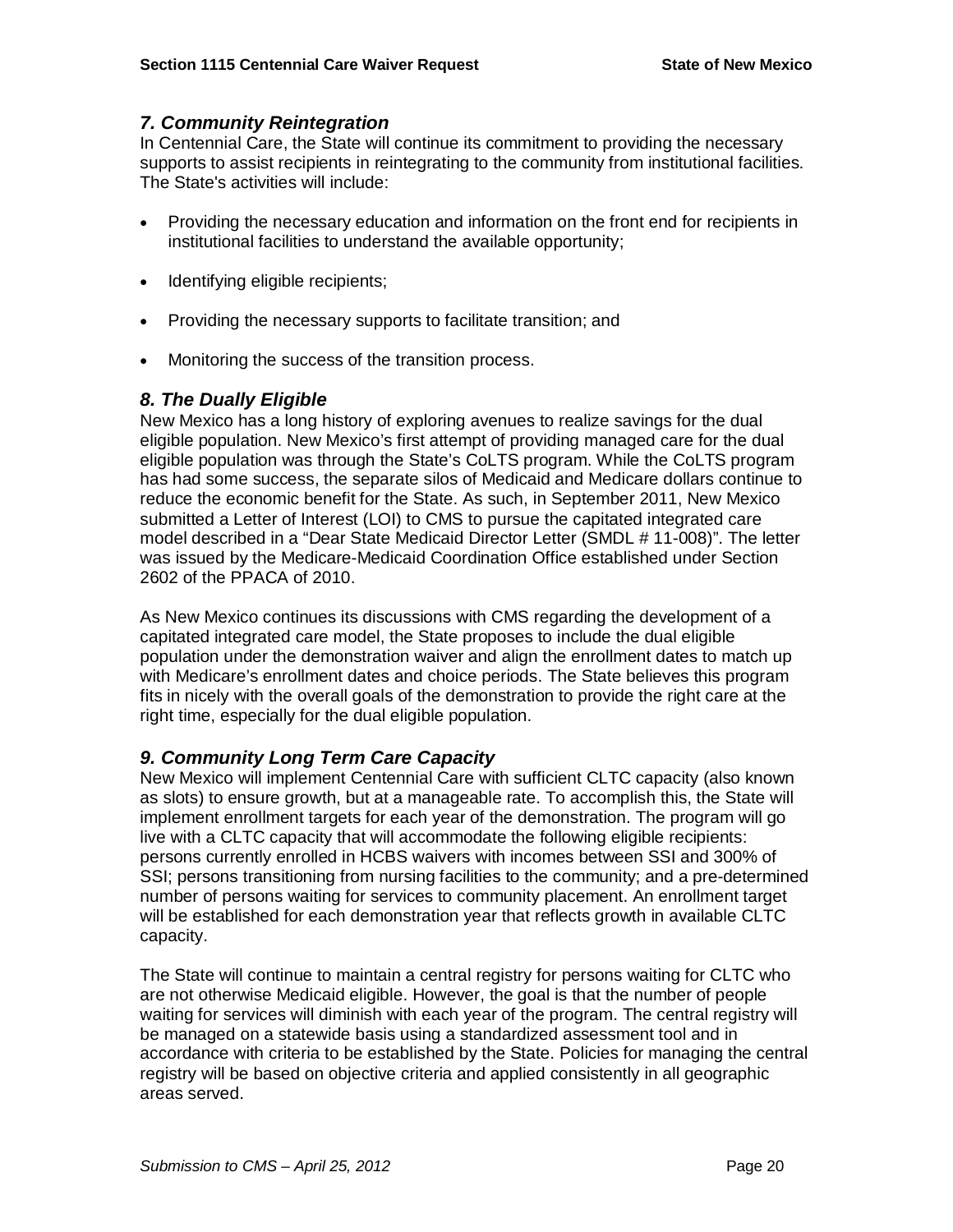HSD will develop new criteria in order to streamline the process for those waiting for services. This new criteria will be objective, be consistently applied and take into consideration a person's functional status as well as their financial eligibility for Medicaid.

#### *10. Native Americans*

An integral part of the State's innovation efforts is the inclusion of Native Americans in Centennial Care (see Appendix E for details regarding outreach to Native Americans). New Mexico seeks authority from CMS to mandatorily enroll Native Americans into Medicaid managed care, require plans to contract with onsite care managers and engage a Native American clinical person to assist in developing strategies to reduce health disparities while enhancing cultural appropriateness of care coordination, improving access to services and care delivery. Native Americans will be guaranteed the right to choose an Indian health care provider (as a primary care provider or outside of the managed care network). New Mexico will also ensure there is access to sufficient numbers of Indian health care providers by including specific contract requirements with the MCOs.

New Mexico is unique in that it is home to 22 different tribal nations and pueblos. For over a century, the members of these Tribes have looked to the Indian Health Service (IHS) as the federal obligation to provide their access to health care services under the treaties signed in exchange for their lands. Native Americans are confronted by a fragmented health care delivery system that functions one way when they reside on the reservation and another way when they do not. A potential solution to this fragmented service delivery system is the enrollment of the Medicaid–eligible Native American population in managed care under this demonstration waiver.

New Mexico's experience with serving Native Americans in managed care came with both the Salud! and CoLTS programs. When the Salud! program went live in 1997, Medicaid-eligible Native Americans were enrolled in managed care but had an "opt out" into FFS. Within a year of implementation, the State reversed course and did not enroll Native Americans into managed care but permitted and "opt in" approach. Today, about 20% of the low-income families and children who are Medicaid eligible have chosen to enroll in one of the Salud! plans.

When the CoLTS program went live in 2008, those Native Americans who met both the income and functional criteria for NF LOC were required to enroll in managed care to receive services.

During the initial Centennial Care Tribal Consultation held with the Native American community in August of 2011, many Tribal leaders and attendees at the consultation expressed concern that the State might require mandatory enrollment of the Medicaid eligible Tribal individuals into managed care. The concerns expressed took two directions. The first was that the CoLTS experience for Native Americans has been an unhappy one because allegedly (i) care coordinators failed to show up on the reservations and/or were culturally insensitive and (ii) access to care has not been any better under CoLTS than it was under FFS.

The second concern raised was in regards to the sovereignty of the Native American Tribes and that the State should not dictate where the Native American community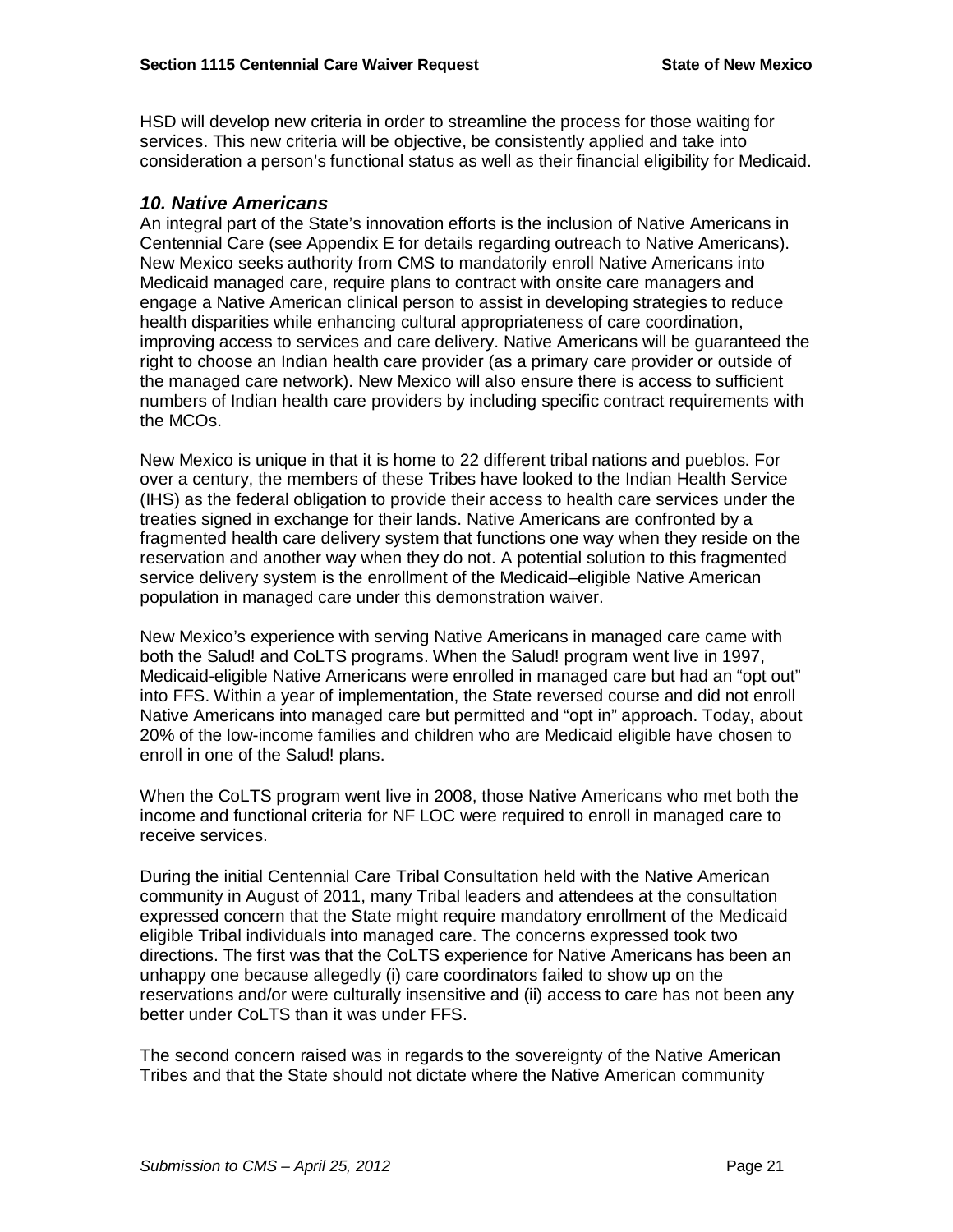receives its health care. Individuals articulating this theme expressed uniform frustration with the federal government and its broken promises to the Native American community.

To address the wide health disparities in the Native American Community and to bring economic development to the Tribes within the managed care infrastructure, the State convened a small workgroup that included Native American Tribal representatives as well as individuals from the IHS. The workgroup put forward a continuum of ideas that ranged from leaving the Native American community in FFS to providing each Tribe a capitated "per member per year" amount and letting each Tribe buy/manage health services for their Medicaid recipients. In the middle of the continuum was the concept of including the Native Americans in managed care but requiring the managed care plans to contract with the IHS facilities and the Tribal 638 facilities as well as other Tribal providers like transportation vendors or case management entities. When the contract is with an IHS or Tribal 638, the State agreed that the plans would pay the Office of Management and Budget (OMB) rates. The State believes this approach will provide culturally appropriate care that together with the care coordination system will positively impact the alarming health disparities in the Native American Population.

The State will continue to work with the Native American community throughout the development and implementation of Centennial Care. Moreover, to the extent that the Navajo Nation and/or a Tribe or combination of Tribes would like to approach the State and/or federal government with a proposal that permits them to receive some kind of per member per year capitation and/or a block grant to provide either the full Medicaid benefit or some portion thereof, or to participate in a Payment Reform pilot to improve diabetes outcomes, the State is more than willing to encourage and support that approach.

# **C. Delivery System Innovations**

New Mexico also believes that a comprehensive delivery system innovation is an excellent place to make the program less complex to our recipients and reduce the "siloing" of individuals depending upon their eligibility categories. In order to achieve innovation under the Section 1115 demonstration waiver, New Mexico proposes the following innovations in its efforts to improve coordination and quality of care for all Medicaid eligibles. They include:

- Reduced administrative burden in terms of federal reporting and processing of waiver renewals;
- Increased accountability for the more limited number of MCOs that will contract for the entire Medicaid population and their service array;
- Greater ease of provider compliance in dealing with the billing, authorization, formulary, and credentialing requirements of a more limited number of MCOs that will be included as part of the MCO contract;
- More focus from the State on the evolution of a service delivery system that focuses on outcomes and quality; and
- Exploration of ways to make the system less complex and burdensome on both recipients and providers.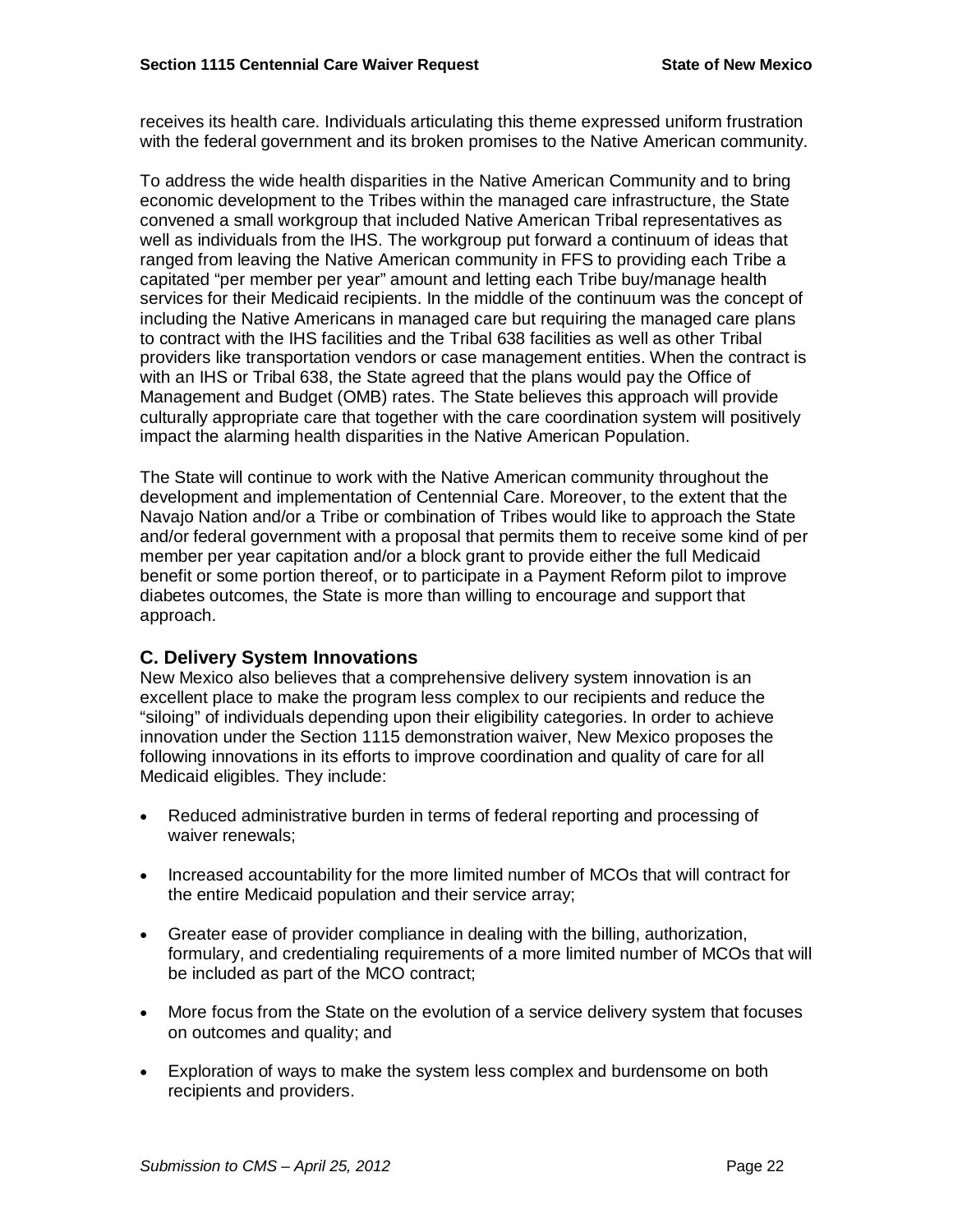New Mexico intends to also procure the services of a single entity to credential and recredential its providers. The State believes this will reduce administrative efforts for the medical community. The State proposes to procure the services of a National Committee for Quality Assurance (NCQA) accredited agency in order to ensure that no plan would put its NCQA status at risk. A centralized credentialing entity will assist in ensuring that providers' information is accurate and up-to-date to minimize risks that payments will be delayed because a provider is not properly "registered" in the State system.

# *1. Sole Community Provider Program*

New Mexico currently has in place a program through which supplemental payments are made to hospitals that are the sole community providers of inpatient care in their communities. The program provides quarterly supplemental Medicaid payments to qualified and participating hospitals. Today the counties provide the funding. The annual payment of the Sole Community Provider (SCP) Program consists of the base year amount and the upper payment limit (UPL) amount.

The base year amount is established through a request (by hospitals) and approval (by counties) process with the counties paying the State share calculation using the effective federal medical assistance percentage (FMAP) and the base year payment amount. A payment to a hospital has been the lesser of the previous year's payment plus inflation or an amount approved by the county.

In addition to the base year amount, the hospitals, including the teaching hospitals, are eligible for a UPL amount if a UPL pool is available (after the base amount is paid). The UPL pool is based on a year 2000 calculation methodology for three buckets of hospitals: State teaching hospitals; non-State government owned hospitals; and privately owned hospitals. The State's audit agent calculates the UPL pool. The UPL pool is the difference between what Medicare would have paid for Medicaid services. If the payments that Medicaid made have not exceeded the UPL, the State makes an additional supplemental payment to the qualifying hospitals whose counties have agreed to fund the match amount.

The State seeks the authority to maintain the SCP program. The State proposes to divide the pool into two sub-pools; one of which will provide dollars to support the uncompensated care burden borne by the hospitals as New Mexico does not anticipate a 100% "take up" rate among its uninsured population. The second sub-pool would be used to support projects proposed by the hospitals that will support the growth of the health care infrastructure of the State. The State will continue to assure that the unique role and mission of its only state-teaching hospital, the University of New Mexico hospital, will be recognized in the distribution of the pools

New Mexico looks to other states as models, most notably California, Texas, and Florida, which have had such arrangements approved by CMS and seeks to implement a similar approach.

# *2. Positively Influencing Recipient Behavior*

New Mexico also proposes additional innovations under the authority of the demonstration waiver that involve changing recipients' behaviors. These innovative opportunities enhance New Mexico's comprehensive and integrated benefit package design. They include: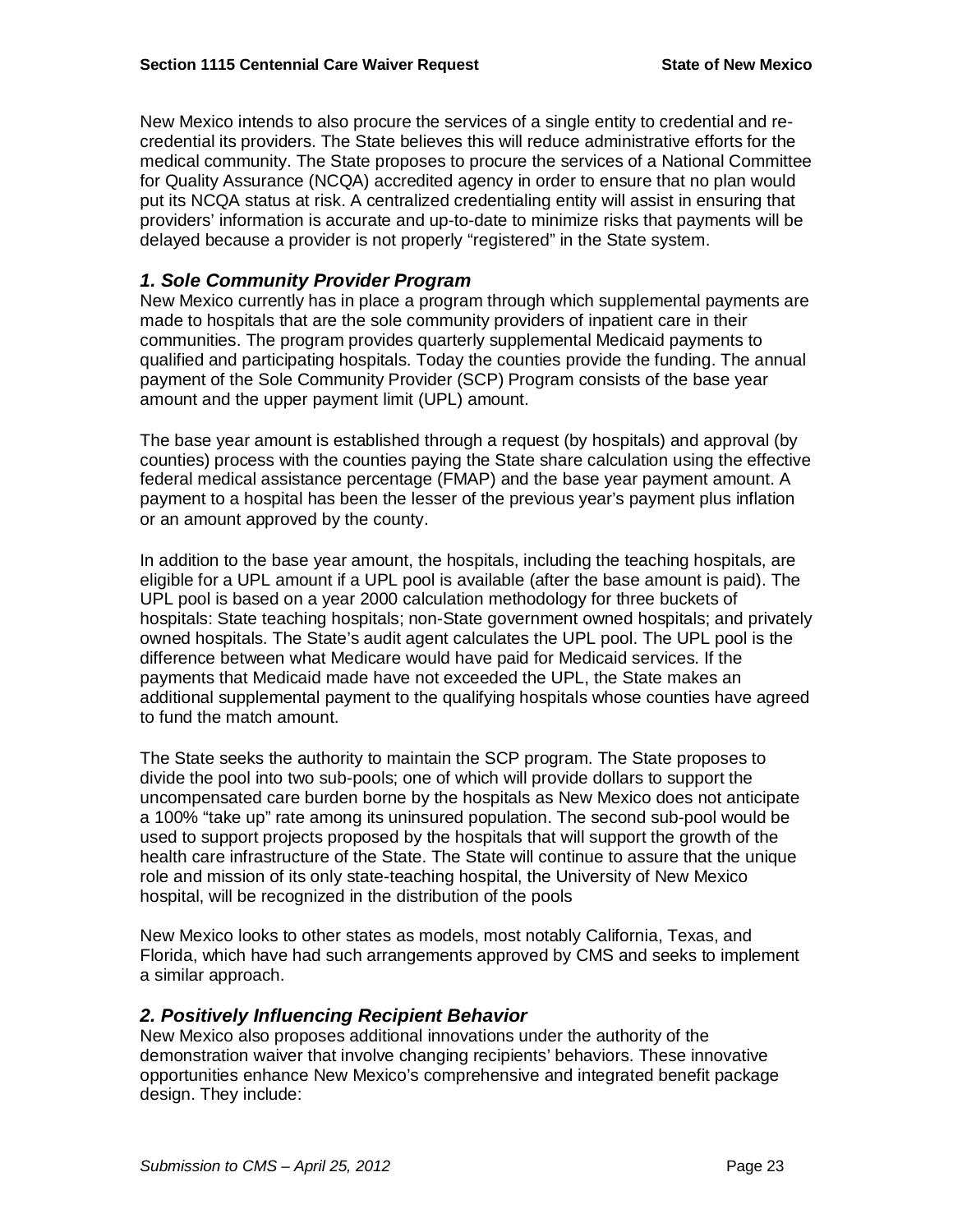#### **a) Incentives**

In addition to influencing behavior through personal responsibility of a sliding scale co-payment for non-emergency use of the emergency room (further addressed in Section 5), New Mexico intends to also reward recipients for key preventive activities. Through the 1115 demonstration waiver, the State is considering the following approaches to focus on helping recipients be active participants in their health care:

- Reward of gift cards offered through the MCOs to a "high-risk" recipient who participated in the development of a care plan and complied with that plan for six months a year;
- Reward of gift cards for completing a series of wellness visits and subsequent follow-up visits for children;
- Reward of gift cards tied to quantifiable participation in regular exercise programs for healthy adults; and
- Reward of gift cards tied to children or at-risk adults receiving all appropriate immunizations.

The State would like to implement an Electronic Benefit Transfer (EBT) card with points that a recipient could earn for certain healthy behaviors either in addition to or in lieu of the individual gift card approach. Points could be used to purchase over-the-counter drugs or other items that Medicaid does not pay for.

#### **b) Education**

New Mexico is interested in introducing a quarterly Explanation of Benefits (EOB) that would inform recipients who overuse the emergency room or who use 5 or more prescriptions a month. The EOB would inform the recipient of the costs of their care being provided and whether those costs are leading to better outcomes and how, working with a care coordinator, that the recipient might begin to use the system more efficiently. The recipient's MCO would then follow up with focused care management to reduce the unnecessary utilization of the emergency room and evaluate the recipient's prescriptions.

#### *3. Long Term Care Partnership Plan*

As a part of New Mexico's efforts to increase the sense of personal responsibility, the State is pursuing a SPA with CMS to become a LTC insurance partnership state. Individuals will be able to purchase private LTC insurance plans at market rates that have the potential to cover much if not all of their eventual LTC needs. This has great potential to assist middle income individuals from having to spend down their savings and assets in order to qualify for Medicaid to gain access to LTC. To the extent that individuals eventually do apply for Medicaid, the program can "count" the full value of the policy as an asset which has the effect of delaying entry into the system until the full value of the policy has been spent on services. Under this scenario, Medicaid agrees not to pursue estate recovery at least to the extent of the value of the policy.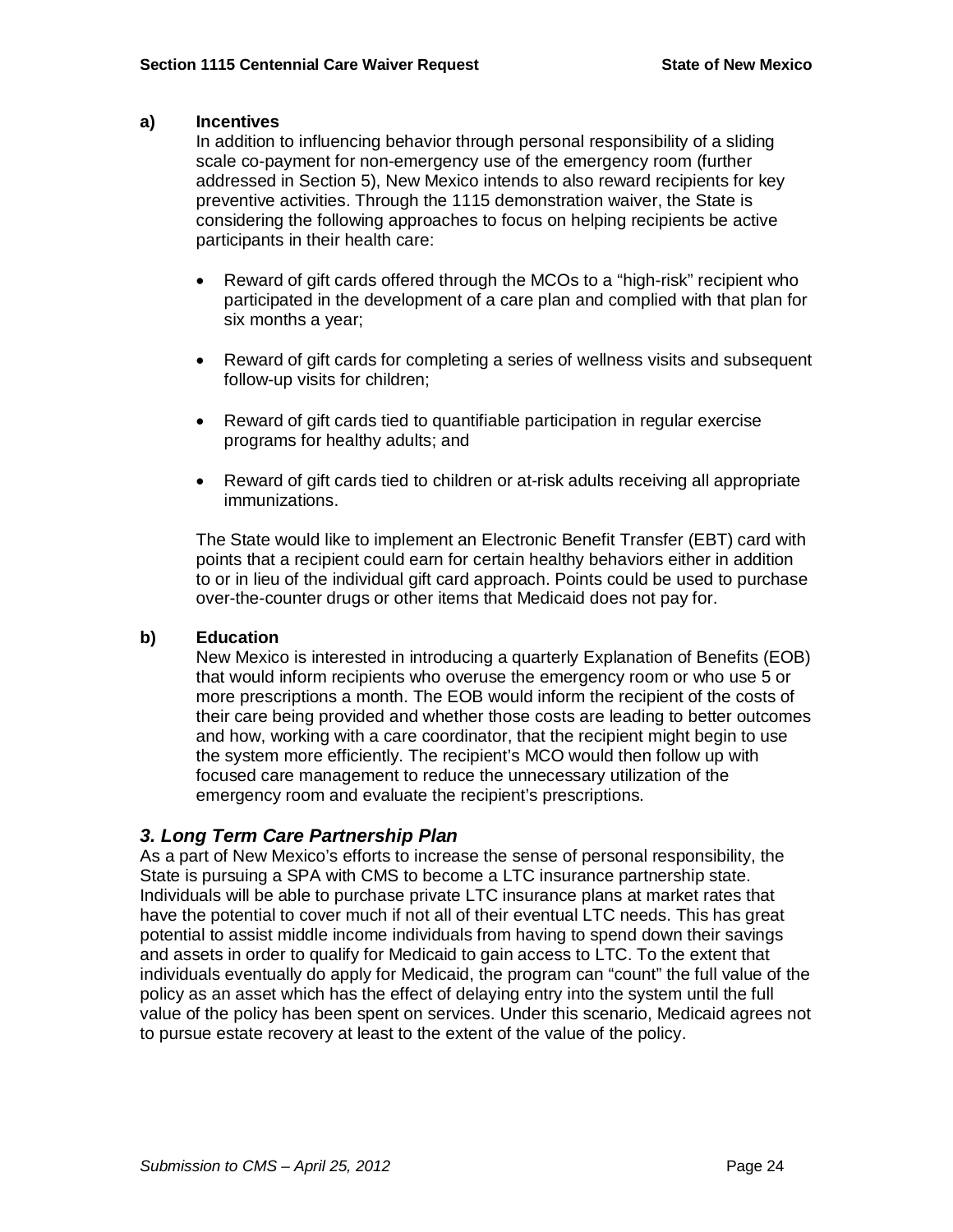#### *4. Automated System Program and Eligibility Network*

New Mexico is in the process of designing, developing, and implementing a replacement eligibility determination system, which will be known as the Automated System Program and Eligibility Network (ASPEN). ASPEN will provide case management, eligibility determination, benefit calculation, and benefit issuance for Medicaid, TANF, Supplemental Nutrition Assistance Program (SNAP), Low-Income Home Energy Assistance Program (LIHEAP), State-funded cash assistance programs, and Refugee Cash Assistance (RCA).

ASPEN will replace the current ISD2 system, which was deployed in New Mexico in 1988 and was based on an even earlier design. The legacy system is fragile, costly to operate and expensive to maintain. The replacement system will be web-based, easily modifiable due to its rules engine, flexible, and scalable. It will contain a public facing web portal, be built within the framework of Service Oriented Architecture, and maintain a multi-tiered security mechanism that utilizes user and role based security and application access. The system meets the seven (7) conditions and standards established by CMS in April 2011 for funding of enhanced eligibility systems.

The State awarded the Design, Development, and Implementation (DDI) services contract to Deloitte Consulting, and the project began September 1, 2011. Pilot county operations are scheduled to start in July 2013 with statewide rollout to be completed by February 2014.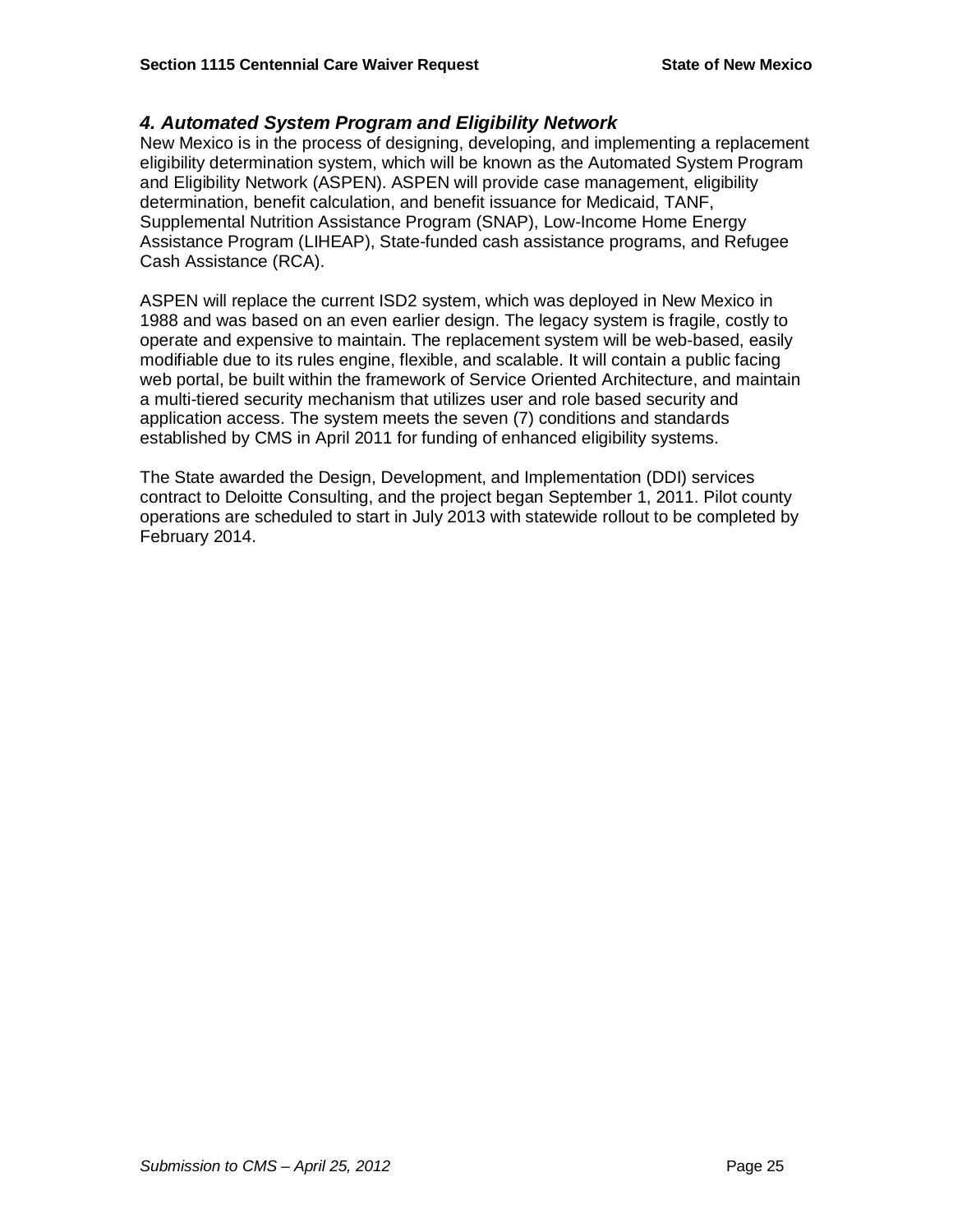# **SECTION 4: CARE COORDINATION**

Fundamental to the comprehensive system of care that New Mexico seeks to provide under this 1115 demonstration waiver is a robust care coordination system. Managed care organizations that are selected to provide health services will be responsible for providing care coordination at a level appropriate to each recipient's needs and risk stratification.

New Mexico is proposing that its care coordination system be based on creating a patient-centered environment in which recipients are receiving the care they need in the most efficient and appropriate manner. The care coordination approach is continuous and includes:

- Assessing each recipient's physical, behavioral, functional and psychosocial needs;
- Identifying the medical, behavioral and long term care services and other social support services and assistance (e.g., housing, transportation or income assistance) necessary to meet identified needs;
- Ensuring timely access and provision, coordination and monitoring of services needed to help each recipient maintain or improve his or her physical and/or behavioral health status or functional abilities and maximize independence; and
- Facilitating access to other social support services and assistance needed in order to promote each recipient's health, safety and welfare.

The requirements for care coordination New Mexico proposes under the 1115 demonstration waiver are included below.

# **A. Screening and Initiation of Care Coordination**

The initial care coordination contact for each recipient and/or their caregiver will be performed upon entry into an MCO (or within 10 business days of enrollment). The MCO will utilize all available information and initiate a phone call with each new recipient to complete the following:

- Introduce the MCO and provide a brief orientation to benefits and to care coordination;
- Obtain additional information about current care needs that were not indicated in encounter and utilization data;
- Identify any immediate or urgent needs;
- Obtain information about family or other caregivers who may participate in care planning;
- Confirm information about behavioral health or substance abuse care indicated by encounter or utilization data; and
- Make initial risk level assignment.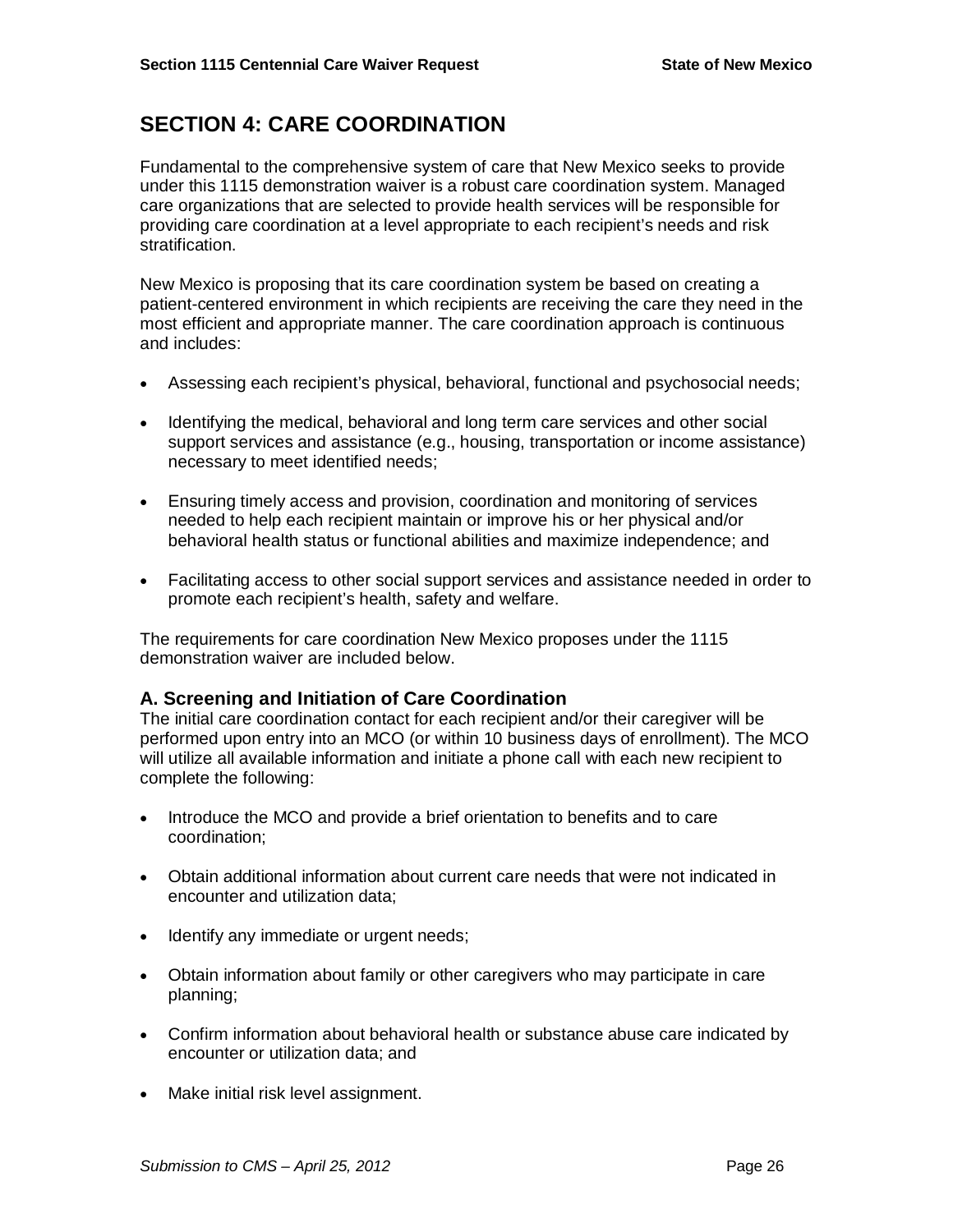Based on the recipient outreach call and, in the case of current recipients, utilization and encounter data that the plans will have for their recipients, individuals will be assigned a risk-stratification group. The stratification process will take into consideration many different elements, including but not limited to age, diagnosis, treatment history, and current needs, presence of mental health issues and/or substance abuse and living arrangements.

If the recipient is assigned to a minimum level of need (Level 1 care coordination), it is an indication that they appear to be in stable health and have low needs for support and coordination. These recipients may have the following characteristics:

- No complex or co-morbid health conditions;
- Low emergency room usage;
- Stable housing and social supports; and/or
- No behavioral health or substance abuse treatment needs.

For these low-risk recipients, no further assessment may be needed unless and until claims, encounters or real-time health information data or a trigger event signals a change in status. These recipients will receive an annual health risk assessment (HRA) and have a monthly review of claims, utilization and prior authorizations.

If the recipient is determined to be at a higher level of need (Level 2 care coordination), they may need more intensive care coordination. An example of criteria for a higher level of need might include that the recipient:

- Has co-morbid health conditions:
- Has had frequent emergency room usage in the past 3-month period;
- Has a low-risk mental health or substance use disorder that is stable or presents with minimal functional impairment in home, school/work and community settings; and/or
- Is receiving substance abuse services.

These Level 2 care coordination recipients will receive semi-annual face-to-face visits, an annual comprehensive assessment update and quarterly phone contact by a care coordinator.

Some recipients will require more intensive coordination (Level 3 care coordination), typically those with the most expensive or high-risk service needs. The following is an example of this profile in which the recipient:

- Is medically complex or fragile;
- Has had high emergency room usage in the past 3-month period;
- Has a high-risk mental health diagnosis or is an individual who is seriously and persistently mentally ill;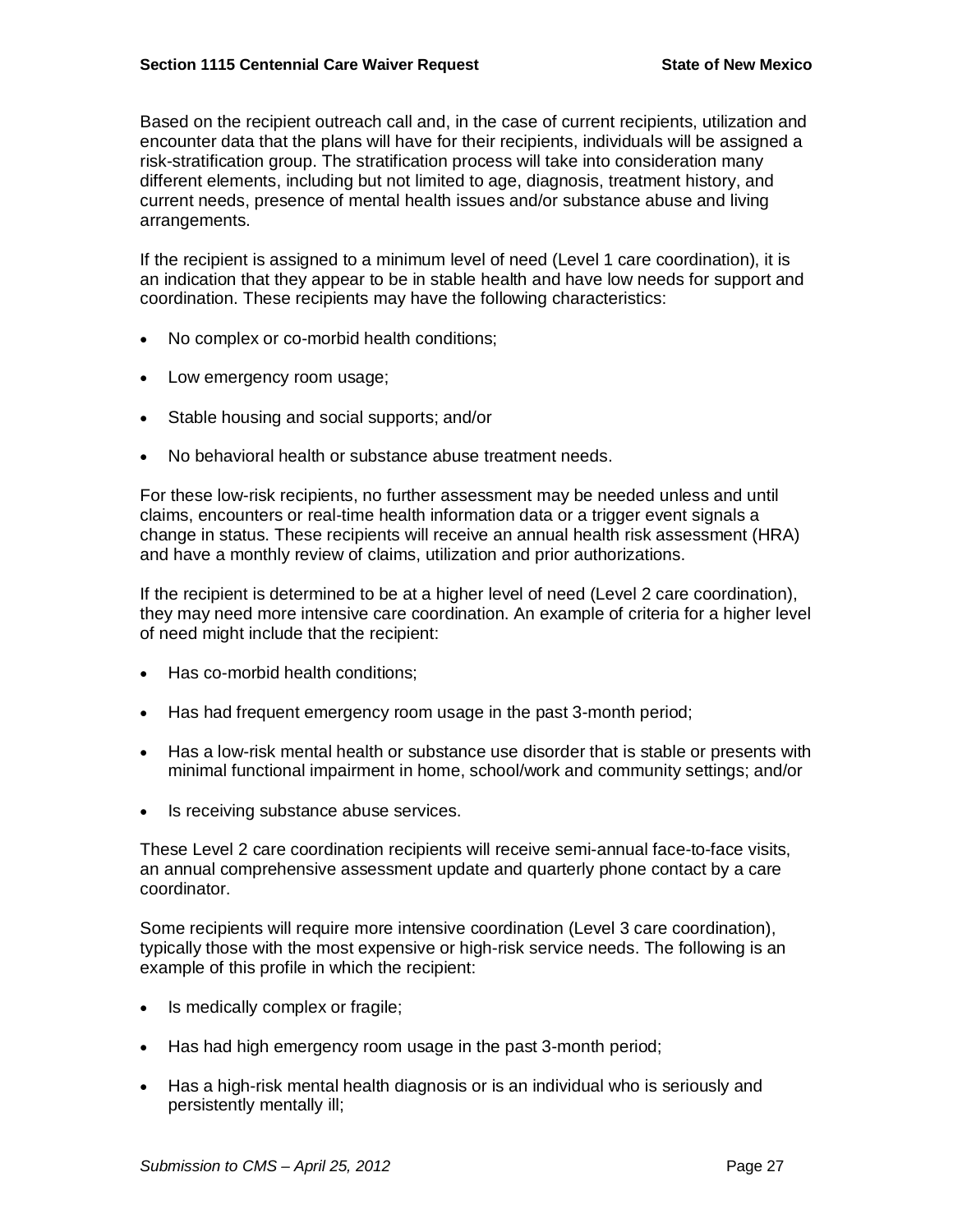- Is transient and without a natural support network;
- Has co-occurring mental health and substance abuse diagnosis; and/or
- Requires assistance with two or more activities of daily living (ADLs).

The Level 3 care coordination recipients will receive quarterly face-to-face visits, semiannual comprehensive assessments and monthly phone contact by a care coordinator.

The initial assignment of a recipient to a risk-stratification group will be based on the entry assessment and will dictate how cases are processed (e.g. time-frames, frequency and type of contact). However, the completion of a comprehensive assessment may be necessary to establish a fully informed risk group assignment. The group assignment may change based on results of the comprehensive assessment that provides more information about the recipient's individualized needs, current risk and future risk-factors.

#### **B. Comprehensive Assessment/Care Planning**

Once recipients are assigned an initial risk group an MCO care coordinator will contact recipients who appear to have complex needs and a higher level of risk (Level 2 or 3) to complete a comprehensive assessment. This would confirm that the recipient is in the appropriate risk group and to inform the development of a written care plan. A comprehensive assessment will typically take more time and require that the care coordinator include input from a care planning team as appropriate, including the recipient, family or caregivers (with the recipient's permission), and providers.

Based on the assessment, a care plan will be developed that includes the services and supports that the recipient needs to stabilize or improve the recipient's health, safety and well-being. The care plan document will include all Medicaid and non-Medicaid services identified for the recipient. This will allow the recipient to understand what services are available and create a foundation for discussions about their health between the recipient, the recipient's caregivers, care coordinator and providers.

The MCO may utilize a care coordination team to manage the tasks related to care coordination and assign certain tasks to team members with appropriate education and training. However the process will be designed to require a specific care coordinator to act as the liaison or "face of the program" for the recipient. The design goal is to foster trust and communication, reduce confusion for recipients, their caregivers and families, and providers and ultimately, improve care.

#### **C. Ongoing Care Coordination**

Ongoing care coordination conducted by the MCOs will be based on the assigned risk group and will include required elements such as:

- Delivery of initial and on-going comprehensive assessments;
- Required members of the care planning team;
- Frequency and type of contact with recipients;
- Data monitoring requirements; and/or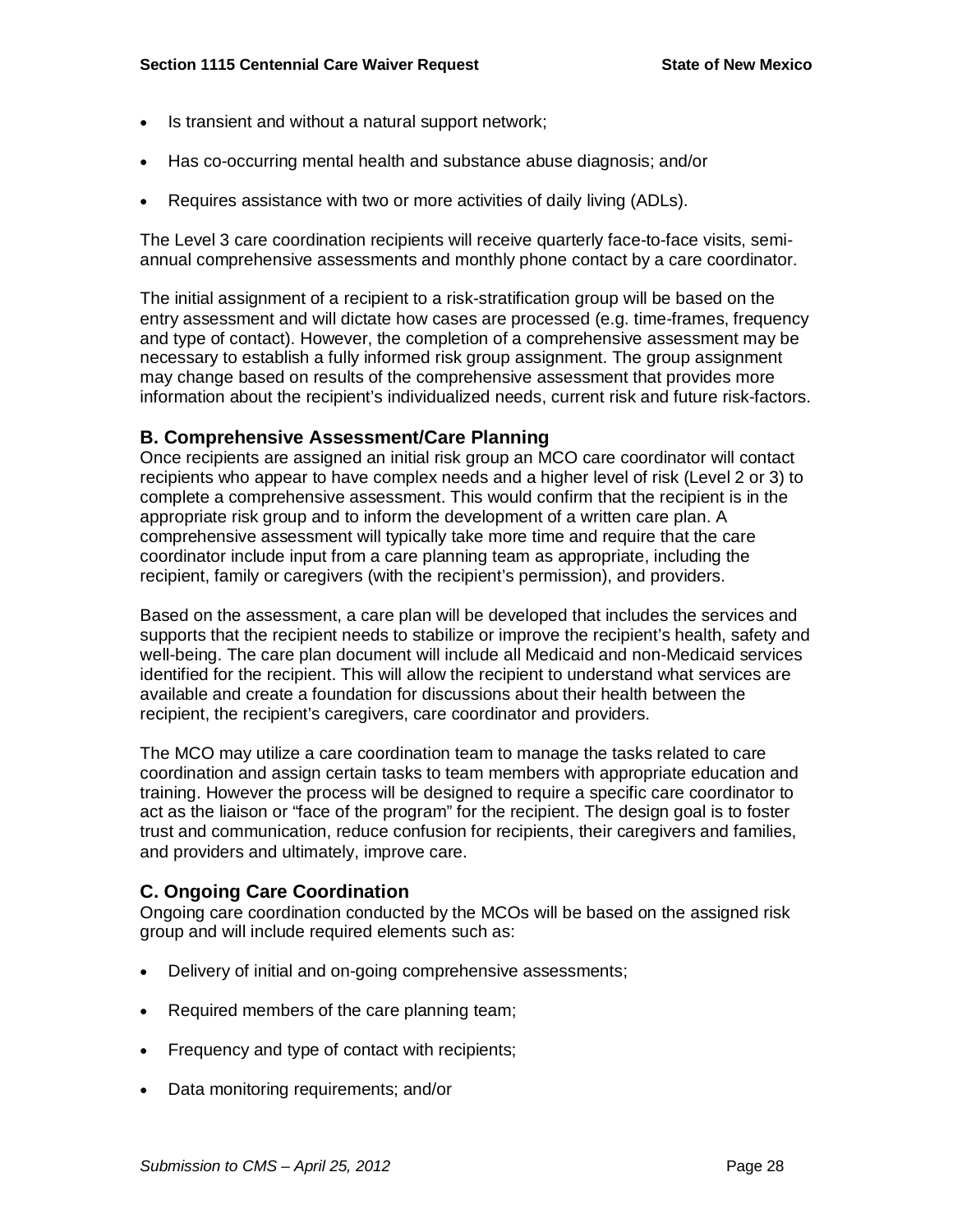• Triggers for reassessment and case review.

New Mexico will also rely on certain events and/or data to trigger a review of a recipient's health status and needs. These triggers will include events such as:

- Abuse/neglect reports involving the recipient;
- New diagnosis with significant health or safety impact;
- New diagnosis involving behavioral health or substance abuse;
- Hospitalization;
- Request by provider, caregiver or family recipient; and/or
- Other indications that the recipient may need to move to a new risk group.

In addition, New Mexico will require plans to have software that will enable the care management staff to access patient records in real time and on demand from all network providers in the system. When a trigger event occurs for a recipient, the MCO will assign a care coordinator to complete a comprehensive assessment for low and medium risk recipient or deploy the assigned care coordinator to update the assessment for a recipient who is already receiving complex case management.

Care coordination for recipients who either receive or are in need of behavioral health services and/or substance abuse treatment will include:

- Referrals for service:
- Monitoring of wait times for services; and
- Compliance with recommended treatment including medication.

It is anticipated that these recipients may require more frequent contact by the care manager and more intensive coordination efforts. For those recipients with SPMI, the care manager will focus efforts on reducing emergencies and improving overall stability. For recipients with substance abuse treatment needs, the care manager will focus on prevention of relapse and reduction of physical health issues. In both cases the care manager will develop a care plan that considers and addresses the physical, behavioral and social support needs of these recipients. The care plan team will include any ancillary care providers and/or community services to address the complex nature of these cases.

# **D. Care Coordination/Patient-Centered Medical Homes and Health Homes**

While the basic care coordination model described above will, at least initially, be the responsibility of the MCOs, the State will phase in over the 1115 waiver demonstration period, more intensive care coordination to at the "point of service" by incentivizing the proliferation of patient centered medical homes and health homes. As recipients choose or are enrolled in either the medical home primary care model and/or the health home for the management of chronic conditions or behavioral health issues, those entities will assume responsibility for intensive care coordination. Additional detail on the care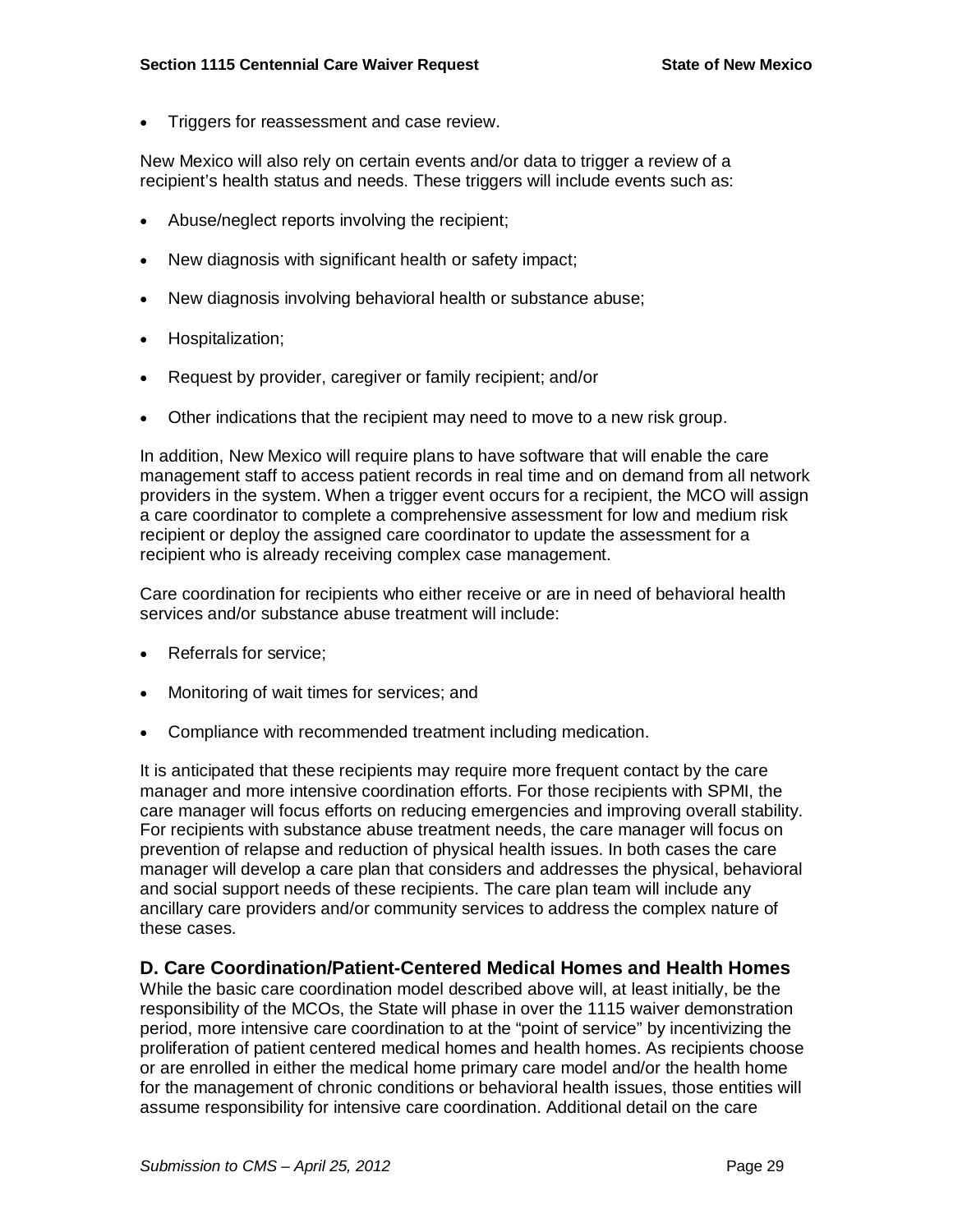coordination aspect of the behavioral health home model is further discussed in the delivery services section of this application.

The MCOs will be expected to continue to provide overarching care coordination, technical assistance, and to assure the care coordinators in these "point of service" models full access to all of the MCO resources and utilization and encounter data that would be required for a care coordinator to understand the entire spectrum of a recipient's needs.

# **E. Transition Process under Care Coordination**

New Mexico understands the importance of ensuring a seamless transition for each recipient into Centennial Care. While the State is requesting a January 1, 2014 start date, it will work with CMS and the selected health plans to develop a transition plan for new recipients that include a care assessment and coordination of services to best meet their needs. This seamless transition is even more critical for those transitioning from a non-managed care environment into the section 1115 demonstration and into managed care. This includes the transition of the four (4) of the 1915(c) home and communitybased waivers currently operating in New Mexico – Mi Via for persons meeting a nursing facility level of care; CoLTS; Medically Fragile; and AIDS waivers. (The Medically Fragile population will be phased in effective July 1, 2015 with a 6 month transition period beginning January 2015.)

Work is currently being done within the State to proactively prepare these at-risk individuals for the transition into managed care with the establishment of a State workgroup focused on this transition process. Additional details will be shared with CMS as they become available.

The State continues to finalize its vision of care coordination and continues to seek further stakeholder input; this is one of many places where the input of the community will lead to a stronger program.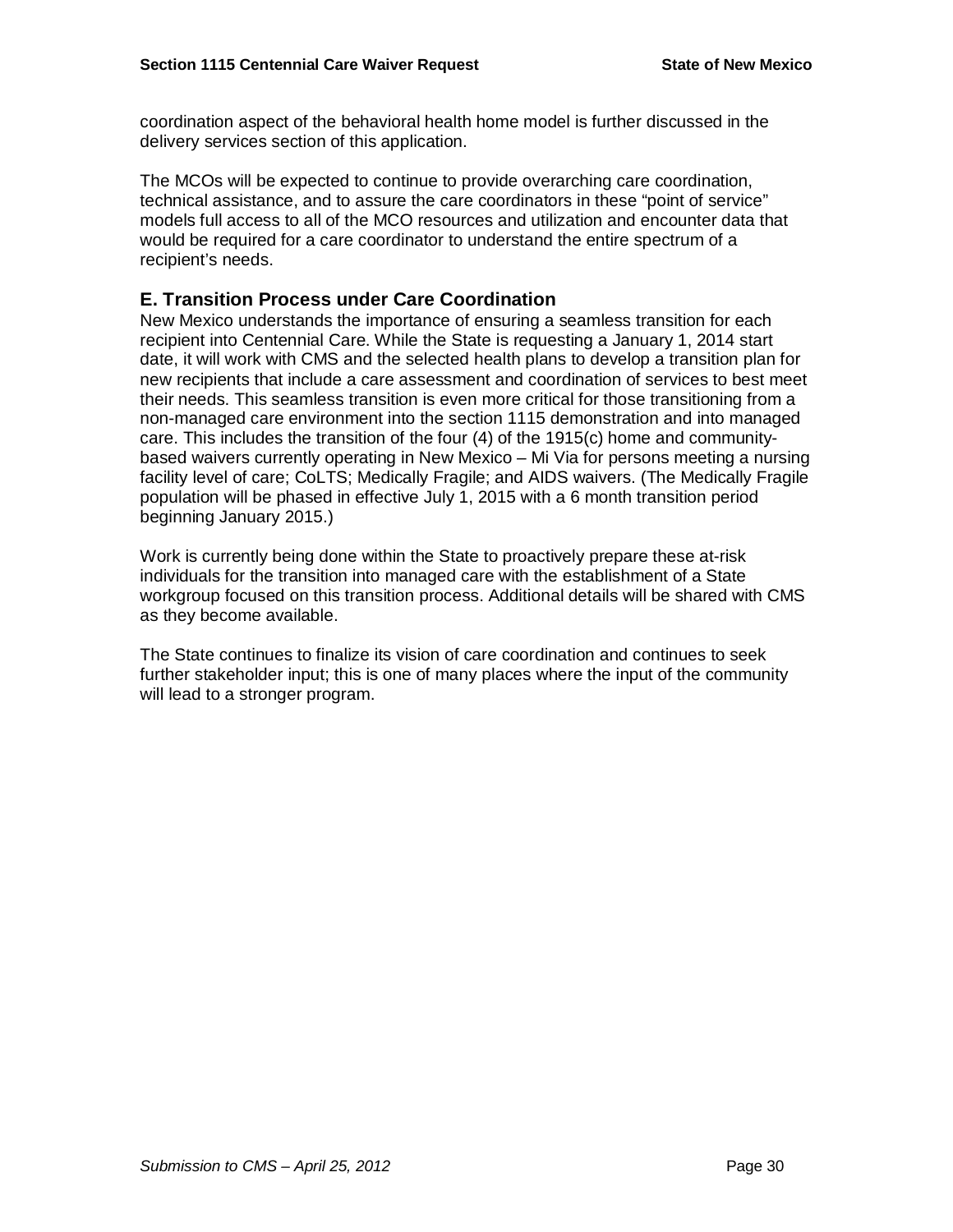# **SECTION 5: COST SHARING**

The State believes that there is merit in engaging recipients more in the process of staying and/or getting healthy and in using the health care system more efficiently. Towards those ends, the State is seeking authority from CMS to pursue a properly aligned array of incentives with its recipients.

In 2009, the New Mexico legislature enacted statute to impose a sliding scale co-payment on Medicaid recipients with incomes above 100% of the federal poverty level where the individual seeks non-emergency use of the emergency room (ER). The legislation provides that a co-payment may be assessed when the hospital from which the recipient seeks services:

- Conducts an appropriate screening to assure that the recipient does not require emergency services;
- Informs the recipient that he/she does not have a condition requiring emergency services;
- $\bullet$  Informs the recipient that if he/she still wants the service, he/she will be subject to a co-pay;
- Provides the recipient with the name and address of a non-emergency Medicaid provider; and
- Offers to provide the referral to the non-emergency provider to facilitate the scheduling of the service.

The amount of the co-pay in State statute is:

- $\bullet$  For a child whose household income is 100-150% of the FPL, \$6.00;
- For an adult whose household income is 100-150% of the FPL, \$25.00;
- For a child whose household income is above 150% of the FPL,  $$20.00$ ; and
- For an adult whose household income is above 150% of the FPL, \$50.00.

The State is requesting waiver authority to implement this existing State law because, as the legislature believed at passage, this approach is one way to incentivize recipients to seek care in more appropriate settings. This is particularly true when coupled, as the State is planning, with incentives to both the hospitals and the MCOs to also participate in a statewide effort to make appropriate care settings available.

The total amount of money assessed to Medicaid recipients calculated in this co-payment would be deducted from the capitation paid to the health plans. The amount of the aggregate deduction would be based on historical data already being analyzed by the State's actuaries. However, the State would preclude the plans from passing the amount of the deduction on to the hospitals (pursuant to statute) and would contractually require the plans to absorb the deduction but seek ways to incentivize their provider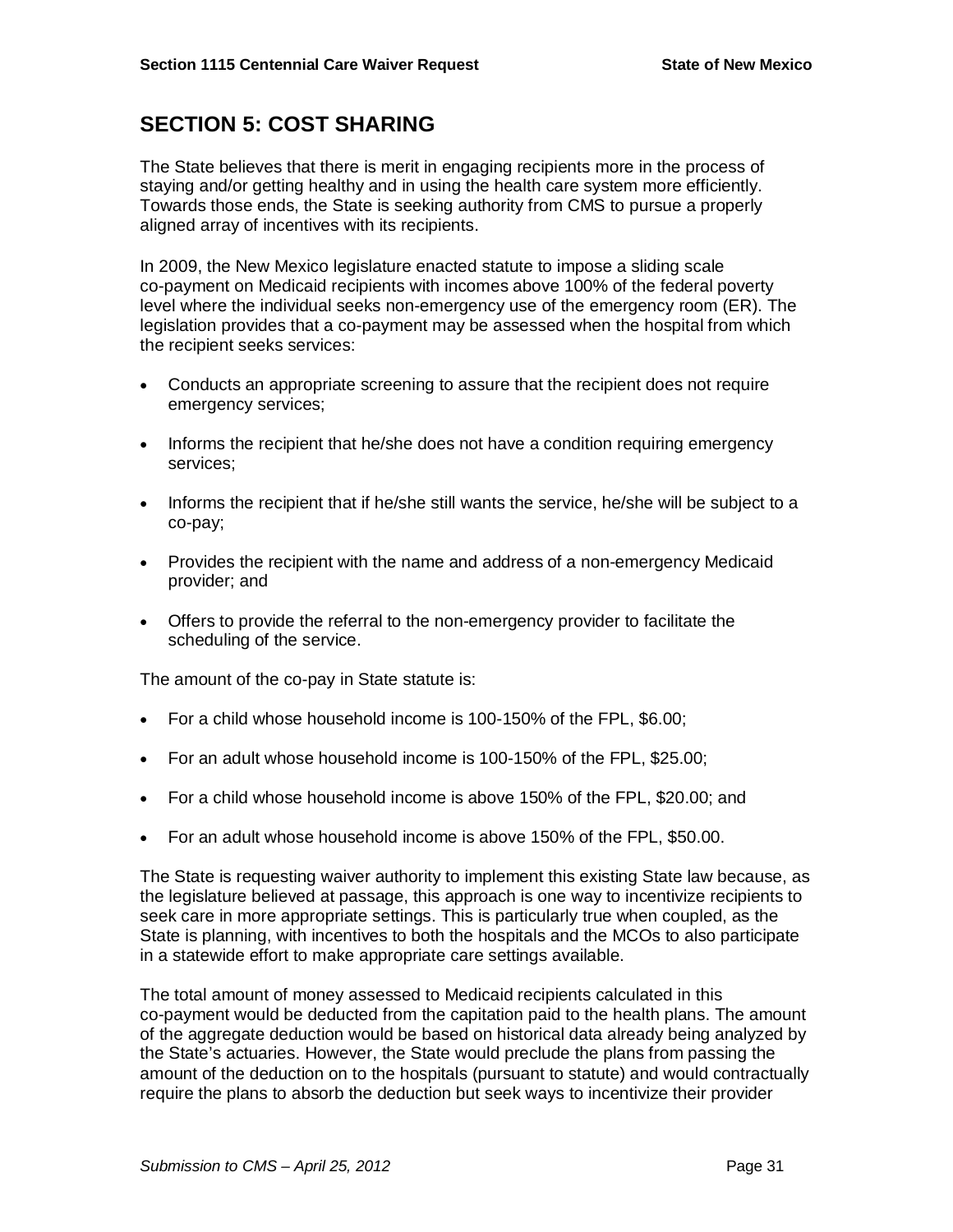networks to do things to help alleviate the problem such as keeping non-traditional office hours, working more closely their recipients to help educate them on when the ER is appropriate and when care can be provided in a more efficient setting, encouraging recipients to use the nurse advise line, and/or implementing triage lines to help people make better decisions about when to access the ER. Requirements will also be incorporated into MCO contracts to encourage the use of the nurse line to educate recipients on when the ER is the appropriate care setting for described diagnoses and symptoms.

In this way, the system shares in the push to keep people out of the ER for routine and non-emergent care.

In addition to the co-pay for non-emergent use of the ER, the State will seek to implement a modest co-pay of \$3.00 for the demand for a legend drug when there is a generic substitute readily available. This co-pay will not apply to legend drugs that are classified as psychotropic drugs for the treatment of behavioral health conditions.

New Mexico will continue to honor the protections of no premiums and cost-sharing for Native Americans who are provided services by Indian Health providers (including Urban Indian organizations) or through referral by contract health services. These protections were established by the American Recovery and Reinvestment Act of 2009 (ARRA).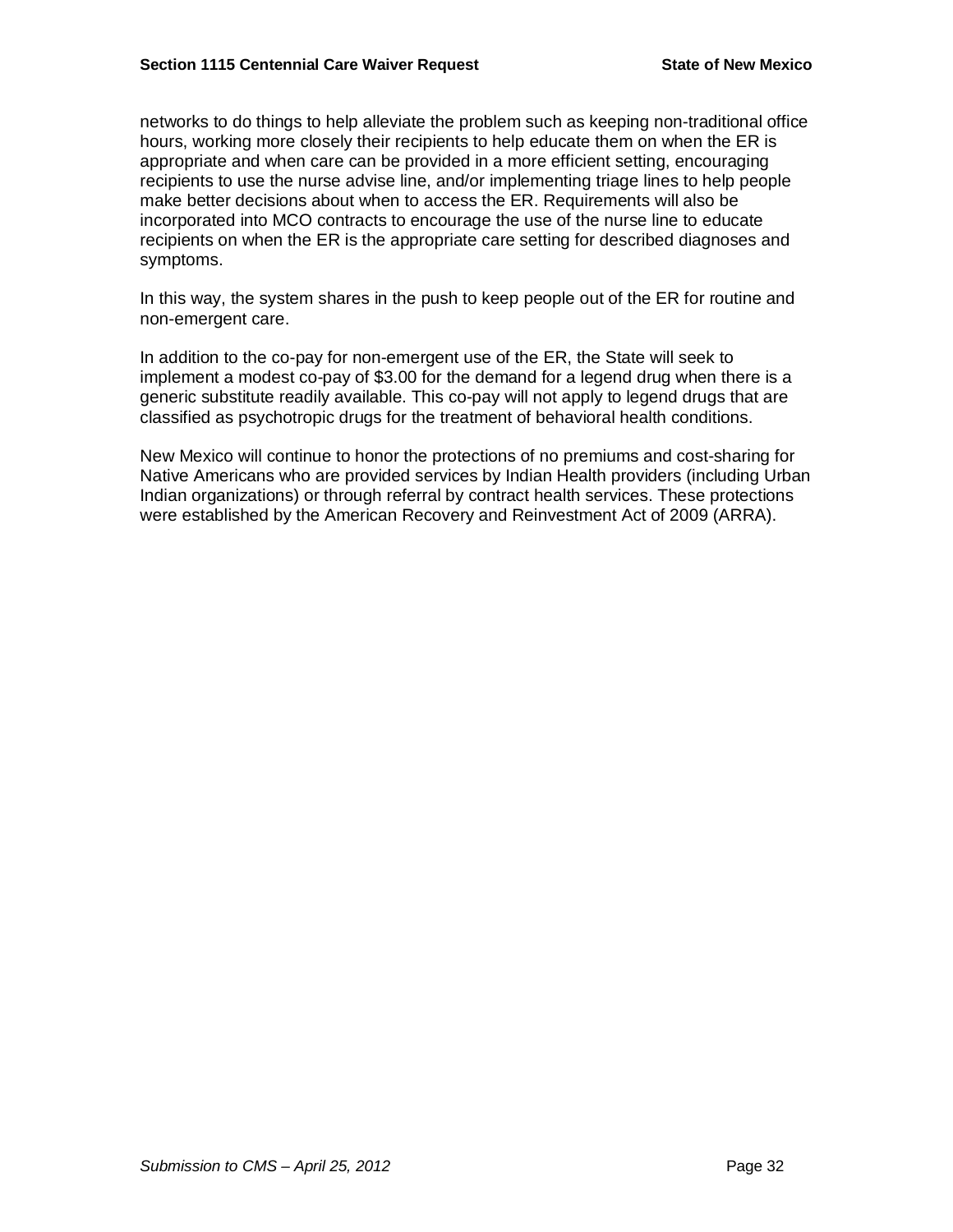## **SECTION 6: QUALITY**

Over the course of the five years of initial waiver authority, New Mexico will introduce progressive quality goals focused on health outcomes, employ pilot projects based on both geography and specific populations to develop medical and health homes, and challenge its MCO partners to work cooperatively with the provider community and with the State to achieve a health care delivery system that is efficient and effective, controls costs by improving the health of the people the system serves, and reduces health disparities.

New Mexico has a strong history of quality monitoring to determine the appropriateness of care and the quality of care provided to recipients enrolled in the State's Medicaid managed care delivery system. New Mexico will build on this history with Centennial Care.

The New Mexico quality strategy for the Medicaid managed care service delivery system was established in 2003. The quality strategy is designed to ensure that services provided to enrollees meet or exceed established standards for access to care, clinical quality of care and quality of service.

The strategy is designed to identify and document issues and encourage improvement through specific contract requirements, incentives, or where necessary, through corrective actions. These guiding principals will serve as the building blocks for the quality strategy for Centennial Care.

The State will define clear monitoring and reporting requirements and measures for all MCOs through functions such as:

- Assessing whether State, federal, and contract requirements are met:
- Providing timely feedback to MCOs; and
- Identifying potential best practices and potential concerns.

MCOs will be required to demonstrate compliance with monitoring and reporting requirements through functions such as implementing program modifications and enhancements based upon identified issues.

The Centennial Care quality strategy will be an ongoing, open process. Targeted program goals and benchmarks will be determined through a continuous quality improvement process. Areas for improvement will be constantly evaluated through quality improvement activities that:

- Identify priority areas for improvement;
- Establish outcome-based performance measures and appropriate target goals; and
- Identify, collect, analyze and assess relevant data.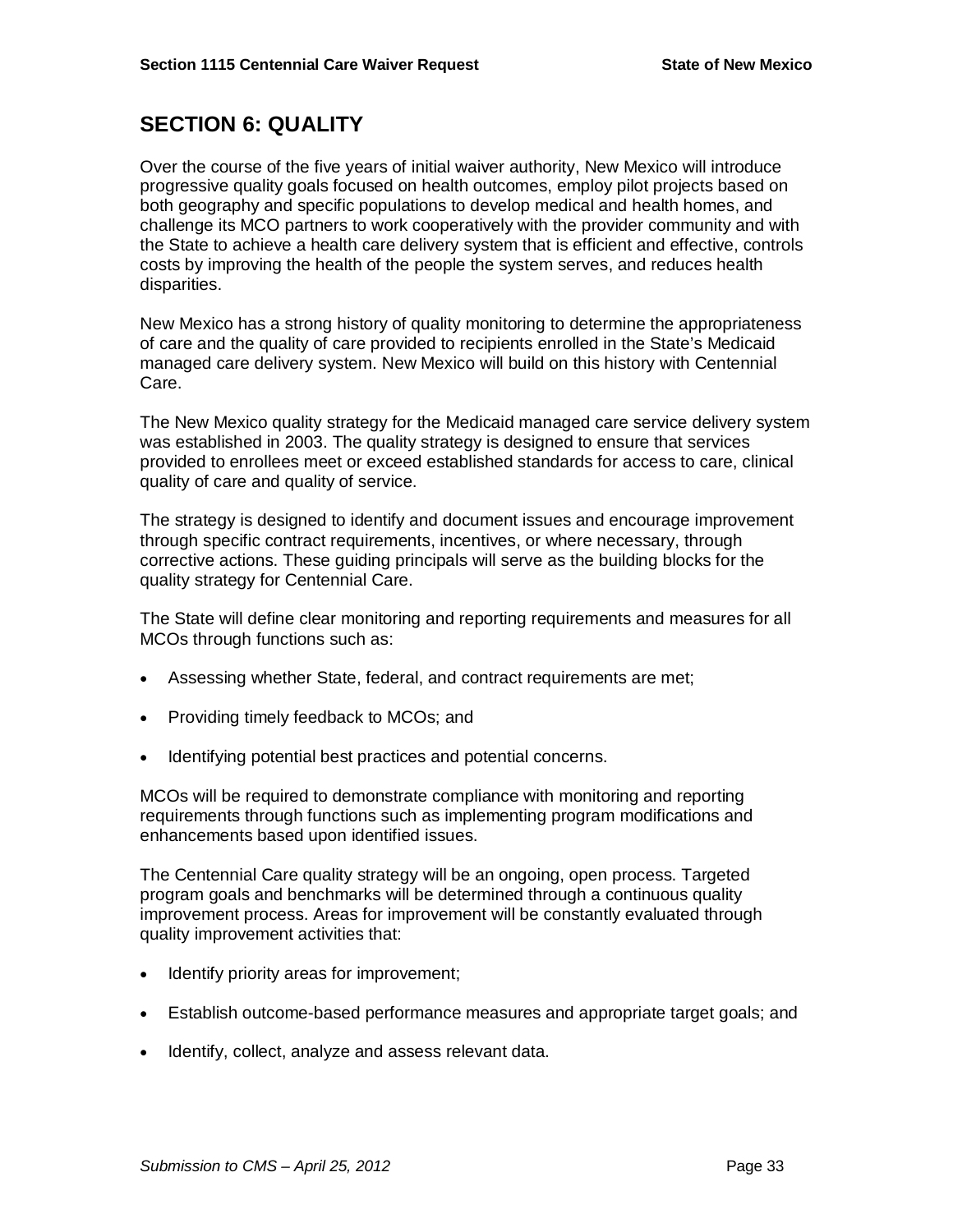The following are the minimum quality improvement activities that the State, or its designee, will assume to monitor progress towards achieving established targeted program goals and benchmarks:

- x Quality assessment and performance improvement requirements in managed care contracts, including performance measures, quality indicators, data collection, evaluation and analysis, corrective action and program improvements;
- Routine monitoring and evaluating of contractor compliance and performance;
- Annual on-site operational review;
- Analysis of periodic reports;
- Review and analysis of program-specific performance measures and performance improvement projects;
- Incentives for health plan and provider compliance and sanctions for poor performance;
- Develop and disseminate clinical standards/guidelines; and
- External quality review organization annual review.

The State will identify for monitoring, as appropriate: 1) measures of process, health outcomes, quality of life, recipient choice, recipient and provider satisfaction and performance; 2) the data sources and sampling methodology for such measures; and 3) the frequency of reporting on specific measures.

Additional monitoring strategies will be implemented, as appropriate, to assess the following unique Centennial Care program elements:

- Integration of HCBS into the comprehensive State Plan benefit package;
- Increase access to care for Native Americans;
- Identify outcomes associated with integration of care;
- Continuity of care for recipients transitioning to Centennial Care from FFS and between MCOs;
- Continuity of care for recipients transitioning from an institutional setting to community placement, the success of such placement and transition processes;
- Improved quality outcomes; and
- Effectiveness of health homes on health outcomes for eligible recipients with chronic conditions.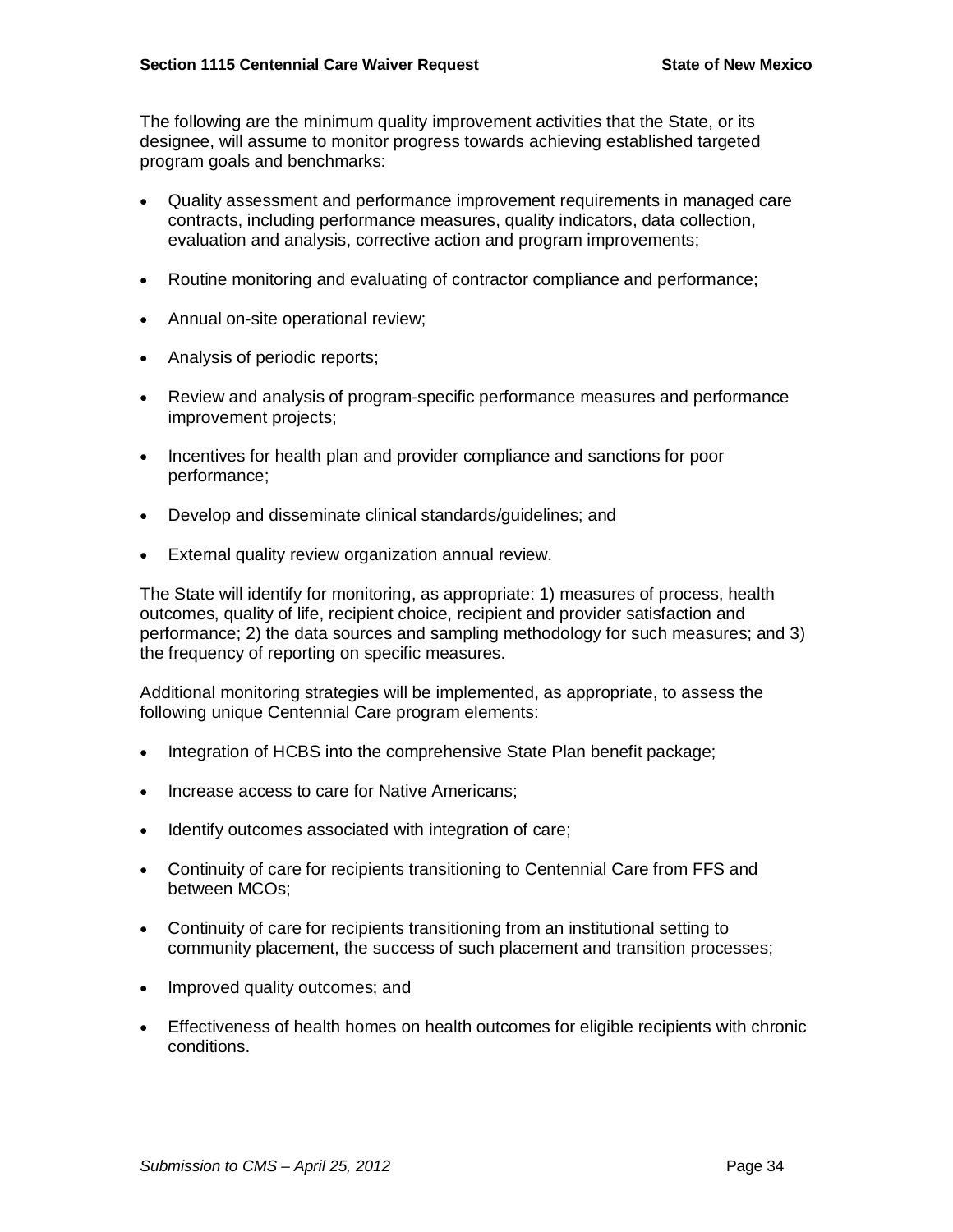The State will continuously review the quality strategy. If a particular activity does not effectively meet targeted program goals or benchmarks or result in program improvement, alterations will be made to the activity or the strategy as a whole.

Additionally, priorities may emerge while analyzing monitored data, through discovery of evidence-based practices, or other research projects, requiring adjustments in strategy elements.

As in the development of Centennial Care, stakeholders will play a key role in program implementation and evaluation. Through informal feedback and formal processes such as grievances and appeals and advisory groups, recipient satisfaction surveys and the Medicaid Advisory Committee (MAC), stakeholders will provide input on a multiplicity of issues including: provider performance, plan performance, access to care, satisfaction with care coordination and quality of care.

New Mexico believes that the modernization of the Medicaid program will result in improved quality of life and satisfaction with services for those who participate and their families. New Mexico will implement a comprehensive quality approach across the entire continuum of services and settings that promotes quality improvement and that focuses on recipient perceptions of quality, with mechanisms to ensure ongoing feedback from persons receiving care and their families in order to immediately identify and resolve issues and to improve the overall quality of services and the system.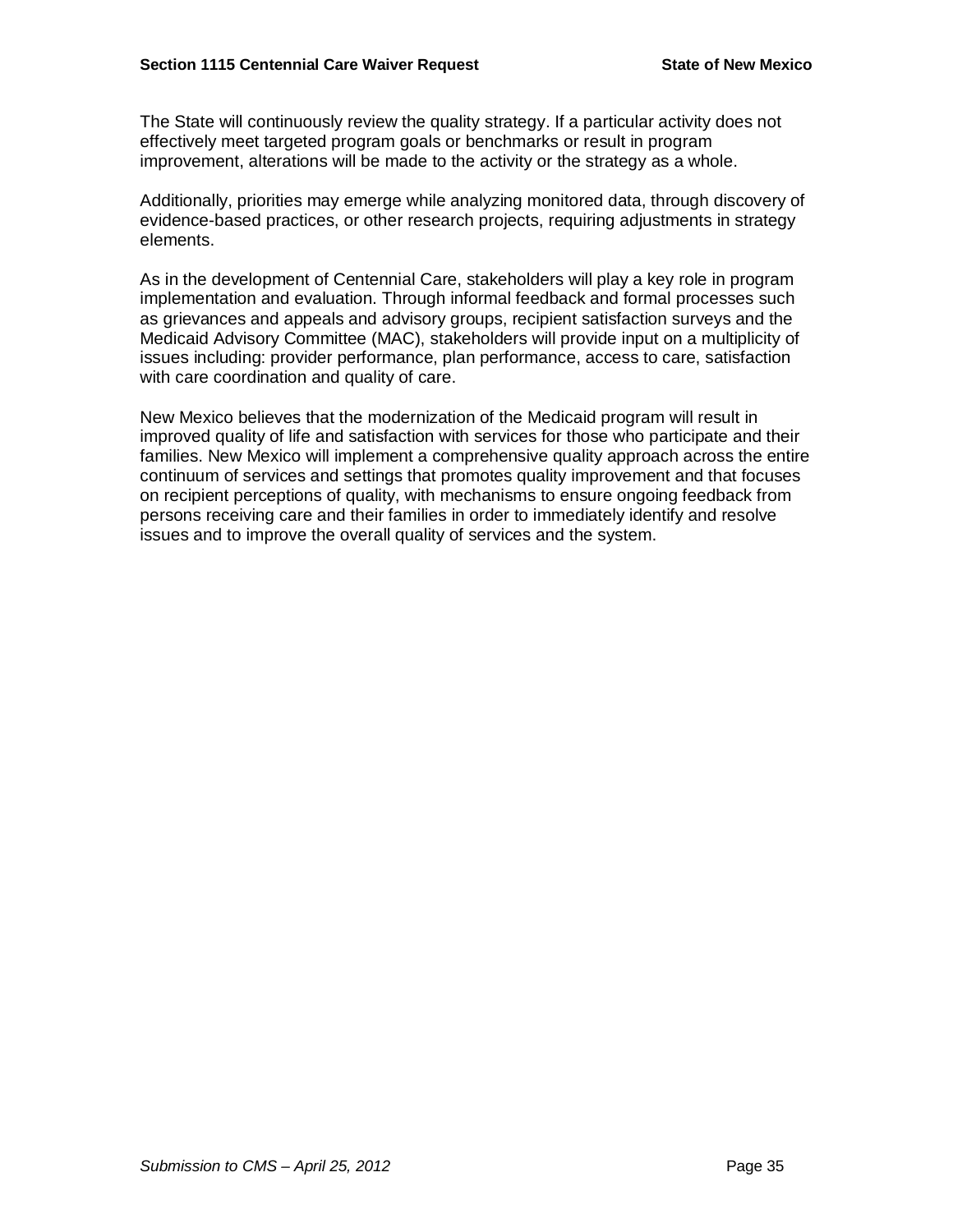## **SECTION 7: PAYMENT REFORM**

New Mexico intends to begin to align incentives and reward providers directly for achieving measurable health outcomes for their recipients under the demonstration. These incentives and rewards include initiatives such as:

- Successful management using evidence-based, best practices for the treatment of conditions prevalent in New Mexico;
- Reduced rates of readmission to the hospital for the same condition; and
- Payment incentives for the health plans and providers.

Payment incentives for health plans and providers can take a variety of forms ranging from non-financial like the reporting of peer-to-peer comparative data on the use of evidence based best practices to financial incentives like the development of bundled rates for hospitals targeted towards reducing the number of readmissions for the same diagnosis within 30 days.

In New Mexico, both asthma and diabetes have potential as targets for payment reform pilots, where providers are not paid simply on the basis of the volume of services delivered but based on some measure of how the care that they provide has actually improved patient outcomes. This approach to payment reform has gained broad acceptance within Medicaid programs across the country. As of July 1, 2006 over half of state Medicaid programs had implemented some form of pay-for-performance and that percentage was expected to rise to over 85% by the end of the decade.<sup>4</sup> With passage of the PPACA, all state Medicaid programs will be required to move even more aggressively to outcomes-based payment, including the adoption of innovations such as Accountable Care Organizations (ACOs) and bundled payments to providers for episodes of care.

New Mexico faces unique challenges in the effort to overcome the disease burden of asthma and other chronic diseases. New Mexico has the  $4<sup>th</sup>$  highest rate of child poverty in the nation. It is the fifth largest state and has the  $4<sup>th</sup>$  lowest population density.<sup>5</sup> The presence of 22 Pueblos and Native American Tribes and a large Hispanic population add to the cultural challenges that must be met in improving health status. Further management of chronic diseases outside the hospital is challenging given the large rural and frontier areas in the State where the community hospital may be the only locally available source of health care. While large hospitals with integrated provider networks do exist in the more urban Albuquerque-Santa Fe corridor.

<u>.</u>

<sup>4</sup> Kuhmerker K, Hartman T, 2007, "Pay-for-Performance in State Medicaid Programs: A Survey of State Medicaid Directors and Programs", The Commonwealth Fund publication number 1018, http//www.commonwealthfund.org/publications\_show.htm?doc\_id+472891, Accessed June 4, 2007.

<sup>5</sup> US Census Bureau 2006.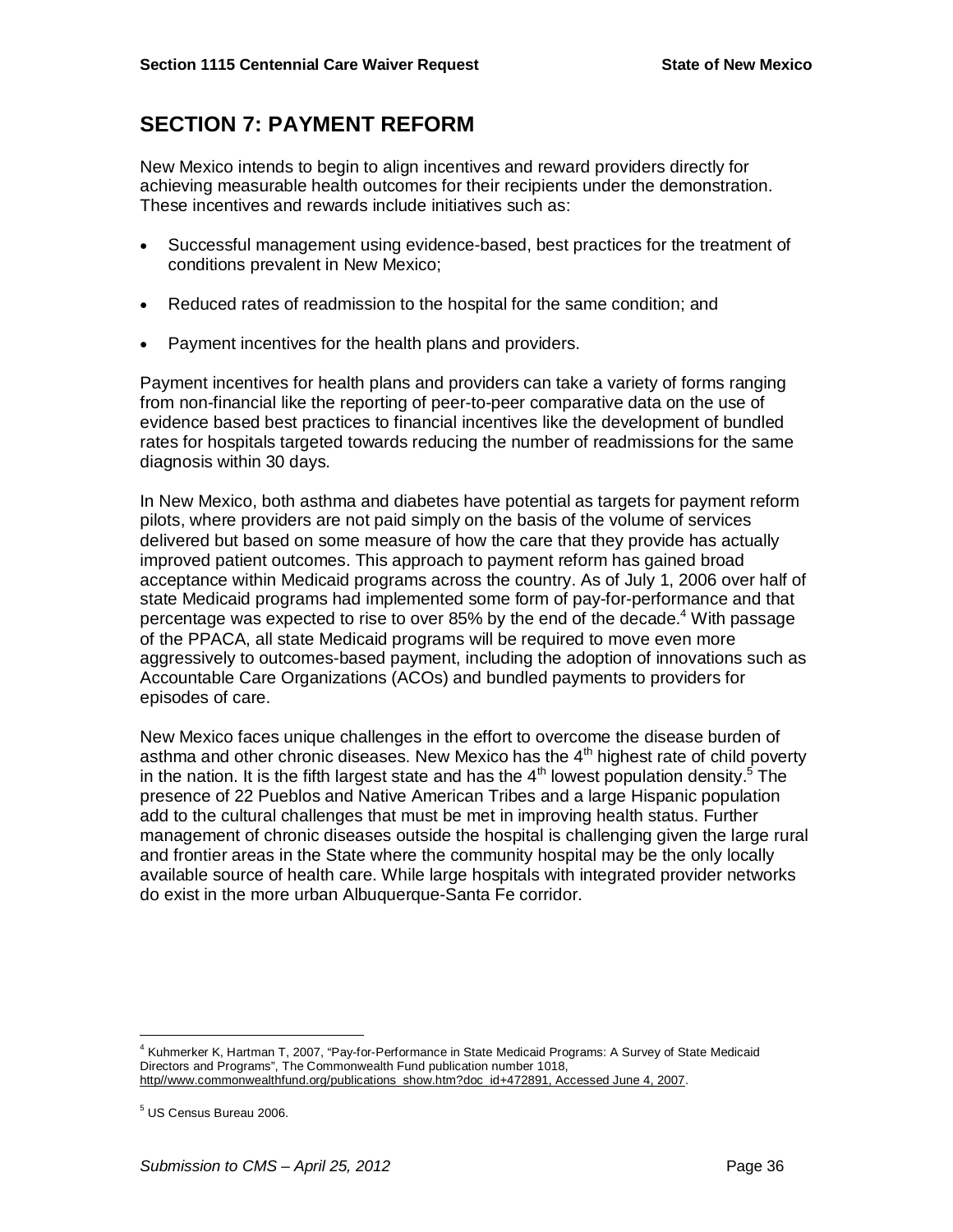## **A. Payment Reform Options under Centennial Care**

New Mexico believes that an array of payment reform options can work within the capitated payments made to the MCOs. For three diagnostic categories (diabetes, asthma, and pneumonia), New Mexico requests to pilot both of the following approaches under the authority of the Section 1115 demonstration Waiver:

#### *1. Ambulatory Bundled Rates for Adult Diabetes and Pediatric Asthma*

The State will work with the physician community to develop metrics that represent best practices for the treatment of children with asthma and adults with diabetes. We will turn these metrics into data points that will be collected via the MCOs and reported within the physician community. We will focus on these two disease states to start and examine whether the reporting on best practices begins to change the practice patterns of the physician community.

New Mexico will develop a bundled ambulatory rate to be paid by the MCOs to the lead practices involved in these pilots. The prospective bundled payment will include all primary care, specialist, and diagnostic and medical social work/case management services as an upfront payment to the practices to incentivize maximum management of pediatric asthma and adult diabetes in the community. MCOs will be allowed to impose withhold a portion of the total ambulatory rate to assess practice performance on specific outcomes including reductions in ER visits and hospital re-admissions.

In addition, for each of the payment reform initiatives described in the waiver document, New Mexico is requesting federal match under the waiver for rewards programs that could include nutrition education for diabetics, smoking cessation programs for adolescents with asthma, or even retail store gift cards to reward recipients for compliance with appointment or drug regimens. As such, all players will be incentivized to promote best practices.

To address the high rate of both adult diabetes and pediatric asthma prevalence in the Native American community, New Mexico will also engage tribal health departments and IHS facilities in one or more sites to model a comprehensive ambulatory bundled rate combined with individual health promotion as separate pilot initiative.

New Mexico anticipates that the shared savings that the practices can expect to participate in as result of a successful pilot will inform the State in future policy decisions regarding physician reimbursement.

#### *2. Bundled Rates for Urban Hospitals*

For the two diagnoses that contribute heavily to the rate of hospital re-admissions, (pneumonia and coronary disease), the State proposes to work with its actuaries to develop a bundled rate for an initial hospital stay and the 30-day post-discharge period. The State will use this demonstration to explore whether using a bundled rate will reduce the number of readmissions within 30-days for the same diagnosis and will challenge hospitals, care managers and MCOs to become more vigilant about post-discharge planning and follow-up with recipients. All payments made to the provider would be within the capitation rates paid to the MCOs.

New Mexico presents opportunities as well as challenges in the selection of the hospital or hospitals that will participate in the pilot. The State believes that the best chances of success will be found in working with the integrated hospital/physician networks in the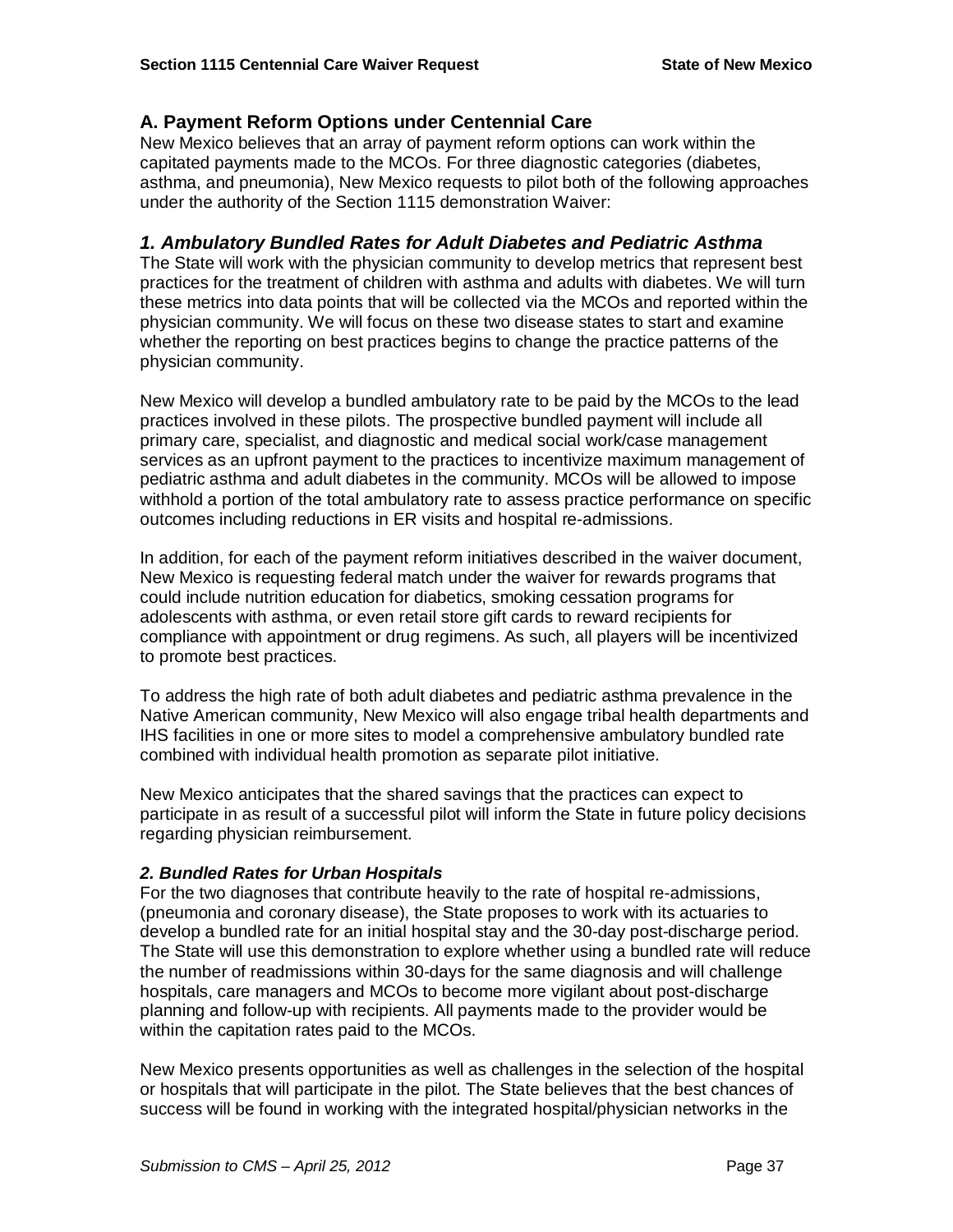urban areas. However, in terms of designing a model that can be replicated, full consideration will need to be given to the access and geographic differences between the frontier regions and the urban areas.

As in the case of the ambulatory bundled rates for adult diabetes and pediatric asthma, the State believes that a bundled inpatient rate must include incentives for the hospitals, the physicians, and the recipients in order to be successful. Because of the complexity in designing multiple bundles for inpatient and outpatient services, we will pilot these specific initiatives in urban settings where integrated networks exist. The hospital networks will be challenged by the MCO to create their own measures to share economic incentives between physician practices and the hospitals. Recipients will also be eligible to receive a range of incentives with federal matching funds under the waiver to encourage healthy behaviors.

As this bundled rate initiative gains traction in the State, New Mexico believes that it will set the stage for further developments towards the ACOs contemplated in the PPACA.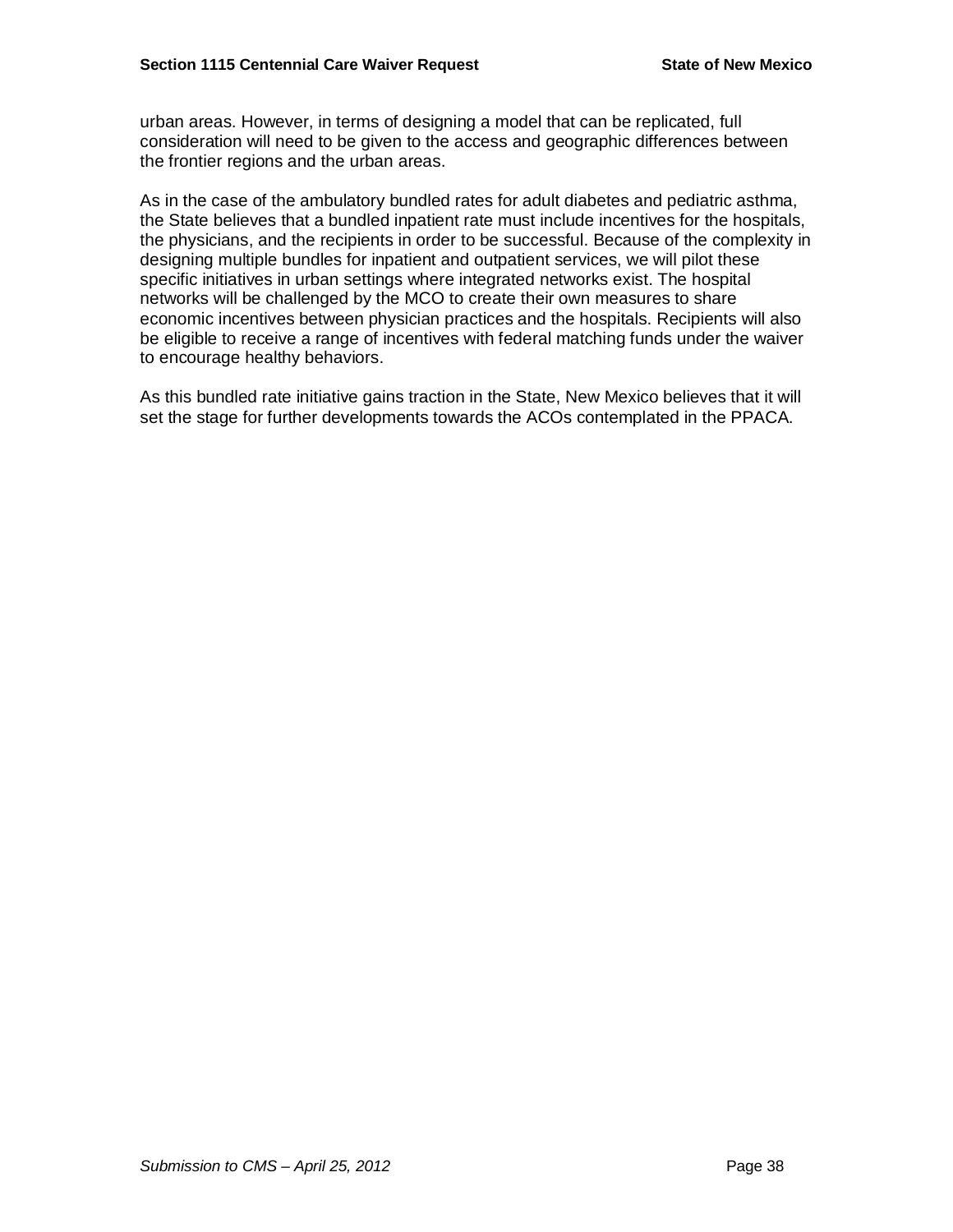## **SECTION 8: PUBLIC INPUT**

New Mexico began its quest for public input with a series of meetings held throughout the State. The meetings were focused and productive. Indeed, for each meeting (except Albuquerque) the Secretary of HSD gave a presentation explaining why the agency was interested in making changes to its Medicaid program and outlining four key principles around which the State wanted to focus discussion. The four principles were:

- 1. Create a comprehensive and coordinated service delivery system that would focus on outcomes and assuring that recipients got the services they need to be as healthy as possible;
- 2. Introduce concepts of personal responsibility that might include both incentives to recipients for engaging in healthy behaviors as well as potential co-payments to attempt to influence the settings in which people sought care;
- 3. Look at payment reforms that would support the concept of buying quality rather than quantity of service; and
- 4. Introduce more administrative simplicity for the State, providers and recipients.

After the Secretary's briefing, the attendees were divided into groups of 12 to 14 and each group was given two questions relating to the principles and asked to spend an hour in debate and discussion and report the group's recommendations at the end of the hour. This process, while cumbersome in the larger forums, proved to be an excellent way to have the public actually wrestle with the difficult questions around reform as opposed to a question and answer town hall format. The only two forums in which this process was not followed were Albuquerque which had 227 attendees and Santa Fe which had 132 attendees. These two meetings followed the more traditional question and answer town hall format and were arguably less productive in terms of getting real and helpful feedback.

The State held meetings in Clovis (41 attendees); Farmington (140 attendees); Roswell (42 attendees); Las Cruces (145 attendees); and had a special briefing for members of the State Legislature. The State also engaged in a formal Tribal Consultation on August  $8<sup>th</sup>$  which was not well attended by elected Tribal officials, but for which 132 tribal members came to voice their opinions on the four principles of reform.

In total, the two months of public meetings in July and August of 2011 were attended by 1046 individuals throughout New Mexico.

After the public meetings, the State compiled the feedback and used it to organize a series of workgroups in which a smaller number of people provided advice and ideas, again organized around the four principles of reform. Each workgroup met for 4 hours a day over two days for a total of 8 hours of work on their subject area.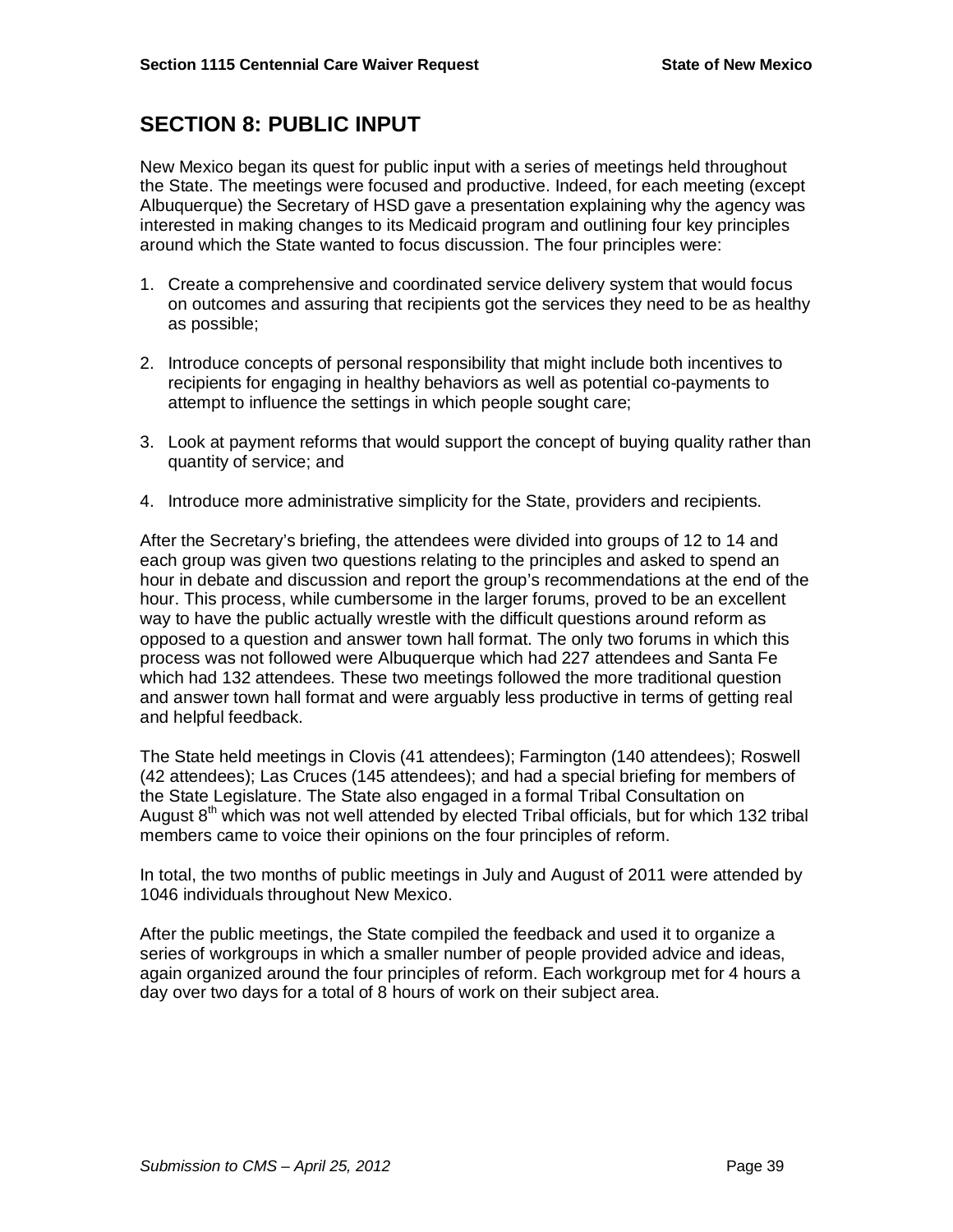The following is a description of each workgroup:

- The Comprehensive, Coordinated Service Delivery System workgroup was attended by 14 people: 4 health plan representatives, 3 providers, 3 advocates and 4 State employees representing both Medicaid and Behavioral Health.
- The Payment Reform workgroup was attended by 19 people: 6 health plans representatives, 1 representative from the New Mexico Hospital Association, 2 hospitals Chief Executive Officers (CEO), 1 representative from the Primary Care Association, 1 physician from the IHS, 3 advocates, and 5 State employees from Medicaid and Behavioral Health.
- The Personal Responsibility workgroup was attended by 14 people: 5 representatives from health plans, 1 representative from the New Mexico Hospital Association, 1 hospital CEO, 1 representative from the New Mexico Pharmacy Association, 2 advocates and 4 State employees from Medicaid and Behavioral Health.

The State did not hold a workgroup on Administrative Simplicity but is committed to working on developing concepts to implement under Centennial Care. It did, however, convene a small working group to further discuss concerns relative to the Native American community (see Appendix E for details regarding outreach to Native Americans). There were 19 attendees at the Native American workgroup: 5 from the IHS, 10 from different Tribes, 1 from the University of New Mexico and 3 State employees, including the Native American liaison from the Medicaid program.

The State also created a website and widely circulated the information to encourage individuals around the State to submit comments, concerns and ideas for the reform effort. That website continues to be used to post documents, including the Concept Paper on February 22<sup>nd</sup> as well as the List of Specific Waivers that the State intends to seek from CMS which was posted on March 21, 2012.

The State also sought the advice and council of its MAC who was briefed on the four principles in early September and, once the concept paper was released, held a full day's hearing on the paper and "next steps."

As a result of this widespread consultation and stakeholder outreach, the State's vision of a movement towards integration and payment reform began to emerge with the support of the stakeholders. Their input was ultimately woven into the Centennial Care concept paper.

The State intends to continue working with its stakeholders throughout the process of waiver negotiation, contract and request for proposal (RFP) development and, ultimately, readiness. The State has organized on-going workgroups to continue fleshing out the ideas in the concept paper and to assure that the final contract will accurately describe the business arrangement the State seeks to have with its plans as well as providing for adequate and frequent communication with recipients.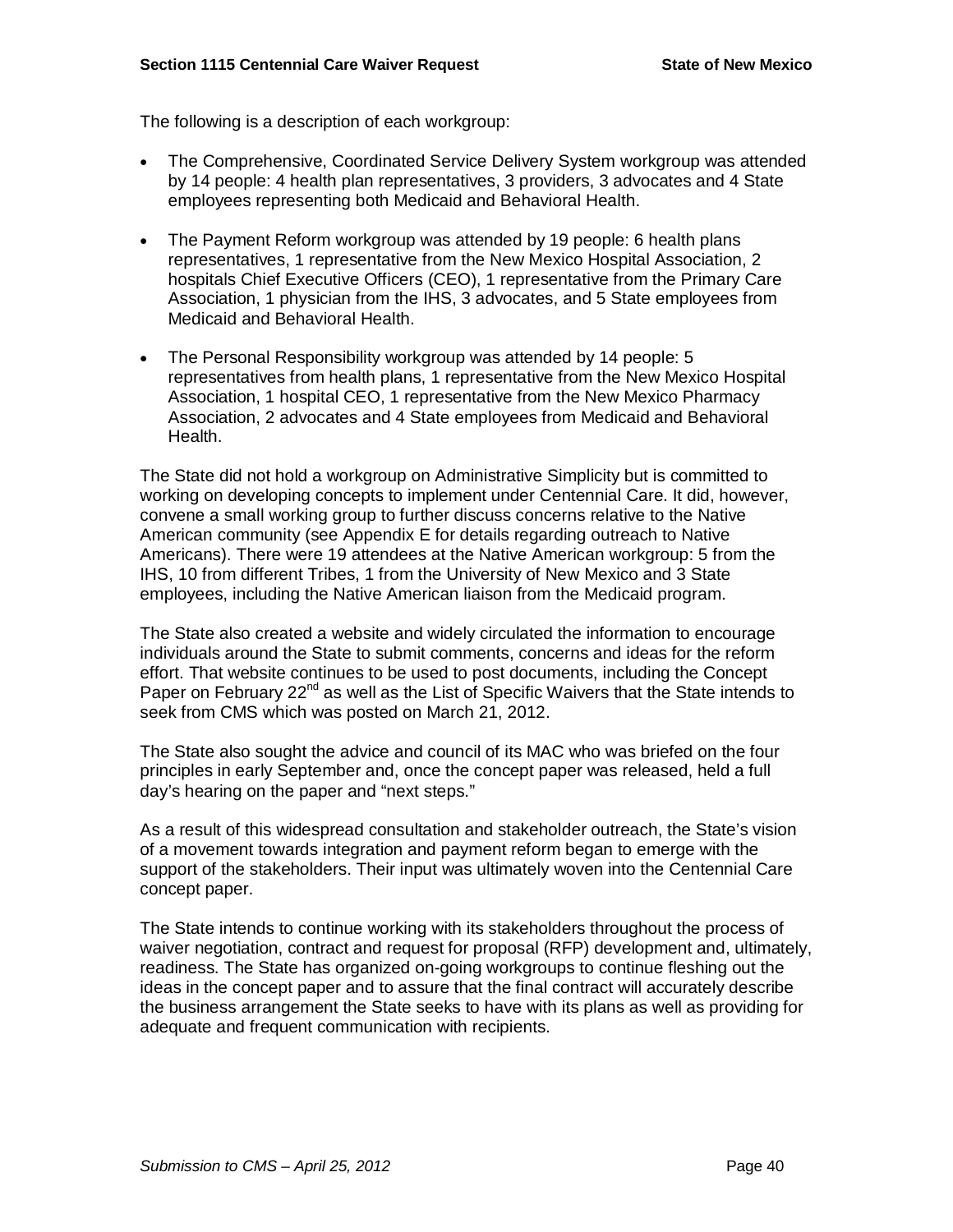As these workgroups begin to produce contract language, individuals in the community have been, and will continue to be, invited to review, revise, advise and participate in the process. In addition, the State is developing a series of podcasts around the reform effort to provide information to the public at large. It also continues to use the website to post critical information and to seek input from the public.

There is much work still to be done to finalize the details of the State's approach to modernizing its Medicaid program. But the State is acutely aware that the continued involvement and active participation of providers, advocates, recipients, the Native American community, and the public at large is vital to ensuring that, when completed, Centennial Care is uniquely New Mexican and provides the best possible care for its citizens.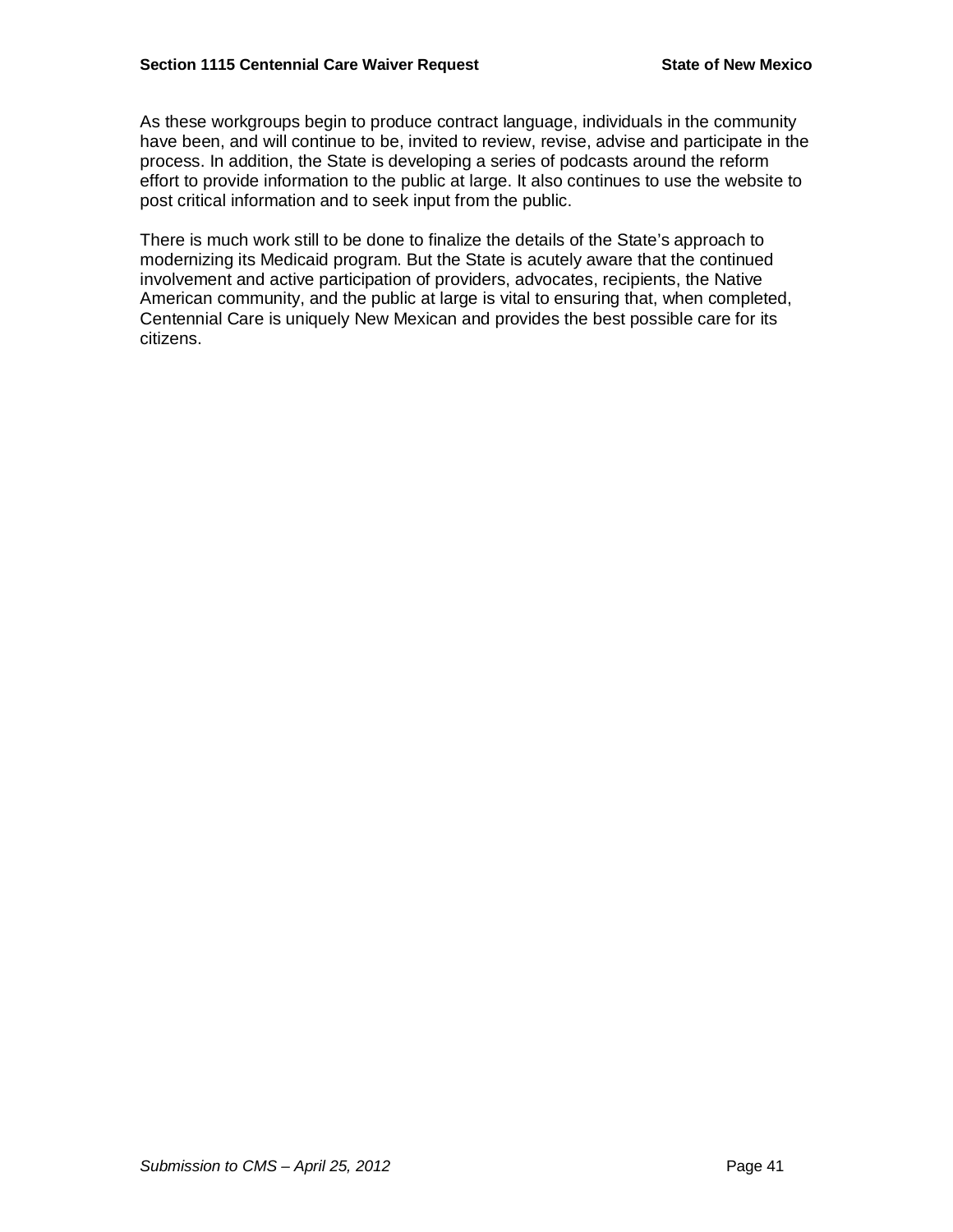## **SECTION 9: APPROACH TO BUDGET NEUTRALITY**

This section presents the State's approach for showing budget neutrality including the data and assumptions used in the development of the cost and caseload estimates supporting this 1115 waiver request. The ability to show budget neutrality is a significant concern to the State. In today's economic climate, the State realizes that programs must be evaluated carefully to ensure that they are sustainable long term. The State is proposing a demonstration that encompasses most services and eligible populations under a single authority to provide broad flexibility to more effectively manage its programs while pursuing innovations to enhance access to quality care in Medicaid and CHIP.

#### **Overview**

The proposed waiver program would begin on January 1, 2014, subject to CMS approval, with the five-year demonstration going through December 31, 2018. The five-year term of the demonstration project, thus, covers Calendar Year (CY) 2014 through 2018 (Federal Fiscal Year 14 (FFY14) through FFY19). The time periods for the five-year demonstration period are detailed in the table below:

| <b>Demonstration</b><br>Year | DY <sub>1</sub> | DY <sub>2</sub> | DY <sub>3</sub> | DY4          | DY <sub>5</sub> |
|------------------------------|-----------------|-----------------|-----------------|--------------|-----------------|
| Time period                  | $1/1/2014 -$    | $1/1/2015 -$    | $1/1/2016 -$    | $1/1/2017 -$ | $1/1/2018 -$    |
|                              | 12/31/2014      | 12/31/2015      | 12/31/2016      | 12/31/2017   | 12/31/2018      |

| Table 9.1 – Demonstration Year (DY) Time Periods |  |
|--------------------------------------------------|--|
|                                                  |  |

Data was available from SFY2007 through SFY2011 to support the development of cost and caseload projections. The most recent SFY2011 data was incomplete and was used for trending purposes only. SFY2010 was chosen as the base year throughout the cost and caseload projections. The following tables (9.2a and 9.2b) present historical program funding and caseload for SFY 2007 to 2011.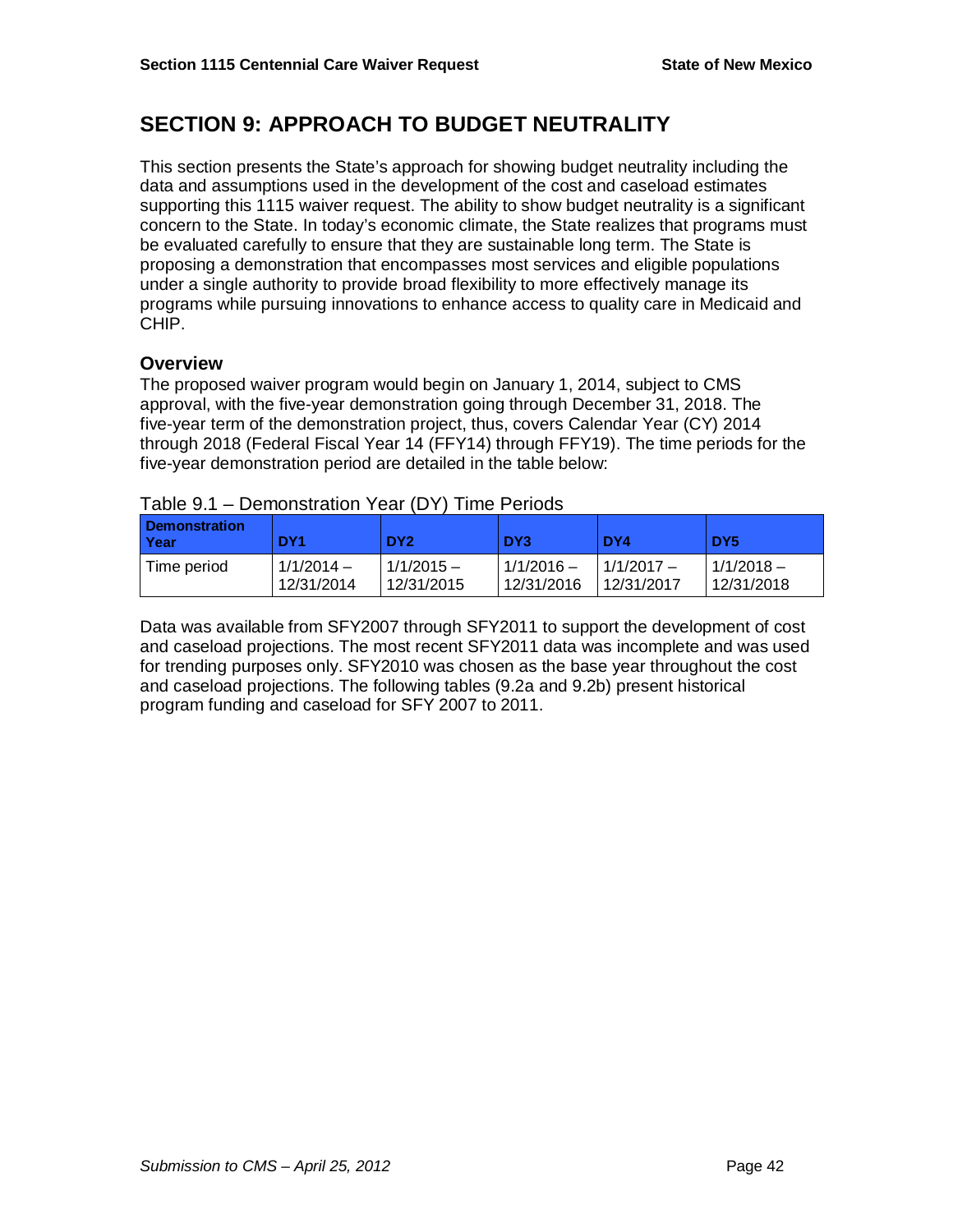## Table 9.2a Historical Data Total Computable

|                                | SFY07                | SFY08                |     | SFY09                | SFY10                | SFY11                |      | 5-YEARS        |
|--------------------------------|----------------------|----------------------|-----|----------------------|----------------------|----------------------|------|----------------|
|                                | $(7/1/06 - 6/30/07)$ | (7/1/07 - 6/30/08)   |     | $(7/1/08 - 6/30/09)$ | $(7/1/09 - 6/30/10)$ | (7/1/10 - 6/30/11)   |      |                |
| <b>TANF &amp; Related</b>      |                      |                      |     |                      |                      |                      |      |                |
| <b>TOTAL EXPENDITURES</b>      |                      |                      |     |                      |                      |                      |      |                |
| Eligible Member Months         | 3,222,890            | 3,345,269            |     | 3,650,469            | 3,974,052            | 4,172,356            |      |                |
| <b>Total Cost per Eligible</b> | \$<br>307.80         | \$<br>325.50         | -\$ | 318.57 \$            | 307.94               | \$<br>287.24         |      |                |
| <b>Total Expenditure</b>       | \$<br>991,993,925    | \$<br>1,088,890,637  | \$  | 1,162,938,641        | \$<br>1,223,786,435  | \$<br>1.198.461.186  | - \$ | 5,666,070,824  |
| <b>TREND RATES</b>             |                      |                      |     | ANNUAL CHANGE        |                      |                      |      | 5-YEAR AVERAGE |
| <b>Eligible Member Months</b>  |                      | 3.8%                 |     | 9.1%                 | 8.9%                 | 5.0%                 |      | 5.9%           |
| <b>Total Cost per Eligible</b> |                      | 5.8%                 |     | $-2.1%$              | $-3.3%$              | $-6.7%$              |      | $-1.5%$        |
| <b>Total Expenditure</b>       |                      | 9.8%                 |     | 6.8%                 | 5.2%                 | $-2.1%$              |      | 4.3%           |
| <b>SSI &amp; Related</b>       |                      |                      |     |                      |                      |                      |      |                |
| TOTAL EXPENDITURES             |                      |                      |     |                      |                      |                      |      |                |
| <b>Eligible Member Months</b>  | 402,027              | 402,561              |     | 412,018              | 430,982              | 423,827              |      |                |
| <b>Total Cost per Eligible</b> | \$<br>1,000.24       | \$<br>1,159.95       | -\$ | 1,070.80 \$          | 962.88 \$            | 891.91               |      |                |
| <b>Total Expenditure</b>       | \$<br>402,121,878    | \$<br>466, 952, 008  | \$  | 441, 189, 869        | \$<br>414,982,990    | \$<br>378,015,652 \$ |      | 2,103,262,398  |
| <b>TREND RATES</b>             |                      |                      |     | ANNUAL CHANGE        |                      |                      |      | 5-YEAR AVERAGE |
| <b>Eligible Member Months</b>  |                      | 0.1%                 |     | 2.3%                 | 4.6%                 | $-1.7%$              |      | 1.2%           |
| <b>Total Cost per Eligible</b> |                      | 16.0%                |     | $-7.7%$              | $-10.1%$             | $-7.4%$              |      | $-2.5%$        |
| <b>Total Expenditure</b>       |                      | 16.1%                |     | $-5.5%$              | $-5.9%$              | $-8.9%$              |      | $-1.4%$        |
| <b>NF LOC - Dual</b>           |                      |                      |     |                      |                      |                      |      |                |
| TOTAL EXPENDITURES             |                      |                      |     |                      |                      |                      |      |                |
| <b>Eligible Member Months</b>  | 171,654              | 181,257              |     | 177,244              | 181,300              | 188,179              |      |                |
| <b>Total Cost per Eligible</b> | \$<br>2,310.04       | \$<br>2,436.33       | \$  | 2,645.65 \$          | 2,825.40             | \$<br>2,845.49       |      |                |
| <b>Total Expenditure</b>       | \$<br>396,526,760    | \$<br>441,602,101    | \$  | 468,926,248 \$       | 512,245,920          | \$<br>535,461,624 \$ |      | 2,354,762,653  |
| <b>TREND RATES</b>             |                      |                      |     | <b>ANNUAL CHANGE</b> |                      |                      |      | 5-YEAR AVERAGE |
| <b>Eligible Member Months</b>  |                      | 5.6%                 |     | $-2.2%$              | 2.3%                 | 3.8%                 |      | 2.1%           |
| <b>Total Cost per Eligible</b> |                      | 5.5%                 |     | 8.6%                 | 6.8%                 | 0.7%                 |      | 4.7%           |
| <b>Total Expenditure</b>       |                      | 11.4%                |     | 6.2%                 | 9.2%                 | 4.5%                 |      | 6.9%           |
| <b>NF LOC - Medicaid Only</b>  |                      |                      |     |                      |                      |                      |      |                |
| TOTAL EXPENDITURES             |                      |                      |     |                      |                      |                      |      |                |
| Eligible Member Months         | 50,504               | 59,305               |     | 63,722               | 66,073               | 74,528               |      |                |
| <b>Total Cost per Eligible</b> | \$<br>3,022.39       | \$<br>$3,211.10$ \$  |     | 3,609.85 \$          | 4,159.19 \$          | 4,186.70             |      |                |
| <b>Total Expenditure</b>       | \$<br>152,643,034    | \$<br>190,434,170 \$ |     | 230,027,087 \$       | 274,810,073 \$       | 312,026,746          | \$   | 1,159,941,111  |
| <b>TREND RATES</b>             |                      |                      |     | <b>ANNUAL CHANGE</b> |                      |                      |      | 5-YEAR AVERAGE |
| Eligible Member Months         |                      | 17.4%                |     | 7.4%                 | 3.7%                 | 12.8%                |      | 9.0%           |
| <b>Total Cost per Eligible</b> |                      | 6.2%                 |     | 12.4%                | 15.2%                | 0.7%                 |      | 7.5%           |
| <b>Total Expenditure</b>       |                      | 24.8%                |     | 20.8%                | 19.5%                | 13.5%                |      | 17.2%          |
| <b>Healthy Dual</b>            |                      |                      |     |                      |                      |                      |      |                |
| TOTAL EXPENDITURES             |                      |                      |     |                      |                      |                      |      |                |
| <b>Eligible Member Months</b>  | 219,137              | 217,174              |     | 209,794              | 200,159              | 197,003              |      |                |
| <b>Total Cost per Eligible</b> | \$<br>125.93 \$      | 127.10 \$            |     | 214.97 \$            | 203.12 \$            | 180.82               |      |                |
| <b>Total Expenditure</b>       | \$<br>27,596,538 \$  | 27,602,922 \$        |     | 45,100,358 \$        | 40,657,024 \$        | 35,621,687 \$        |      | 176,578,530    |
| <b>TREND RATES</b>             |                      |                      |     | <b>ANNUAL CHANGE</b> |                      |                      |      | 5-YEAR AVERAGE |
| Eligible Member Months         |                      | $-0.9%$              |     | $-3.4%$              | $-4.6%$              | $-1.6%$              |      | $-2.3%$        |
| <b>Total Cost per Eligible</b> |                      | 0.9%                 |     | 69.1%                | $-5.5%$              | $-11.0%$             |      | 8.4%           |
| <b>Total Expenditure</b>       |                      | 0.0%                 |     | 63.4%                | $-9.9%$              | $-12.4%$             |      | 5.8%           |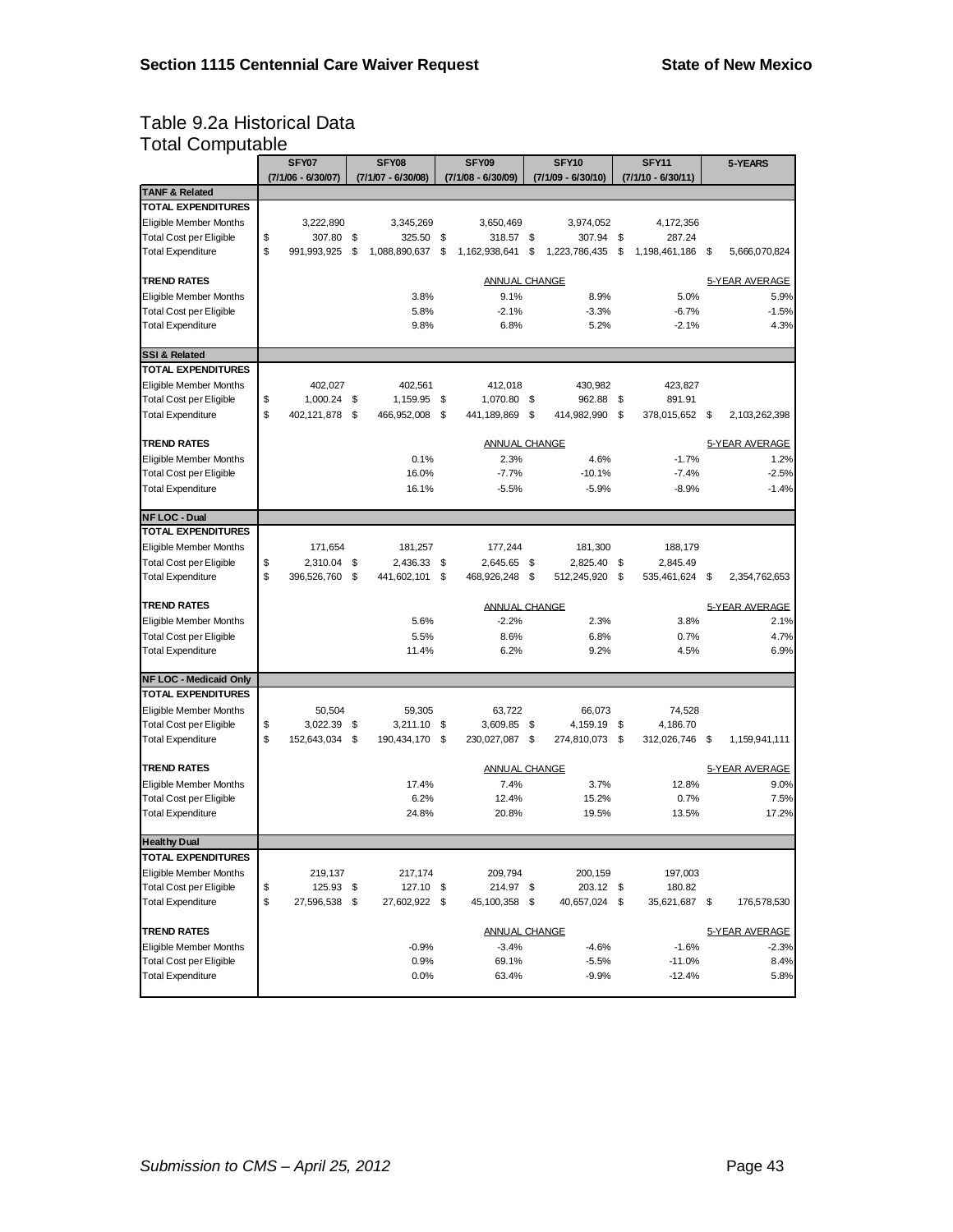#### Table 9.2a Historical Data Total Computable – Continued

| r olur oorripali               | ------             |    |                      |                      |                      |                      |                |
|--------------------------------|--------------------|----|----------------------|----------------------|----------------------|----------------------|----------------|
|                                | SFY07              |    | SFY08                | SFY09                | SFY10                | <b>SFY11</b>         | 5-YEARS        |
|                                | (7/1/06 - 6/30/07) |    | $(7/1/07 - 6/30/08)$ | $(7/1/08 - 6/30/09)$ | $(7/1/09 - 6/30/10)$ | $(7/1/10 - 6/30/11)$ |                |
| Mi Via - Dual                  |                    |    |                      |                      |                      |                      |                |
| <b>TOTAL EXPENDITURES</b>      |                    |    |                      |                      |                      |                      |                |
| Eligible Member Months         | $\mathbf 0$        |    | 0                    | 5,661                | 6,756                | 6,927                |                |
| <b>Total Cost per Eligible</b> | \$                 | \$ |                      | \$<br>2.643.36 \$    | 2.799.62 \$          | 3,145.27             |                |
| <b>Total Expenditure</b>       | \$                 | \$ |                      | \$<br>14,964,080 \$  | 18,914,221 \$        | 21,787,312 \$        | 55,665,613     |
| <b>TREND RATES</b>             |                    |    |                      | ANNUAL CHANGE        |                      |                      | 5-YEAR AVERAGE |
| Eligible Member Months         |                    |    | 0.0%                 | 0.0%                 | 19.3%                | 2.5%                 | 0.0%           |
| <b>Total Cost per Eligible</b> |                    |    | 0.0%                 | 0.0%                 | 5.9%                 | 12.3%                | 0.0%           |
| <b>Total Expenditure</b>       |                    |    | 0.0%                 | 0.0%                 | 26.4%                | 15.2%                | 0.0%           |
| Mi Via - Medicaid Only         |                    |    |                      |                      |                      |                      |                |
| <b>TOTAL EXPENDITURES</b>      |                    |    |                      |                      |                      |                      |                |
| Eligible Member Months         | $\mathbf 0$        |    | $\mathbf 0$          | 2,432                | 2,521                | 2,353                |                |
| <b>Total Cost per Eligible</b> | \$                 | \$ |                      | \$<br>3,851.56 \$    | 4,048.61 \$          | 4,363.71             |                |
| <b>Total Expenditure</b>       | \$                 | \$ |                      | \$<br>9,366,988 \$   | 10,206,551 \$        | 10,267,810 \$        | 29,841,349     |
| <b>TREND RATES</b>             |                    |    |                      | ANNUAL CHANGE        |                      |                      | 5-YEAR AVERAGE |
| <b>Eligible Member Months</b>  |                    |    | 0.0%                 | 0.0%                 | 3.7%                 | $-6.7%$              | 0.0%           |
| <b>Total Cost per Eligible</b> |                    |    | 0.0%                 | 0.0%                 | 5.1%                 | 7.8%                 | 0.0%           |
| <b>Total Expenditure</b>       |                    |    | 0.0%                 | 0.0%                 | 9.0%                 | 0.6%                 | 0.0%           |
| <b>Family Planning</b>         |                    |    |                      |                      |                      |                      |                |
| TOTAL EXPENDITURES             |                    |    |                      |                      |                      |                      |                |
| <b>Eligible Member Months</b>  | 289,758            |    | 310,193              | 299,416              | 293,738              | 353,776              |                |
| <b>Total Cost per Eligible</b> | \$<br>17.68        | -S | 18.37                | \$<br>19.00 \$       | 17.91 \$             | 15.02                |                |
| <b>Total Expenditure</b>       | \$<br>5, 122, 599  | \$ | 5,699,647            | \$<br>5,688,223 \$   | 5,261,916 \$         | 5,313,881 \$         | 27,086,267     |
| <b>TREND RATES</b>             |                    |    |                      | <b>ANNUAL CHANGE</b> |                      |                      | 5-YEAR AVERAGE |
| Eligible Member Months         |                    |    | 7.1%                 | $-3.5%$              | $-1.9%$              | 20.4%                | 4.5%           |
| <b>Total Cost per Eligible</b> |                    |    | 3.9%                 | 3.4%                 | $-5.7%$              | $-16.2%$             | $-3.6%$        |
| <b>Total Expenditure</b>       |                    |    | 11.3%                | $-0.2%$              | $-7.5%$              | 1.0%                 | 0.8%           |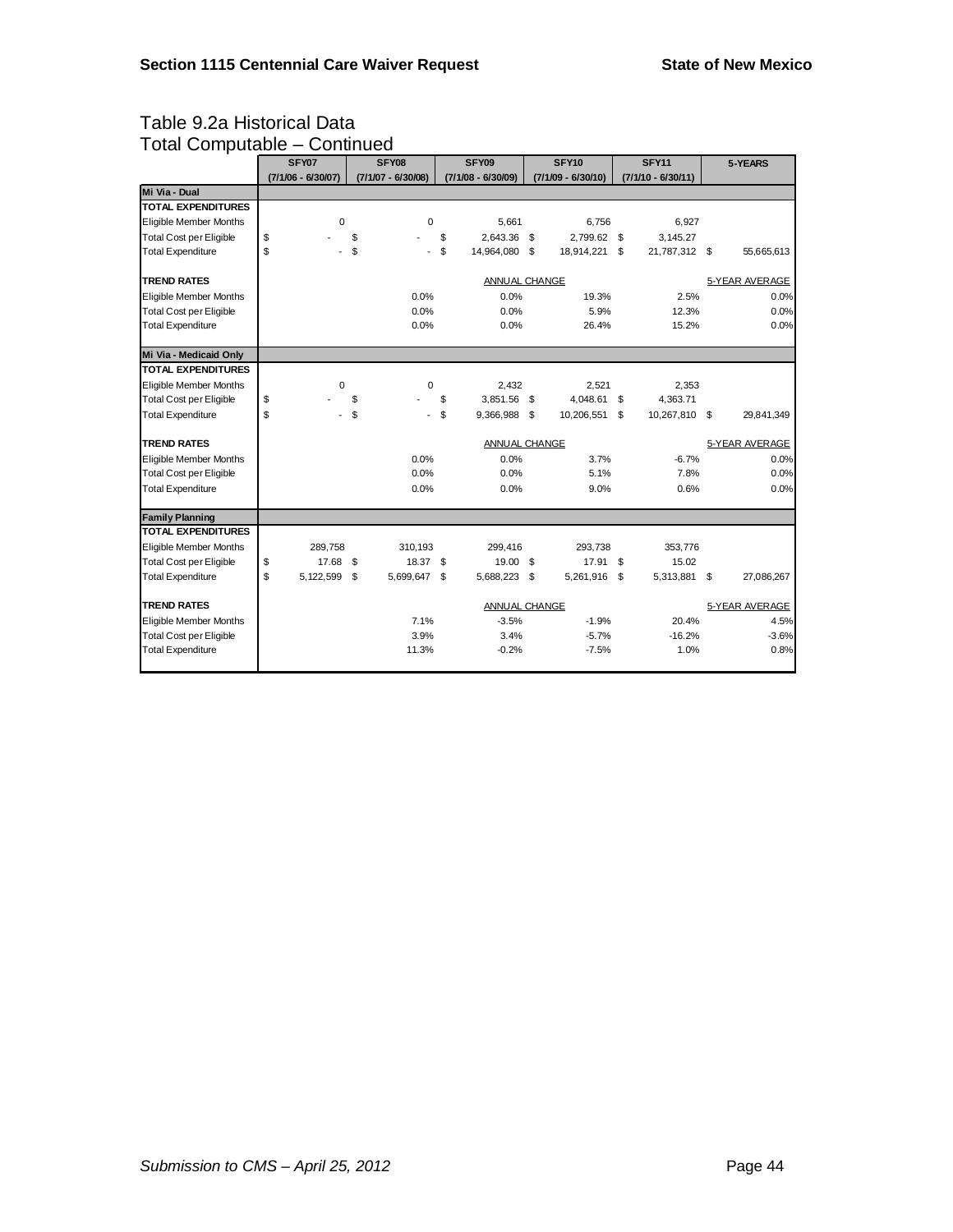#### Table 9.2b Historical Data Federal Share

|                                | SFY07                | SFY08                | SFY09                  |      | SFY <sub>10</sub>  | SFY11                | 5-YEARS             |
|--------------------------------|----------------------|----------------------|------------------------|------|--------------------|----------------------|---------------------|
|                                | $(7/1/06 - 6/30/07)$ | $(7/1/07 - 6/30/08)$ | (7/1/08 - 6/30/09)     |      | (7/1/09 - 6/30/10) | $(7/1/10 - 6/30/11)$ |                     |
| <b>TANF &amp; Related</b>      |                      |                      |                        |      |                    |                      |                     |
| TOTAL EXPENDITURES             |                      |                      |                        |      |                    |                      |                     |
| Eligible Member Months         | 3,222,890            | 3,345,269            | 3,650,469              |      | 3,974,052          | 4,172,356            |                     |
| <b>Total Cost per Eligible</b> | \$<br>221.40         | \$<br>231.24         | \$<br>225.80           | - \$ | 219.72 \$          | 200.44               |                     |
| <b>Total Expenditure</b>       | \$<br>713,541,230    | \$<br>773,547,909    | \$<br>824,290,908      | \$   | 873, 171, 622      | \$<br>836,286,215    | \$<br>4,020,837,884 |
| <b>TREND RATES</b>             |                      |                      | ANNUAL CHANGE          |      |                    |                      | 5-YEAR AVERAGE      |
| <b>Eligible Member Months</b>  |                      | 3.8%                 | 9.1%                   |      | 8.9%               | 5.0%                 | 5.9%                |
| <b>Total Cost per Eligible</b> |                      | 4.4%                 | $-2.3%$                |      | $-2.7%$            | $-8.8%$              | $-2.2%$             |
| <b>Total Expenditure</b>       |                      | 8.4%                 | 6.6%                   |      | 5.9%               | $-4.2%$              | 3.6%                |
| <b>SSI &amp; Related</b>       |                      |                      |                        |      |                    |                      |                     |
| TOTAL EXPENDITURES             |                      |                      |                        |      |                    |                      |                     |
| Eligible Member Months         | 402,027              | 402,561              | 412,018                |      | 430,982            | 423,827              |                     |
| <b>Total Cost per Eligible</b> | \$<br>719.47 \$      | 824.03 \$            | 758.98 \$              |      | 687.01 \$          | 622.37               |                     |
| <b>Total Expenditure</b>       | \$<br>289,246,267 \$ | 331,722,707 \$       | 312,715,379 \$         |      | 296,090,363        | \$<br>263,779,322 \$ | 1,493,554,038       |
| <b>TREND RATES</b>             |                      |                      | <b>ANNUAL CHANGE</b>   |      |                    |                      | 5-YEAR AVERAGE      |
| <b>Eligible Member Months</b>  |                      | 0.1%                 | 2.3%                   |      | 4.6%               | $-1.7%$              | 1.2%                |
| <b>Total Cost per Eligible</b> |                      | 14.5%                | $-7.9%$                |      | $-9.5%$            | $-9.4%$              | $-3.2%$             |
| <b>Total Expenditure</b>       |                      | 14.7%                | $-5.7%$                |      | $-5.3%$            | $-10.9%$             | $-2.0%$             |
| <b>NF LOC - Dual</b>           |                      |                      |                        |      |                    |                      |                     |
| <b>TOTAL EXPENDITURES</b>      |                      |                      |                        |      |                    |                      |                     |
| Eligible Member Months         | 171,654              | 181,257              | 177,244                |      | 181,300            | 188,179              |                     |
| <b>Total Cost per Eligible</b> | \$<br>1,661.61       | \$<br>1,730.77       | \$<br>1,875.24 \$      |      | 2,015.93 \$        | 1,985.58             |                     |
| <b>Total Expenditure</b>       | \$<br>285,221,699    | \$<br>313,714,133    | \$<br>332, 374, 925 \$ |      | 365,487,464        | \$<br>373,645,121    | 1,670,443,341<br>\$ |
| <b>TREND RATES</b>             |                      |                      | <b>ANNUAL CHANGE</b>   |      |                    |                      | 5-YEAR AVERAGE      |
| Eligible Member Months         |                      | 5.6%                 | $-2.2%$                |      | 2.3%               | 3.8%                 | 2.1%                |
| <b>Total Cost per Eligible</b> |                      | 4.2%                 | 8.3%                   |      | 7.5%               | $-1.5%$              | 4.0%                |
| <b>Total Expenditure</b>       |                      | 10.0%                | 5.9%                   |      | 10.0%              | 2.2%                 | 6.2%                |
|                                |                      |                      |                        |      |                    |                      |                     |
| <b>NF LOC - Medicaid Only</b>  |                      |                      |                        |      |                    |                      |                     |
| <b>TOTAL EXPENDITURES</b>      |                      |                      |                        |      |                    |                      |                     |
| Eligible Member Months         | 50,504               | 59,305               | 63,722                 |      | 66,073             | 74,528               |                     |
| <b>Total Cost per Eligible</b> | \$<br>2,174.01       | \$<br>2,281.16 \$    | 2,558.66 \$            |      | 2,967.58 \$        | 2,921.48             |                     |
| <b>Total Expenditure</b>       | \$<br>109,796,134    | \$<br>135,284,435    | \$<br>163,043,200      | \$   | 196,076,987        | \$<br>217,732,264 \$ | 821,933,019         |
| <b>TREND RATES</b>             |                      |                      | ANNUAL CHANGE          |      |                    |                      | 5-YEAR AVERAGE      |
| Eligible Member Months         |                      | 17.4%                | 7.4%                   |      | 3.7%               | 12.8%                | 9.0%                |
| <b>Total Cost per Eligible</b> |                      | 4.9%                 | 12.2%                  |      | 16.0%              | $-1.6%$              | 6.8%                |
| <b>Total Expenditure</b>       |                      | 23.2%                | 20.5%                  |      | 20.3%              | 11.0%                | 16.4%               |
| <b>Healthy Dual</b>            |                      |                      |                        |      |                    |                      |                     |
| <b>TOTAL EXPENDITURES</b>      |                      |                      |                        |      |                    |                      |                     |
| <b>Eligible Member Months</b>  | 219,137              | 217,174              | 209,794                |      | 200,159            | 197,003              |                     |
| <b>Total Cost per Eligible</b> | \$<br>90.58          | \$<br>90.29 \$       | 152.37 \$              |      | 144.93 \$          | 126.17               |                     |
| <b>Total Expenditure</b>       | \$<br>19,850,190 \$  | 19,609,116 \$        | 31,967,133 \$          |      | 29,008,787 \$      | 24,856,813 \$        | 125,292,040         |
| <b>TREND RATES</b>             |                      |                      | <b>ANNUAL CHANGE</b>   |      |                    |                      | 5-YEAR AVERAGE      |
| Eligible Member Months         |                      | $-0.9%$              | $-3.4%$                |      | $-4.6%$            | $-1.6%$              | $-2.3%$             |
| <b>Total Cost per Eligible</b> |                      | $-0.3%$              | 68.8%                  |      | $-4.9%$            | $-12.9%$             | 7.6%                |
| <b>Total Expenditure</b>       |                      | $-1.2%$              | 63.0%                  |      | $-9.3%$            | $-14.3%$             | 5.1%                |
|                                |                      |                      |                        |      |                    |                      |                     |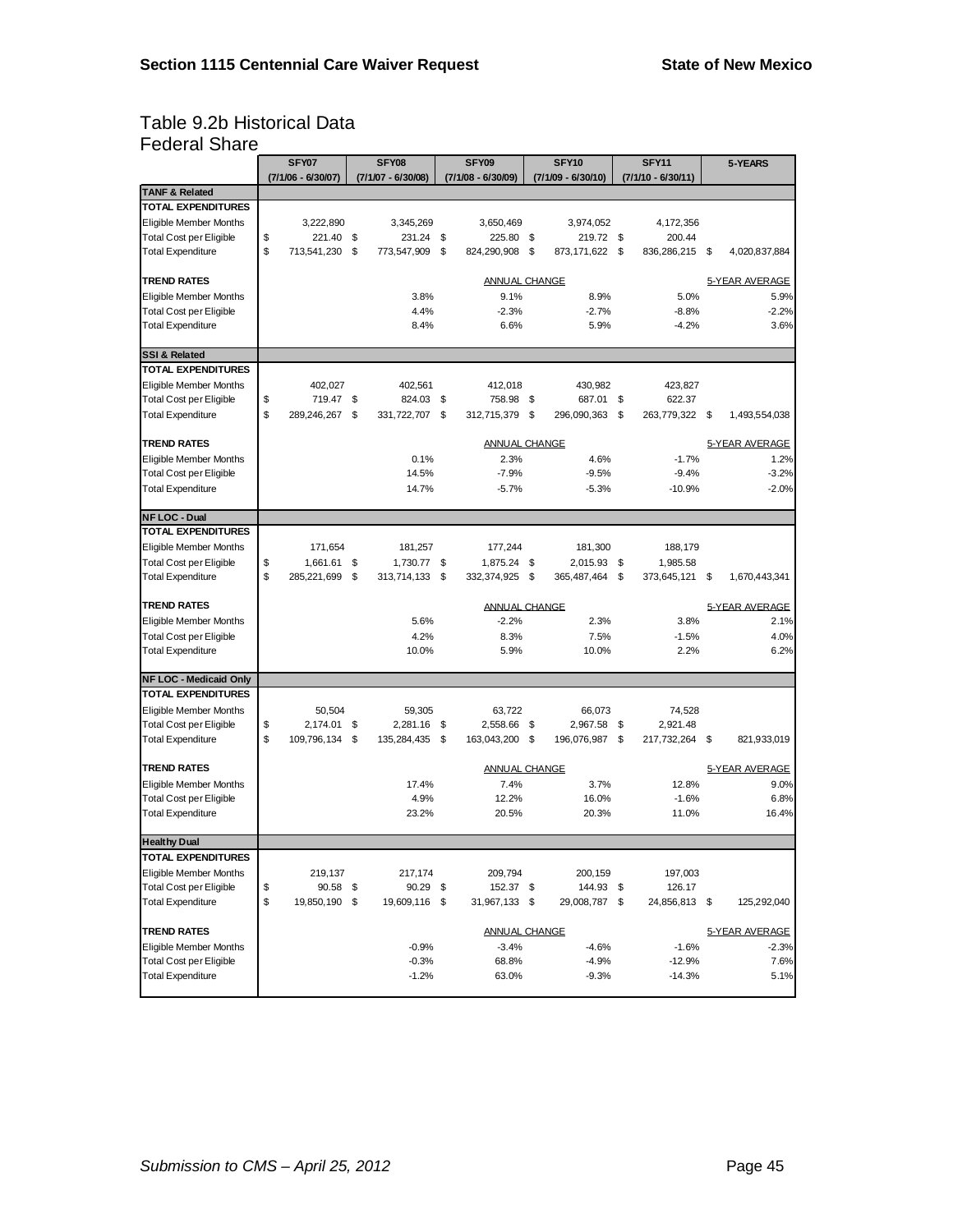#### Table 9.2b Historical Data Federal Share -– Continued

|                                | SFY07                |    | SFY08                | SFY09                | SFY <sub>10</sub>    | SFY <sub>11</sub>    | 5-YEARS        |
|--------------------------------|----------------------|----|----------------------|----------------------|----------------------|----------------------|----------------|
|                                | $(7/1/06 - 6/30/07)$ |    | $(7/1/07 - 6/30/08)$ | $(7/1/08 - 6/30/09)$ | $(7/1/09 - 6/30/10)$ | $(7/1/10 - 6/30/11)$ |                |
| Mi Via - Dual                  |                      |    |                      |                      |                      |                      |                |
| <b>TOTAL EXPENDITURES</b>      |                      |    |                      |                      |                      |                      |                |
| Eligible Member Months         | 0                    |    | $\mathbf 0$          | 5,661                | 6,756                | 6,927                |                |
| <b>Total Cost per Eligible</b> | \$                   | \$ |                      | \$<br>1,873.62 \$    | 1,997.53 \$          | 2,194.77             |                |
| <b>Total Expenditure</b>       | \$                   | \$ |                      | \$<br>10,606,540 \$  | 13,495,297 \$        | 15,203,187 \$        | 39,305,023     |
| <b>TREND RATES</b>             |                      |    |                      | ANNUAL CHANGE        |                      |                      | 5-YEAR AVERAGE |
| <b>Eligible Member Months</b>  |                      |    | 0.0%                 | 0.0%                 | 19.3%                | 2.5%                 | 0.0%           |
| <b>Total Cost per Eligible</b> |                      |    | 0.0%                 | 0.0%                 | 6.6%                 | 9.9%                 | 0.0%           |
| <b>Total Expenditure</b>       |                      |    | 0.0%                 | 0.0%                 | 27.2%                | 12.7%                | 0.0%           |
| Mi Via - Medicaid Only         |                      |    |                      |                      |                      |                      |                |
| <b>TOTAL EXPENDITURES</b>      |                      |    |                      |                      |                      |                      |                |
| Eligible Member Months         | 0                    |    | $\mathbf 0$          | 2,432                | 2,521                | 2,353                |                |
| <b>Total Cost per Eligible</b> | \$                   | \$ |                      | \$<br>2,729.98 \$    | 2,888.68 \$          | 3,045.00             |                |
| <b>Total Expenditure</b>       | \$                   | \$ |                      | \$<br>6,639,321      | \$<br>7,282,374 \$   | 7,164,878 \$         | 21,086,573     |
| <b>TREND RATES</b>             |                      |    |                      | ANNUAL CHANGE        |                      |                      | 5-YEAR AVERAGE |
| Eligible Member Months         |                      |    | 0.0%                 | 0.0%                 | 3.7%                 | $-6.7%$              | 0.0%           |
| <b>Total Cost per Eligible</b> |                      |    | 0.0%                 | 0.0%                 | 5.8%                 | 5.4%                 | 0.0%           |
| <b>Total Expenditure</b>       |                      |    | 0.0%                 | 0.0%                 | 9.7%                 | $-1.6%$              | 0.0%           |
| <b>Family Planning</b>         |                      |    |                      |                      |                      |                      |                |
| <b>TOTAL EXPENDITURES</b>      |                      |    |                      |                      |                      |                      |                |
| Eligible Member Months         | 289.758              |    | 310.193              | 299.416              | 293.738              | 353.776              |                |
| <b>Total Cost per Eligible</b> | \$<br>12.72          | -S | 13.05                | \$<br>13.47 \$       | 12.78 \$             | 10.48                |                |
| <b>Total Expenditure</b>       | \$<br>3,684,686      | S  | 4.049.029            | \$<br>4,031,812 \$   | 3,754,377 \$         | 3,708,026 \$         | 19,227,931     |
| <b>TREND RATES</b>             |                      |    |                      | <b>ANNUAL CHANGE</b> |                      |                      | 5-YEAR AVERAGE |
| Eligible Member Months         |                      |    | 7.1%                 | $-3.5%$              | $-1.9%$              | 20.4%                | 4.5%           |
| <b>Total Cost per Eligible</b> |                      |    | 2.6%                 | 3.2%                 | $-5.1%$              | $-18.0%$             | $-4.2%$        |
| <b>Total Expenditure</b>       |                      |    | 9.9%                 | $-0.4%$              | $-6.9%$              | $-1.2%$              | 0.1%           |

All Title XIX and Title XXI medical expenditures (unless specifically identified within this waiver application as being excluded), disproportionate share hospital (DSH) allotment and Sole Community Provider Hospital (SCPH) payments, are proposed to be included under the demonstration. The following populations are excluded from the waiver application:

- All 1915(c) waiver service costs for the DD population are excluded from the Budget Neutrality (all time periods); and
- $\bullet$  1915(c) costs for the Medically Fragile population are excluded for 1/1/2014 through 6/30/2015 and then included for 7/1/2015 forward.

Additionally, Centennial Care Without and With Waiver projections beginning in January 1, 2014 exclude any population in excess of 138% of FPL (133% + 5% Income Disallow), with the exception of children, currently covered under the existing Medicaid program: Specifically these populations include:

- Limited benefit pregnant women above 138%;
- Breast and Cervical Cancer Prevention and Treatment (BCCPT) above 138%; and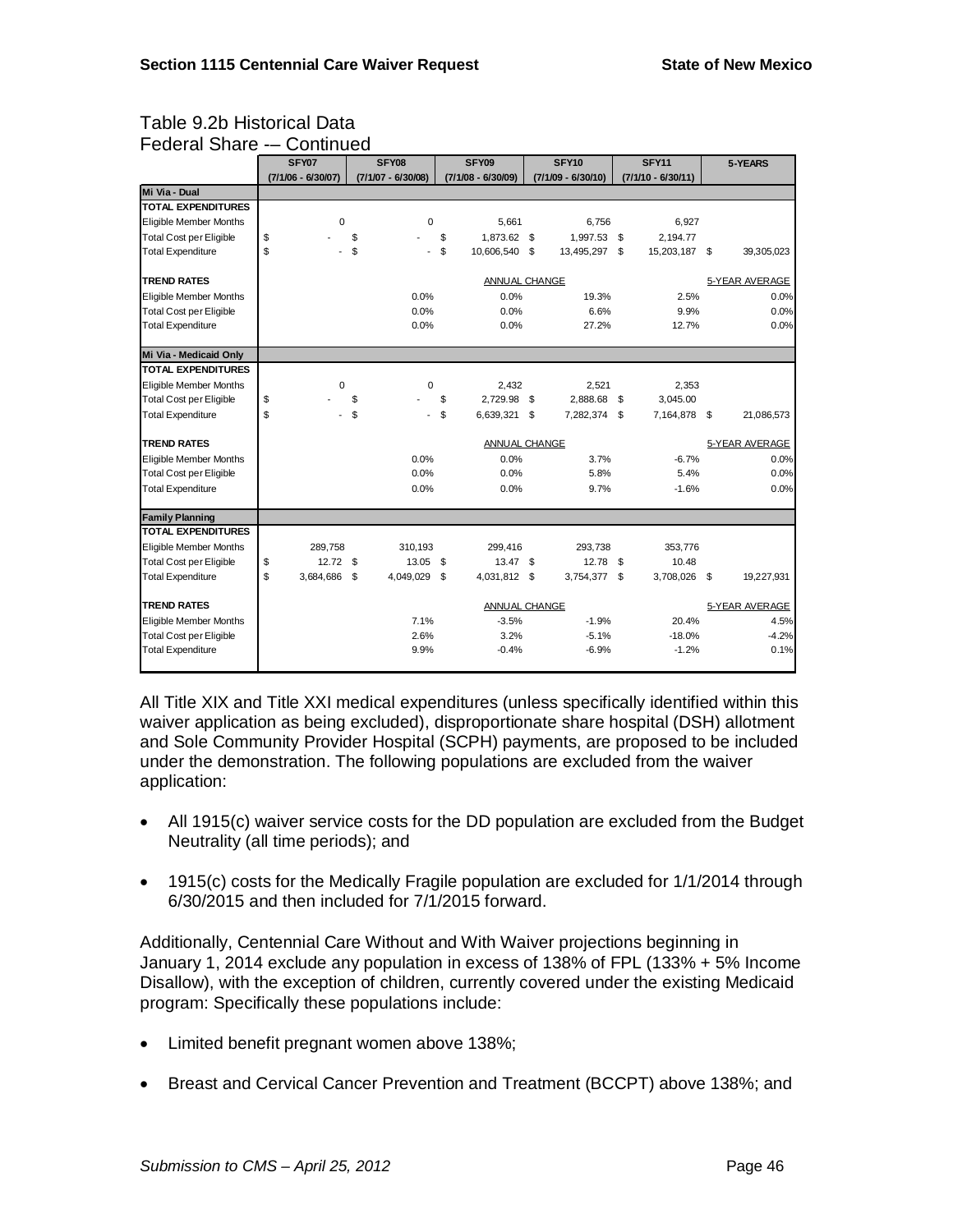• Family planning program participants above 138%.

The State will continue to pay DSH and SCPH under its State Plan-approved methodology.

#### **Budget Neutrality Approach**

This section provides background information about the methods and data sources used to develop the proposed 1115 waiver budget.

The State proposes that the budget neutrality limit for Federal Title XIX funding be determined using a combined per capita cost method, aggregate DSH and aggregate SCPH method with annual budget targets. The risk for the per capita cost would be applicable to the Medicaid eligibles in Medicaid eligibility groups (MEGs) described below, but the State would not be at risk for conditions (economic or other) that may impact caseload levels in each of the groups for the demonstration years. For the per member per month (PMPM) portion of the budget neutrality, the State is not liable for any caseload growth within a MEG but is liable for excess costs over the PMPM limits. Budget neutrality would not be limited to each individual MEG PMPM, but rather across all MEG PMPMs for the entire five-year demonstration (i.e., PMPM savings in one MEG for the five years may offset PMPM costs in another MEG for the five years).

#### *Sole Community Provider Hospital*

New Mexico currently has in place a program through which supplemental payments are made to hospitals that are the sole community providers of inpatient care in their communities. The program provides quarterly supplemental Medicaid payments to qualified and participating hospitals. The non-federal share of the payments to the hospitals are funded by New Mexico counties. The annual payment of the Sole Community Provider program consists of the base year amount and the UPL amount. The budget neutrality includes the SCP hospital expenditures.

The base year expenditures for SCPH is SFY2011 not SFY2010. The calculation of sole community provider payments to private hospitals in SFY2011 includes an adjustment that reduces the payment amount for those facilities that had made donations to the counties that transferred funds to the State that were used to fund the SCP payments. The adjustment methodology was the same as was used in determining the amount to be returned to CMS in response to the draft audit for federal fiscal year 2009. This adjustment is not intended to reflect a position one way or the other on the validity of the donations in question (which are the subject of current litigation), but rather to eliminate any issues as to the level of SCP payments in SFY2011 to be used in establishing the amount of the safety net care pool under the requested demonstration project.

The annual budget neutrality expenditure limit for the demonstration as a whole would be the sum of the DSH allotment plus the SCPH expenditures plus the annual expenditure caps for each eligibility group. The overall budget neutrality expenditure cap for the five-year demonstration period would be the sum of the annual budget neutrality expenditure caps for each of the 5 years.

The State expects this demonstration to be budget neutral on a total funds basis based on various initiatives to be applied to the managed care and FFS Medicaid populations. The State is not penalized for any modifications in the FMAP. Several groups of recipient's behavior are expected to be modified through this Medicaid waiver. In the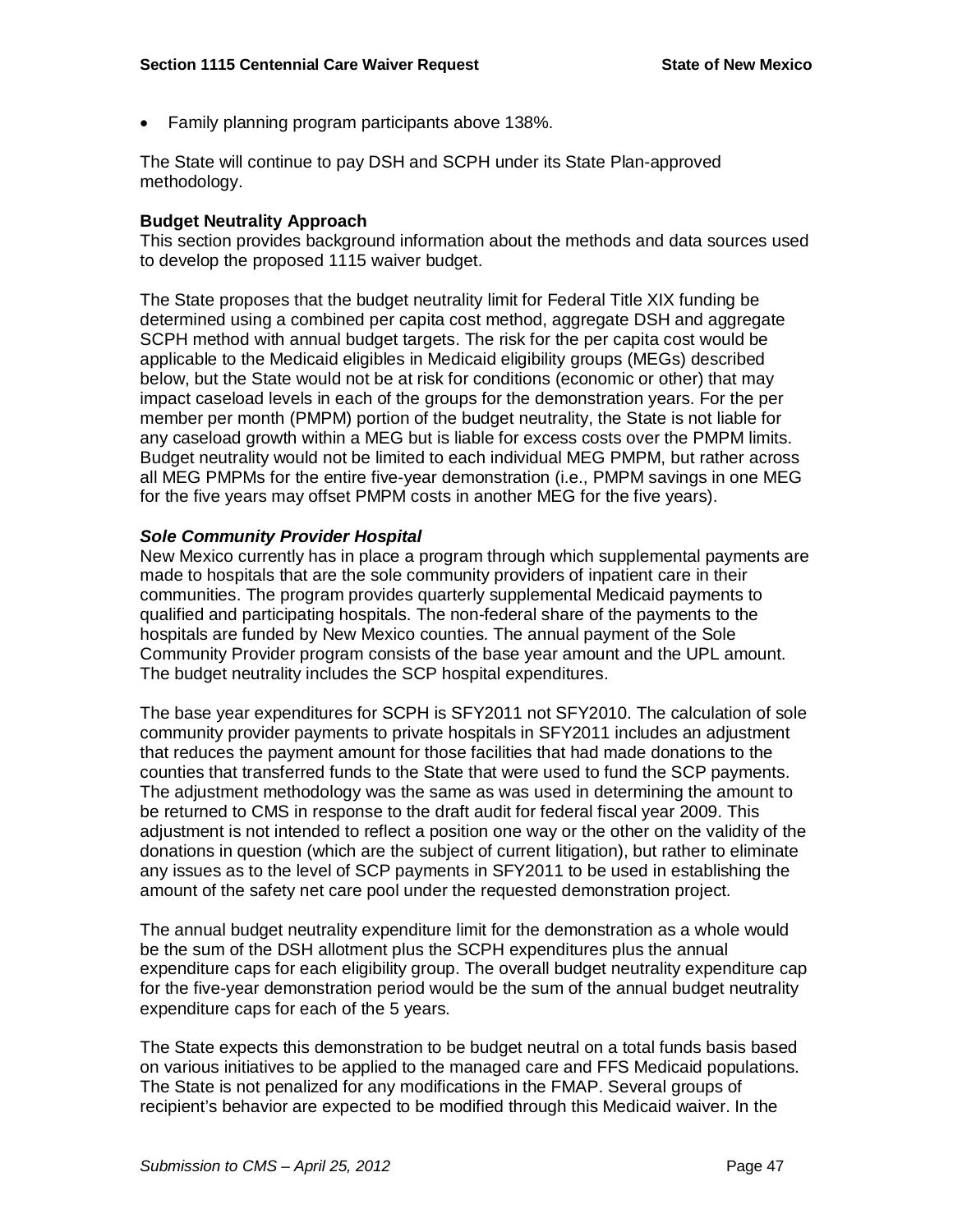Without Waiver population, the State has placed at risk total funds of Medicaid expenditures for the FFS and managed care Medicaid populations. In the With Waiver population, the savings earned from the initiatives will compensate for the costs of the population

### **CHIP Allotment Neutrality**

This section presents the State's approach for showing CHIP allotment neutrality as well as the data and assumptions used in the development of the cost and caseload estimates supporting this 1115 waiver request. The State has projected that the CHIP allotment will be neutral using the CMS allotment neutrality spreadsheet. See Table 9.3 below for details.

#### *Base Year*

In FFY2010, which is the base year for the allotment neutrality, New Mexico received \$345,313,250 million in CHIP allotment. Included in the expenditures \$24,839,080 million was spent on its Medicaid Expansion CHIP for recipients between 185% and 235% of the FPL, \$71,358,965 million was spent on Qualified Children between 133% and 185% of the FPL. An additional \$190,251,461 million was spent on the SCI population. New Mexico experienced an \$114,687,115 million allotment carryover to FFY2011.

*Note that the CHIP allotment funded the adult parents and childless adults covered under SCI through December 31, 2009. Beginning in January 1, 2010 only adult parents were funded with CHIP allotment and the childless adults were covered under a separate 1115 waiver.* 

#### *CHIP Administration*

The Allotment Neutrality administrative component was a total of \$2,013,452 for FFY2010. It is broken into two pieces:

- Administration allocated to Medicaid expansion CHIP Children \$741,798; and
- Administration allocated to the SCI Program \$1,271,654.

#### *Waiver Timeframe and Trend Rates*

The historical data illustrates decreases to enrollment for Qualified Children (133%- 185%) and CHIP (186%-235%). Through re-certification, many Qualified Children and CHIP clients were reclassified as TANF children. This explains why there is a negative trend for these recipients. It can be expected that as the economy recovers, these recipients will re-certify as Qualified Children and CHIP. For FFY2012 to FFY2019 the State held the enrollment flat. Projections do not include the impact of the implementation of the ACA in January 1, 2014.

The five-year historical period for the SCI Parents includes data from the beginning of the program where enrollment was small. Over time enrollment increased through a series of outreach activities until SFY2010 when enrollment peaked. In SFY2010 enrollment into the program was capped and as illustrated in SFY2011 as recipients recertify some have lost eligibility resulting in a reduction in enrollment over time. For SCI Parents, the CHIPRA waiver expires in September 30, 2013. At this time these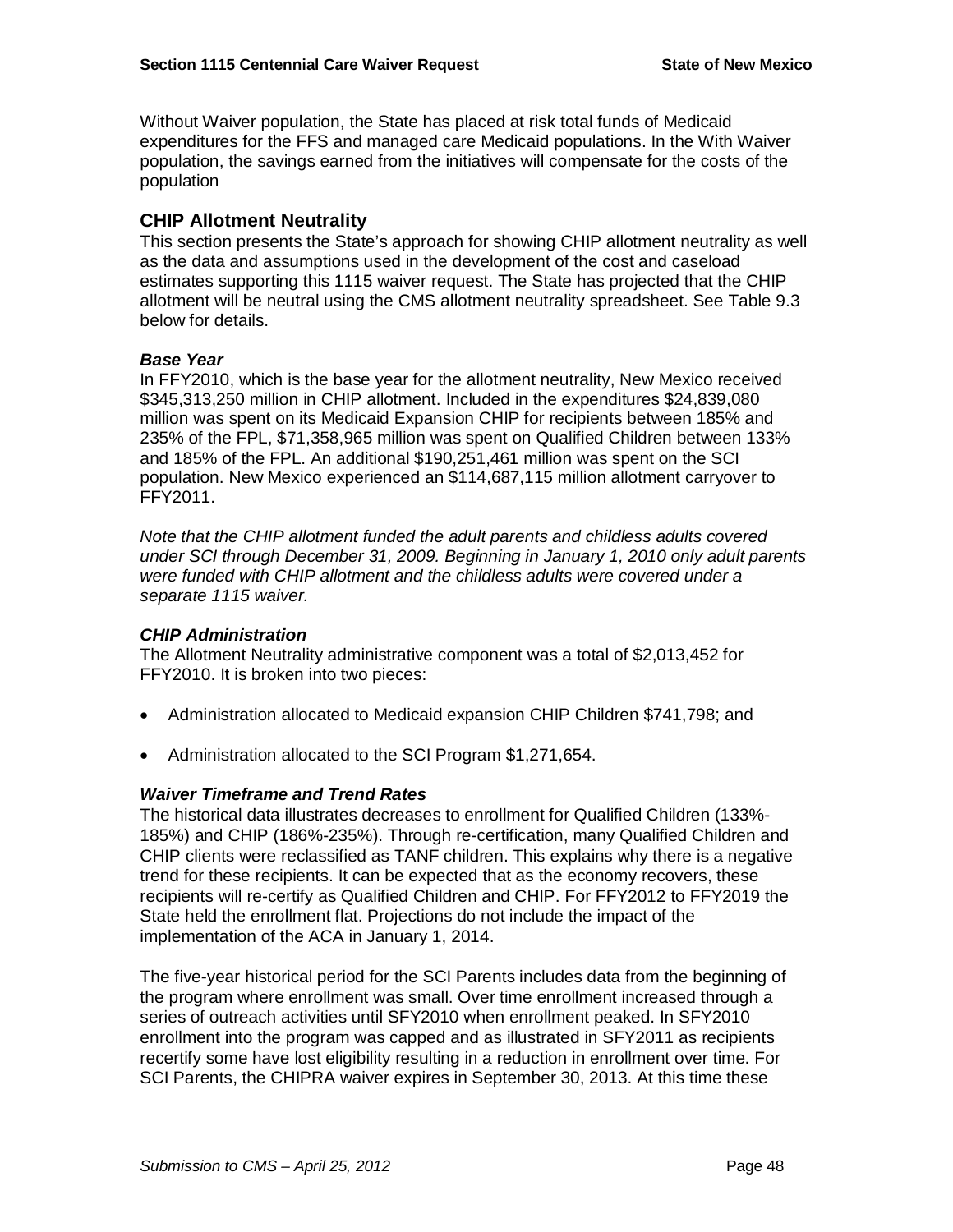recipients will be transitioned out of CHIP allotment to be covered using Title XIX FMAP rather than the Title XXI FMAP.

#### *Summary of Budget Neutrality*

For this demonstration project, the federal share of combined CHIP expenditures for all population groups covered under the CHIP portion of the demonstration project will not exceed the federal CHIP allotment. Table 9.3 summarizes the allotment neutrality estimates for the base year and over the five-year period.

#### *Notes for Table 9.3*

The information in table 9.3 includes the following footnotes:

- The CHIP (Line 13) and Qualified Children (Line 40) cost PMPM represents a blend of managed care and FFS costs. The majority of the underlying expenditures for CHIP and Qualified Children are managed care expenditures. Non-Native American recipients are mandated to enroll in Medicaid managed care while Native Americans can opt-out of managed care.
- The FFS expenditures represent Native American Opt-Outs and prior period or retroactive eligibility coverage before enrollment into a Medicaid managed care organization.
- Pursuant to CHIPRA, title XXI funds will not be available after September 30, 2013. It is assumed that that CMS will work with the State to evaluate coverage options under title XIX for the parents currently covered with title XXI funds for the period of October 1, 2013 to December 31, 2013.
- The table is split into two components, FFY2010 to FFY2013 and FFY2014 to FFY2019.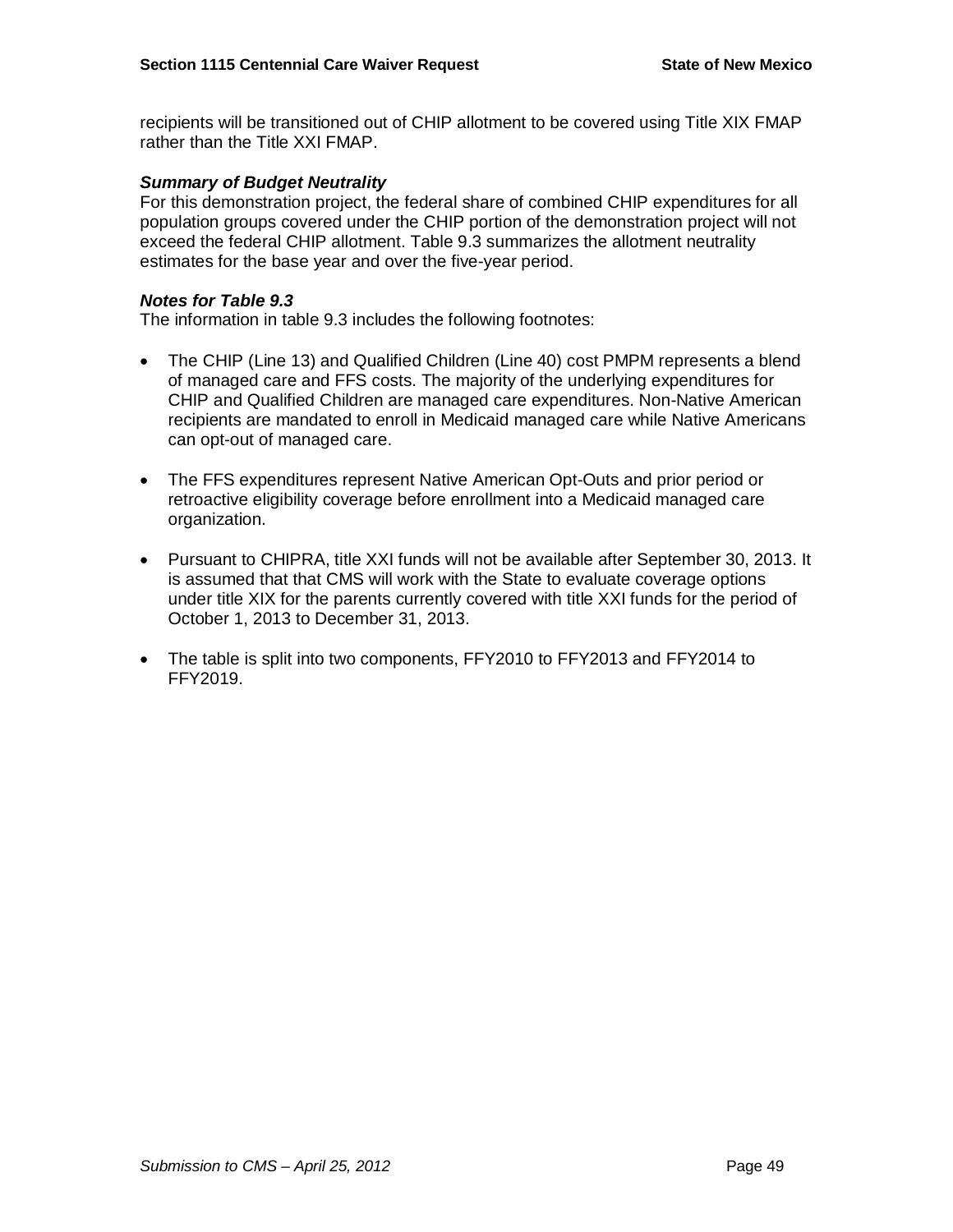Table 9.3 – Title XXI Allotment Neutrality Budget Template for Section 1115 Demonstrations FFY2010 – FFY2014

|                | Title XXI Allotment Neutrality Budget Template for Section 1115 Demonstrations - FFY2010 through FFY2014             |     |                                             |          |                                 |          |                            |          |                            |            |                            |
|----------------|----------------------------------------------------------------------------------------------------------------------|-----|---------------------------------------------|----------|---------------------------------|----------|----------------------------|----------|----------------------------|------------|----------------------------|
| $\overline{2}$ |                                                                                                                      |     | <b>Previous Federal</b><br>Fiscal Year 2010 |          | <b>Previous Federal</b>         |          | <b>Federal Fiscal Year</b> |          | <b>Federal Fiscal Year</b> |            | <b>Federal Fiscal Year</b> |
| 3              | State's Allotment                                                                                                    | \$  | 345,313,250                                 | s        | Fiscal Year 2011<br>245,491,788 | \$       | 2012<br>258,650,148        | s        | 2013<br>258,650,148        | \$         | 2014<br>258,650,148        |
| 4              | Funds Carried Over From Prior Year(s)                                                                                | \$  |                                             | \$       | 114,687,115                     | s        | 212,496,336                | s        | 273,518,922                | \$         | 320,858,148                |
| 5              | SUBTOTAL (Allotment + Funds Carried Over)                                                                            | \$  | 345,313,250                                 | \$       | 360,178,903                     | \$       | 471,146,484                | \$       | 532,169,070                | \$         | 579,508,296                |
|                | Reallocated Funds (Redistributed or Retained that are Currently Availab                                              | \$  |                                             |          |                                 | s        |                            | \$       |                            |            |                            |
| 7              | TOTAL (Subtotal + Reallocated funds)                                                                                 | \$  | 345,313,250<br>79.95%                       | s        | 360,178,903<br>78.85%           | s        | 471,146,484<br>78.55%      | s        | 532,169,070<br>78.55°      | s          | 579,508,296<br>78.55%      |
| 8<br>9         | State's Enhanced FMAP Rate<br><b>COST PROJECTIONS OF APPROVED SCHIP PLAN</b>                                         |     |                                             |          |                                 |          |                            |          |                            |            |                            |
| 10             | <b>Benefit Costs</b>                                                                                                 |     |                                             |          |                                 |          |                            |          |                            |            |                            |
| 11             | Insurance payments                                                                                                   |     |                                             |          |                                 |          |                            |          |                            |            |                            |
| 12             | <b>Total Managed Care</b>                                                                                            |     |                                             |          |                                 | \$.      | 31,276,694                 | \$       | 33,431,658                 | S          | 35,567,941                 |
| 13<br>14       | per member/per month rate                                                                                            |     |                                             |          |                                 |          | \$277<br>112,973           |          | \$296<br>112,973           |            | 112,973                    |
| 15             | # of eligibles (MM)<br><b>Total Fee for Service</b>                                                                  |     |                                             |          |                                 | \$       |                            |          |                            |            |                            |
| 16             | per member/per month rate                                                                                            |     |                                             |          |                                 |          | \$0                        |          | \$0                        |            | \$0                        |
| 17             | # of eligibles (MM)                                                                                                  |     |                                             |          |                                 |          |                            |          |                            |            |                            |
| 18             | Total Benefit Costs (Managed Care + Fee for Service)                                                                 |     | 24,839,080                                  |          | 18,662,476                      |          | 31,276,694                 |          | 33,431,658                 |            | 35,567,941                 |
| 19<br>20       | Offsetting beneficiary cost sharing payments) (negative number)<br><b>Net Benefit Costs</b>                          |     | 24,839,080                                  |          | 18,662,476                      |          | 31,276,694                 |          | 33,431,658                 | s          | 35,567,941                 |
| 21             |                                                                                                                      |     |                                             |          |                                 |          |                            |          |                            |            |                            |
| 22             | <b>Administration Costs</b>                                                                                          |     |                                             |          |                                 |          |                            |          |                            |            |                            |
| 23             | Personnel                                                                                                            |     | \$<br>741,798                               |          | 160.394                         |          | 700,000                    |          | \$.<br>700,000             |            | 700,000                    |
| 24             | General administration                                                                                               |     |                                             |          |                                 |          |                            |          |                            |            |                            |
| 25<br>26       | Contractors/Brokers                                                                                                  |     |                                             |          |                                 |          |                            |          |                            |            |                            |
| 27             | Claims Processing<br>Outreach/marketing costs                                                                        |     |                                             |          |                                 |          |                            |          |                            |            |                            |
| 28             | Other (specify)                                                                                                      |     |                                             |          |                                 |          |                            |          |                            |            |                            |
| 29             | <b>Total Administration Costs</b>                                                                                    | s   | 741,798                                     | s        | 160,394                         | s        | 700,000                    |          | 700,000                    |            | 700,000                    |
| 30             | 10% Administrative Cap                                                                                               | \$  | 2,759,898                                   | -S       | 2,073,608                       | -\$      | 3,475,188                  | -S       | 3,714,629                  | s          | 3,951,993                  |
| 31             | Federal Title XXI Share                                                                                              | s   | 20,451,912                                  |          |                                 |          |                            |          | 26,810,417                 | s          | 28,488,467                 |
| 32<br>33       | State Share                                                                                                          | \$  | 5,128,966                                   | \$<br>-S | 14,841,833 \$<br>3,981,037      | \$       | 25,117,693<br>6,859,001    | s<br>S   | 7,321,241                  | s          | 7,779,474                  |
| 34             | <b>TOTAL COSTS OF APPROVED SCHIP PLAN</b>                                                                            | \$  | 25,580,878                                  | s        | 18,822,870                      | \$       | 31,976,694                 | s        | 34, 131, 658               | s          | 36,267,941                 |
| 35             |                                                                                                                      |     |                                             |          |                                 |          |                            |          |                            |            |                            |
| 36             | COST PROJECTIONS OF ALLOWANCE FOR QUALIFYING STATES                                                                  |     |                                             |          |                                 |          |                            |          |                            |            |                            |
| 37             | <b>Benefit Costs</b>                                                                                                 |     |                                             |          |                                 |          |                            |          |                            |            |                            |
| 38<br>39       | Insurance payments<br><b>Total Managed Care</b>                                                                      |     |                                             |          |                                 |          | 64, 147, 344               |          | 68,567,096                 |            | 72,948,533                 |
| 40             | per member/per month rate                                                                                            |     |                                             |          |                                 |          | \$241                      |          | \$257                      |            | \$274                      |
| 41             | # of eligibles (MM)                                                                                                  |     |                                             |          |                                 |          | 266,456                    |          | 266,456                    |            | 266,456                    |
| 42             | <b>Total Fee for Service</b>                                                                                         |     |                                             |          |                                 |          | $\sim$                     |          | $\sim$                     |            | $\sim$                     |
| 43             | per member/per month rate                                                                                            |     |                                             |          |                                 |          | \$0                        |          | \$0                        |            | \$C                        |
| 44<br>45       | # of eligibles (MM)<br>Total Benefit Costs (Managed Care + Fee for Service)                                          | s   | 71,358,965                                  | -5       | 54,206,754                      | \$       | 64, 147, 344               |          | 68,567,096                 | s          | 72,948,533                 |
| 46             | Net Benefit Costs                                                                                                    | s   | 71,358,965                                  | \$       | 54,206,754                      | s        | 64, 147, 344               |          | 68,567,096                 | s          | 72,948,533                 |
| 47             |                                                                                                                      |     |                                             |          |                                 |          |                            |          |                            |            |                            |
| 48             | Federal Title XXI Share                                                                                              | s   | 57,051,493                                  | s        | 42,742,026                      | s        | 50,387,739                 | s        | 53,859,454                 | s          | 57,301,073                 |
| 49             | State Share                                                                                                          | \$  | 14,307,472                                  | \$       | 11,464,728 \$                   |          | 13,759,605                 | s        | 14,707,642                 | s          | 15,647,460                 |
|                | TOTAL COSTS OF ALLOWANCE FOR QUALIFYING STATES                                                                       | s   | 71,358,965                                  | \$       | 54,206,754 \$                   |          | 64, 147, 344               | -S       | 68,567,096                 | \$         | 72,948,533                 |
| 50             |                                                                                                                      |     |                                             |          |                                 |          |                            |          |                            |            |                            |
| 51             |                                                                                                                      |     |                                             |          |                                 |          |                            |          |                            |            |                            |
| 52<br>53       | COST PROJECTIONS FOR DEMONSTRATION PROPOSAL<br>Benefit Costs for Demonstration Population #1: Parent/Guardian Adults |     |                                             |          |                                 |          |                            |          |                            |            |                            |
| 54             | Insurance payments                                                                                                   |     |                                             |          |                                 |          |                            |          |                            |            |                            |
| 55             | <b>Total Managed Care</b>                                                                                            |     |                                             |          |                                 | S        | 154,270,566                |          | 165, 115, 787              |            |                            |
| 56             | per member/per month rate                                                                                            |     |                                             |          |                                 |          | \$770                      |          | \$825                      |            | \$0                        |
| 57             | # of eligibles (MM)                                                                                                  |     |                                             |          |                                 |          | 200,237                    | s        | 200,237                    |            | $\sim$<br>$\sim$           |
| 58<br>59       | <b>Total Fee for Service</b><br>per member/per month rate                                                            |     |                                             |          |                                 | \$       | \$0                        |          | \$0                        |            | \$0                        |
| 60             | # of eligibles (MM)                                                                                                  |     |                                             |          |                                 |          |                            |          |                            |            | $\overline{\phantom{a}}$   |
| 61             | Total Benefit Costs (Managed Care + Fee for Service)                                                                 |     | 124,235,135                                 | £.       | 113,990,997                     | S        | 154,270,566                |          | 165,115,787                |            |                            |
| 62             | Benefit Costs for Demonstration Population #2: Childless Adults                                                      |     |                                             |          |                                 |          |                            |          |                            |            |                            |
| 63             | Insurance payments                                                                                                   |     |                                             |          |                                 | Ŝ        |                            |          |                            | S          |                            |
| 64<br>65       | <b>Total Managed Care</b><br>per member/per month rate                                                               |     |                                             |          |                                 |          | \$0                        |          | \$0                        |            | \$0                        |
| 66             | # of eligibles (MM)                                                                                                  |     |                                             |          |                                 |          |                            |          |                            |            |                            |
| 67             | <b>Total Fee for Service</b>                                                                                         |     |                                             |          |                                 |          |                            |          |                            |            |                            |
| 68             | per member/per month rate                                                                                            |     |                                             |          |                                 |          | \$0                        |          | \$0                        |            | \$C                        |
| 69             | # of eligibles (MM)<br>Total Benefit Costs (Managed Care + Fee for Service)                                          |     | 66,016,326                                  | \$       |                                 | S        |                            | S        |                            | S          |                            |
| 70<br>71       |                                                                                                                      |     |                                             |          |                                 |          |                            |          |                            |            |                            |
| 72             | <b>Total Benefit Costs (For All Demonstration Populations)</b>                                                       |     | 190,251,461                                 |          | 113,990,997                     | s        | 154,270,566                |          | 165,115,787                |            |                            |
| 73             | Offsetting beneficiary cost sharing payments) (negative number)                                                      |     |                                             |          |                                 |          |                            |          |                            |            |                            |
| 74             | <b>Net Benefit Costs</b>                                                                                             | s   | 190,251,461                                 | S        | 113,990,997                     |          | 154,270,566                |          | 165, 115, 787              |            |                            |
|                | <b>Administration Costs</b>                                                                                          |     |                                             |          |                                 |          |                            |          |                            |            |                            |
| 76<br>77       | Personnel                                                                                                            | S   | 1.271.654                                   | £.       | 274,962                         | -S       | 1,200,000                  |          | 1.200.000                  |            |                            |
| 78             | General administration                                                                                               |     |                                             |          |                                 |          |                            |          |                            |            |                            |
| 79             | Contractors/Brokers                                                                                                  |     |                                             |          |                                 |          |                            |          |                            |            |                            |
| 80             | <b>Claims Processing</b>                                                                                             |     |                                             |          |                                 |          |                            |          |                            |            |                            |
| 81             | Outreach/marketing costs                                                                                             |     |                                             |          |                                 |          |                            |          |                            |            |                            |
| 82<br>83       | Other (specify)<br><b>Total Administration Costs</b>                                                                 | \$  | 1,271,654                                   | - 5      | 274,962 \$                      |          | $1,200,000$ \$             |          | $1,200,000$ \$             |            |                            |
| 84             | 10% Administrative Cap                                                                                               | \$  | 21,139,051                                  | \$       | 12.665.666                      | \$       | 17, 141, 174               | -S       | 18,346,199                 | $\sim$     |                            |
| 85             |                                                                                                                      |     |                                             |          |                                 |          |                            |          |                            |            |                            |
| 86             | Federal Title XXI Share                                                                                              | S   | 153, 122, 730                               |          | 90,098,708                      | \$       | 122,122,130                |          | 130.641.051                | \$         |                            |
| 87             | State Title XXI Share                                                                                                | \$  | 38,400,385                                  | \$       | 24, 167, 251<br>114,265,959     | \$<br>\$ | 33,348,436                 | \$<br>-S | 35,674,736                 | -S<br>l \$ |                            |
| 88<br>89       | TOTAL COSTS FOR DEMONSTRATION                                                                                        | ाइ  | 191,523,115                                 |          |                                 |          | 155,470,566                |          | 166,315,787                |            |                            |
| 90             | TOTAL TITLE XXI PROGRAM COSTS (State Plan + Demonstration)                                                           | '\$ | 288,462,958                                 | \$       | 187,295,583                     | \$       | 251,594,603 \$             |          | 269,014,540                | \$         | 109,216,474                |
| 91             | Federal Title XXI Share                                                                                              | s   | 230,626,135                                 | -S       | 147,682,567                     | S        | 197.627.562                | -S       | 211,310,922                | £.         | 85,789,540                 |
| 92             | State Title XXI Share                                                                                                | \$  | 57,836,823                                  | \$       | 39,613,016                      | \$       | 53,967,041                 | \$       | 57,703,618                 | \$         | 23,426,934                 |
| 93             |                                                                                                                      |     |                                             |          |                                 |          |                            |          |                            |            |                            |
| 94             | Total Federal Title XXI Funding Currently Available (Allotment +                                                     |     |                                             |          |                                 |          |                            |          |                            |            |                            |
|                | <b>Reallocated Funds)</b>                                                                                            | Ŝ   | 345,313,250                                 | s        | 360,178,903                     |          | 471,146,484                |          | 532,169,070                |            | 579,508,296                |
| 95             | Total Federal Title XXI Program Costs (State Plan + Demonstration)                                                   | s   | 230,626,135                                 | s        | 147,682,567                     | s        | 197,627,562                |          | 211,310,922                | s          | 85,789,540                 |
| 96             | Unused Title XXI Funds Expiring (Allotment or Reallocated)                                                           |     |                                             |          |                                 |          |                            |          |                            |            |                            |
| 97             | Remaining Title XXI Funds to be Carried Over (Equals Available<br><b>Funding - Costs - Expiring Funds)</b>           | s   | 114,687,115                                 | \$       | 212,496,336                     | s        | 273,518,922                | Ŝ        | 320,858,148                |            | 493,718,756                |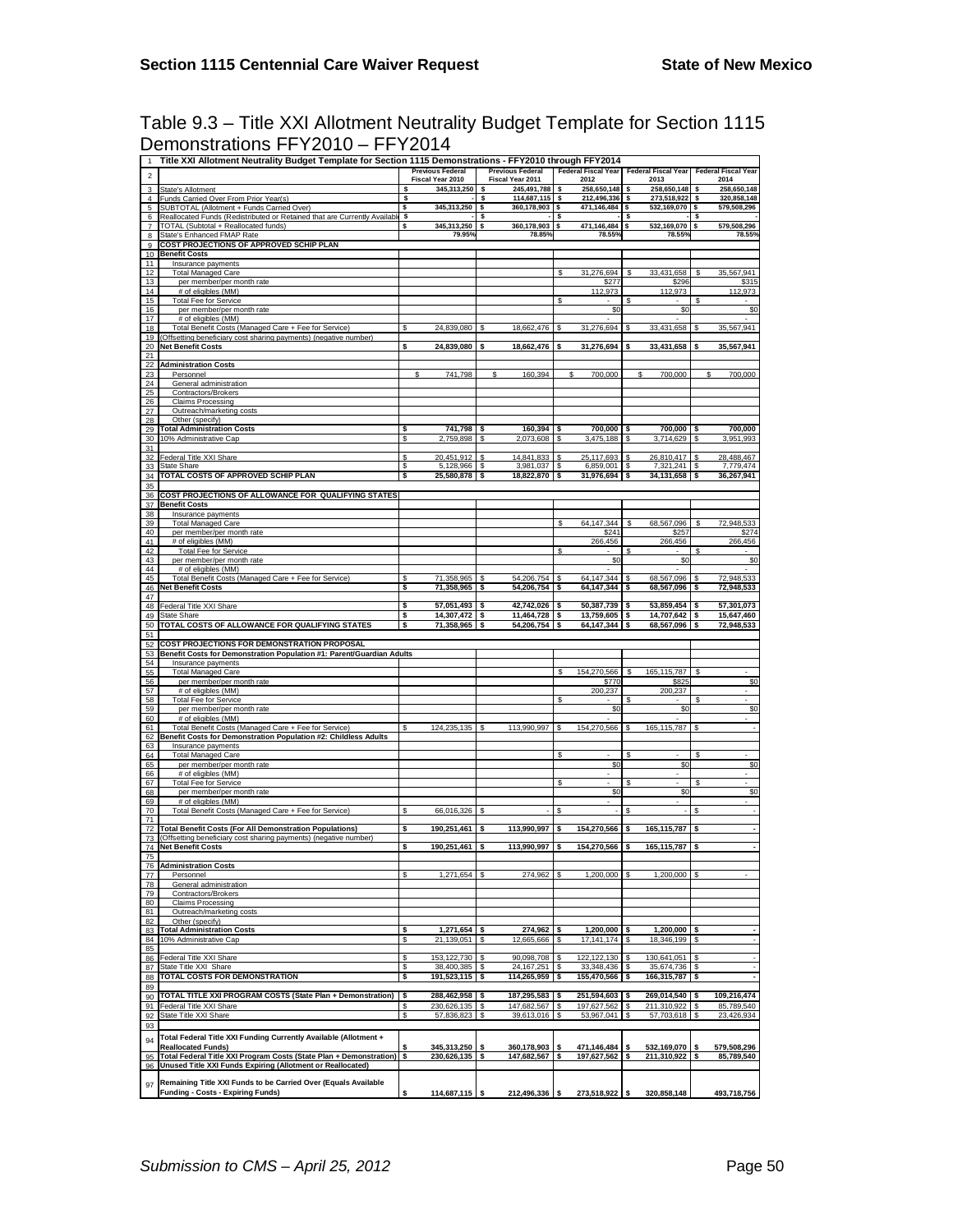Table 9.3 – Title XXI Allotment Neutrality Budget Template for Section 1115 Demonstrations – Continued – FFY2015 – FFY2019

|                | Title XXI Allotment Neutrality Budget Template for Section 1115 Demonstrations - FFY2015 through FFY2019                         |          |                            |          |                            |          |                            |         |                            |          |                            |
|----------------|----------------------------------------------------------------------------------------------------------------------------------|----------|----------------------------|----------|----------------------------|----------|----------------------------|---------|----------------------------|----------|----------------------------|
| $\overline{c}$ |                                                                                                                                  |          | <b>Federal Fiscal Year</b> |          | <b>Federal Fiscal Year</b> |          | <b>Federal Fiscal Year</b> |         | <b>Federal Fiscal Year</b> |          | <b>Federal Fiscal Year</b> |
| 3              | state's Allotment                                                                                                                |          | 2015<br>258,650,148        |          | 2016<br>258,650,148        |          | 2017<br>258,650,148        |         | 2018<br>258,650,148        |          | 2019<br>258,650,148        |
| 4              | unds Carried Over From Prior Year(s)                                                                                             | s        | 493,718,756                |          | 661,558,745                |          | 824,542,730                |         | 981,268,062                |          | 1,130,947,834              |
| 5              | SUBTOTAL (Allotment + Funds Carried Over)                                                                                        | s        | 752,368,903                |          | 920,208,893                |          | 1,083,192,878              |         | 1,239,918,210              |          | 1,389,597,982              |
| 6              | Reallocated Funds (Redistributed or Retained that are Currently Available                                                        | -S       |                            |          |                            |          |                            |         |                            |          |                            |
| $\overline{7}$ | TOTAL (Subtotal + Reallocated funds)                                                                                             | \$       | 752,368,903                | s        | 920,208,893                | l \$     | 1,083,192,878<br>78.55%    | s       | 1,239,918,210<br>78.559    | s        | 1,389,597,982<br>78.55%    |
| 8<br>9         | State's Enhanced FMAP Rate<br><b>COST PROJECTIONS OF APPROVED SCHIP PLAN</b>                                                     |          | 78.55%                     |          | 78.55%                     |          |                            |         |                            |          |                            |
| 10             | <b>Benefit Costs</b>                                                                                                             |          |                            |          |                            |          |                            |         |                            |          |                            |
| 11             | Insurance payments                                                                                                               |          |                            |          |                            |          |                            |         |                            |          |                            |
| 12             | <b>Total Managed Care</b>                                                                                                        | \$       | 37,662,892                 | S        | 39,689,156                 |          | 42,300,702                 |         | 45,240,601                 |          | 48,375,775                 |
| 13             | per member/per month rate                                                                                                        |          | \$33                       |          | \$35                       |          | \$374                      |         | \$400                      |          | \$428                      |
| 14             | # of eligibles (MM)                                                                                                              |          | 112,973                    |          | 112,973                    |          | 112,973                    |         | 112,973                    |          | 112,973                    |
| 15<br>16       | <b>Total Fee for Service</b><br>per member/per month rate                                                                        | s        | \$0                        |          | \$0                        |          | \$C                        |         | \$0                        |          | \$0                        |
| 17             | # of eligibles (MM)                                                                                                              |          |                            |          |                            |          |                            |         |                            |          |                            |
| 18             | Total Benefit Costs (Managed Care + Fee for Service)                                                                             | S        | 37,662,892                 |          | 39,689,156                 |          | 42,300,702                 | s       | 45,240,601                 | s        | 48,375,775                 |
| 19             | Offsetting beneficiary cost sharing payments) (negative number)                                                                  |          |                            |          |                            |          |                            |         |                            |          |                            |
| 20             | Net Benefit Costs                                                                                                                | \$       | 37,662,892                 | \$.      | 39,689,156                 | - S      | 42,300,702                 | s       | 45,240,601                 | s        | 48,375,775                 |
| 21<br>22       | <b>Administration Costs</b>                                                                                                      |          |                            |          |                            |          |                            |         |                            |          |                            |
| 23             | Personnel                                                                                                                        |          | \$<br>700,000              |          | \$<br>700,000              |          | 700,000<br>Ś               |         | \$<br>700,000              |          | Ŝ<br>700,000               |
| 24             | General administration                                                                                                           |          |                            |          |                            |          |                            |         |                            |          |                            |
| 25             | Contractors/Brokers                                                                                                              |          |                            |          |                            |          |                            |         |                            |          |                            |
| 26             | <b>Claims Processing</b>                                                                                                         |          |                            |          |                            |          |                            |         |                            |          |                            |
| 27             | Outreach/marketing costs<br>Other (specify)                                                                                      |          |                            |          |                            |          |                            |         |                            |          |                            |
| 28<br>29       | <b>Total Administration Costs</b>                                                                                                |          | 700,000                    |          | 700,000                    |          | 700,000                    |         | 700,000 \$                 |          | 700,000                    |
| 30             | 10% Administrative Cap                                                                                                           | s        | 4,184,766                  | -S       | 4,409,906                  | S.       | 4,700,078                  | \$      | 5,026,733                  | -S       | 5,375,086                  |
| 31             |                                                                                                                                  |          |                            |          |                            |          |                            |         |                            |          |                            |
| 32             | ederal Title XXI Share                                                                                                           |          | 30,134,052                 |          | 31,725,682                 | S        | 33,777,052                 | s       | 36,086,342                 |          | 38,549,021                 |
| 33             | State Share                                                                                                                      | \$       | 8.228.840                  |          | 8,663,474                  |          | 650                        |         | 9,854,259                  |          | 10,526,754                 |
| 34             | TOTAL COSTS OF APPROVED SCHIP PLAN                                                                                               | \$       | 38,362,892                 | l S      | 40,389,156                 | s        | 43,000,702                 | \$      | 45,940,601                 | \$       | 49,075,775                 |
| 35<br>36       | COST PROJECTIONS OF ALLOWANCE FOR QUALIFYING STATES                                                                              |          |                            |          |                            |          |                            |         |                            |          |                            |
| 37             | <b>Benefit Costs</b>                                                                                                             |          |                            |          |                            |          |                            |         |                            |          |                            |
| 38             | Insurance payments                                                                                                               |          |                            |          |                            |          |                            |         |                            |          |                            |
| 39             | <b>Total Managed Care</b>                                                                                                        | \$       | 77,245,202                 |          | 81,400,994                 |          | 86,757,179                 |         | 92,786,803                 |          | 99,216,928                 |
| 40             | per member/per month rate                                                                                                        |          | \$290                      |          | \$305                      |          | \$326                      |         | \$348                      |          | \$372                      |
| 41             | # of eligibles (MM)                                                                                                              | Ŝ        | 266,456                    |          | 266,456                    |          | 266,456                    |         | 266.456                    |          | 266,456                    |
| 42<br>43       | <b>Total Fee for Service</b><br>per member/per month rate                                                                        |          | \$0                        |          | \$0                        |          | \$0                        |         | \$0                        |          | \$0                        |
| 44             | # of eligibles (MM)                                                                                                              |          |                            |          |                            |          |                            |         |                            |          |                            |
| 45             | Total Benefit Costs (Managed Care + Fee for Service)                                                                             | s        | 77,245,202                 | - \$     | 81,400,994                 |          | 86,757,179                 | s       | 92,786,803                 |          | 99,216,928                 |
| 46             | Net Benefit Costs                                                                                                                | s        | 77,245,202                 |          | 81,400,994                 |          | 86,757,179                 | s       | 92,786,803                 |          | 99,216,928                 |
| 47             |                                                                                                                                  |          |                            |          |                            |          |                            |         |                            |          |                            |
| 48             | Federal Title XXI Share<br>State Share                                                                                           | \$<br>\$ | 60,676,106<br>16,569,096   |          | 63,940,481<br>17,460,513   | \$<br>\$ | 68, 147, 764<br>18,609,415 | \$<br>s | 72,884,034<br>19,902,769   | \$<br>\$ | 77,934,897<br>21,282,031   |
| 49<br>50       | TOTAL COSTS OF ALLOWANCE FOR QUALIFYING STATES                                                                                   | s        | 77,245,202                 |          | 81,400,994                 | s        | 86,757,179                 |         | 92,786,803                 |          | 99,216,928                 |
| 51             |                                                                                                                                  |          |                            |          |                            |          |                            |         |                            |          |                            |
| 52             | COST PROJECTIONS FOR DEMONSTRATION PROPOSAL                                                                                      |          |                            |          |                            |          |                            |         |                            |          |                            |
| 53             | Benefit Costs for Demonstration Population #1: Parent/Guardian Adults                                                            |          |                            |          |                            |          |                            |         |                            |          |                            |
| 54             | Insurance payments                                                                                                               |          |                            |          |                            |          |                            | S       |                            |          |                            |
| 55<br>56       | <b>Total Managed Care</b><br>per member/per month rate                                                                           |          | \$0                        |          | \$0                        |          | \$0                        |         | \$0                        |          | \$0                        |
|                |                                                                                                                                  |          |                            |          |                            |          |                            |         |                            |          |                            |
|                |                                                                                                                                  |          |                            |          |                            |          |                            |         |                            |          |                            |
| 57<br>58       | # of eligibles (MM)<br><b>Total Fee for Service</b>                                                                              | S        |                            | £.       |                            | \$.      |                            | S       |                            | £.       |                            |
| 59             | per member/per month rate                                                                                                        |          | \$0                        |          | \$0                        |          | \$0                        |         | \$0                        |          | \$0                        |
| 60             | # of eligibles (MM)                                                                                                              |          |                            |          |                            |          |                            |         |                            |          |                            |
| 61             | Total Benefit Costs (Managed Care + Fee for Service)                                                                             |          |                            |          |                            |          |                            |         |                            |          |                            |
| 62             | Benefit Costs for Demonstration Population #2: Childless Adults                                                                  |          |                            |          |                            |          |                            |         |                            |          |                            |
| 63<br>64       | Insurance payments<br><b>Total Managed Care</b>                                                                                  |          |                            |          |                            |          |                            |         |                            |          |                            |
| 65             | per member/per month rate                                                                                                        |          | \$0                        |          | \$0                        |          | \$0                        |         | \$0                        |          | \$0                        |
| 66             | # of eligibles (MM)                                                                                                              |          |                            |          |                            |          |                            |         |                            |          |                            |
| 67             | <b>Total Fee for Service</b>                                                                                                     |          |                            |          |                            |          |                            |         |                            |          |                            |
| 68             | per member/per month rate                                                                                                        |          | \$0                        |          | \$0                        |          | \$0                        |         | \$0                        |          | \$0                        |
| 69<br>70       | # of eligibles (MM)<br>Total Benefit Costs (Managed Care + Fee for Service)                                                      |          |                            | Ŝ        |                            |          |                            |         |                            |          |                            |
| 71             |                                                                                                                                  |          |                            |          |                            |          |                            |         |                            |          |                            |
| 72             | <b>Total Benefit Costs (For All Demonstration Populations)</b>                                                                   |          |                            | \$       |                            |          |                            |         |                            |          |                            |
| 73             | (Offsetting beneficiary cost sharing payments) (negative number)                                                                 |          |                            |          |                            |          |                            |         |                            |          |                            |
| 74<br>75       | <b>Net Benefit Costs</b>                                                                                                         |          |                            |          |                            |          |                            |         |                            |          |                            |
| 76             | <b>Administration Costs</b>                                                                                                      |          |                            |          |                            |          |                            |         |                            |          |                            |
| 77             | Personnel                                                                                                                        |          |                            |          |                            |          |                            |         |                            |          |                            |
| 78             | General administration                                                                                                           |          |                            |          |                            |          |                            |         |                            |          |                            |
| 79             | Contractors/Brokers                                                                                                              |          |                            |          |                            |          |                            |         |                            |          |                            |
| 80<br>81       | Claims Processing<br>Outreach/marketing costs                                                                                    |          |                            |          |                            |          |                            |         |                            |          |                            |
| 82             | Other (specify)                                                                                                                  |          |                            |          |                            |          |                            |         |                            |          |                            |
| 83             | <b>Total Administration Costs</b>                                                                                                | s        |                            | s        |                            | s        |                            | s       |                            | s        |                            |
| 84             | 10% Administrative Cap                                                                                                           | s        |                            | \$       |                            | s        |                            | s       |                            | s        |                            |
| 85             |                                                                                                                                  |          |                            |          |                            | Я        |                            | S       |                            |          |                            |
| 86             | Federal Title XXI Share                                                                                                          | s<br>s   |                            | S        |                            | S.       |                            | S       |                            | S        |                            |
| 87<br>88       | State Title XXI Share<br>TOTAL COSTS FOR DEMONSTRATION                                                                           | \$       | $\overline{\phantom{a}}$   | \$<br>\$ |                            | \$       | $\overline{\phantom{a}}$   | \$      | $\overline{\phantom{a}}$   | \$       |                            |
| 89             |                                                                                                                                  |          |                            |          |                            |          |                            |         |                            |          |                            |
| 90             | TOTAL TITLE XXI PROGRAM COSTS (State Plan + Demonstration)                                                                       | s        | 115,608,094                | - \$     | 121,790,150                | l S      | 129,757,882                | s       | 138,727,404                |          | 148,292,703                |
| 91             | Federal Title XXI Share                                                                                                          | \$.      | 90,810,158                 |          | 95,666,163                 |          | 101,924,816                |         | 108,970,376                |          | 116,483,918                |
| 92             | State Title XXI Share                                                                                                            | \$       | 24,797,936                 | \$       | 26,123,987                 | \$       | 27,833,066                 | S       | 29,757,028                 | \$       | 31,808,785                 |
| 93             |                                                                                                                                  |          |                            |          |                            |          |                            |         |                            |          |                            |
| 94             | Total Federal Title XXI Funding Currently Available (Allotment +                                                                 |          |                            |          |                            |          |                            |         |                            |          |                            |
|                | <b>Reallocated Funds)</b>                                                                                                        |          | 752,368,903                | \$       | 920,208,893                | s        | 1,083,192,878              | \$      | 1,239,918,210              |          | 1,389,597,982              |
| 95<br>96       | Total Federal Title XXI Program Costs (State Plan + Demonstration)<br>Unused Title XXI Funds Expiring (Allotment or Reallocated) | \$       | 90,810,158                 | 5        | 95,666,163                 | l \$     | 101,924,816 \$             |         | 108,970,376 \$             |          | 116,483,918                |
|                |                                                                                                                                  |          |                            |          |                            |          |                            |         |                            |          |                            |
| 97             | Remaining Title XXI Funds to be Carried Over (Equals Available<br><b>Funding - Costs - Expiring Funds)</b>                       | \$       | 661,558,745                | \$       | 824,542,730                | \$       | 981,268,062                |         | \$ 1,130,947,834           |          | \$ 1,273,114,064           |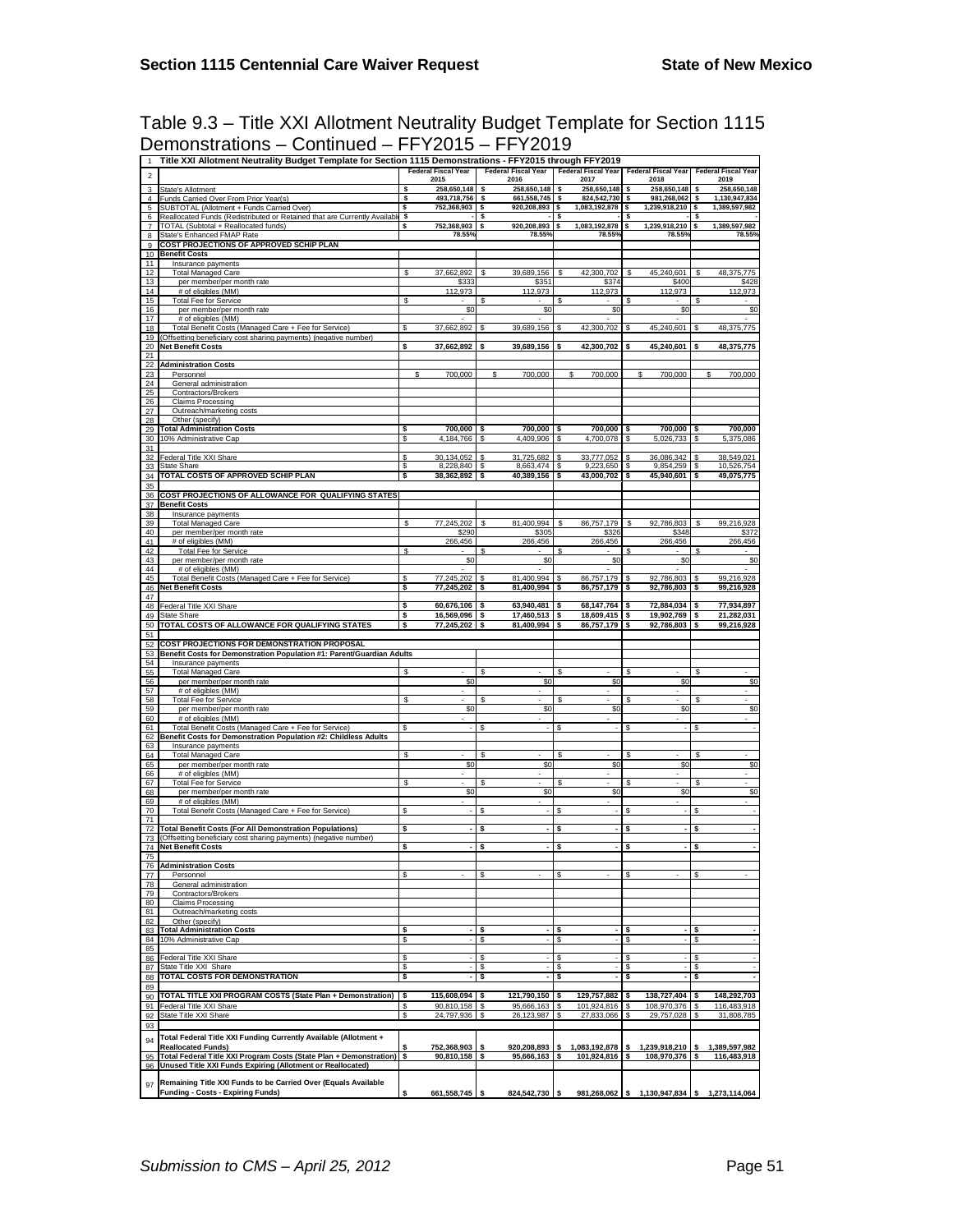## **Medicaid Eligibility Groups/Program Groups**

The proposed MEGs that would be subject to per capita cost budget neutrality are identified in table 9.4 below. The annual budget neutrality expenditure cap for the demonstration as a whole is proposed to be the sum of DSH allotment, SCPH expenditures plus the five-year sum of annual expenditure caps for each Medicaid eligibility group.

| <b>Medicaid Eligibility</b><br><b>Group/Program Group</b> | <b>Description</b>                                                                                                                                                                                                                                                                                                                               | <b>Wavier</b><br><b>Population Type</b> |
|-----------------------------------------------------------|--------------------------------------------------------------------------------------------------------------------------------------------------------------------------------------------------------------------------------------------------------------------------------------------------------------------------------------------------|-----------------------------------------|
| <b>TANF &amp; Related</b>                                 | Populations include:<br>- TANF children and adults<br>- Pregnant Women<br>- Foster Care Children<br>- Transitional Medicaid                                                                                                                                                                                                                      | <b>Medicaid State</b><br>Plan           |
| SSI & Related                                             | Populations include:<br>- Aged, blind, disabled children and adults<br>- Working disabled<br>- Acute care services (physical health and behavioral<br>health) for clients enrolled in 1915(c) waivers                                                                                                                                            | Medicaid State<br>Plan                  |
| NF LOC<br>Dual Eligible                                   | Recipients that meet nursing facility level of care who are<br>receiving long term care, physical health and behavioral<br>health services. Recipients represented including those<br>residing in nursing homes, disabled and elderly HCBS,<br>and personal care option services. These clients are<br>dually eligible for Medicare and Medicaid | Medicaid State<br>Plan                  |
| NF LOC<br>Medicaid Only                                   | Recipients that meet nursing facility level of care who are<br>receiving long term care, physical health and behavioral<br>health services. Recipients represented including those<br>residing in nursing homes, disabled and elderly HCBS,<br>and personal care option services. These clients are not<br>eligible for Medicare                 | <b>Medicaid State</b><br>Plan           |
| <b>Healthy Dual</b>                                       | Recipients who are dually eligible for Medicare and<br>Medicaid and do not meet the nursing facility level of care<br>criteria                                                                                                                                                                                                                   | <b>Medicaid State</b><br>Plan           |
| Mi Via<br>Dual Eligible                                   | Recipients who would be classified in the NF LOC Dual<br>Eligible group but have elected to receive services under<br>the Mi Via - Self Directed program                                                                                                                                                                                         | <b>Medicaid State</b><br>Plan           |
| Mi Via<br>Medicaid Only                                   | Recipients who would be classified in the NF LOC<br>Medicaid Only group but have elected to receive services<br>under the Mi Via - Self Directed program                                                                                                                                                                                         | <b>Medicaid State</b><br>Plan           |
| Family Planning                                           | Recipients that are receiving family planning services, a<br>limited Medicaid benefit                                                                                                                                                                                                                                                            | Medicaid State<br>Plan                  |
| <b>DSH</b>                                                | <b>DSH Allotment</b>                                                                                                                                                                                                                                                                                                                             | <b>Medicaid State</b><br>Plan           |
| <b>SCPH</b>                                               | Sole Community Provider Hospital                                                                                                                                                                                                                                                                                                                 | <b>Medicaid State</b><br>Plan           |

Table 9.4 – Eligibility Groups/Program Groups

### **Cost and Caseload**

Cost and caseload data was available for the five-year historical period from SFY2007 through SFY2011 for the Medicaid/SCI eligible populations. SFY2010, the most recent complete historical period, was chosen as the base year throughout the cost and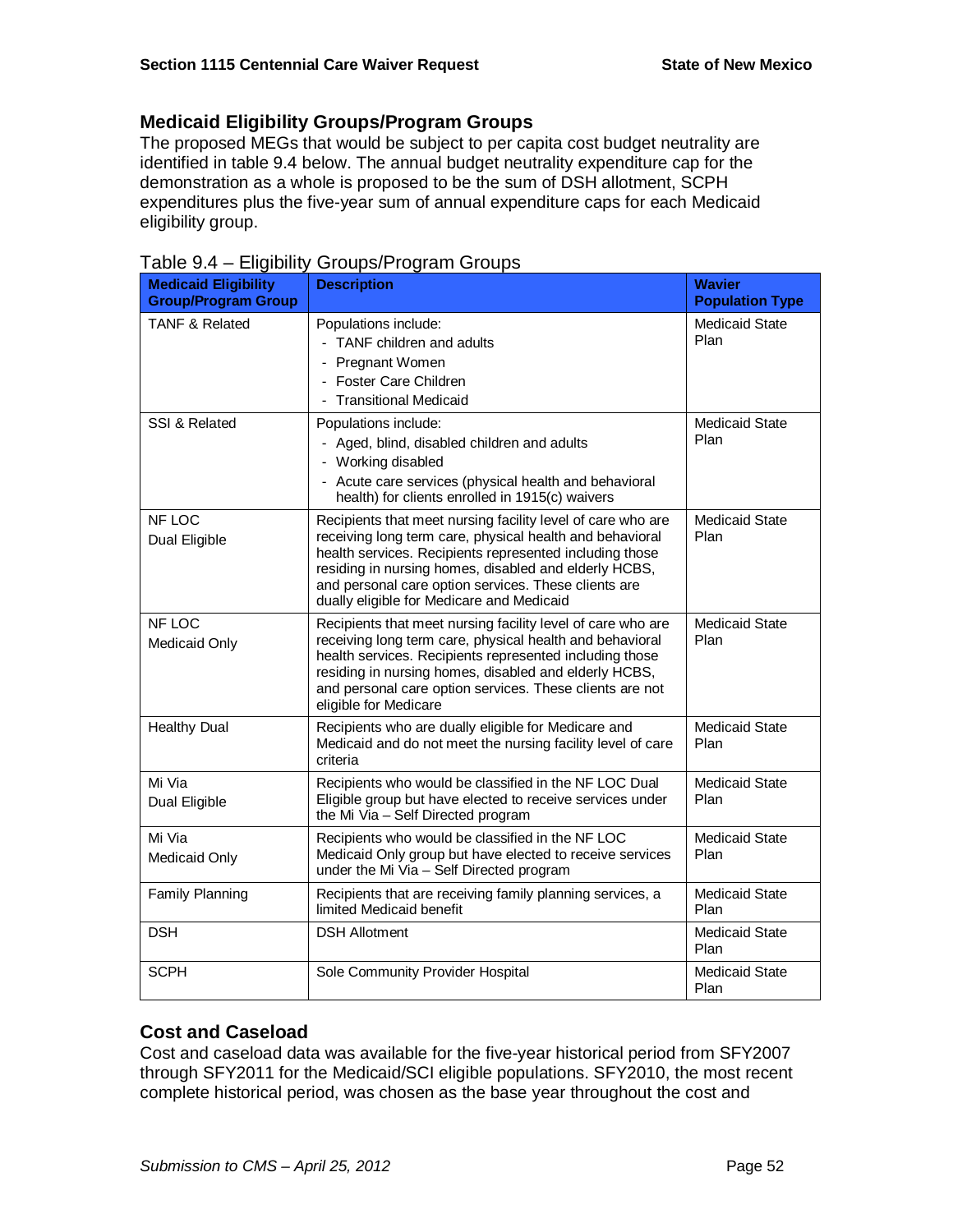caseload estimates. More recent data from SFY2011 was incomplete and was used for limited trending purposes only.

During the course of the five-year historical period the State implemented a variety of initiatives to address the cost of their Medicaid program which impacted the observed historical per capita cost growth. These initiatives reflect various one-time adjustments to the program that will not reoccur in future periods. These initiatives all contribute to the observed decreases in the historical per capita expenditures and include impacts related to cost containment measures such as one-time reductions to Medicaid fees and transitioning a previously unmanaged population into managed care. The following outlines items that most significantly impacted the historical period:

- Implementation of numerous cost containment efforts as permissible under the American Reinvestment and Recovery Act (ARRA) that impacted the per capita spending for both managed care programs and FFS since July 2009. This includes one-time, non-recurring reductions to Medicaid fees implemented as cost-containment measures for the Medicaid program.
- Implementation of a statewide managed LTC program. The LTC program is mandatory and was phased-in beginning in August 2008 and throughout SFY2009. This program had the effect of slowing and reducing per capita costs for LTC-eligible recipients.
- The economic downturn also impacted enrollment and per capita costs. During periods of downturns increased enrollment in Medicaid programs occurs. The health status of the newly eligible recipients also can impact the per capita costs since these newly eligible recipients generally have lower health acuity because they may have previously had health coverage through an employer and are therefore less costly. Conversely, as economic conditions improve the result will be an increase to the per capita cost because less acute or healthier recipients lose eligibility and leave the program.

Each of these actions influenced both the enrollment growth and per capita costs growth observed from SFY2007 to SFY2011. Although negative trends are observed for many of the MEGs in the five-year historical period it is not appropriate to conclude that these trends will continue. For the first time in many periods the per capita cost is expected to increase and not decrease in the upcoming SFY2013 period.

For FFY2011 to FFY2018, the State utilized the President's budget trend rates to trend PMPM expenditures and the State's caseload estimates for the State budget to project recipient month growth. Table 9.5a summarizes the trend rate and overall cost and caseload for the populations for the five-year demonstration period. This includes the trend applied to SCPH.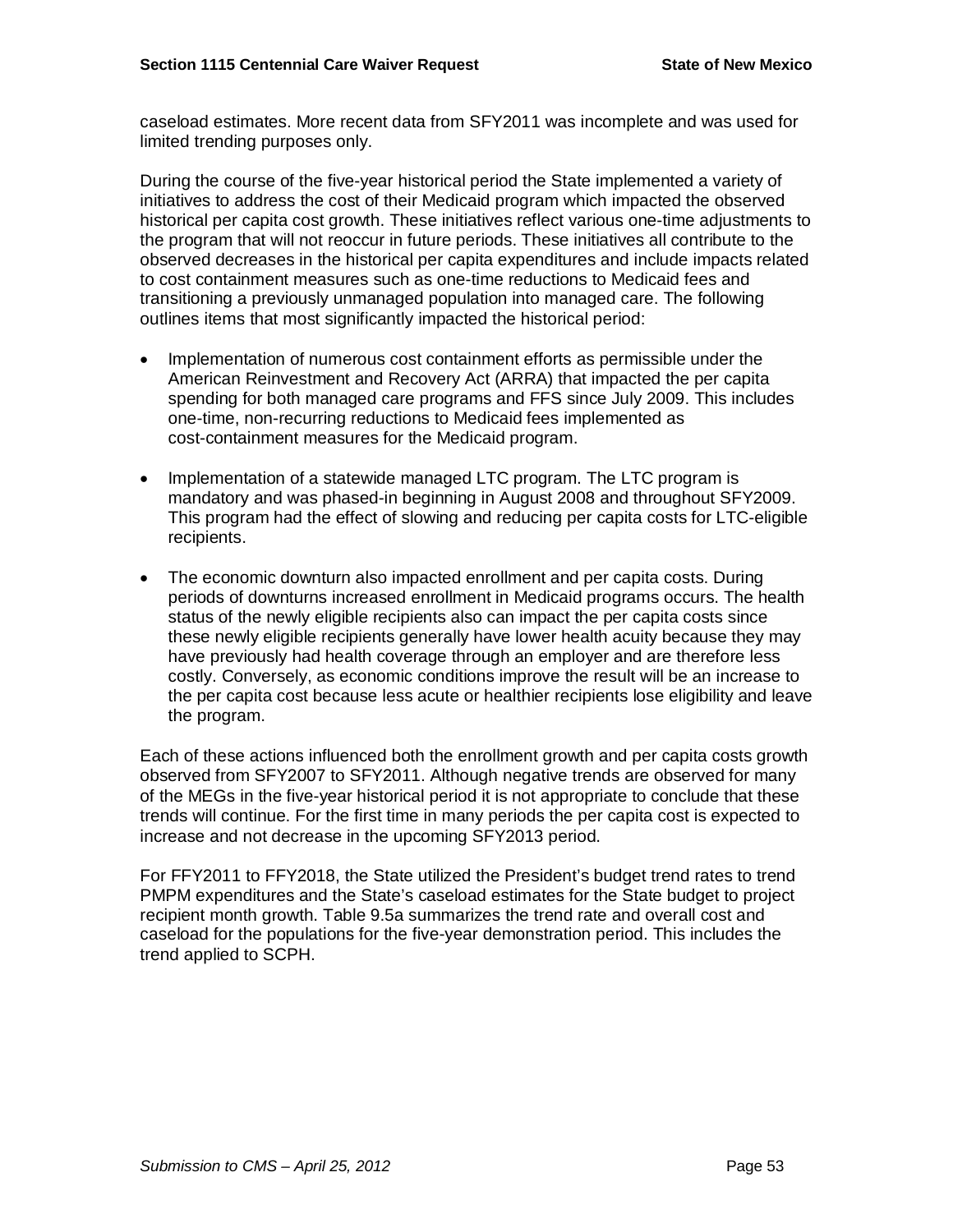| .                          |            |                  |             |                  |             |  |  |  |  |  |
|----------------------------|------------|------------------|-------------|------------------|-------------|--|--|--|--|--|
| <b>IDemonstration Year</b> | Base - DY1 | <b>DY1 - DY2</b> | $DY2 - DY3$ | <b>DY3 - DY4</b> | $DY4 - DY5$ |  |  |  |  |  |
| <b>IBlind/Disabled</b>     | 4.51%      | 5.68%            | 6.23%       | 6.25%            | 6.35%       |  |  |  |  |  |
| <b>IChildren</b>           | 5.64%      | 5.76%            | 5.68%       | 6.67%            | 6.95%       |  |  |  |  |  |
| Adults                     | 6.24%      | 6.76%            | 6.85%       | 7.38%            | 7.19%       |  |  |  |  |  |

Table 9.5a – Without and With Waiver annual Medical Cost Trends

## *PPACA Program Transition to Medicaid in 2014*

The impact of the PPACA for newly eligibles is not included in the With or Without Waiver projections. Additionally, the estimated impact of increased reimbursement for primary care physicians (PCPs) at 100% of Medicare for CY2013 and CY2014 are also not included. The State will update the budget neutrality to reflect the impact of the newly eligible populations and impact of the PCP reimbursement increase to 100% of Medicare during the waiver evaluation period.

The Without and With Wavier include adjustments to remove recipients that in 2014 will no longer be eligible for Medicaid. The State has not included a projection of recipients and expenditures for the newly eligibles effective in January 1, 2014 nor has the State reflected the costs of implementing the benchmark benefit for SCI recipients in the Without or With Waiver calculations. The State will update the budget neutrality when the State determines the benchmark benefit package. Additional adjustments applied to the Without and With Waiver are summarized in table 9.5b.

| <b>Medicaid Eligibility</b><br><b>Group/Program Group</b> | <b>Without Waiver</b>                          | <b>With Waiver</b>                                                                                                                                                     |
|-----------------------------------------------------------|------------------------------------------------|------------------------------------------------------------------------------------------------------------------------------------------------------------------------|
| <b>TANF &amp; Related</b>                                 | Methadone Coverage<br>÷,                       | Methadone Coverage<br>Managed care efficiencies<br>Non-emergent ER copayment<br>Care and service coordination<br>Implementation of health homes                        |
| SSI & Related                                             | Methadone Coverage                             | Methadone Coverage<br>Managed care efficiencies<br>Non-emergent ER copayment<br>Care and service coordination<br>Implementation of health homes                        |
| NF LOC<br>Dual Eligible                                   | Nursing facility per diem fee<br>٠<br>increase | Nursing facility per diem fee<br>increase<br>Managed care efficiencies<br>Care and service coordination<br>Implementation of health homes                              |
| NF LOC<br>Medicaid Only                                   | Nursing facility per diem fee<br>increase      | Nursing facility per diem fee<br>increase<br>Managed care efficiencies<br>Non-emergent ER copayment<br>Care and service coordination<br>Implementation of health homes |

## Table 9.5b – Eligibility Groups / Program Group Adjustments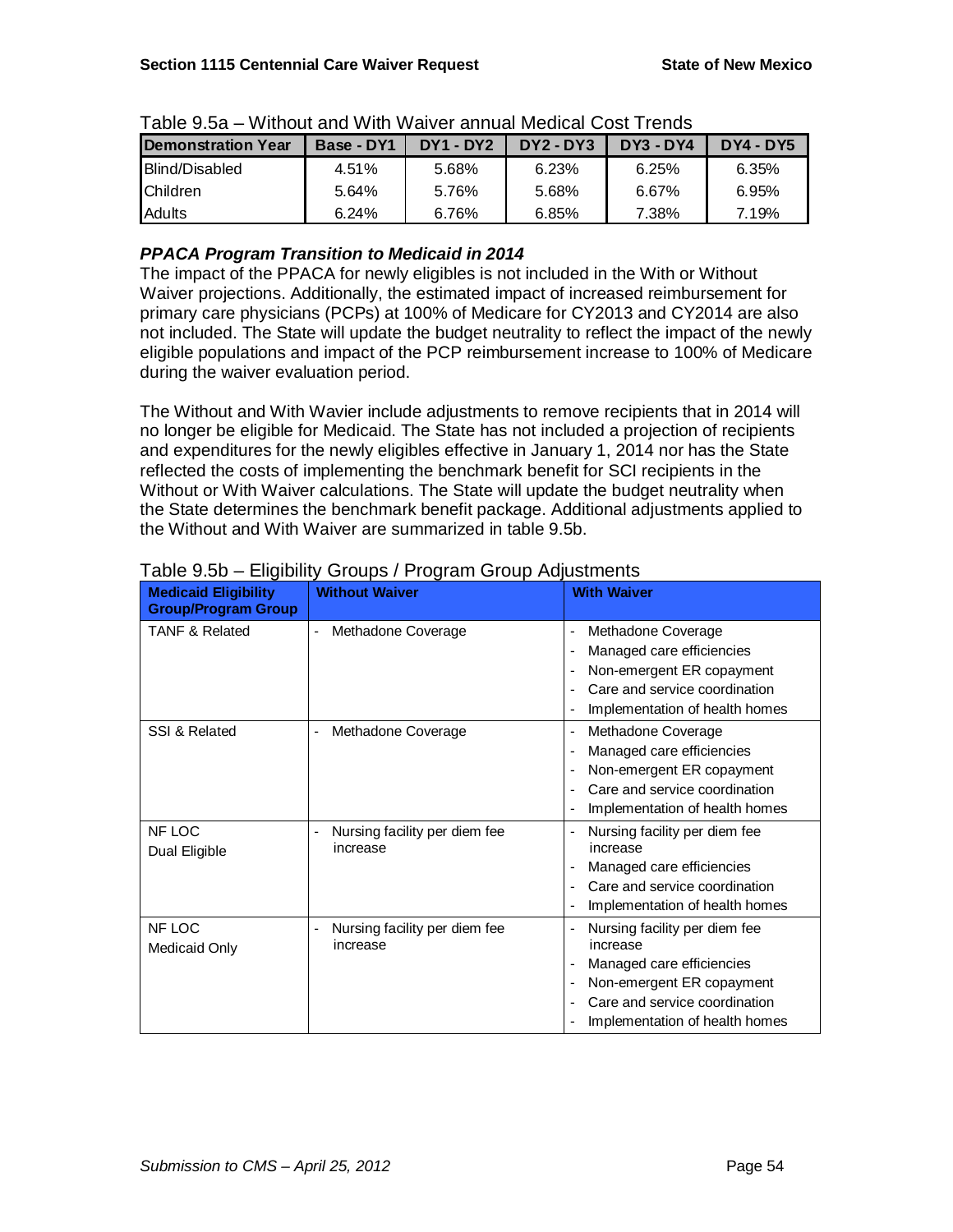| <b>Medicaid Eligibility</b><br><b>Group/Program Group</b> | <b>Without Waiver</b> | <b>With Waiver</b>                                                                                                                                                                                   |
|-----------------------------------------------------------|-----------------------|------------------------------------------------------------------------------------------------------------------------------------------------------------------------------------------------------|
| <b>Healthy Dual</b>                                       |                       | Methadone Coverage<br>$\blacksquare$                                                                                                                                                                 |
|                                                           |                       | Managed care efficiencies<br>$\overline{\phantom{a}}$<br>Care and service coordination<br>$\blacksquare$<br>Implementation of health homes<br>$\blacksquare$                                         |
| Mi Via<br>Dual Eligible                                   |                       | Methadone Coverage<br>$\overline{\phantom{a}}$<br>Managed care efficiencies<br>$\blacksquare$<br>Care and service coordination<br>$\blacksquare$<br>Implementation of health homes<br>$\blacksquare$ |
| Mi Via<br>Medicaid Only                                   |                       | Managed care efficiencies<br>$\overline{\phantom{a}}$<br>Non-emergent ER copayment<br>$\qquad \qquad \blacksquare$<br>Care and service coordination<br>Implementation of health homes                |
| <b>Family Planning</b>                                    |                       | None<br>$\blacksquare$                                                                                                                                                                               |

The following tables (9.6a through 9.6d) summarize the trend rate and overall cost and caseload for the populations for the five-year Demonstration period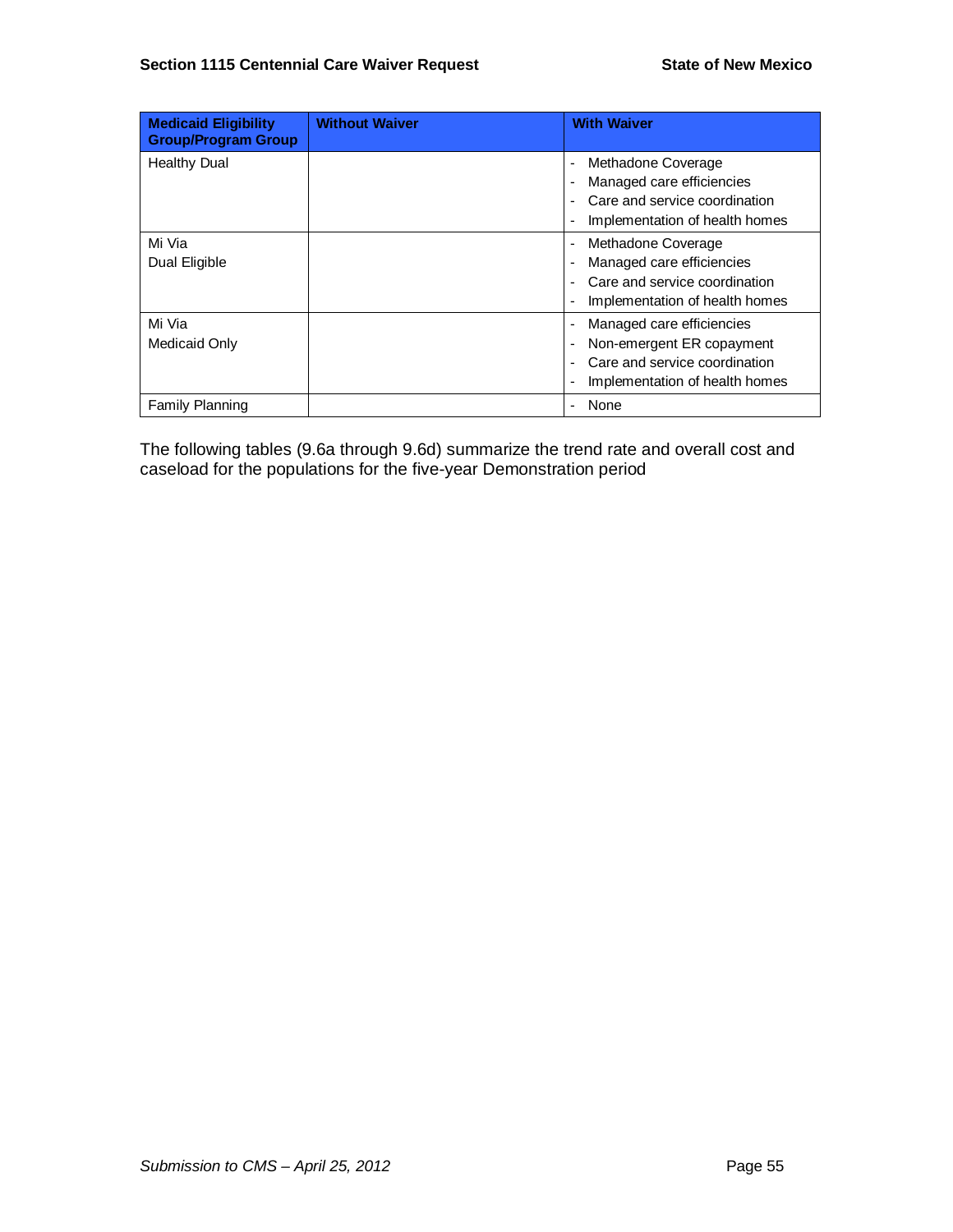## Table 9.6a Without Waiver Total Computable

| <b>ELIGIBILITY</b>             | <b>TREND</b> | <b>MONTHS</b>   | <b>DEMONSTRATION YEARS (DY)</b> |                 |                |                 |               |                 |                | <b>TOTAL</b>     |               |                 |          |                  |
|--------------------------------|--------------|-----------------|---------------------------------|-----------------|----------------|-----------------|---------------|-----------------|----------------|------------------|---------------|-----------------|----------|------------------|
| <b>GROUP</b>                   | <b>RATE</b>  | <b>OF AGING</b> |                                 | DY 01 (1/1/14 - |                | DY 02 (1/1/15 - |               | DY 03 (1/1/16 - |                | DY 04 (1/1/17 -  |               | DY 05 (1/1/18 - |          | <b>WOW</b>       |
|                                |              |                 |                                 | 12/31/14)       |                | 12/31/15)       |               | 12/31/16)       |                | 12/31/17)        |               | 12/31/18)       |          |                  |
| <b>TANF &amp; Related</b>      |              |                 |                                 |                 |                |                 |               |                 |                |                  |               |                 |          |                  |
| <b>Eligible Member Months</b>  | 2.08%        | 54              |                                 | 4,738,676       |                | 4,873,255       |               | 5,032,123       |                | 5,104,585        |               | 5,144,401       |          |                  |
| <b>Total Cost Per Eligible</b> | 7.00%        | 54              | $\mathsf{\$}$                   | 398.78          | $\mathbf{s}$   | 425.71          | \$            | 454.66          | <sub>\$</sub>  | 487.71           | $\mathbb{S}$  | 522.62          |          |                  |
| <b>Total Expenditure</b>       |              |                 | \$                              | 1,889,678,042   |                | \$2,074,589,756 |               | \$2,287,916,335 |                | \$ 2,489,574,407 |               | \$2,688,582,187 |          | \$11,430,340,727 |
| SSI & Related                  |              |                 |                                 |                 |                |                 |               |                 |                |                  |               |                 |          |                  |
| Eligible Member Months         | 1.07%        | 54              |                                 | 437,615         |                | 441,948         |               | 446,456         |                | 451,411          |               | 456,648         |          |                  |
| <b>Total Cost Per Eligible</b> | 6.44%        | 54              | \$                              | 1,176.15        | l \$           | 1,248.49        | \$            | 1,331.98        | \$             | 1,417.28         | \$            | 1,509.40        |          |                  |
| <b>Total Expenditure</b>       |              |                 | \$                              | 514,703,101     | <b>S</b>       | 551,766,805     | \$            | 594,669,232     | <sup>\$</sup>  | 639,774,643      | \$            | 689,262,569     | \$       | 2,990,176,350    |
| <b>NFLOC - Dual</b>            |              |                 |                                 |                 |                |                 |               |                 |                |                  |               |                 |          |                  |
| <b>Eligible Member Months</b>  | 1.78%        | 54              |                                 | 214,337         |                | 218,002         |               | 221,796         |                | 225,810          |               | 230,033         |          |                  |
| <b>Total Cost Per Eligible</b> | 5.68%        | 54              | $\mathsf{\$}$                   | 3,514.73        | <b>S</b>       | 3,696.44        | $\mathsf{\$}$ | 3,907.51        | $\mathbf{\$}$  | 4,135.32         | $\mathbb{S}$  | 4,383.85        |          |                  |
| <b>Total Expenditure</b>       |              |                 | \$                              | 753, 337, 572   | \$             | 805,833,200     | \$            | 866,668,401     | \$             | 933.796.402      |               | \$1,008,429,024 | S        | 4,368,064,600    |
| NF LOC - Medicaid Only         |              |                 |                                 |                 |                |                 |               |                 |                |                  |               |                 |          |                  |
| Eligible Member Months         | 1.07%        | 54              |                                 | 76.467          |                | 77.224          |               | 78.012          |                | 78.878           |               | 79.793          |          |                  |
| <b>Total Cost Per Eligible</b> | 6.13%        | 54              | \$                              | 5.125.82        | l \$           | 5.416.96        | \$            | 5.754.44        | <sup>\$</sup>  | 6.114.09         | \$            | 6.502.34        |          |                  |
| <b>Total Expenditure</b>       |              |                 | \$                              | 391,957,019     | l \$           | 418,320,957     | \$            | 448,915,053     | <sup>\$</sup>  | 482,266,636      | \$            | 518,840,097     | S        | 2,260,299,762    |
| <b>Healthy Dual</b>            |              |                 |                                 |                 |                |                 |               |                 |                |                  |               |                 |          |                  |
| <b>Eligible Member Months</b>  | 1.78%        | 54              |                                 | 203,970         |                | 207,458         |               | 211,068         |                | 214,888          |               | 218,906         |          |                  |
| <b>Total Cost Per Eligible</b> | 5.68%        | 54              | $\mathbf{\$}$                   | 241.39          | \$             | 253.87          | \$            | 268.37          | $\mathfrak{s}$ | 284.01           | $\mathsf{\$}$ | 301.08          |          |                  |
| <b>Total Expenditure</b>       |              |                 | \$                              | 49,236,210      |                | 52,667,190      | \$            | 56,643,222      | -\$            | 61,030,536       | $\mathbf{s}$  | 65,908,333      |          | 285,485,491      |
| Mi Via - Dual                  |              |                 |                                 |                 |                |                 |               |                 |                |                  |               |                 |          |                  |
| Eligible Member Months         | 1.78%        | 54              |                                 | 7,560           |                | 7.689           |               | 7.823           |                | 7.965            |               | 8.114           |          |                  |
| <b>Total Cost Per Eligible</b> | 5.68%        | 54              | \$                              | 3,327.03        | -\$            | 3,499.04        | \$            | 3,698.83        | \$             | 3,914.48         | \$            | 4,149.74        |          |                  |
| <b>Total Expenditure</b>       |              |                 | \$                              | 25, 152, 191    | \$             | 26,904,898      | \$            | 28,936,044      | \$             | 31,177,292       | \$            | 33,669,102      | \$       | 145.839.527      |
| Mi Via - Medicaid Only         |              |                 |                                 |                 |                |                 |               |                 |                |                  |               |                 |          |                  |
| <b>Eligible Member Months</b>  | 1.07%        | 54              |                                 | 2.531           |                | 2.556           |               | 2.582           |                | 2.611            |               | 2.641           |          |                  |
| <b>Total Cost Per Eligible</b> | 6.13%        | 54              | $\mathsf{\$}$                   | 4.937.61        | \$             | 5.218.06        | $\mathsf{\$}$ | 5.543.15        | -\$            | 5.889.59         | $\mathbf{s}$  | 6.263.58        |          |                  |
| <b>Total Expenditure</b>       |              |                 | \$                              | 12,498,198      | \$             | 13,338,856      | \$            | 14,314,399      | $\mathfrak{s}$ | 15,377,870       | $\mathbf{s}$  | 16,544,075      | <b>S</b> | 72,073,398       |
| <b>Family Planning</b>         |              |                 |                                 |                 |                |                 |               |                 |                |                  |               |                 |          |                  |
| Eligible Member Months         | 2.08%        | 54              |                                 | 316,318         |                | 325,302         |               | 335,907         |                | 340,744          |               | 343,401         |          |                  |
| <b>Total Cost Per Eligible</b> | 6.94%        | 54              | \$                              | 23.19           | -S             | 24.74           | \$            | 26.41           | \$             | 28.32            | \$            | 30.33           |          |                  |
| <b>Total Expenditure</b>       |              |                 | \$                              | 7,333,984       | \$             | 8,047,601       | \$            | 8,870,875       | \$             | 9,648,316        | \$            | 10,414,919      | \$       | 44,315,695       |
| <b>DSH</b>                     |              |                 |                                 |                 |                |                 |               |                 |                |                  |               |                 |          |                  |
| <b>Total Allotment</b>         |              |                 | \$                              | 28,987,655      | $\mathfrak{s}$ | 28,987,655      | \$            | 28,987,655      | -\$            | 28,987,655       | \$            | 28,987,655      | \$       | 144,938,276      |
| <b>SCPH</b>                    |              |                 |                                 |                 |                |                 |               |                 |                |                  |               |                 |          |                  |
| <b>Total Allotment</b>         | 8.40%        | 42              | \$                              | 369,591,008     | \$             | 400,787,339     | \$            | 436,841,166     | \$             | 472,920,172      | \$            | 510,347,317     | S        | 2,190,487,002    |
| <b>Total Expenditure</b>       |              |                 | \$                              | 4,042,474,980   | \$             | 4,381,244,259   | \$            | 4,772,762,383   | \$             | 5, 164, 553, 929 |               | \$5,570,985,277 | \$       | 23,932,020,828   |

**Note:**

1. Sole Community Provider Hospital (SCPH) base year is SFY11.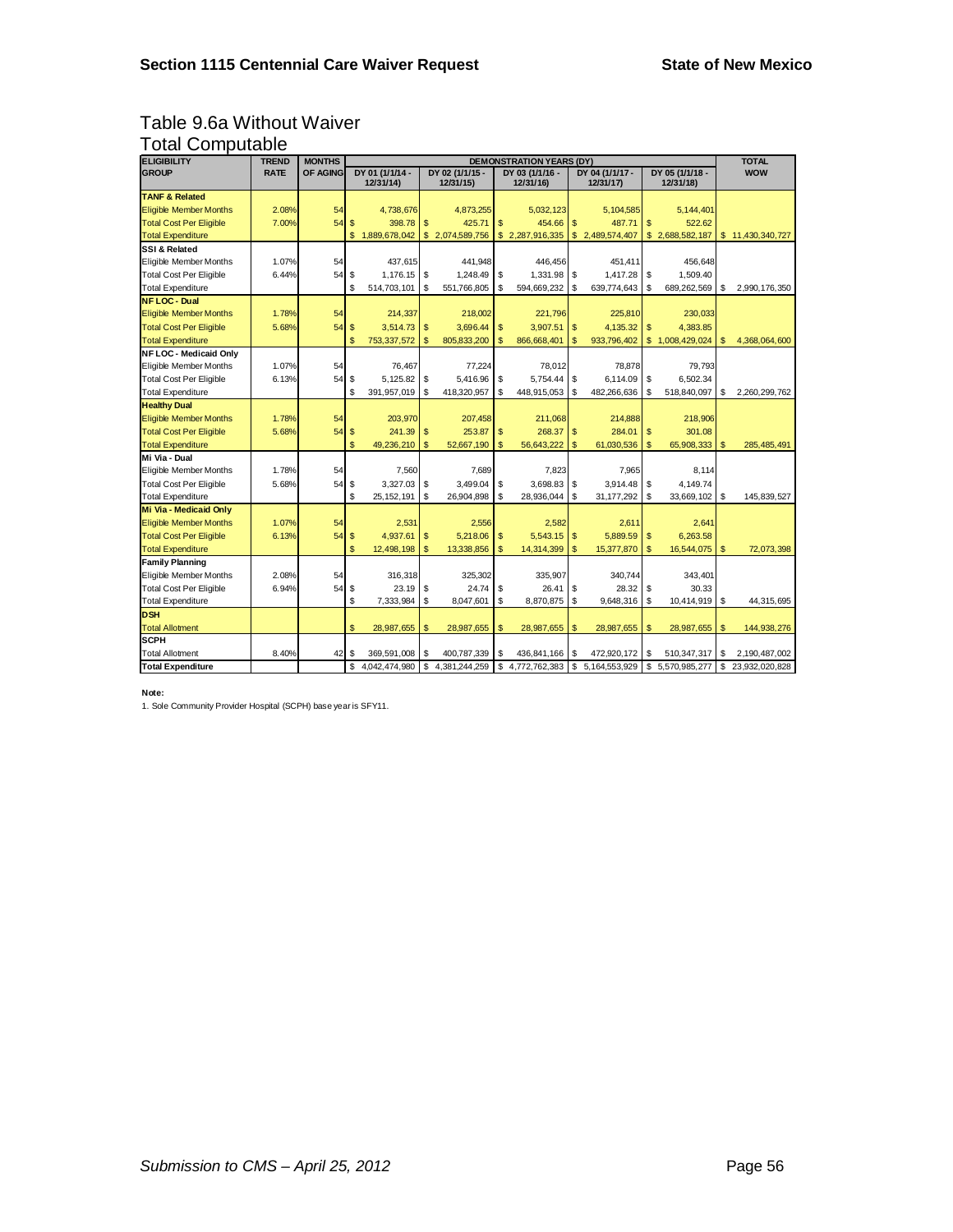## Table 9.6b Without Waiver Federal Share

| ELIGIBILITY<br>GROUP           | <b>TREND</b> | <b>MONTHS</b>   | <b>DEMONSTRATION YEARS (DY)</b> |                 |                |                 |               |                 |                |                 |              | <b>TOTAL</b>    |                |                |
|--------------------------------|--------------|-----------------|---------------------------------|-----------------|----------------|-----------------|---------------|-----------------|----------------|-----------------|--------------|-----------------|----------------|----------------|
|                                | <b>RATE</b>  | <b>OF AGING</b> |                                 | DY 01 (1/1/14 - |                | DY 02 (1/1/15 - |               | DY 03 (1/1/16 - |                | DY 04 (1/1/17 - |              | DY 05 (1/1/18 - |                | <b>WOW</b>     |
|                                |              |                 |                                 | 12/31/14)       |                | 12/31/15)       |               | 12/31/16)       |                | 12/31/17)       |              | 12/31/18)       |                |                |
| <b>TANF &amp; Related</b>      |              |                 |                                 |                 |                |                 |               |                 |                |                 |              |                 |                |                |
| <b>Eligible Member Months</b>  | 2.08%        | 54              |                                 | 4,738,676       |                | 4,873,255       |               | 5.032.123       |                | 5,104,585       |              | 5,144,401       |                |                |
| <b>Total Cost Per Eligible</b> | 7.00%        | 54              | \$                              | 276.59          | \$             | 295.27          | \$            | 315.35          | $\mathbf{s}$   | 338.28          | \$           | 362.49          |                |                |
| <b>Total Expenditure</b>       |              |                 | \$                              | 1,310,680,690   | \$             | 1,438,935,455   | \$            | 1,586,898,770   | $\mathfrak{s}$ | 1,726,768,809   |              | \$1,864,800,605 | -S             | 7,928,084,328  |
| SSI & Related                  |              |                 |                                 |                 |                |                 |               |                 |                |                 |              |                 |                |                |
| Eligible Member Months         | 1.07%        | 54              |                                 | 437,615         |                | 441,948         |               | 446,456         |                | 451,411         |              | 456,648         |                |                |
| <b>Total Cost Per Eligible</b> | 6.44%        | 54              | \$                              | 815.78          | \$             | 865.95          | \$            | 923.86          | \$             | 983.02          | \$           | 1,046.92        |                |                |
| <b>Total Expenditure</b>       |              |                 | \$                              | 356,998,071     | <b>S</b>       | 382,705,456     | \$            | 412,462,579     | \$             | 443,747,693     | \$           | 478,072,518     | \$             | 2.073.986.316  |
| <b>NF LOC - Dual</b>           |              |                 |                                 |                 |                |                 |               |                 |                |                 |              |                 |                |                |
| <b>Eligible Member Months</b>  | 1.78%        | 54              |                                 | 214,337         |                | 218,002         |               | 221.796         |                | 225.810         |              | 230,033         |                |                |
| <b>Total Cost Per Eligible</b> | 5.68%        | 54              | \$                              | 2,437.82        | l s            | 2,563.85        | $\mathsf{\$}$ | 2.710.25        | $\mathsf{\$}$  | 2.868.26        | \$           | 3,040.64        |                |                |
| <b>Total Expenditure</b>       |              |                 | \$                              | 522,514,940     | \$             | 558,925,908     | \$            | 601.121.203     | \$             | 647.681.184     | \$           | 699.446.371     | S              | 3,029,689,607  |
| <b>NF LOC - Medicaid Only</b>  |              |                 |                                 |                 |                |                 |               |                 |                |                 |              |                 |                |                |
| Eligible Member Months         | 1.07%        | 54              |                                 | 76,467          |                | 77,224          |               | 78,012          |                | 78.878          |              | 79,793          |                |                |
| <b>Total Cost Per Eligible</b> | 6.13%        | 54              | \$                              | 3,555.27        | \$             | 3.757.20        | \$            | 3,991.28        | \$             | 4.240.73        | \$           | 4,510.02        |                |                |
| <b>Total Expenditure</b>       |              |                 | \$                              | 271,861,388     | \$             | 290,147,416     | \$            | 311,367,481     | \$             | 334,500,138     | \$           | 359,867,492     | \$             | 1,567,743,915  |
| <b>Healthy Dual</b>            |              |                 |                                 |                 |                |                 |               |                 |                |                 |              |                 |                |                |
| <b>Eligible Member Months</b>  | 1.78%        | 54              |                                 | 203,970         |                | 207,458         |               | 211,068         |                | 214,888         |              | 218,906         |                |                |
| <b>Total Cost Per Eligible</b> | 5.68%        | 54              | \$                              | 167.43          | $\mathsf{\$}$  | 176.08          | $\mathsf{\$}$ | 186.14          | $\mathsf{\$}$  | 196.99          | \$           | 208.83          |                |                |
| <b>Total Expenditure</b>       |              |                 | \$                              | 34, 150, 235    | S              | 36,529,963      | \$            | 39,287,739      | $\mathfrak{S}$ | 42,330,780      | \$           | 45,714,020      | <b>S</b>       | 198,012,736    |
| Mi Via - Dual                  |              |                 |                                 |                 |                |                 |               |                 |                |                 |              |                 |                |                |
| Eligible Member Months         | 1.78%        | 54              |                                 | 7,560           |                | 7.689           |               | 7.823           |                | 7.965           |              | 8.114           |                |                |
| <b>Total Cost Per Eligible</b> | 5.68%        | 54              | \$                              | 2.307.63        | \$             | 2.426.93        | \$            | 2,565.51        | \$             | 2.715.08        | \$           | 2,878.26        |                |                |
| <b>Total Expenditure</b>       |              |                 | \$                              | 17,445,560      | l \$           | 18,661,237      | \$            | 20,070,040      | \$             | 21,624,570      | \$           | 23,352,889 \$   |                | 101, 154, 296  |
| Mi Via - Medicaid Only         |              |                 |                                 |                 |                |                 |               |                 |                |                 |              |                 |                |                |
| <b>Eligible Member Months</b>  | 1.07%        | 54              |                                 | 2,531           |                | 2,556           |               | 2,582           |                | 2,611           |              | 2,641           |                |                |
| Total Cost Per Eligible        | 6.13%        | 54              | \$                              | 3.424.72        | -S             | 3.619.25        | $\mathbf{s}$  | 3.844.73        | $\mathbf{s}$   | 4.085.02        | \$           | 4.344.42        |                |                |
| <b>Total Expenditure</b>       |              |                 | \$                              | 8,668,750       | $\mathfrak{s}$ | 9,251,830       | $\mathsf{s}$  | 9,928,467       | $\mathfrak{s}$ | 10,666,090      | $\mathsf{s}$ | 11,474,970      | $\mathfrak{s}$ | 49,990,109     |
| <b>Family Planning</b>         |              |                 |                                 |                 |                |                 |               |                 |                |                 |              |                 |                |                |
| Eligible Member Months         | 2.08%        | 54              |                                 | 316.318         |                | 325,302         |               | 335.907         |                | 340.744         |              | 343,401         |                |                |
| <b>Total Cost Per Eligible</b> | 6.94%        | 54              | \$                              | 16.08           | \$             | 17.16           | \$            | 18.32           | \$             | 19.64           | \$           | 21.04           |                |                |
| <b>Total Expenditure</b>       |              |                 | \$                              | 5,086,851       | \$             | 5,581,816       | \$            | 6,152,839       | \$             | 6,692,072       | \$           | 7,223,788       | \$             | 30,737,366     |
| <b>DSH</b>                     |              |                 |                                 |                 |                |                 |               |                 |                |                 |              |                 |                |                |
| <b>Total Allotment</b>         |              |                 | \$                              | 20,105,838      | \$             | 20,105,838      | \$            | 20,105,838      | \$             | 20,105,838      | \$           | 20, 105, 838    | $\mathfrak{s}$ | 100,529,188    |
| <b>SCPH</b>                    |              |                 |                                 |                 |                |                 |               |                 |                |                 |              |                 |                |                |
| <b>Total Allotment</b>         | 8.40%        | 42              | \$                              | 256,348,323     | $\mathfrak{L}$ | 277,986,098     | \$            | 302,993,033     | \$             | 328.017.431     | \$           | 353,976,899     | S              | 1,519,321,785  |
| <b>Total Expenditure</b>       |              |                 | \$                              | 2,803,860,646   | \$             | 3,038,831,018   |               | \$3,310,387,989 | \$             | 3,582,134,605   | \$           | 3,864,035,388   | \$             | 16,599,249,646 |
|                                |              |                 |                                 |                 |                |                 |               |                 |                |                 |              |                 |                |                |

#### **Note:**

1. Assumes FMAP of 69.36% for Title XIX for each demonstration year.

2. Sole Community Provider Hospital (SCPH) base year is SFY11.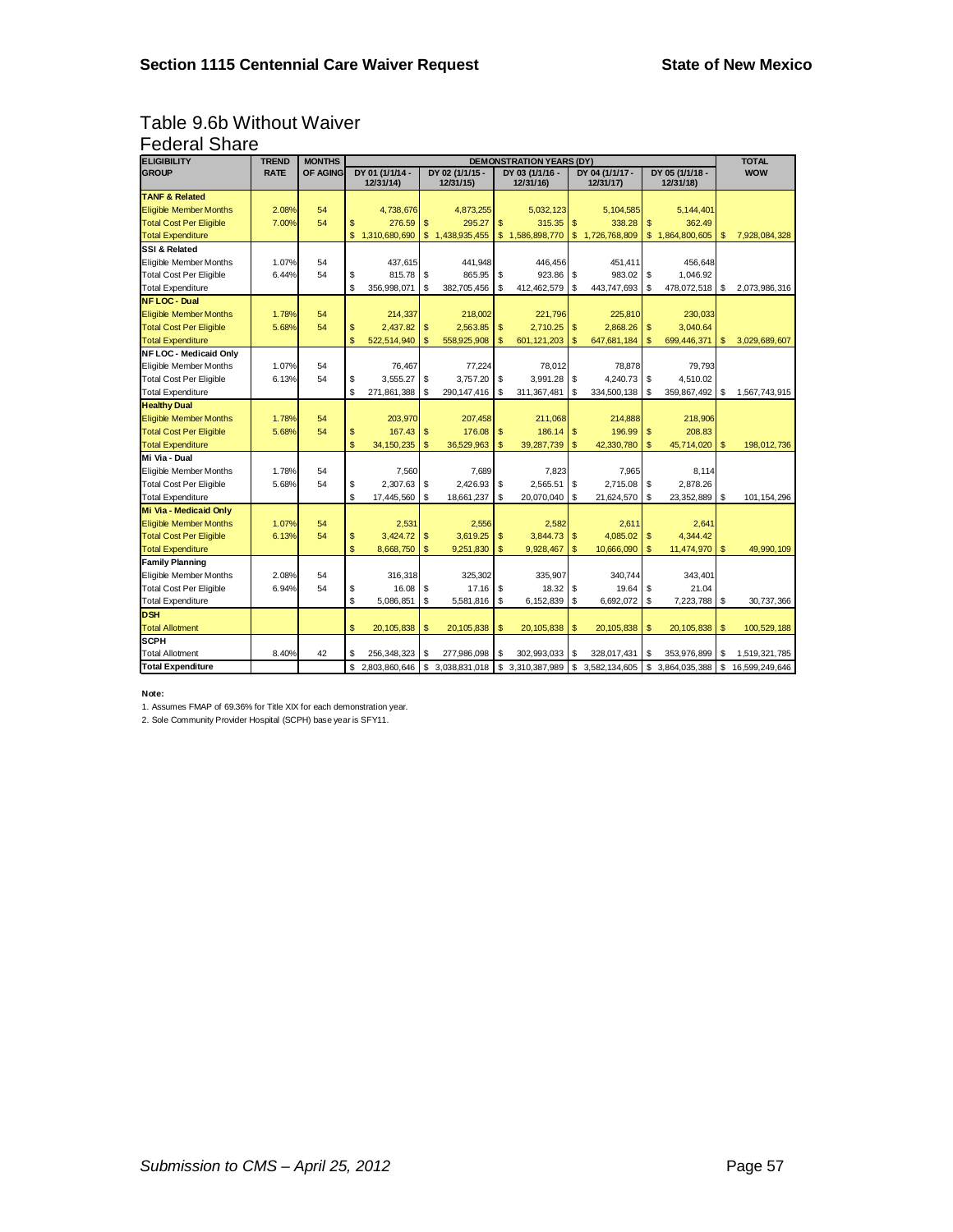## Table 9.6c With Waiver Total Computable

| <b>ELIGIBILITY</b>             | <b>TREND</b> | <b>MONTHS</b>   | <b>DEMONSTRATION YEARS (DY)</b> |                 |                |                 |              |                 |                |                 |              | <b>TOTAL</b>    |                |                |
|--------------------------------|--------------|-----------------|---------------------------------|-----------------|----------------|-----------------|--------------|-----------------|----------------|-----------------|--------------|-----------------|----------------|----------------|
| <b>GROUP</b>                   | <b>RATE</b>  | <b>OF AGING</b> |                                 | DY 01 (1/1/14 - |                | DY 02 (1/1/15 - |              | DY 03 (1/1/16 - |                | DY 04 (1/1/17 - |              | DY 05 (1/1/18 - |                | <b>WW</b>      |
|                                |              |                 |                                 | 12/31/14)       |                | 12/31/15)       |              | 12/31/16)       |                | 12/31/17)       |              | 12/31/18)       |                |                |
| <b>TANF &amp; Related</b>      |              |                 |                                 |                 |                |                 |              |                 |                |                 |              |                 |                |                |
| <b>Eligible Member Months</b>  | 2.08%        | 54              |                                 | 4,738,676       |                | 4,873,255       |              | 5,032,123       |                | 5,104,585       |              | 5,144,401       |                |                |
| <b>Total Cost Per Eligible</b> | 6.49%        | 54              | \$                              | 396.10          | $\mathbf{s}$   | 414.01          | \$           | 445.43          | $\mathbf{s}$   | 476.59          | \$           | 509.40          |                |                |
| <b>Total Expenditure</b>       |              |                 |                                 | \$1,876,988,004 |                | \$2,017,559,475 |              | \$2,241,475,867 |                | \$2,432,796,708 | \$           | 2,620,579,064   | \$             | 11,189,399,118 |
| SSI & Related                  |              |                 |                                 |                 |                |                 |              |                 |                |                 |              |                 |                |                |
| Eligible Member Months         | 1.07%        | 54              |                                 | 437,615         |                | 441,948         |              | 446,456         |                | 451,411         |              | 456,648         |                |                |
| <b>Total Cost Per Eligible</b> | 5.83%        | 54              | \$                              | 1.168.59        | <sup>\$</sup>  | 1.213.16        | \$           | 1.302.64        | \$             | 1.381.12        | \$           | 1.465.72        |                |                |
| <b>Total Expenditure</b>       |              |                 | \$                              | 511,394,652     | \$             | 536, 155, 376   | \$           | 581,569,262     | \$             | 623,454,329     | \$           | 669,316,398     | <b>S</b>       | 2,921,890,016  |
| <b>NFLOC - Dual</b>            |              |                 |                                 |                 |                |                 |              |                 |                |                 |              |                 |                |                |
| <b>Eligible Member Months</b>  | 1.78%        | 54              |                                 | 214,337         |                | 218.002         |              | 221,796         |                | 225,810         |              | 230,033         |                |                |
| <b>Total Cost Per Eligible</b> | 5.15%        | 54              | \$                              | 3,497.96        | $\mathsf{\$}$  | 3,596.62        | \$           | 3,830.44        | $\mathsf{\$}$  | 4,043.64        | \$           | 4,275.98        |                |                |
| <b>Total Expenditure</b>       |              |                 | \$                              | 749,744,087     | $\mathbf{s}$   | 784,072,211     | \$           | 849,573,957     | \$             | 913,095,876     | \$           | 983,615,777     | S              | 4,280,101,908  |
| NF LOC - Medicaid Only         |              |                 |                                 |                 |                |                 |              |                 |                |                 |              |                 |                |                |
| Eligible Member Months         | 1.07%        | 54              |                                 | 76.467          |                | 77.224          |              | 78.012          |                | 78.878          |              | 79.793          |                |                |
| <b>Total Cost Per Eligible</b> | 5.59%        | 54              | \$                              | 5.101.42        | \$             | 5.270.79        | \$           | 5.641.06        | \$             | 5.978.70        | \$           | 6,342.50        |                |                |
| <b>Total Expenditure</b>       |              |                 | \$                              | 390.091.696     | \$             | 407,032,735     | \$           | 440,070,243     | \$             | 471,586,981     | \$           | 506.086.656     | S              | 2.214.868.312  |
| <b>Healthy Dual</b>            |              |                 |                                 |                 |                |                 |              |                 |                |                 |              |                 |                |                |
| <b>Eligible Member Months</b>  | 1.78%        | 54              |                                 | 203,970         |                | 207,458         |              | 211,068         |                | 214,888         |              | 218,906         |                |                |
| <b>Total Cost Per Eligible</b> | 5.15%        | 54              | \$                              | 240.24          | \$             | 247.03          | $\mathbb{S}$ | 263.09          | $\mathbf{\$}$  | 277.74          | \$           | 293.70          |                |                |
| <b>Total Expenditure</b>       |              |                 | \$                              | 49,001,782      | \$             | 51,247,815      | \$           | 55,529,605      | $\mathfrak{s}$ | 59,682,072      | \$           | 64,292,027      | <b>S</b>       | 279,753,302    |
| Mi Via - Dual                  |              |                 |                                 |                 |                |                 |              |                 |                |                 |              |                 |                |                |
| Eligible Member Months         | 1.78%        | 54              |                                 | 7,560           |                | 7,689           |              | 7,823           |                | 7,965           |              | 8,114           |                |                |
| <b>Total Cost Per Eligible</b> | 5.61%        | 54              | \$                              | 3.295.86        | \$             | 3.426.41        | \$           | 3.657.18        | \$             | 3.869.24        | \$           | 4.100.56        |                |                |
| <b>Total Expenditure</b>       |              |                 | \$                              | 24,916,540      | \$             | 26,346,425      | \$           | 28,610,210      | \$             | 30,817,027      | \$           | 33,270,140 \$   |                | 143,960,343    |
| Mi Via - Medicaid Only         |              |                 |                                 |                 |                |                 |              |                 |                |                 |              |                 |                |                |
| <b>Eligible Member Months</b>  | 1.07%        | 54              |                                 | 2,531           |                | 2,556           |              | 2,582           |                | 2,611           |              | 2.641           |                |                |
| <b>Total Cost Per Eligible</b> | 5.88%        | 54              | \$                              | 4,900.13        | $\mathfrak{s}$ | 5,097.14        | \$           | 5,462.58        | $\mathsf{\$}$  | 5,797.36        | $\mathbf{s}$ | 6,158.46        |                |                |
| <b>Total Expenditure</b>       |              |                 | \$                              | 12,403,331      | $\mathsf{s}$   | 13,029,747      | \$           | 14,106,352      | $\mathbf{s}$   | 15,137,051      | $\mathbf{s}$ | 16,266,411      | $\mathfrak{s}$ | 70,942,892     |
| <b>Family Planning</b>         |              |                 |                                 |                 |                |                 |              |                 |                |                 |              |                 |                |                |
| Eligible Member Months         | 2.08%        | 54              |                                 | 316,318         |                | 325,302         |              | 335,907         |                | 340,744         |              | 343,401         |                |                |
| <b>Total Cost Per Eligible</b> | 6.94%        | 54              | \$                              | 23.19           | \$             | 24.74           | \$           | 26.41           | \$             | 28.32           | \$           | 30.33           |                |                |
| <b>Total Expenditure</b>       |              |                 | \$                              | 7,333,984       | \$             | 8,047,601       | \$           | 8,870,875       | \$             | 9,648,316       | \$           | 10,414,919      | \$             | 44,315,695     |
| <b>DSH</b>                     |              |                 |                                 |                 |                |                 |              |                 |                |                 |              |                 |                |                |
| <b>Total Allotment</b>         |              |                 | \$                              | 28,987,655      | $\mathbf{s}$   | 28,987,655      | \$           | 28,987,655      | $\mathbf{s}$   | 28,987,655      | $\mathbf{s}$ | 28,987,655      | \$             | 144,938,276    |
| <b>SCPH</b>                    |              |                 |                                 |                 |                |                 |              |                 |                |                 |              |                 |                |                |
| <b>Total Allotment</b>         | 8.38%        | 42              | \$                              | 369,549,795     | \$             | 400,575,408     | \$           | 436, 438, 777   | \$             | 472,484,540     | \$           | 509,877,200     | S              | 2,188,925,721  |
| <b>Total Expenditure</b>       |              |                 | \$                              | 4,020,411,527   | \$             | 4,273,054,450   | \$           | 4,685,232,805   | \$             | 5,057,690,554   | \$           | 5,442,706,247   | \$             | 23,479,095,584 |

**Note:**

1. Sole Community Provider Hospital (SCPH) base year is SFY11.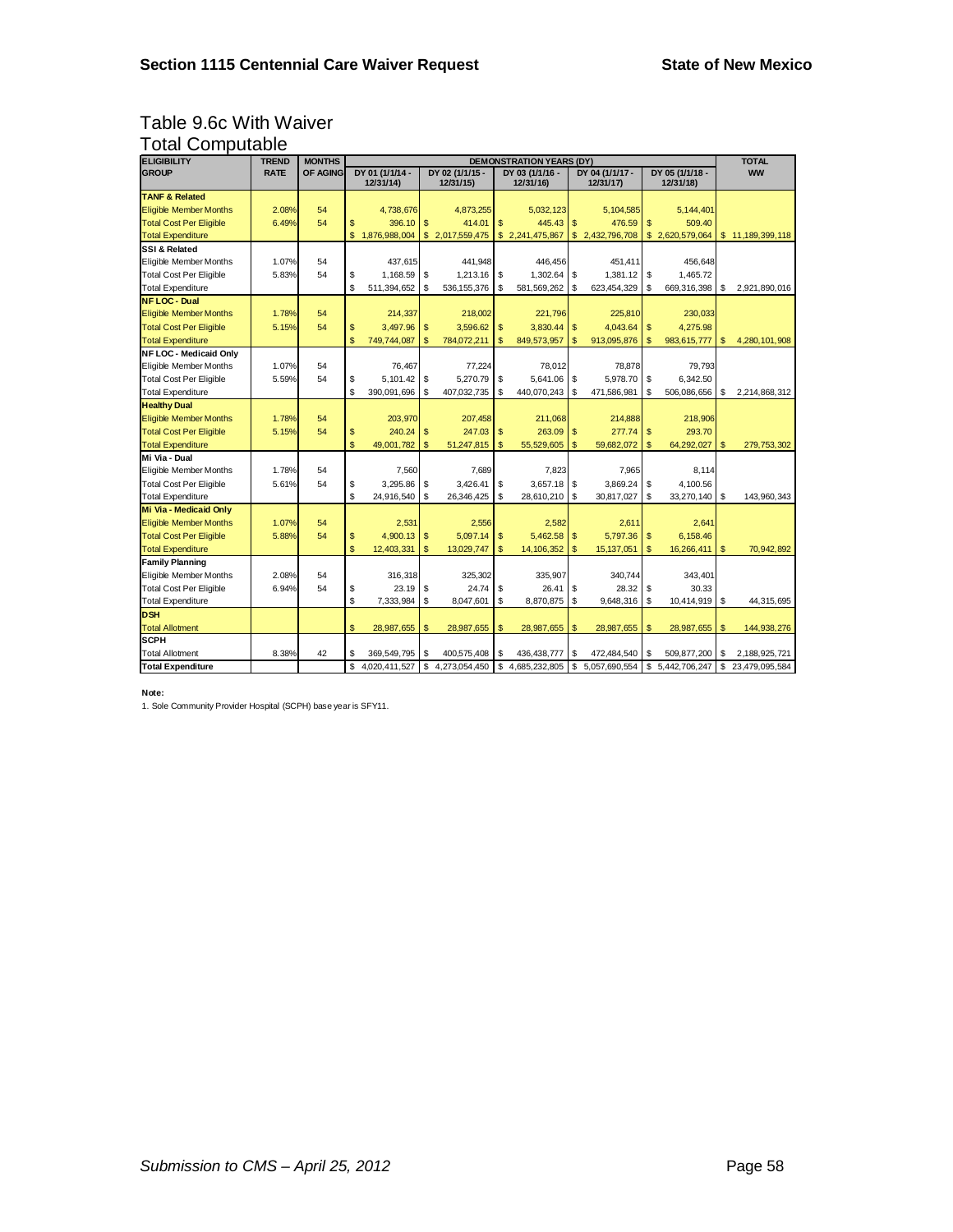#### Table 9.6d With Waiver Federal Share

| <b>ELIGIBILITY</b>             | <b>TREND</b> | <b>MONTHS</b> | <b>DEMONSTRATION YEARS (DY)</b> |                              |               |                              |    |                              |                |                              |                              | <b>TOTAL</b> |                |
|--------------------------------|--------------|---------------|---------------------------------|------------------------------|---------------|------------------------------|----|------------------------------|----------------|------------------------------|------------------------------|--------------|----------------|
| GROUP                          | <b>RATE</b>  | OF AGING      |                                 | DY 01 (1/1/14 -<br>12/31/14) |               | DY 02 (1/1/15 -<br>12/31/15) |    | DY 03 (1/1/16 -<br>12/31/16) |                | DY 04 (1/1/17 -<br>12/31/17) | DY 05 (1/1/18 -<br>12/31/18) |              | <b>WW</b>      |
| TANF & Related                 |              |               |                                 |                              |               |                              |    |                              |                |                              |                              |              |                |
| <b>Eligible Member Months</b>  | 2.08%        | 54            |                                 | 4,738,676                    |               | 4.873.255                    |    | 5.032.123                    |                | 5,104,585                    | 5,144,401                    |              |                |
| <b>Total Cost Per Eligible</b> | 6.49%        | 54            | \$                              | 274.73                       | \$            | 287.15                       | \$ | 308.95                       | \$             | 330.56                       | \$<br>353.32                 |              |                |
| <b>Total Expenditure</b>       |              |               | \$                              | 1,301,878,880                | \$            | 1,399,379,252                |    | \$1,554,687,662              | \$             | 1,687,387,796                | \$1,817,633,639              | <b>S</b>     | 7,760,967,228  |
| SSI & Related                  |              |               |                                 |                              |               |                              |    |                              |                |                              |                              |              |                |
| Eligible Member Months         | 1.07%        | 54            |                                 |                              |               | 441,948                      |    |                              |                |                              |                              |              |                |
| Total Cost Per Eligible        | 5.83%        | 54            |                                 | 437,615<br>810.54            | \$            | 841.45                       | \$ | 446,456<br>903.51            | \$             | 451,411<br>957.95            | \$<br>456,648<br>1.016.62    |              |                |
| <b>Total Expenditure</b>       |              |               | \$<br>\$                        |                              |               |                              |    |                              |                |                              |                              |              |                |
| <b>NFLOC - Dual</b>            |              |               |                                 | 354,703,330                  | \$            | 371,877,369                  | \$ | 403,376,440                  | \$             | 432,427,922                  | \$<br>464,237,853            | - \$         | 2,026,622,915  |
|                                |              | 54            |                                 |                              |               |                              |    |                              |                |                              |                              |              |                |
| <b>Eligible Member Months</b>  | 1.78%        |               |                                 | 214,337                      |               | 218.002                      |    | 221.796                      |                | 225.810                      | 230,033                      |              |                |
| <b>Total Cost Per Eligible</b> | 5.15%        | 54            | \$                              | 2.426.19                     | \$            | 2.494.62                     | \$ | 2.656.79                     | \$             | 2,804.67                     | \$<br>2,965.82               |              |                |
| <b>Total Expenditure</b>       |              |               | \$                              | 520,022,499                  | \$            | 543,832,486                  | \$ | 589,264,497                  | \$             | 633,323,299                  | \$<br>682,235,903            | <b>S</b>     | 2,968,678,683  |
| NF LOC - Medicaid Only         |              |               |                                 |                              |               |                              |    |                              |                |                              |                              |              |                |
| Eligible Member Months         | 1.07%        | 54            |                                 | 76,467                       |               | 77.224                       |    | 78.012                       |                | 78.878                       | 79.793                       |              |                |
| <b>Total Cost Per Eligible</b> | 5.59%        | 54            | \$                              | 3,538.35                     | \$            | 3.655.82                     | \$ | 3,912.64                     | \$             | 4,146.82                     | \$<br>4,399.16               |              |                |
| <b>Total Expenditure</b>       |              |               | \$                              | 270,567,601                  | \$            | 282,317,905                  | \$ | 305,232,721                  | \$             | 327,092,730                  | \$<br>351,021,705            | \$           | 1,536,232,661  |
| <b>Healthy Dual</b>            |              |               |                                 |                              |               |                              |    |                              |                |                              |                              |              |                |
| <b>Eligible Member Months</b>  | 1.78%        | 54            |                                 | 203,970                      |               | 207,458                      |    | 211,068                      |                | 214,888                      | 218,906                      |              |                |
| <b>Total Cost Per Eligible</b> | 5.15%        | 54            | \$                              | 166.63                       | \$            | 171.34                       | \$ | 182.48                       | \$             | 192.64                       | \$<br>203.71                 |              |                |
| <b>Total Expenditure</b>       |              |               | \$                              | 33,987,636                   | \$            | 35,545,485                   | \$ | 38,515,334                   | \$             | 41,395,485                   | \$<br>44,592,950             | <b>S</b>     | 194,036,890    |
| Mi Via - Dual                  |              |               |                                 |                              |               |                              |    |                              |                |                              |                              |              |                |
| Eligible Member Months         | 1.78%        | 54            |                                 | 7,560                        |               | 7.689                        |    | 7,823                        |                | 7.965                        | 8,114                        |              |                |
| <b>Total Cost Per Eligible</b> | 5.61%        | 54            | \$                              | 2.286.01                     | <b>S</b>      | 2.376.56                     | \$ | 2.536.62                     | \$             | 2.683.71                     | \$<br>2.844.15               |              |                |
| <b>Total Expenditure</b>       |              |               | \$                              | 17,282,112                   | \$            | 18,273,881                   | \$ | 19,844,042                   | \$             | 21,374,690                   | \$<br>23,076,169             | \$           | 99.850.894     |
| Mi Via - Medicaid Only         |              |               |                                 |                              |               |                              |    |                              |                |                              |                              |              |                |
| <b>Eligible Member Months</b>  | 1.07%        | 54            |                                 | 2,531                        |               | 2.556                        |    | 2.582                        |                | 2.611                        | 2.641                        |              |                |
| <b>Total Cost Per Eligible</b> | 5.88%        | 54            | \$                              | 3.398.73                     | $\mathsf{\$}$ | 3.535.38                     | \$ | 3,788.85                     | $\mathfrak{s}$ | 4.021.05                     | \$<br>4,271.51               |              |                |
| <b>Total Expenditure</b>       |              |               | \$                              | 8,602,950                    | \$            | 9,037,433                    | \$ | 9,784,166                    | $\mathsf{\$}$  | 10,499,058                   | \$<br>11,282,383             | <b>S</b>     | 49,205,990     |
| <b>Family Planning</b>         |              |               |                                 |                              |               |                              |    |                              |                |                              |                              |              |                |
| Eligible Member Months         | 2.08%        | 54            |                                 | 316.318                      |               | 325.302                      |    | 335.907                      |                | 340.744                      | 343,401                      |              |                |
| <b>Total Cost Per Eligible</b> | 6.94%        | 54            | \$                              | 16.08                        | \$            | 17.16                        | \$ | 18.32                        | \$             | 19.64                        | \$<br>21.04                  |              |                |
| <b>Total Expenditure</b>       |              |               | \$                              | 5,086,851                    | \$            | 5,581,816                    | \$ | 6,152,839                    | \$             | 6,692,072                    | \$<br>7,223,788              | <b>S</b>     | 30,737,366     |
| <b>DSH</b>                     |              |               |                                 |                              |               |                              |    |                              |                |                              |                              |              |                |
| <b>Total Allotment</b>         |              |               | \$                              | 20,105,838                   | \$            | 20,105,838                   | \$ | 20,105,838                   | \$             | 20,105,838                   | \$<br>20,105,838             | <b>S</b>     | 100,529,188    |
| <b>SCPH</b>                    |              |               |                                 |                              |               |                              |    |                              |                |                              |                              |              |                |
| <b>Total Allotment</b>         | 8.38%        | 42            | \$                              | 256,208,873                  | \$            | 277,718,930                  | \$ | 302,583,004                  | \$             | 327,573,531                  | \$<br>353,497,863            | -\$          | 1,517,582,202  |
| <b>Total Expenditure</b>       |              |               | \$                              | 2,788,446,570                | \$            | 2,963,670,394                | \$ | 3.249.546.542                | \$             | 3,507,872,423                | \$<br>3.774.908.090          | \$           | 16,284,444,019 |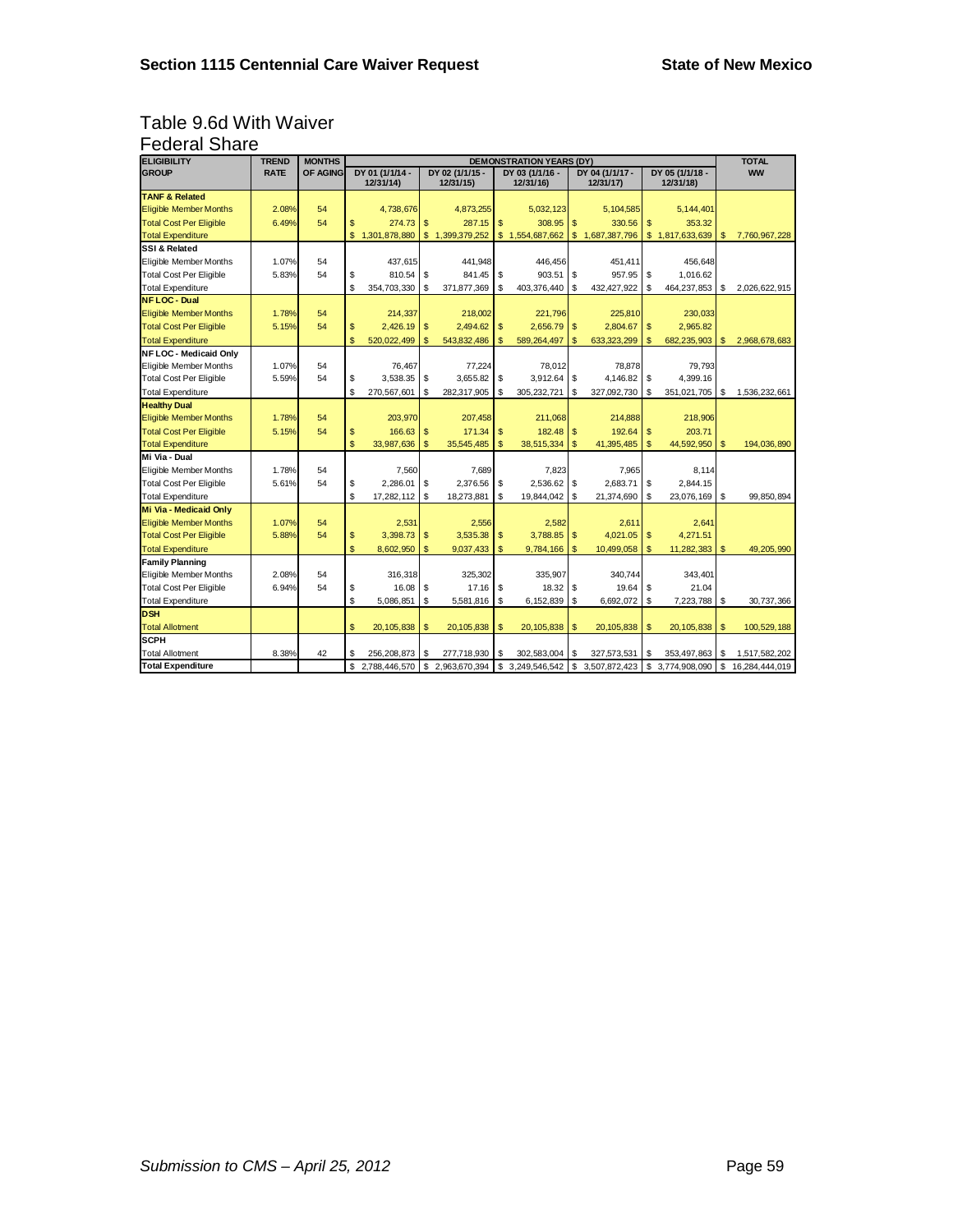## *Summary of Budget Neutrality*

The federal share of combined Medicaid expenditures for all population groups covered under this demonstration project will not exceed what the federal share of Medicaid expenditures would be without the waiver. The savings attributable to this waiver would be realized by improving the quality of care and controlling the costs for the Medicaid/SCI populations. The multiple savings initiatives demonstrated under With Waiver are based on a foundation of a comprehensive delivery system intended to provide recipients with the right services in the right setting. This is accomplished by implementing the following framework:

- Consolidating and better integrating the delivery of services such as physical health, behavioral health and long term services through fewer managed care organizations which removes fragmented delivery of services.
- Improve health literacy outreach.
- Comprehensive care management and coordination to identify and direct appropriate resources to those in the most need of services.
- Implementing and integrating patient centered medical homes and health homes to help recipients manage their health care.
- Utilize technology to bring health care to underserved populations and areas.
- Implementing expenditure limits for each year of the demonstration for home- and community-based eligible recipients. The effect will be the avoidance and/or delay of these eligible recipients from entering nursing homes which are more costly than HCBS in concert with the goals and objectives of Centennial Care.

Table 9.7a Summary of Without Waiver and With Waiver Projected Medicaid Expenditures – Total Computable\*

| <b>Without Waiver</b> | <b>With Waiver</b> | <b>Savings</b> |
|-----------------------|--------------------|----------------|
| \$23,932,020,828      | \$23,479,095,584   | \$452,925,244  |
|                       |                    |                |

*\* See disclaimer* 

Table 9.7b Summary of Without Waiver and With Waiver Projected Medicaid Expenditures – Federal Share\*

| <b>Without Waiver</b> | <b>With Waiver</b> | <b>Savings</b> |
|-----------------------|--------------------|----------------|
| \$16,599,249,646      | \$16,284,444,019   | \$314,805,627  |

*\* See disclaimer*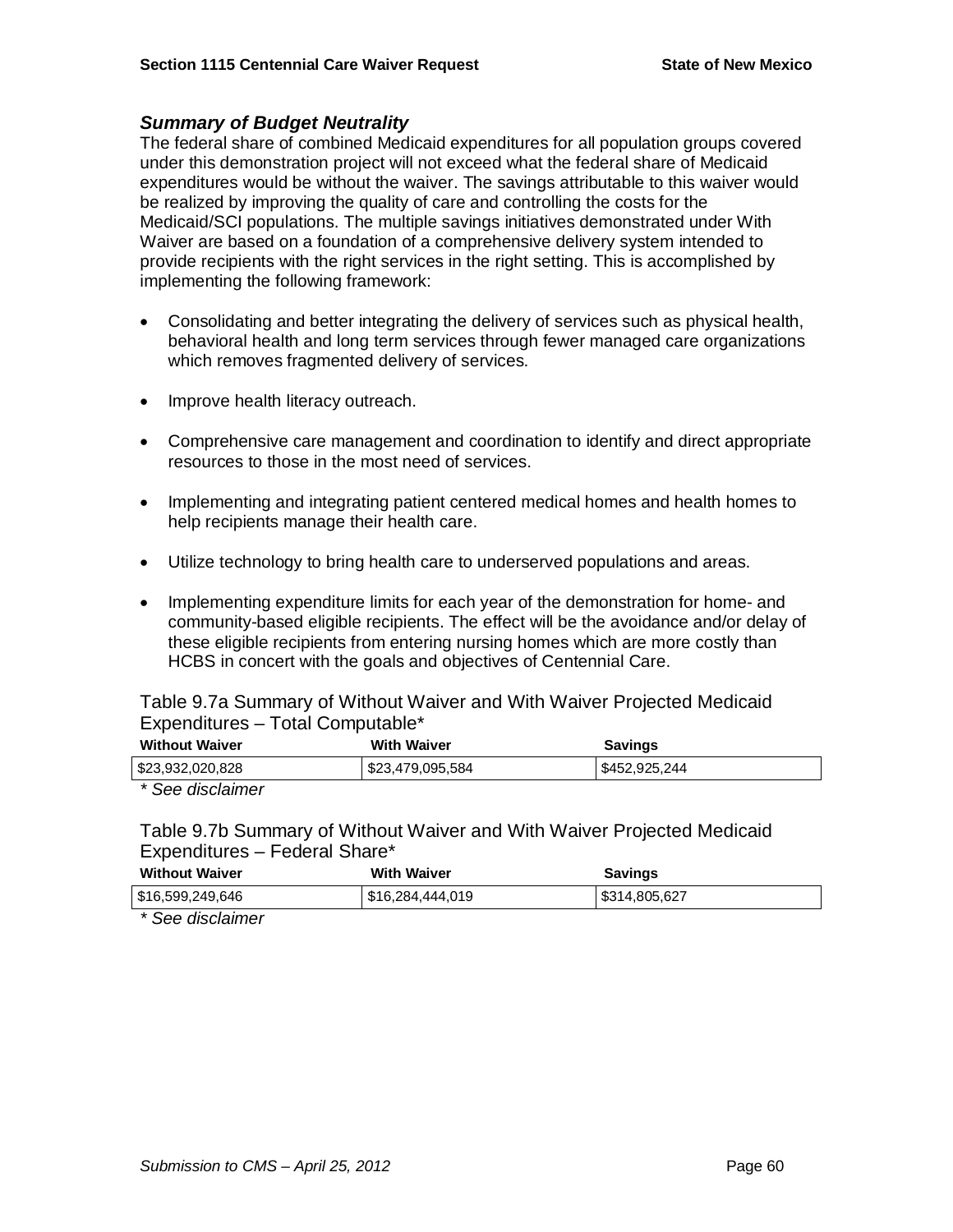#### *Other Budget Neutrality Positions and Assumptions*

The State makes the following assumptions with regard to budget neutrality:

- The State understands that it is CMS policy that administrative costs to the State for administration of this waiver both incurred by the State are not subject to budget neutrality. Administrative expenditures are not included in the historical expenditures and budget neutrality Without or With Waiver projections.
- The State is assuming the implementation of Section 2703 Health Home option within this demonstration proposal. The State Plan amendment for recipients designated as SMI/SED and having a chronic physical ailment is estimated to be submitted during CY2012.
- Nothing in this demonstration application precludes the State from applying for enhanced Medicaid funding, such as the 90% Federal match for improving Medicaid eligibility and 90% Federal match for health information technology through Medicaid.
- Nothing in this demonstration application precludes the State from pursuit of integrated care model promoted by CMS for the dual eligible population.
- The State is assuming the budget neutrality agreement is in terms of total computable so that the State is adversely affected by future changes to FMAP rate on services.

#### *PPACA Considerations*

Most initial Section 1115 demonstration waivers are requested for a five-year period, which for the purposes of this demonstration would begin at the same time the Medicaid expansion under PPACA and other PPACA-related provisions are scheduled to be implemented under current law. The State has not modeled the impact of certain components of PPACA implementation in the budget neutrality estimates. These components include:

- Impact of "newly eligible" populations up to  $138\%$  ( $133\%$  + 5% income disallow); and
- Impact of the Medicaid benchmark benefit packages consistent with the quidance from the HHS Secretary.

As necessary, the State expects to amend or otherwise revise the demonstration, including the budget neutrality agreement, to reflect new federal requirements during the evaluation and negotiation of the waiver as additional federal guidance is released and New Mexico makes its own decisions about the Medicaid expansion. To that end, the budget neutrality calculations presented in the tables at the end of this section include adjustments to remove populations currently covered above 138% that will not be covered under Medicaid beginning in January 1, 2014, but do not include explicit adjustments for PPACA or any other initiatives beyond that date. Only the application of trend has been made to cost and caseload estimates beyond December 31, 2013.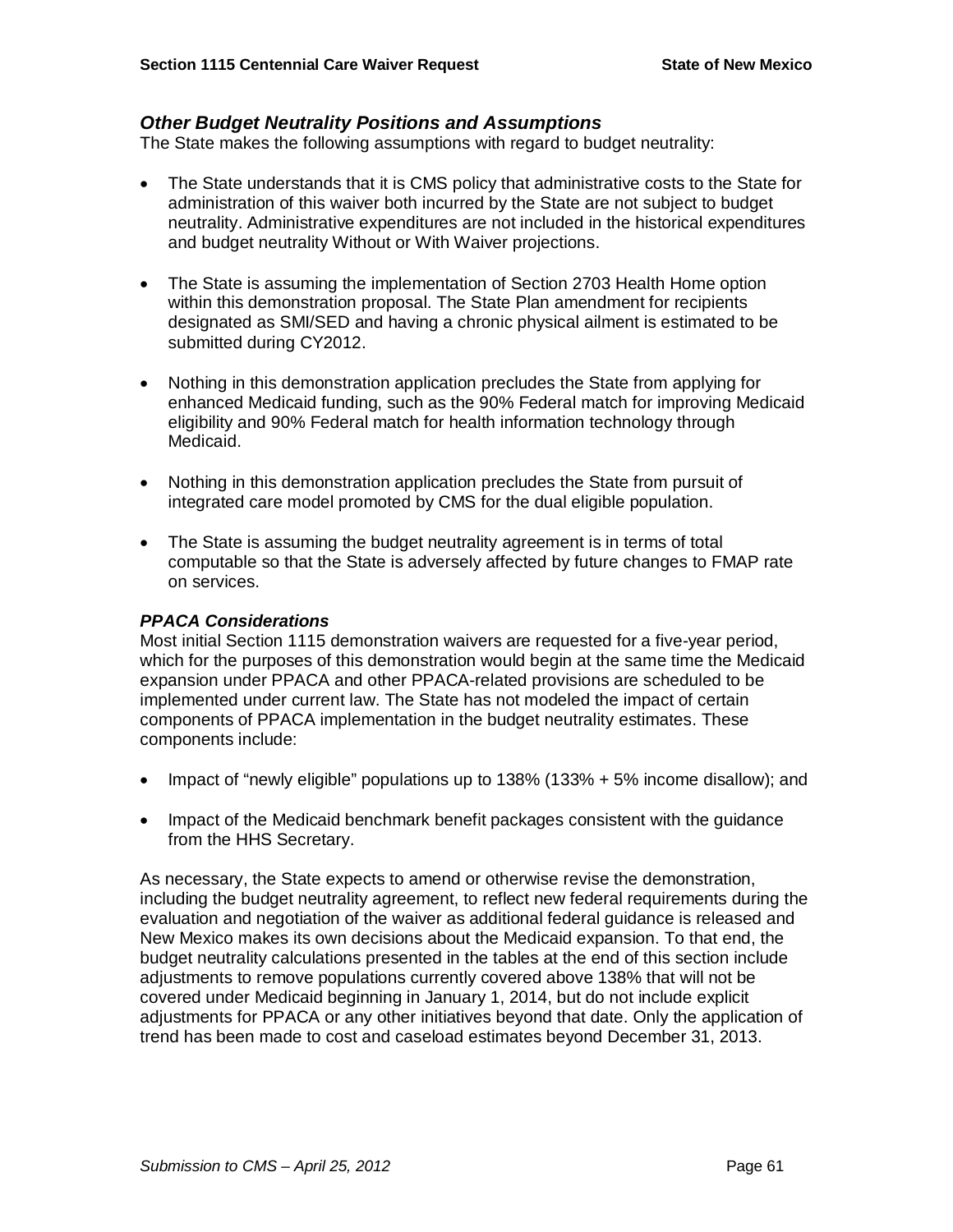#### **Disclaimer**

Mercer has prepared these projections exclusively for the State of New Mexico, to estimate the future cost of the Medicaid populations covered under this 1115 Waiver. These estimates may not be used or relied upon by any other party or for any other purpose than for which they were issued by Mercer. Mercer is not responsible for the consequences of any unauthorized use.

All projections are based on the information and data available at a point in time and the projections are not a guarantee of results which might be achieved. The projections are subject to unforeseen and random events and so must be interpreted as having a potentially wide range of variability from the estimates.

Further, the estimates set forth in this document have been prepared before all regulations needed to implement the Patient Protection and Affordable Care Act (PPACA) and Health Care Education and Reconciliation Act (HCERA), together referred to as the ACA, have been issued, including clarifications and technical corrections, and without guidance on complex financial calculations that may be required.

For our analysis, we relied on data and information and other sources of data as described in this report. We have relied on these data without independent audit. Though we have reviewed the data for reasonableness and consistency, we have not audited or otherwise verified this data, and it should also be noted that our review of data may not always reveal imperfections. We have assumed that the data provided is both accurate and complete. The results of our analysis are dependent on this assumption. If this data or information is inaccurate or incomplete, our findings and conclusions may need to be revised.

In addition, the projections we show in this document are dependent upon a number of assumptions regarding the future economic environment, medical trend rates, carrier behavior, the behavior of individuals and employers in light of incentives and penalties, and a number of other factors. These assumptions are disclosed and have been discussed with the State. Users of this analysis should recognize that our projections involve estimates of future events, and are subject to economic, statistical and other unforeseen variations from projected values. To the extent that future conditions are at variance with the assumptions we have made in developing these projections, actual results will vary from our projections, and the variance may be substantial.

Lastly the State understands that Mercer is not engaged in the practice of law. While this report may include commenting on legal issues or regulations it does not constitute and is not a substitute for legal advice. Mercer recommends that the State secure advice from its legal counsel with respect to any legal matters related to this report or otherwise.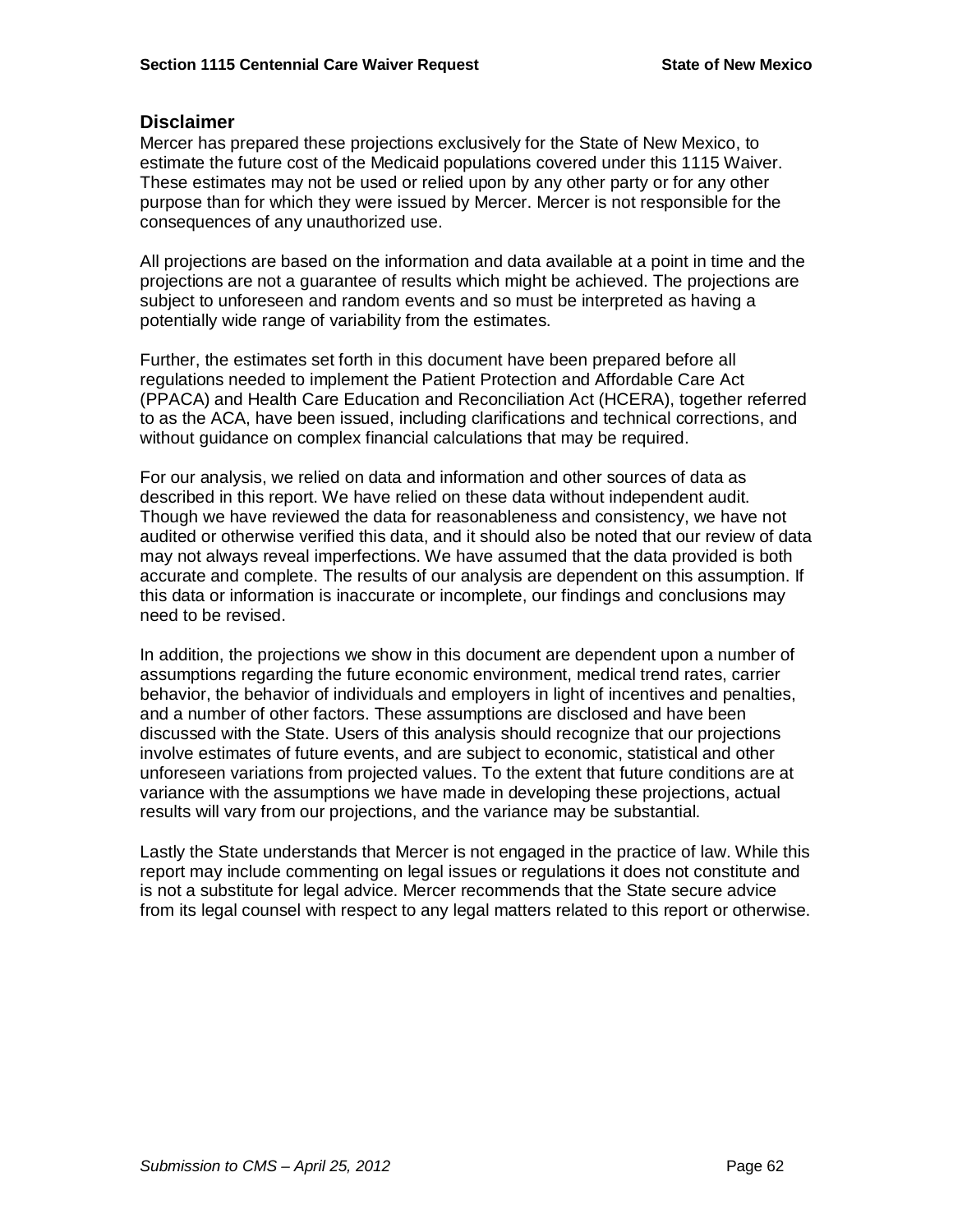## **SECTION 10: APPROACH TO EVALUATION**

New Mexico will develop a comprehensive evaluation design to measure the impact and success of Centennial Care. At a minimum, the scope of the evaluation will include measuring program objectives, lessons learned, cost savings, quality improvements, and clinical outcomes.

A major focus of the evaluation design will be to measure the impact of developing a comprehensive CLTC benefit package. The key will be to determine the extent to which recipients will receive increased access to HCBS and associated health outcomes over a 2-3 year evaluation period.

The State's evaluation design will also assess key program objectives such as:

- The role of comprehensive care coordination in increasing access to needed services, ensuring that services are provided in a timely manner and improving health outcomes;
- The effect of incentives in improving the quality of care provided to recipients; and
- The impact of health homes on integration of care and access to care for recipients with chronic conditions.

Evaluation activities of performance will include the monitoring and evaluation of:

- $\bullet$  Hospital admissions and inappropriate use of ER;
- Health disparities;
- Utilization of HCBS:
- Utilization of health home services; and
- Number of recipients enrolled in health homes.

As in the program design phase, stakeholder engagement in the program evaluation design will be critical. Through informal feedback and formal processes such advisory groups, recipient satisfaction surveys and the MAC, stakeholders will provide input on evaluation design elements including program evaluation questions, data sources and program impact.

The State will submit to CMS a specific design plan that includes the outcome measures, data sources and sampling methodology. New Mexico is also agreeable to other approaches to the evaluation of Centennial Care through discussions with CMS.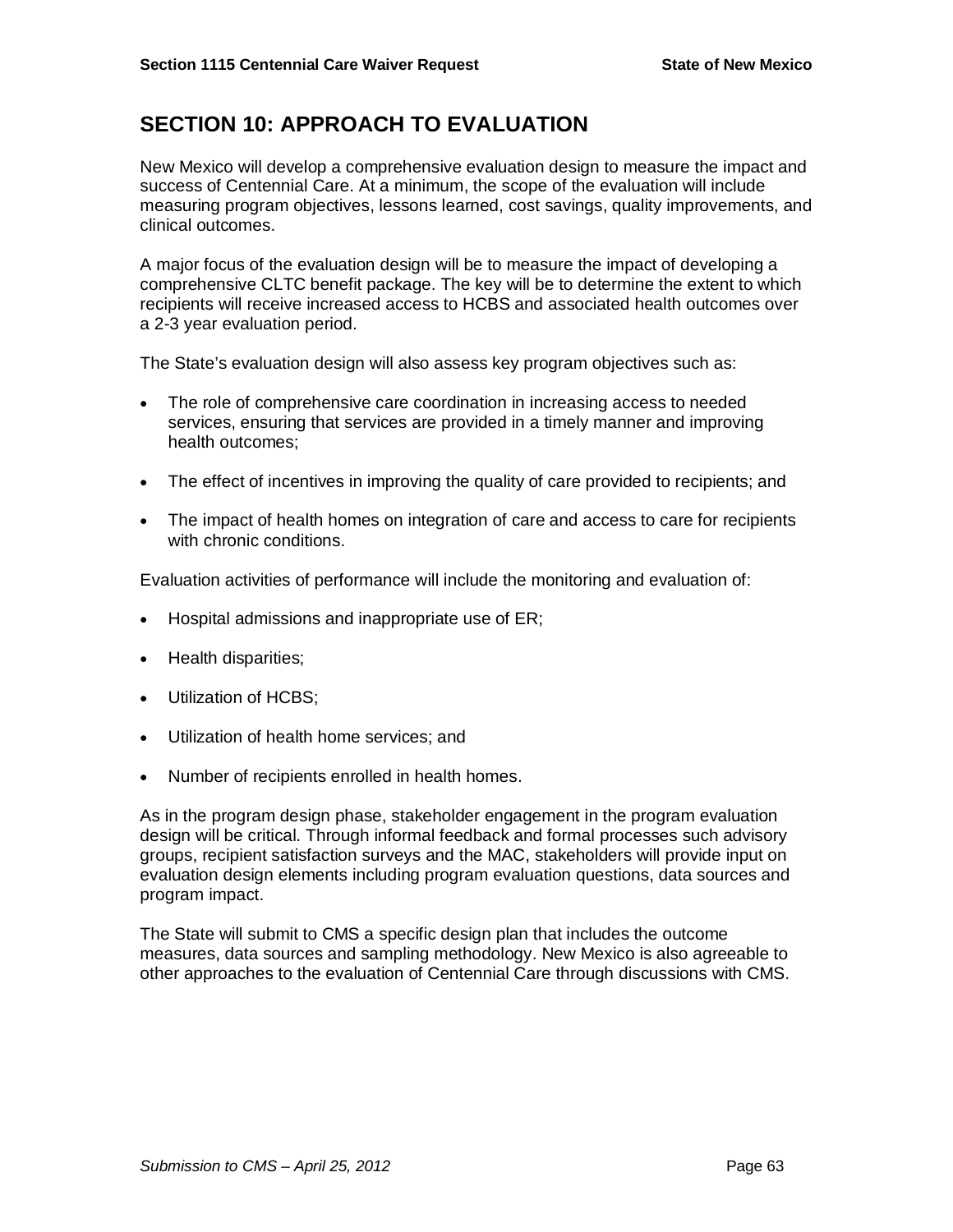# **SECTION 11: Waiver List**

The following waivers are requested to enable New Mexico to implement the New Mexico Centennial Care section 1115 demonstration.

### **A. Title XIX Waiver Requests**

| 1.                                                                                              | <b>Reasonable Promptness</b>                                                                                                                                                                | Section 1902(a)(8)                             |  |  |  |  |  |  |  |
|-------------------------------------------------------------------------------------------------|---------------------------------------------------------------------------------------------------------------------------------------------------------------------------------------------|------------------------------------------------|--|--|--|--|--|--|--|
|                                                                                                 | Consistent with existing HCBS waiver authority (section 1915(c) of the Social Security Act), to the                                                                                         |                                                |  |  |  |  |  |  |  |
|                                                                                                 | extent necessary to enable the State to establish enrollment targets for certain HCBS for those                                                                                             |                                                |  |  |  |  |  |  |  |
|                                                                                                 | who are not otherwise eligible for Medicaid. The State will take into account current demand and                                                                                            |                                                |  |  |  |  |  |  |  |
|                                                                                                 | utilization rates and will look to increase such enrollment targets in order to appropriately meet                                                                                          |                                                |  |  |  |  |  |  |  |
|                                                                                                 | the long term care needs of the community.                                                                                                                                                  |                                                |  |  |  |  |  |  |  |
| 2.                                                                                              | Amount, Duration and Scope of Services                                                                                                                                                      | Section 1902(a)(10)(B)<br>42 CFR 400 Subpart B |  |  |  |  |  |  |  |
|                                                                                                 |                                                                                                                                                                                             |                                                |  |  |  |  |  |  |  |
|                                                                                                 | To the extent necessary to enable the State to permit managed care plans to offer different value<br>added services or cost-effective alternative benefits to enrollees in Centennial Care. |                                                |  |  |  |  |  |  |  |
|                                                                                                 | To the extent necessary to enable the State to offer certain HCBS and care coordination services                                                                                            |                                                |  |  |  |  |  |  |  |
|                                                                                                 | to individuals who are Medicaid eligible and who meet nursing facility level of care.                                                                                                       |                                                |  |  |  |  |  |  |  |
|                                                                                                 | To the extent necessary to allow the State to place expenditure boundaries on HCBS and                                                                                                      |                                                |  |  |  |  |  |  |  |
|                                                                                                 | personal care options.                                                                                                                                                                      |                                                |  |  |  |  |  |  |  |
| 3.                                                                                              | <b>Recipient Rewards</b>                                                                                                                                                                    | Section 1902(a)(10)(C)(i)                      |  |  |  |  |  |  |  |
|                                                                                                 | To the extent necessary to enable the State to exclude funds provided through recipient reward                                                                                              |                                                |  |  |  |  |  |  |  |
|                                                                                                 | programs from income and resource tests established under State and Federal law for purposes                                                                                                |                                                |  |  |  |  |  |  |  |
|                                                                                                 | of establishing Medicaid eligibility.                                                                                                                                                       |                                                |  |  |  |  |  |  |  |
| $\overline{4}$                                                                                  | <b>Freedom of Choice</b>                                                                                                                                                                    | Section 1902(a)(23)                            |  |  |  |  |  |  |  |
|                                                                                                 |                                                                                                                                                                                             | 42 CFR 431.51                                  |  |  |  |  |  |  |  |
|                                                                                                 | To enable the State to require participants to receive benefits through certain providers and to                                                                                            |                                                |  |  |  |  |  |  |  |
|                                                                                                 | permit the State to require that individuals receive benefits through managed care providers who                                                                                            |                                                |  |  |  |  |  |  |  |
|                                                                                                 | could not otherwise be required to enroll in managed care.                                                                                                                                  |                                                |  |  |  |  |  |  |  |
|                                                                                                 | Moreover, all services will be provided through managed care included behavioral health, HCBS                                                                                               |                                                |  |  |  |  |  |  |  |
|                                                                                                 | and institutional services except for services received under the existing Developmental                                                                                                    |                                                |  |  |  |  |  |  |  |
|                                                                                                 | Disabilities 1915(c) waiver and the accompanying Mi Via program for those who meet ICF/MR                                                                                                   |                                                |  |  |  |  |  |  |  |
|                                                                                                 | level of care.                                                                                                                                                                              |                                                |  |  |  |  |  |  |  |
| 5.                                                                                              | <b>Retroactive Eligibility</b>                                                                                                                                                              | Section 1902(a)(34)                            |  |  |  |  |  |  |  |
|                                                                                                 |                                                                                                                                                                                             | 42 CFR 435.914                                 |  |  |  |  |  |  |  |
|                                                                                                 | To enable the State not to extend eligibility prior to the date that an application for assistance is                                                                                       |                                                |  |  |  |  |  |  |  |
|                                                                                                 | made. Notwithstanding the foregoing, the State will comply with maintenance of efforts                                                                                                      |                                                |  |  |  |  |  |  |  |
|                                                                                                 | requirements of the PPACA. Moreover, this provision (along with the rest of the Centennial Care                                                                                             |                                                |  |  |  |  |  |  |  |
|                                                                                                 | program) will not be implemented until January 1, 2014.                                                                                                                                     |                                                |  |  |  |  |  |  |  |
| 6.                                                                                              | <b>Cost Sharing</b>                                                                                                                                                                         | Sections 1902(a)(14) and                       |  |  |  |  |  |  |  |
|                                                                                                 |                                                                                                                                                                                             | 1916                                           |  |  |  |  |  |  |  |
|                                                                                                 |                                                                                                                                                                                             | 42 CFR 447.51-447.56                           |  |  |  |  |  |  |  |
|                                                                                                 | To permit the State to impose a copayment for non-emergency use of the emergency room on                                                                                                    |                                                |  |  |  |  |  |  |  |
| populations with household incomes above 100% of the federal poverty level that is in excess of |                                                                                                                                                                                             |                                                |  |  |  |  |  |  |  |
|                                                                                                 | the amount permitted pursuant to section 1916A of the Act. Copayments will not be imposed on                                                                                                |                                                |  |  |  |  |  |  |  |
|                                                                                                 | individuals for whom Indian health care providers, as specified in section 1932(h) of the SSA,                                                                                              |                                                |  |  |  |  |  |  |  |
|                                                                                                 | have the responsibility to treat.                                                                                                                                                           |                                                |  |  |  |  |  |  |  |
| 7.                                                                                              | <b>Self-Direction of Care</b>                                                                                                                                                               | Section 1902(a)(32)                            |  |  |  |  |  |  |  |
|                                                                                                 | To permit persons receiving certain services to self-direct their care for such services.                                                                                                   |                                                |  |  |  |  |  |  |  |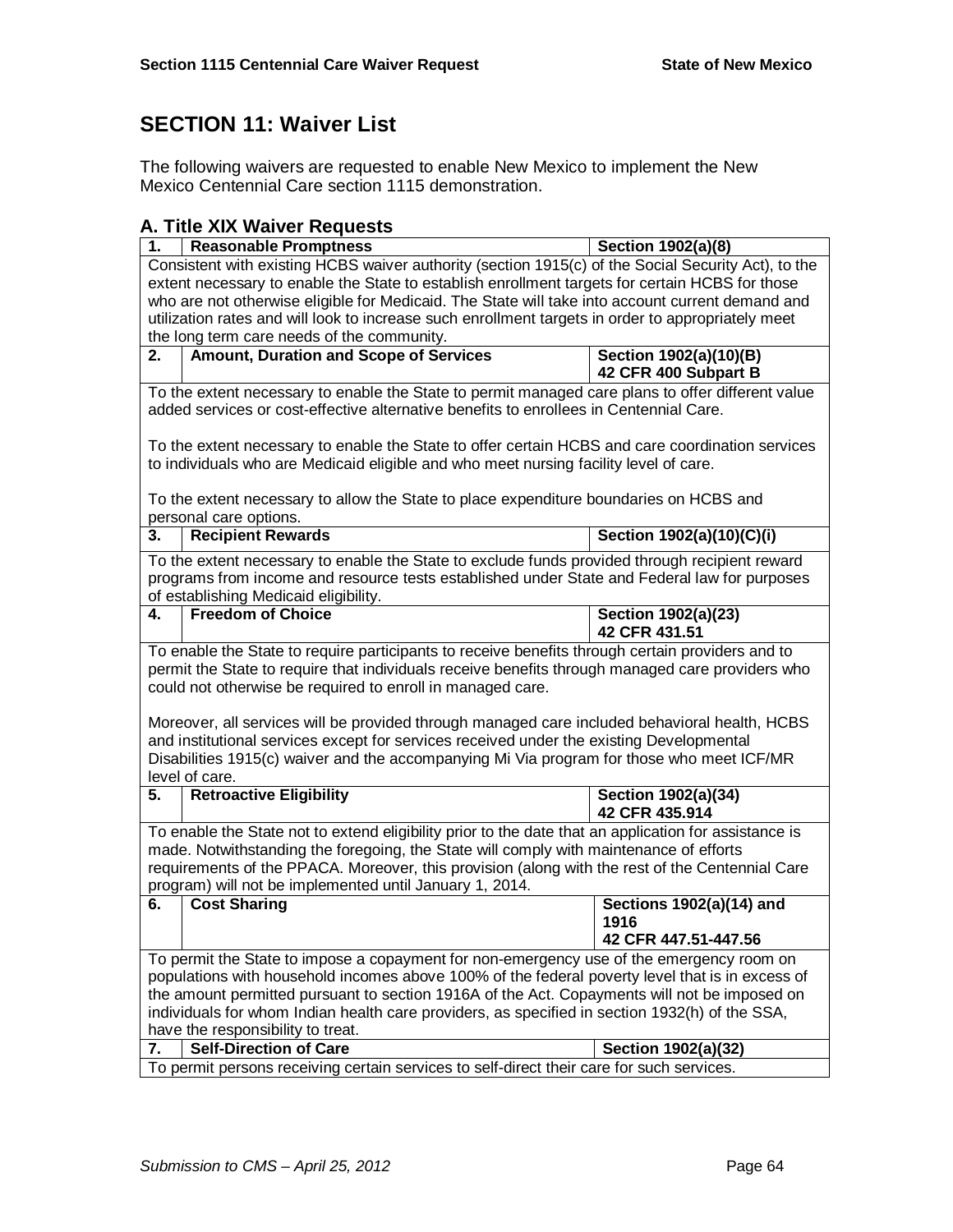## **B. Expenditure Authority Waiver Requests**

Under the authority of SSA section 1115(a)(2), expenditures made by the State for the items identified below, which are not otherwise included as expenditures under section 1903 shall, for the period of this demonstration, be regarded as expenditures under the Medicaid State Plan but are further limited by the special terms and conditions for the section 1115 demonstration.

- 1. Expenditures made under contracts that do not meet the requirements in section 1903(m) of the SSA specified below. Managed care plans participating in the demonstration will have to meet all the requirements of section 1903(m), except the following:
	- Section 1903(m)(2)(H) and Federal regulations at 42 CFR 438.56(g) but only insofar as to allow the State to automatically reenroll an individual who loses Medicaid eligibility for a period of 90-days or less in the same managed care plan from which the individual was previously enrolled.
- 2. Expenditures for recipient reward's programs.
- 3. To the extent necessary, expenditures for valued added services and/or costeffective alternative services to the extent those services are provided in compliance with federal regulations and the 1115 demonstration.
- 4. Expenditures for direct payments made by the State to SCPH where hospitals receive payments out of a pool.
- 5. Expenditures under contracts with managed care entities where either the State or the managed care entity will provide for payment for Indian health care providers as specified in section 1932(h) of the SSA for covered services furnished to Centennial Care managed care plan recipients at the OMB rates.
- 6. Expenditures for Centennial Care recipients who are age 65 and older and adults age 21 and older with disabilities and who would otherwise be Medicaid-eligible under SSA section 1902(a)(10)(A)(ii)(VI) and 42 CFR §435.217 in conjunction with SSA section 1902(a)(10)(A)(ii)(V), if the services they receive under Centennial Care were provided under an HCBS waiver granted to the State under SSA section 1915(c) as of the initial approval date of this demonstration. This includes the application of spousal impoverishment eligibility rules.
- 7. Expenditures to provide HCBS not included in the Medicaid State Plan to individuals who are eligible for Medicaid.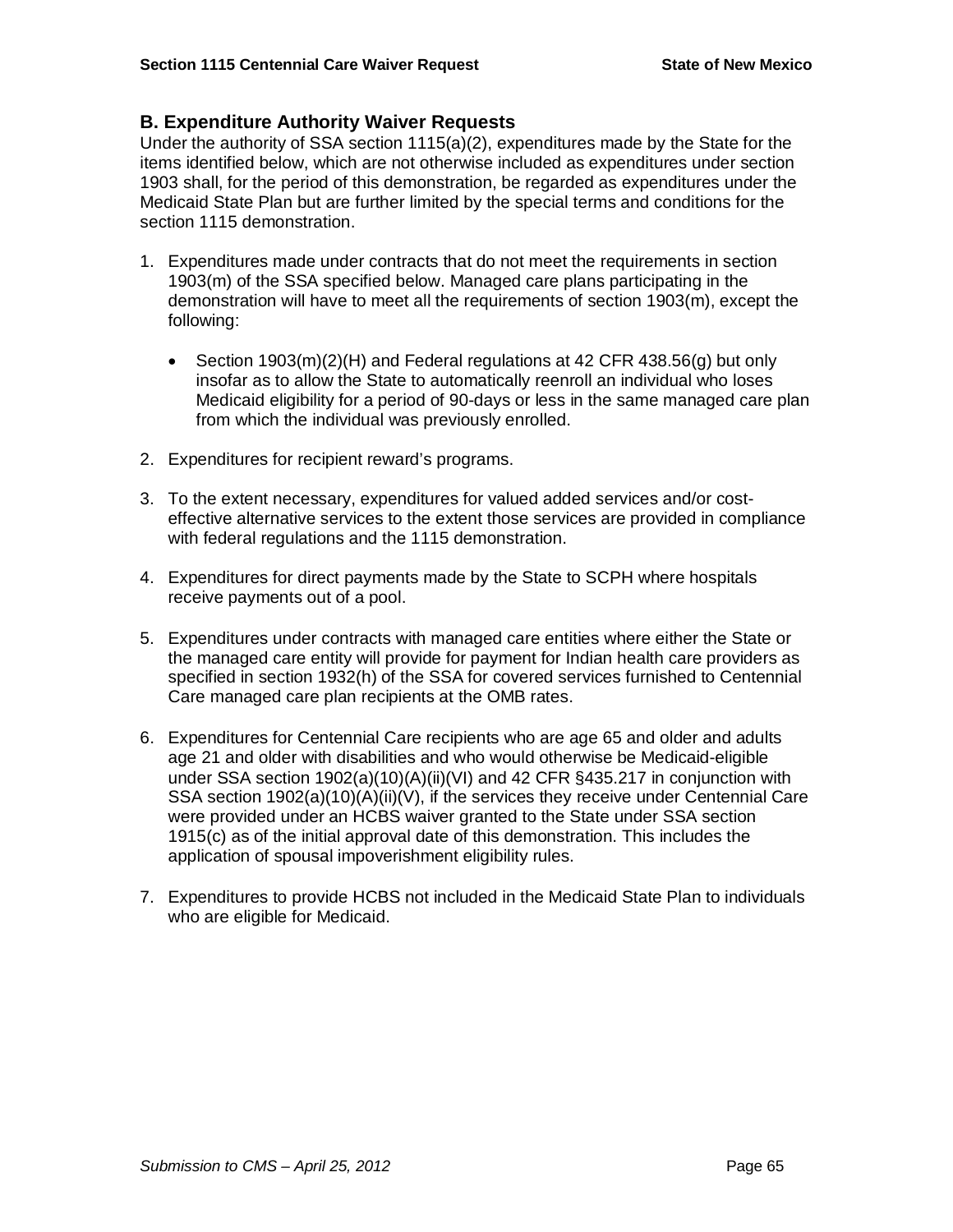# **SECTION 12: APPENDICES**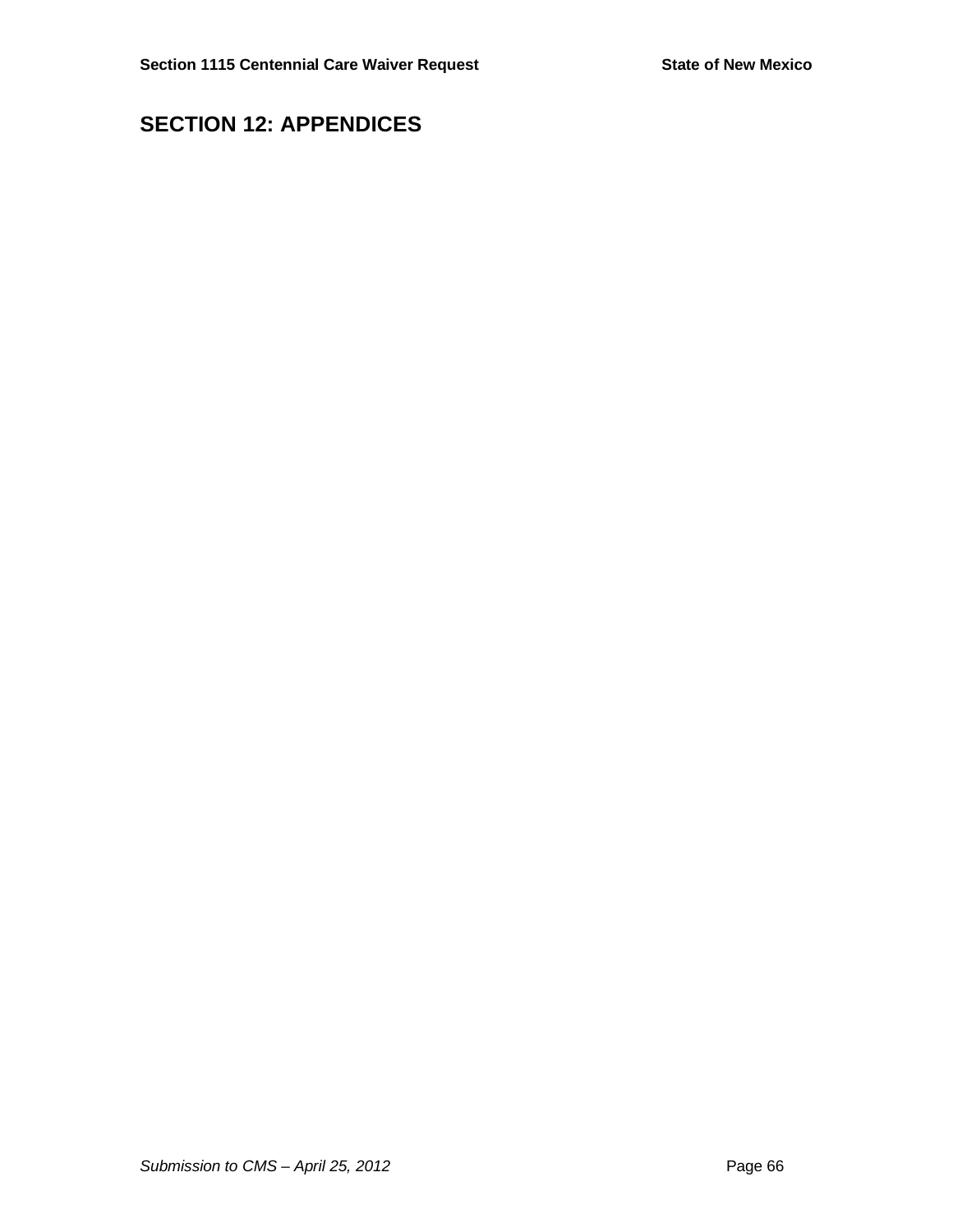| <b>Acronym</b>  | <b>Term</b>                                            |
|-----------------|--------------------------------------------------------|
| ABD             | Aged, Blind and Disabled                               |
| <b>ACO</b>      | Accountable Care Organization                          |
| <b>ADL</b>      | Activities of Daily Living                             |
| <b>AFDC</b>     | Aid for Families with Dependent Children               |
| <b>ALTSD</b>    | Aging and Long Term Services Department                |
| <b>ARRA</b>     | American Recovery and Reinvestment Act of 2009         |
| <b>ASPEN</b>    | Automated System Program and Eligibility Network       |
| <b>BCCPT</b>    | Breast and Cervical Cancer Prevention and Treatment    |
| <b>BHH</b>      | <b>Behavioral Health Home</b>                          |
| <b>BHO</b>      | Behavioral Health Organization                         |
| <b>BRFSS</b>    | Behavioral Risk Factor Surveillance System             |
| CEO             | <b>Chief Executive Officer</b>                         |
| <b>CHIP</b>     | Children's Health Insurance Program                    |
| <b>CLTC</b>     | <b>Community Long Term Care</b>                        |
| CoLTS           | Coordination of Long Term Services                     |
| <b>COPD</b>     | Chronic Obstructive Pulmonary Disease                  |
| <b>CMS</b>      | Centers for Medicare & Medicaid Services               |
| <b>CSA</b>      | <b>Core Service Agencies</b>                           |
| <b>CY</b>       | Calendar Year                                          |
| <b>CYFD</b>     | Children, Youth and Families Department                |
| DD              | Developmentally Disabled                               |
| DDI             | Design, Development and Implementation                 |
| <b>DOH</b>      | Department of Health                                   |
| <b>DRG</b>      | <b>Diagnostic Related Groups</b>                       |
| <b>DSH</b>      | Disproportionate Share Hospital                        |
| $\overline{DY}$ | <b>Demonstration Year</b>                              |
| <b>EBT</b>      | <b>Electronic Benefit Transfer</b>                     |
| EOB             | <b>Explanation of Benefits</b>                         |
| <b>EPSDT</b>    | Early Periodic Screening, Diagnostic and Treatment     |
| ER              | <b>Emergency Room</b>                                  |
| <b>FFS</b>      | Fee-for-Service                                        |
| <b>FFY</b>      | <b>Federal Fiscal Year</b>                             |
| <b>FMA</b>      | <b>Fiscal Management Agency</b>                        |
| <b>FMAP</b>     | Federal Matching Assistance Program                    |
| <b>FPL</b>      | <b>Federal Poverty Level</b>                           |
| <b>FQHC</b>     | <b>Federally Qualified Health Centers</b>              |
| <b>HCBS</b>     | Home and Community-Based Services                      |
| <b>HCERA</b>    | Health Care Education and Reconciliation Act           |
| <b>HID</b>      | Hospital Inpatient dataset                             |
| <b>HRA</b>      | <b>Health Risk Assessment</b>                          |
| <b>HSD</b>      | New Mexico's Human Services Department                 |
| ICF/MR          | Intermediate Care Facility/Mentally Retarded           |
| <b>IHS</b>      | <b>Indian Health Service</b>                           |
| <b>LIHEAP</b>   | Low-Income Home Energy Assistance Program              |
| <b>LOC</b>      | Level of Care                                          |
| LOI             | Letter of Interest                                     |
| <b>LTC</b>      | Long Term Care                                         |
| <b>LTSS</b>     | Long Term Services and Support                         |
| <b>MAC</b>      | Medicaid Advisory Committee                            |
| <b>MCFAAB</b>   | Managed Care; Financial Accounting and Analysis Bureau |
| <b>MCO</b>      | Managed Care Organization                              |

## **Appendix A: Glossary**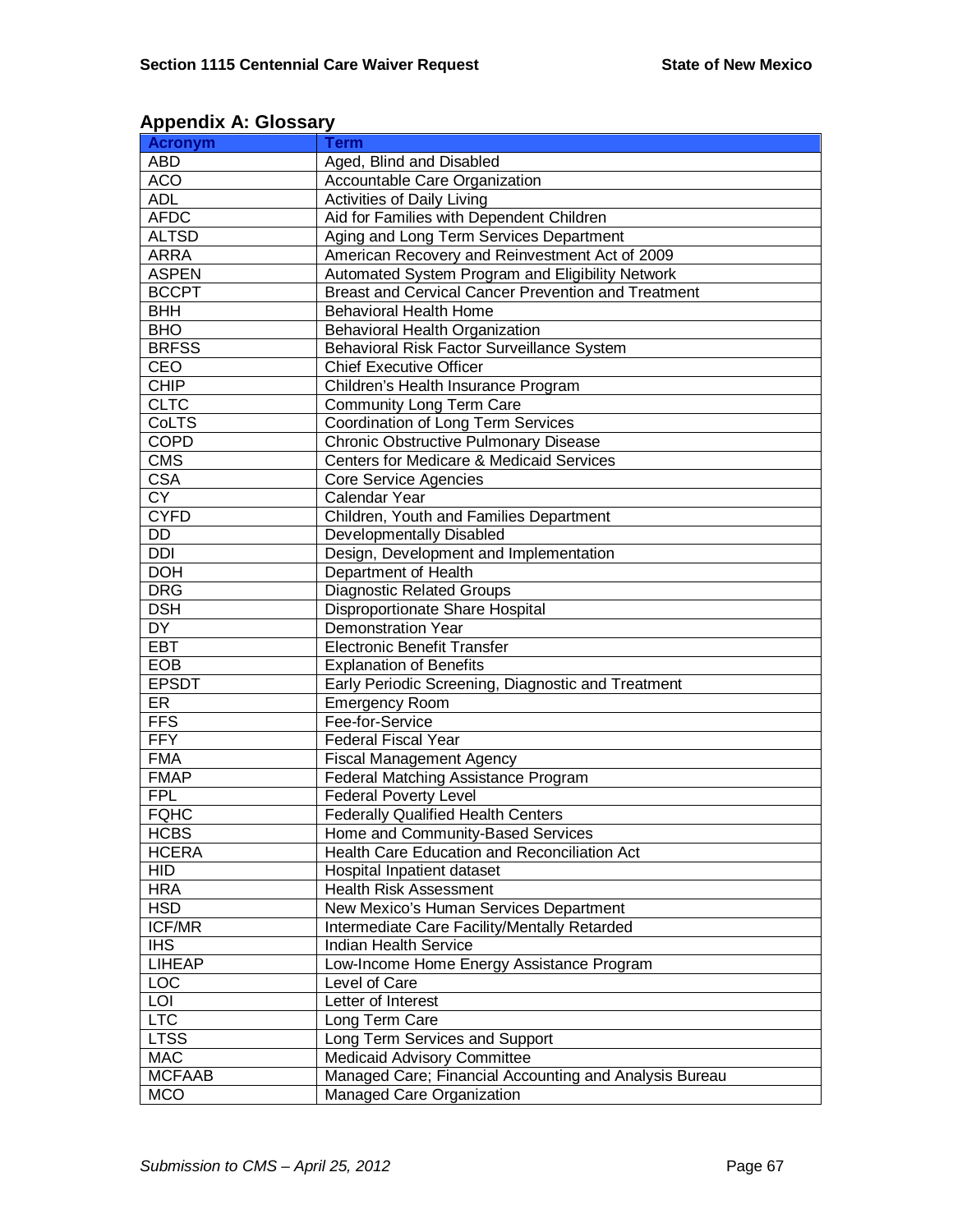| <b>Acronym</b>           | <b>Term</b>                                           |
|--------------------------|-------------------------------------------------------|
| <b>MEG</b>               | <b>Medicaid Eligibility Group</b>                     |
| <b>MF</b>                | <b>Medically Fragile</b>                              |
| <b>MMIS</b>              | Medicaid Management Information System                |
| <b>NCQA</b>              | National Committee for Quality Assurance              |
| $\overline{\mathsf{NF}}$ | <b>Nursing Facility</b>                               |
| <b>NFLOC</b>             | Nursing Facility Level of Care                        |
| <b>NM</b>                | <b>New Mexico</b>                                     |
| <b>NMBHPC</b>            | New Mexico Behavioral Health Purchasing Collaborative |
| <b>OMB</b>               | Office of Management and Budget                       |
| $\overline{OT}$          | Occupational Therapy                                  |
| <b>PACE</b>              | Program for All-Inclusive Care for the Elderly        |
| <b>PCMH</b>              | <b>Patient-Centered Medical Homes</b>                 |
| <b>PCO</b>               | <b>Personal Care Option</b>                           |
| <b>PCP</b>               | Primary Care Physician                                |
| <b>PMPM</b>              | Per Member Per Month                                  |
| <b>PPACA</b>             | Patient Protection and Affordable Care Act of 2010    |
| PT                       | Physical Therapy                                      |
| $\overline{\mathsf{Q}}$  | Qualified Individual                                  |
| QMB                      | Qualified Medicare Beneficiary                        |
| <b>RCA</b>               | Refugee Cash Assistance                               |
| <b>RFP</b>               | Request for Proposal                                  |
| <b>SCI</b>               | State Coverage Insurance                              |
| <b>SCP</b>               | Sole Community Provider                               |
| <b>SCPH</b>              | Sole Community Provider Hospital                      |
| <b>SED</b>               | Severe Emotional Disturbance                          |
| <b>SFY</b>               | <b>State Fiscal Year</b>                              |
| <b>SLMB</b>              | Specified Low-Income Medicare Beneficiary             |
| <b>SLT</b>               | Speech and Language Therapy                           |
| <b>SMDL</b>              | State Medicaid Director's Letter                      |
| <b>SNAP</b>              | Supplemental Nutrition Assistance Program             |
| <b>SPA</b>               | <b>State Plan Amendment</b>                           |
| <b>SPMI</b>              | Severe and Persistent Mental Illness                  |
| <b>SSA</b>               | Social Security Act                                   |
| SSI                      | <b>Supplemental Security Income</b>                   |
| <b>TANF</b>              | Temporary Assistance for Needy Families               |
| <b>TPA</b>               | Third Party Administrator                             |
| <b>UPL</b>               | <b>Upper Payment Limit</b>                            |
| <b>USCIS</b>             | U.S. Citizenship and Immigration Services             |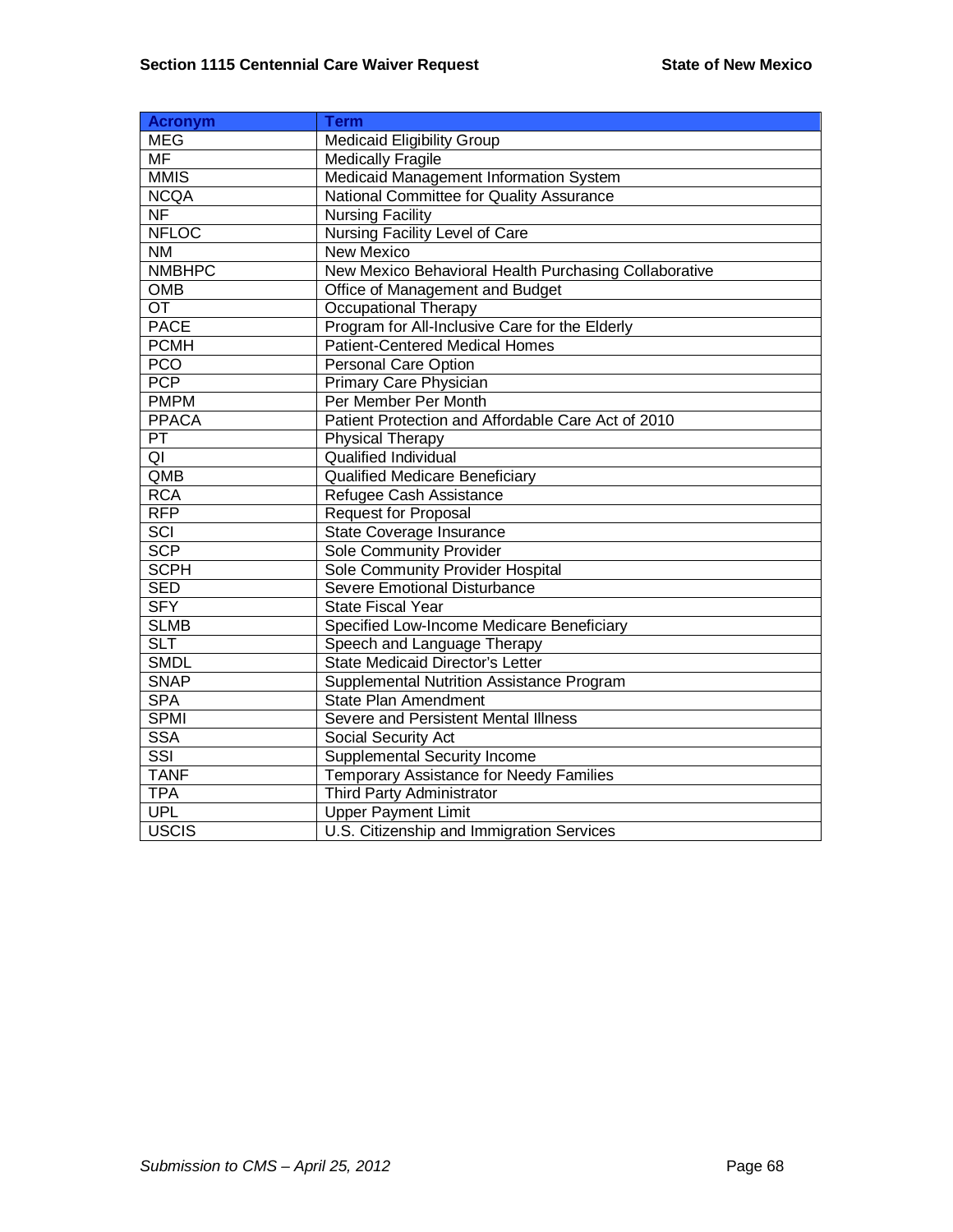# **Appendix B: Summary of Stakeholder Input**

During the months of July & August 2011, the State conducted a series of public stakeholder meetings to collect the concerns, opinions and advice of recipients, advocates, providers and citizens of all regions of New Mexico. Public meetings were heavily publicized and well-attended in the following locations:

Clovis, Civic Center – Wednesday, July 6, 2011 Farmington, San Juan College – Tuesday, July 12, 2011 Roswell, Public Library – Tuesday, July 26, 2011 Las Cruces, New Mexico Farm & Ranch Museum – Wednesday, July 27, 2011 Albuquerque, University of New Mexico – Thursday, July 28, 2011 Santa Fe, Willie Ortiz Building – Tuesday, August 2, 2011 Tribal Consultation, Indian Pueblo Cultural Center – Wednesday August 3, 2011

The following tables represent individual public comments made by attendees. The comments are categorized according to the four principles of the Medicaid Modernization project.

| <u>r micipie i . Comprenensive Cooruniated Delivery Jystem</u>                                                                                              |                     |
|-------------------------------------------------------------------------------------------------------------------------------------------------------------|---------------------|
| <b>Comment/Consideration</b>                                                                                                                                | <b>Program Area</b> |
| Single provider coordinating care for cancer patients.                                                                                                      | Care                |
|                                                                                                                                                             | Coordination        |
| Outcome Measures focused on screening, care coordination, quality of life.                                                                                  | Quality             |
| PACE model of care is best for Pueblo communities to deliver long term care.                                                                                | LTC                 |
| Include State Supplemental Payment services to the deaf/blind community as a                                                                                | <b>Benefits</b>     |
| Medicaid covered service.                                                                                                                                   |                     |
| Need to increase the ability for small businesses and individuals to provide in small<br>areas.                                                             | Providers           |
| Support for community health workers. Have preventive care at home or community-<br>based or school based health centers                                    | Access              |
| More support for care givers. Programs like Mi Via people can hire their own support.                                                                       | <b>Benefits</b>     |
| Make it easier for people to keep working and get services at home.                                                                                         | Access              |
| Respite for care givers. People who provide long term services develop their own                                                                            | <b>Benefits</b>     |
| problems.                                                                                                                                                   |                     |
| Not penalizing docs for conditions they can't control. Can't monitor when people eat<br>or going to gym.                                                    | <b>Benefits</b>     |
| Ending gross receipts tax for doctors.                                                                                                                      | Providers           |
| Co-pays hurt patients and providers. Docs see fewer patients and patients seek<br>fewer care.                                                               | <b>Benefits</b>     |
| Improve access to services and resources to rural areas and create a competition;<br>Transportation in rural areas.                                         | Access              |
| Comprehensive directory of providers would be helpful to patients;<br>Even just a once a month clinic that came in to release pressure could relieve costs. | Access              |
| Better verification of eligibility.                                                                                                                         | Quality             |
| Early intervention and preventative care make a big difference and are working.<br>Would like to see more of that.                                          | <b>Benefits</b>     |
| Integrate physical and behavioral health.                                                                                                                   | Model               |
| Individualize teaching and training for a specific client or caregiver or family to take<br>better care at home.                                            | <b>LTC</b>          |
| Consumer wants to have more input into their care plan.                                                                                                     | Care                |
|                                                                                                                                                             | Coordination        |
| Respite hours based on acute level.                                                                                                                         | Model               |

# **Principle 1: Comprehensive Coordinated Delivery System**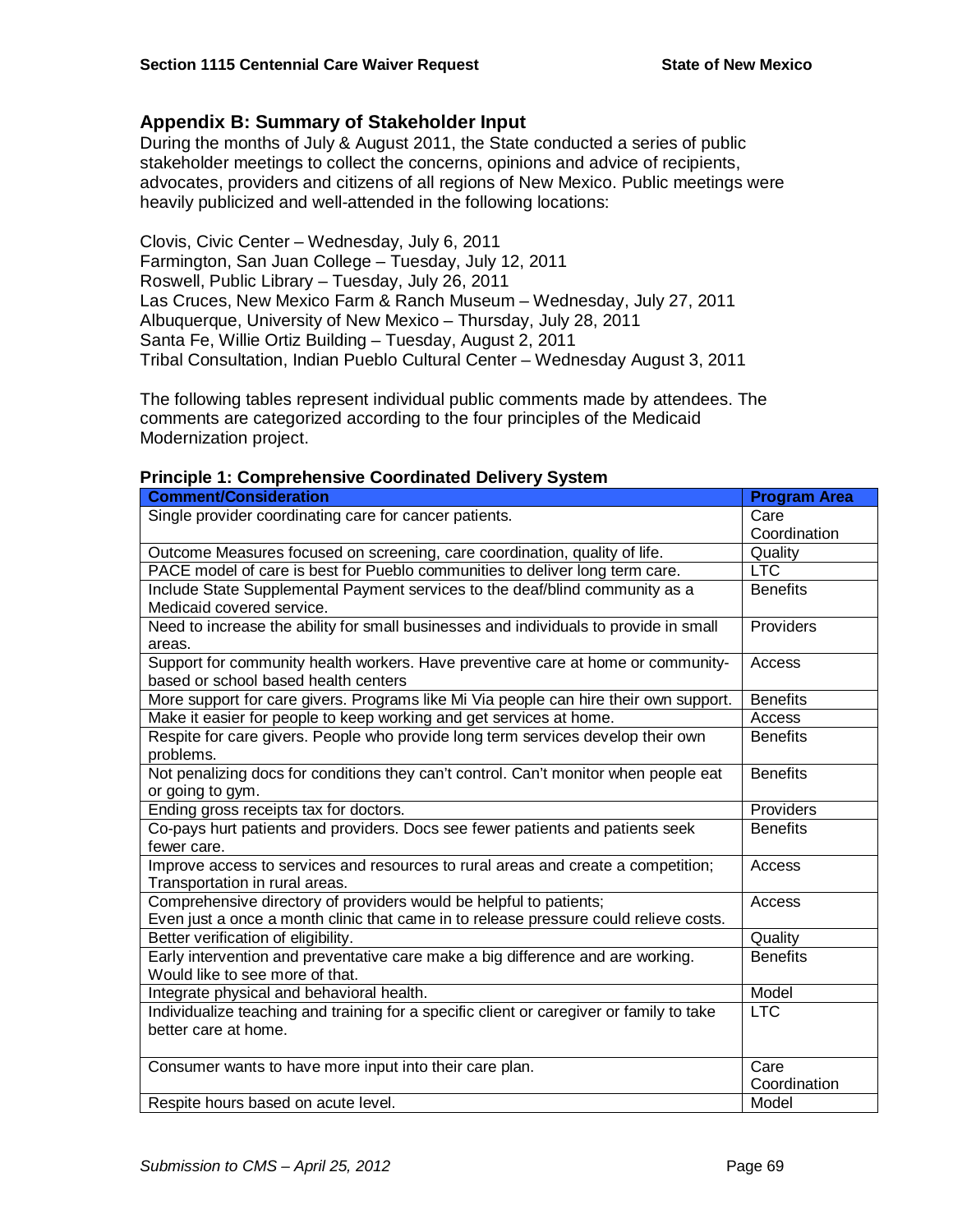| <b>Comment/Consideration</b>                                                                                                                                                                            | <b>Program Area</b>  |
|---------------------------------------------------------------------------------------------------------------------------------------------------------------------------------------------------------|----------------------|
| Ability to bank that respite if not used one year. Roll over to the next year or get<br>credit back at least.                                                                                           |                      |
| Supply coordination. Continuing to get supplies that they don't need. Huge waste.<br>Local recycle deposit for the supplies                                                                             | Model                |
| More vouchers for assisting people with rent.                                                                                                                                                           | <b>Benefits</b>      |
| Services coordinators for MCOs have too large caseloads.                                                                                                                                                | Care<br>Coordination |
| Better management of Fraud and abuse.                                                                                                                                                                   | Quality              |
| Don't cut attendant care hours. This leads to other things that cost more - example:<br>hours cut and suffered injury while attendant wasn't there.                                                     | <b>Benefits</b>      |
| Reward patient and providers for getting and giving preventative care, rather than<br>charging co-payments for services. Would be a true partnership between patient and<br>provider.                   | Model                |
| Long term care $-30$ -day requirement to get the waiver from a LTC facility to home.<br>Instead waive these requirements so people can get out when they want to get out.<br>Cost savings will justify. | <b>LTC</b>           |
| Adult Daycare may help people stay in home;<br>Occupational Therapy, Physical Therapy and Speech Therapy<br>Home-based services.                                                                        | <b>Benefits</b>      |
| Criteria of services need to be addressed.                                                                                                                                                              | <b>Benefits</b>      |
| Quicker assessments;<br>Base assessments on what the client is telling them instead of prompting them on<br>what they may need.                                                                         | Care<br>Coordination |
| Define the diagnosis of developmental disability.                                                                                                                                                       | <b>Benefits</b>      |
| Incentives. Giving people an incentive to go to work to get programs. Example: SSI<br>or Social Security Disability Insurance Ticket to Work program.                                                   | Model                |
| More education to people about resources, i.e. behavioral health.                                                                                                                                       | Model                |
| Increase income limits, the guideline to obtaining waiver services.                                                                                                                                     | Model                |
| More Preventive services.                                                                                                                                                                               | <b>Benefits</b>      |
| Expand Tele-health.                                                                                                                                                                                     | Model                |
| Cover vision services.                                                                                                                                                                                  | <b>Benefits</b>      |
| Extend reenrollment;<br>Express eligibility, if a child qualifies for free food, auto-enroll in New MexiKids.                                                                                           | Model                |
| Healthcare for undocumented.                                                                                                                                                                            | Model                |
| Reduce prior authorizations required by MCO.                                                                                                                                                            | Model                |
| Increase hours for Traumatic Brain Injuries.                                                                                                                                                            | <b>Benefits</b>      |
| Keep PCO.                                                                                                                                                                                               | <b>Benefits</b>      |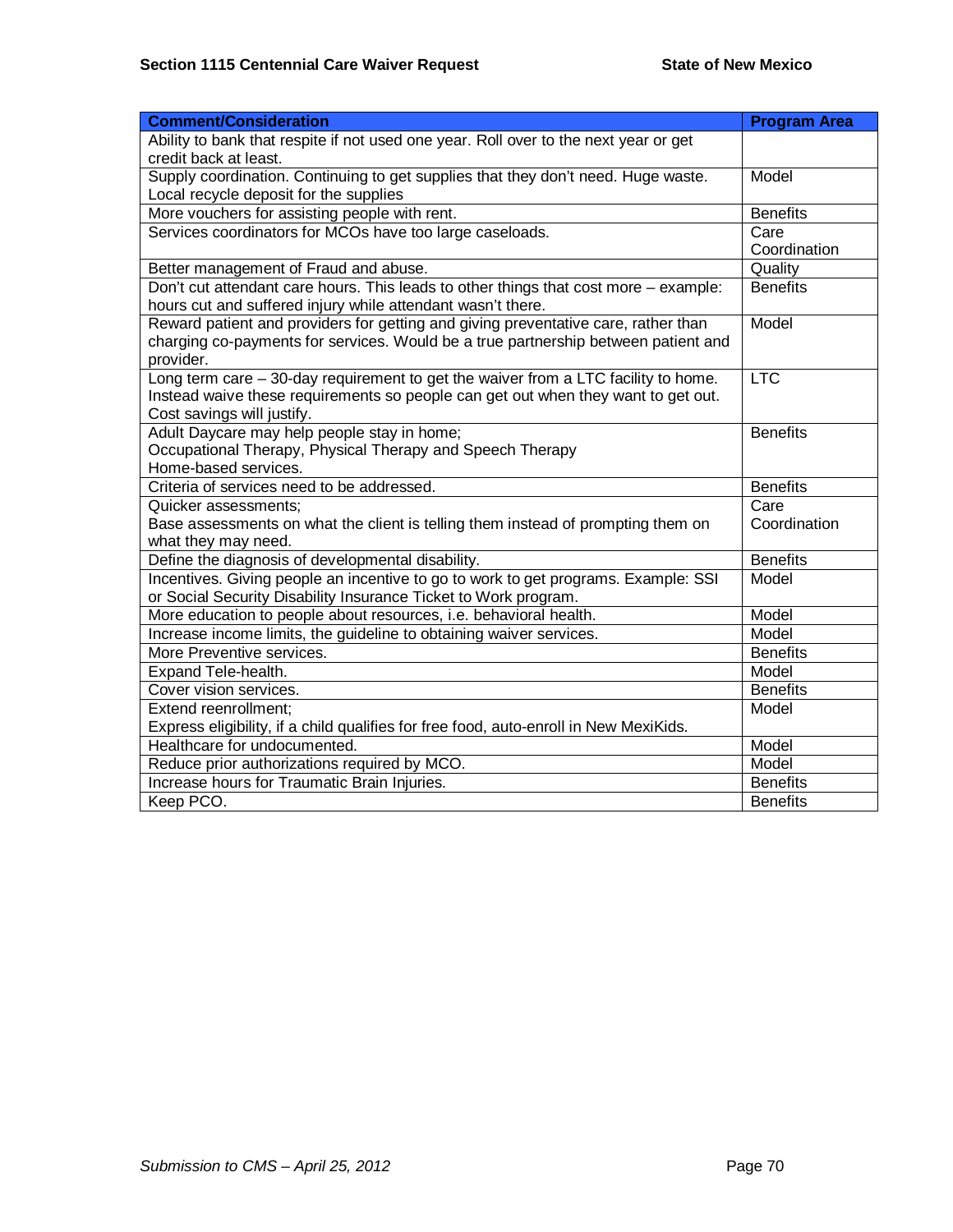# **Principle 2: Personal Responsibility**

| <b>Comment/Consideration</b>                                                          | <b>Program Area</b> |
|---------------------------------------------------------------------------------------|---------------------|
| Include health education;                                                             | Model               |
| More education on taking medications. Keep them out of hospital;                      |                     |
| Quality of care givers under PCO. There needs to be better quality care givers. More  |                     |
| than 40 hours of training and training should be specialized, especially with those   |                     |
| people with Developmental Disabilities. Caregivers may not have the experience or     |                     |
| training to support needs;                                                            |                     |
| Need outreach workers that go to communities.                                         |                     |
| Include assistance scheduling preventive care.                                        | <b>Benefits</b>     |
| Offer nutrition classes.                                                              | <b>Benefits</b>     |
| Offer access to exercise facilities.                                                  | <b>Benefits</b>     |
| Study Native American populations separately when designing programs for health       | Model               |
| promotion and disease prevention;                                                     |                     |
| Reward and incentives need to be client specific.                                     |                     |
| Internet access is not reliable in rural areas;                                       | Access              |
| Phone-based for those without internet                                                |                     |
| Stop smoking aids                                                                     | <b>Benefits</b>     |
| Access to healthy foods in rural areas                                                | Access              |
| Don't make documentation by providers too labor intensive                             | Providers           |
| Support service providers are working well                                            | <b>Benefits</b>     |
| Comprehensive Health Plan where everybody played a part - providers and patients      | Model               |
| Skill building activities                                                             |                     |
| Utilizing PCP to set goals                                                            |                     |
| Preventative services as a mandatory benefits for participant of Medicaid             |                     |
| Mandatory training<br>Education                                                       |                     |
| Economics                                                                             |                     |
| All in conjunction with Behavioral Health, agree with parity.                         |                     |
| Providers responsibility                                                              | Model               |
| Rewarding patient by acknowledgement                                                  |                     |
| Nurses are big on preventative care and can be an example                             |                     |
| Provider incentives when patient gets healthier and stays healthier                   |                     |
| Patient should see a benefit too by decreased co-pays.                                |                     |
| Universal electronic medical records will help with keeping track of medications      |                     |
| Cut off payment after $2^{nd}$ baby – pay for 2 babies only;                          | <b>Benefits</b>     |
| Time limit to programmoves to stair-step program to get them off.                     |                     |
| In ER, to prevent a violation the client has to be seen by a medical providerscould   | ER                  |
| that be a nurse practitioner or MD who says this is not an emergency situation go to  |                     |
| walk-in clinic.                                                                       |                     |
| Need more dental health willing to take Medicaid                                      | <b>Benefits</b>     |
| If you don't have an area where a medical professional is available, do a triage and  | ER                  |
| have a medical hotline that has the professional education to ask the right questions |                     |
| about an ER situation - make mandatory.                                               |                     |
| Keep Medicaid in schools and funding for school based health centers.                 | Access              |
| Better transportation and access.                                                     | Access              |
| Nurse and medical hotline.                                                            | Access              |
| Extended hours for urgent care centers.                                               | Access              |
| Child care assistance.                                                                | <b>Benefits</b>     |
| Co-payment for non-emergency ER if urgent care is open.                               | ER                  |
| Ensure more behavioral health and substance abuse providers.                          | Access              |
| Financial incentives - gas cards and school supplies.                                 | Model               |
| State needs to be better, effective outreach programs.                                | Model               |
| Develop a stair-step program to get people off Medicaid.                              | Model               |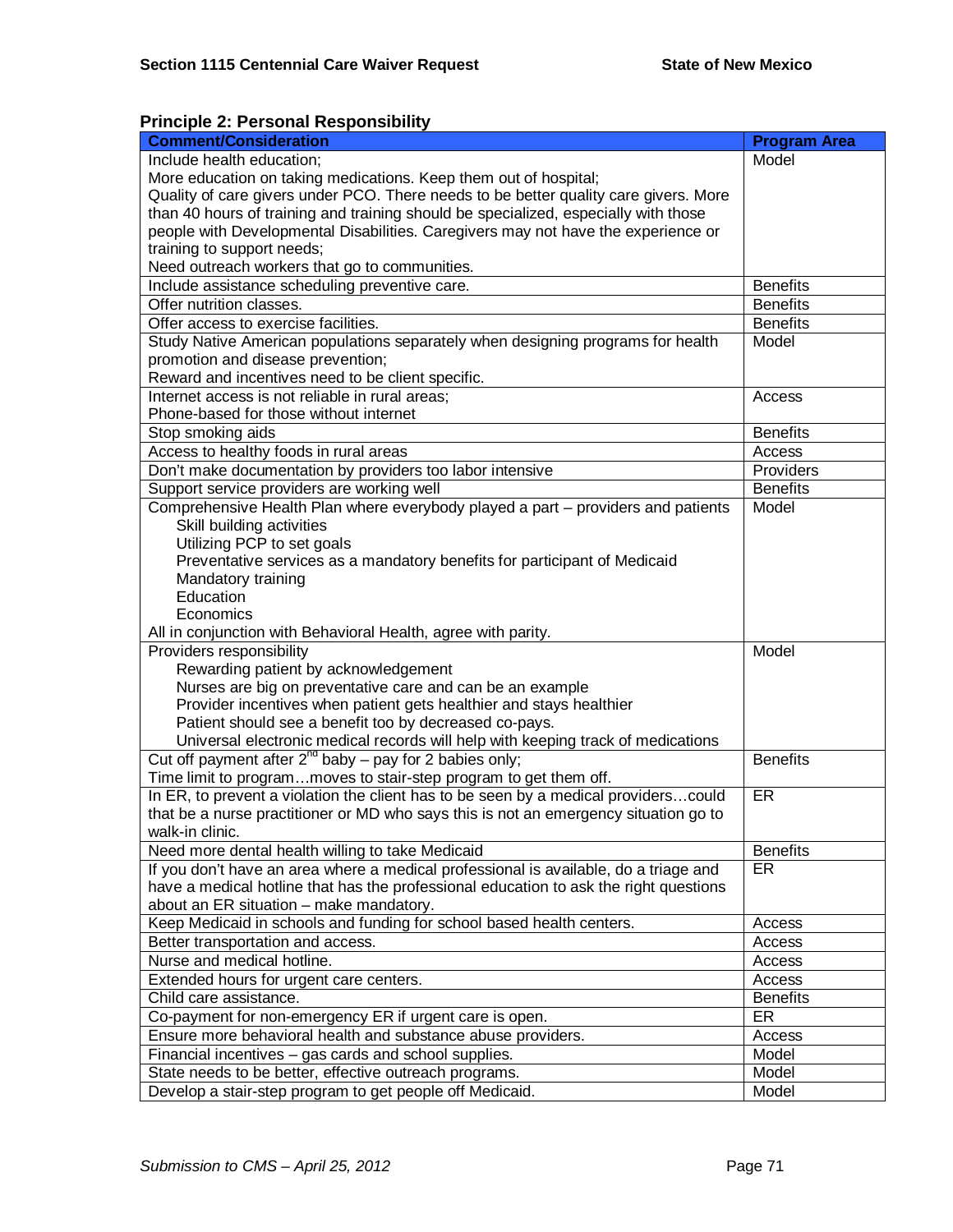| <b>Comment/Consideration</b>                                                      | <b>Program Area</b> |
|-----------------------------------------------------------------------------------|---------------------|
| Better regulation on TANF and Food Stamps (can't buy candy or pop or cigarettes). | Model               |
| Could be a sliding scale to co-pays;                                              | <b>Benefits</b>     |
| No co-pays for non-generic drugs. Generic medications react different with some   |                     |
| people.                                                                           |                     |
| Volunteer to help pay for the premiums.                                           | Model               |
| Often times people go to ER because they run out of medications. - need a better  | Access              |
| way to get them their medications.                                                |                     |
| Health home for physical care – what about a pharmacy home? Coordination          | Model               |
| between pharmacies to help manage the medications.                                |                     |
| Funding mobile crisis response in rural areas.                                    | Access              |
| No shows, cost money. Needs to be some kind of consequence that is very sensitive | Model               |
| and tailor made.                                                                  |                     |

# **Principle 3: Pay for Performance**

| <b>Comment/Consideration</b>                                                                      | <b>Program Area</b> |
|---------------------------------------------------------------------------------------------------|---------------------|
| IHS should be a performance based pay provider using bench marks and quality<br>control measures. | Quality             |
| IHS needs to develop secondary services based on epidemiology data, chronic<br>disease patterns.  | Access              |
| Reward PCPs who achieve healthy behaviors of their patient panels.                                | Model               |
| Limited access to PCP in rural areas                                                              | Access              |
| Access to specialists                                                                             |                     |
| Follow up services                                                                                |                     |
| Preventative services                                                                             |                     |
| Telemedicine                                                                                      |                     |
| Crisis units in rural areas                                                                       |                     |
| Cost to copy records.                                                                             | Technology          |
| Access between physicians. Physicians not talking to each other.                                  | Providers           |
| Electronic Medical Systems not universal.                                                         | Technology          |
| Service duplication due to records.                                                               | Technology          |
| Information not being shared between doctors and hospitals.                                       | Technology          |
| Helping providers hold people accountable - need more doctors that can spend a                    | Providers           |
| longer period of time with patients to get to know them and develop a relationship to             |                     |
| encourage them to take more responsibility for their own care.                                    |                     |
| Relates to recruitment and retention of doctors in rural and frontier areas.                      | Access              |
| Should be rewards built in for preventative health care, particularly there seems to be           | Model               |
| a lack of services for adults on the Medicaid side.                                               |                     |
| Coordination of care activities for both physical health and behavioral health need to            | Care Coordination   |
| have parity with face to face contact or treatment activities to coordinate care.                 |                     |
| ECHO program - telemedicine/teleheatlh program that is involved with educating                    | <b>Benefits</b>     |
| providers as well as volunteers, aimed at chronic disease. Now been informed that                 |                     |
| Molina is paying providers to present cases. In a larger area not a big deal, but in              |                     |
| rural area it is. Can it be incorporated at some level in Medicaid Modernization.                 |                     |
| Expansion of promotoras throughout the State.                                                     | Model               |
| Doctors not getting adequate reimbursement.                                                       | Providers           |
| Lose middle management.                                                                           | Model               |
| Have all service fees the same across the board for all providers.                                | Providers           |
| State needs to focus on the top five arenas of physical and mental health.                        | Model               |
| Operational definitions need to be identified.                                                    | Model               |
| Look at high users and provide incentive goals to lower use.                                      | Model               |
| Let providers develop and incentivize.                                                            | Model               |
| On recipient end - have levels of co pays. People who do not take doctor's advice to              | Model               |
| improve their health will be charged higher co pays after the first year on the                   |                     |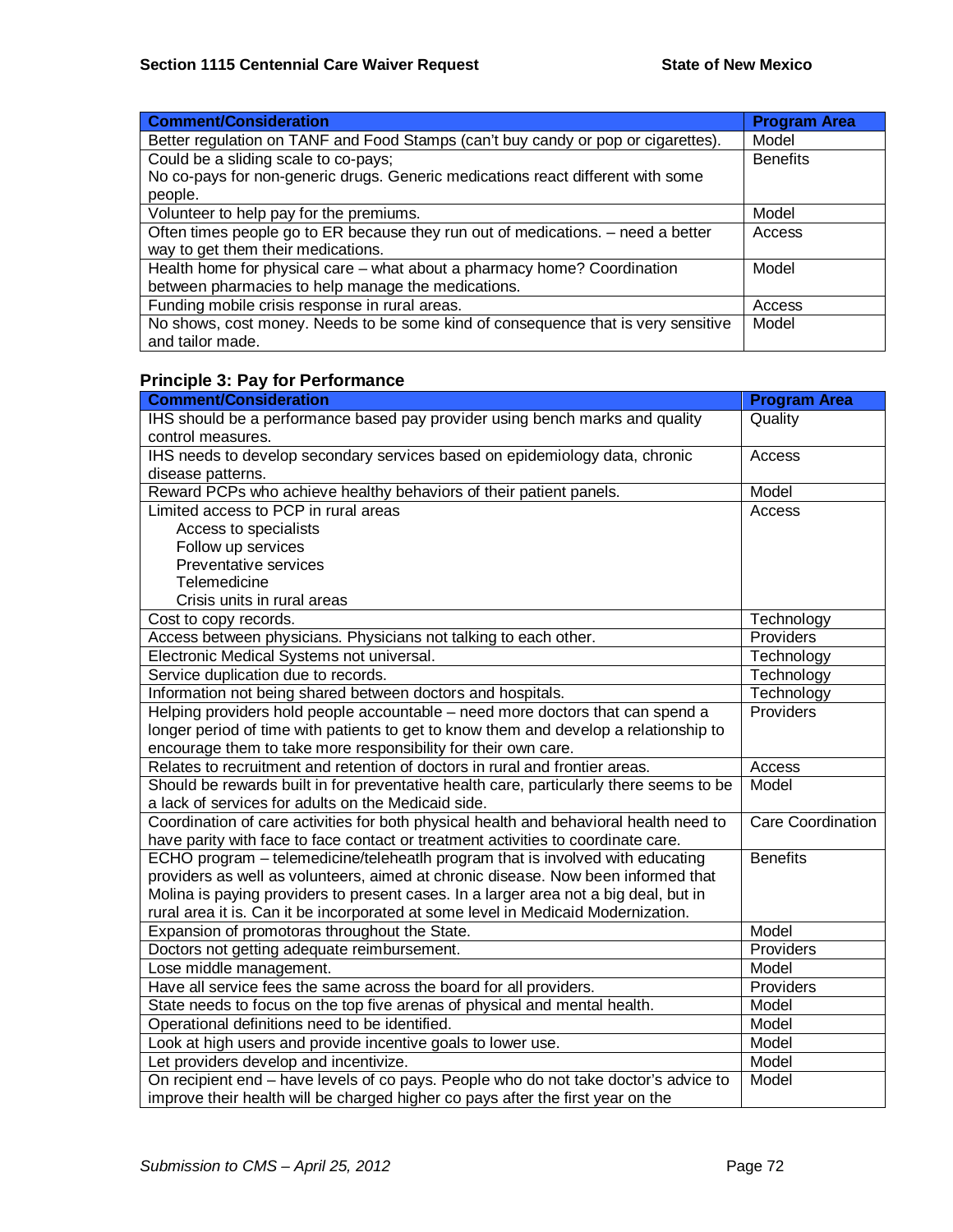| <b>Comment/Consideration</b>                                                                                                                                                 | <b>Program Area</b> |
|------------------------------------------------------------------------------------------------------------------------------------------------------------------------------|---------------------|
| program.                                                                                                                                                                     |                     |
| Part of Medicaid eligibility requirement is to make a mandatory one year screening<br>package. Saves catastrophic down the road.                                             | Model               |
| Incentives - like car insurance if you don't have accidents you get money back.<br>Under Health Care Reform would be good to have incentives for not over-utilizing<br>care. | Model               |
| Keep all 12 waivers as we have them. Global gives opportunity below 1902 baseline.<br>Very risky to manage ourselves.                                                        | Model               |
| Home visits generated by providers. If providers generate it will help keep people<br>healthy. Check-ups would reduce visits to hospital.                                    | <b>Benefits</b>     |
| Money incentives to stay healthy.                                                                                                                                            | Model               |
| Make recipients aware of the costs. Send out information on how much their visits<br>cost.                                                                                   | Model               |
| System change, such as student loan forgiveness program for Medicaid providers.<br>Look at percentage of Medicaid clients they take throughout their career.                 | Model               |
| Needs to be an easier process for prescribing doctors to be able to order medication.<br>MCOs need to be better at helping people get the right medications.                 | Access              |
| Need to see people more quickly before an ER visit.                                                                                                                          | ER.                 |
| Rural areas, such as Hatch and Anthony don't have urgent care and their only option<br>is ER;<br>Urgent care is not available or closes early.                               | <b>ER</b>           |
| Need to use a hot/warm line staffed by nurses to determine if an ER visit is<br>necessary.                                                                                   | ER                  |
| How come Medicaid only covers certain transportation companies and not a wider<br>variety.                                                                                   | Access              |
| Community-based health at the schools.                                                                                                                                       | Access              |
| Alternative hours/extended hour.                                                                                                                                             | Access              |
| Penalty fee for no shows and cancellations.                                                                                                                                  | Model               |
| Incentivize clinics for holding patients accountable.                                                                                                                        | Model               |

# **Principle 4: Administrative Simplicity**

| <b>Comment/Consideration</b>                                                         | <b>Program Area</b> |
|--------------------------------------------------------------------------------------|---------------------|
| Native Americans should be allowed to opt-out for CoLTS and Salud!.                  | Model               |
| Consider a waiver specifically for Native American "carve-out" and make them totally | Model               |
| dependent on federal funding thus relieving the State of FMAP.                       |                     |
| Understanding eligibility is problematic in reservation communities.                 | Model               |
| Design and implement a centralized Managed care; Financial Accounting and            | Model               |
| Analysis Bureau (MCFAAB)                                                             |                     |
| Meet all financial reporting requirements                                            |                     |
| Complete capitation reconciliation                                                   |                     |
| Managed care enrollment                                                              |                     |
| <b>Desktop Recoupments</b>                                                           |                     |
| MCO/State expenditure analysis                                                       |                     |
| Related performance measure computations                                             |                     |
| Provide data to actuaries, Legislative committee, etc                                |                     |
| Hospitals would like to see a reduction in the number of MCOs to negotiate with.     | <b>Providers</b>    |
| Include behavioral health to coordinate physical and behavioral through a single     | Model               |
| MCO.                                                                                 |                     |
| Streamline physical and administrative access of Native Americans to the healthcare  | Model               |
| system.                                                                              |                     |
| Slowly decrease non-mandatory services by reducing services to the healthy first and | Model               |
| chronically ill last.                                                                |                     |
| Do not introduce additional premiums or co-payments.                                 | Model               |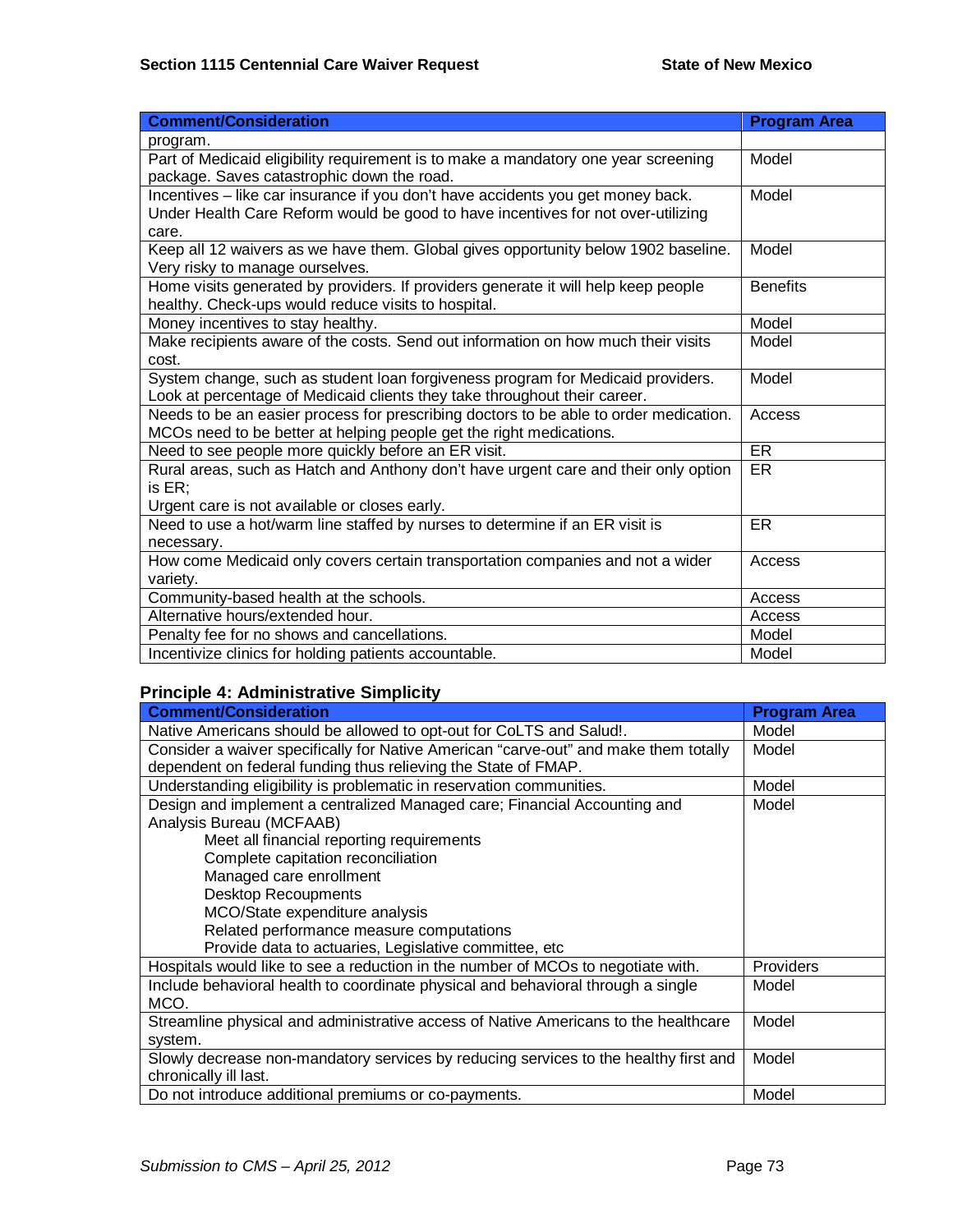| <b>Comment/Consideration</b>                                                          | <b>Program Area</b> |
|---------------------------------------------------------------------------------------|---------------------|
| Review Scopes of Practice and allow providers to work at the "top of their scope" and | Providers           |
| to the fullest extent of their education and NM law.                                  |                     |
| Consider competitive bidding.                                                         | Model               |
| Simplify re-enrollment process, especially with chronic conditions.                   | Model               |
| Simplify the credentialing process for providers.                                     | Model               |
| Increase provider incentives to work in rural areas.                                  |                     |
| Tort reform brought up to increase doctors who want to practice in NM and reduce      | Model               |
| overutilization of services.                                                          |                     |
| Have to have a one-stop shop for eligibility.                                         | Model               |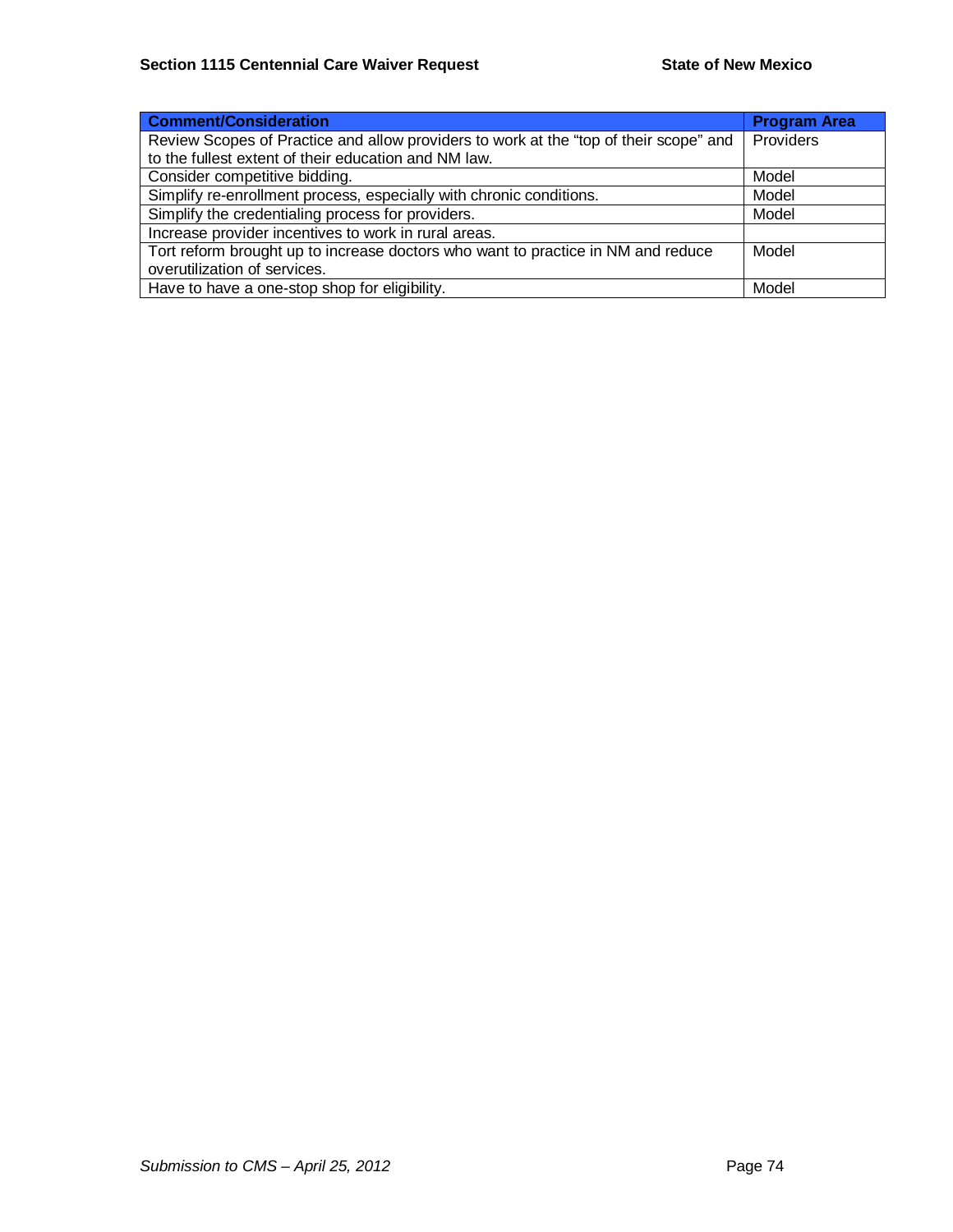# **Appendix C: Budget Neutrality Tables**

The following tables summarize the trend rate and overall cost and caseload for the populations for the five-year demonstration period:

# Table 9.2a Historical Data

Total Computable

|                                | SFY07 |                    | SFY08 |                    | SFY09 |                                 |      | SFY <sub>10</sub>  | <b>SFY11</b> |                    |    | 5-YEARS                |  |  |
|--------------------------------|-------|--------------------|-------|--------------------|-------|---------------------------------|------|--------------------|--------------|--------------------|----|------------------------|--|--|
|                                |       | (7/1/06 - 6/30/07) |       | (7/1/07 - 6/30/08) |       | $(7/1/08 - 6/30/09)$            |      | (7/1/09 - 6/30/10) |              | (7/1/10 - 6/30/11) |    |                        |  |  |
| <b>TANF &amp; Related</b>      |       |                    |       |                    |       |                                 |      |                    |              |                    |    |                        |  |  |
| TOTAL EXPENDITURES             |       |                    |       |                    |       |                                 |      |                    |              |                    |    |                        |  |  |
| Eligible Member Months         |       | 3,222,890          |       | 3,345,269          |       | 3,650,469                       |      | 3,974,052          |              | 4,172,356          |    |                        |  |  |
| <b>Total Cost per Eligible</b> | \$    | 307.80             | -\$   | 325.50             | \$    | 318.57 \$                       |      | 307.94             | - \$         | 287.24             |    |                        |  |  |
| <b>Total Expenditure</b>       | \$    | 991,993,925        | \$    | 1,088,890,637      | \$    | 1,162,938,641                   | \$   | 1,223,786,435      | \$           | 1.198.461.186      | \$ | 5,666,070,824          |  |  |
|                                |       |                    |       |                    |       |                                 |      |                    |              |                    |    |                        |  |  |
| <b>TREND RATES</b>             |       |                    |       |                    |       | <b>ANNUAL CHANGE</b>            |      |                    |              |                    |    | 5-YEAR AVERAGE         |  |  |
| Eligible Member Months         |       |                    |       | 3.8%               |       | 9.1%                            |      | 8.9%               |              | 5.0%               |    | 5.9%                   |  |  |
| <b>Total Cost per Eligible</b> |       |                    |       | 5.8%               |       | $-2.1%$                         |      | $-3.3%$            |              | $-6.7%$            |    | $-1.5%$                |  |  |
| <b>Total Expenditure</b>       |       |                    |       | 9.8%               |       | 6.8%                            |      | 5.2%               |              | $-2.1%$            |    | 4.3%                   |  |  |
| <b>SSI &amp; Related</b>       |       |                    |       |                    |       |                                 |      |                    |              |                    |    |                        |  |  |
| TOTAL EXPENDITURES             |       |                    |       |                    |       |                                 |      |                    |              |                    |    |                        |  |  |
|                                |       |                    |       |                    |       |                                 |      |                    |              |                    |    |                        |  |  |
| Eligible Member Months         |       | 402,027            |       | 402,561            |       | 412,018                         |      | 430,982            |              | 423,827            |    |                        |  |  |
| <b>Total Cost per Eligible</b> | \$    | 1,000.24 \$        |       | 1,159.95 \$        |       | 1,070.80 \$                     |      | 962.88 \$          |              | 891.91             |    |                        |  |  |
| <b>Total Expenditure</b>       | \$    | 402,121,878        | \$    | 466, 952, 008      | \$    | 441,189,869                     | \$   | 414,982,990        | \$           | 378,015,652 \$     |    | 2,103,262,398          |  |  |
| <b>TREND RATES</b>             |       |                    |       |                    |       | <b>ANNUAL CHANGE</b>            |      |                    |              |                    |    | 5-YEAR AVERAGE         |  |  |
| Eligible Member Months         |       |                    |       | 0.1%               |       | 2.3%                            |      | 4.6%               |              | $-1.7%$            |    | 1.2%                   |  |  |
| <b>Total Cost per Eligible</b> |       |                    |       | 16.0%              |       | $-7.7%$                         |      | $-10.1%$           |              | $-7.4%$            |    | $-2.5%$                |  |  |
| <b>Total Expenditure</b>       |       |                    |       | 16.1%              |       | $-5.5%$                         |      | $-5.9%$            |              | $-8.9%$            |    | $-1.4%$                |  |  |
|                                |       |                    |       |                    |       |                                 |      |                    |              |                    |    |                        |  |  |
| <b>NF LOC - Dual</b>           |       |                    |       |                    |       |                                 |      |                    |              |                    |    |                        |  |  |
| <b>TOTAL EXPENDITURES</b>      |       |                    |       |                    |       |                                 |      |                    |              |                    |    |                        |  |  |
| Eligible Member Months         |       | 171,654            |       | 181,257            |       | 177,244                         |      | 181,300            |              | 188,179            |    |                        |  |  |
| <b>Total Cost per Eligible</b> | \$    | 2,310.04           | \$    | 2,436.33           | -\$   | 2,645.65                        | - \$ | 2,825.40           | \$           | 2,845.49           |    |                        |  |  |
| <b>Total Expenditure</b>       | \$    | 396,526,760        | \$    | 441,602,101 \$     |       | 468,926,248 \$                  |      | 512,245,920 \$     |              | 535,461,624        | \$ | 2,354,762,653          |  |  |
| <b>TREND RATES</b>             |       |                    |       |                    |       |                                 |      |                    |              |                    |    |                        |  |  |
|                                |       |                    |       | 5.6%               |       | <b>ANNUAL CHANGE</b><br>$-2.2%$ |      | 2.3%               |              | 3.8%               |    | 5-YEAR AVERAGE<br>2.1% |  |  |
| Eligible Member Months         |       |                    |       |                    |       |                                 |      |                    |              |                    |    |                        |  |  |
| <b>Total Cost per Eligible</b> |       |                    |       | 5.5%               |       | 8.6%                            |      | 6.8%               |              | 0.7%               |    | 4.7%<br>6.9%           |  |  |
| <b>Total Expenditure</b>       |       |                    |       | 11.4%              |       | 6.2%                            |      | 9.2%               |              | 4.5%               |    |                        |  |  |
| <b>NF LOC - Medicaid Only</b>  |       |                    |       |                    |       |                                 |      |                    |              |                    |    |                        |  |  |
| <b>TOTAL EXPENDITURES</b>      |       |                    |       |                    |       |                                 |      |                    |              |                    |    |                        |  |  |
| Eligible Member Months         |       | 50,504             |       | 59,305             |       | 63,722                          |      | 66,073             |              | 74,528             |    |                        |  |  |
| <b>Total Cost per Eligible</b> | \$    | 3,022.39 \$        |       | 3,211.10 \$        |       | 3,609.85 \$                     |      | 4,159.19 \$        |              | 4,186.70           |    |                        |  |  |
| <b>Total Expenditure</b>       | \$    | 152,643,034        | \$    | 190,434,170        | - \$  | 230,027,087 \$                  |      | 274,810,073 \$     |              | 312,026,746        | \$ | 1,159,941,111          |  |  |
| <b>TREND RATES</b>             |       |                    |       |                    |       | <b>ANNUAL CHANGE</b>            |      |                    |              |                    |    | 5-YEAR AVERAGE         |  |  |
| Eligible Member Months         |       |                    |       | 17.4%              |       | 7.4%                            |      | 3.7%               |              | 12.8%              |    | 9.0%                   |  |  |
| <b>Total Cost per Eligible</b> |       |                    |       | 6.2%               |       | 12.4%                           |      | 15.2%              |              | 0.7%               |    | 7.5%                   |  |  |
| <b>Total Expenditure</b>       |       |                    |       | 24.8%              |       | 20.8%                           |      | 19.5%              |              | 13.5%              |    | 17.2%                  |  |  |
|                                |       |                    |       |                    |       |                                 |      |                    |              |                    |    |                        |  |  |
| <b>Healthy Dual</b>            |       |                    |       |                    |       |                                 |      |                    |              |                    |    |                        |  |  |
| TOTAL EXPENDITURES             |       |                    |       |                    |       |                                 |      |                    |              |                    |    |                        |  |  |
| Eligible Member Months         |       | 219,137            |       | 217,174            |       | 209,794                         |      | 200,159            |              | 197,003            |    |                        |  |  |
| <b>Total Cost per Eligible</b> | \$    | 125.93 \$          |       | 127.10 \$          |       | 214.97 \$                       |      | 203.12 \$          |              | 180.82             |    |                        |  |  |
| <b>Total Expenditure</b>       | \$    | 27,596,538 \$      |       | 27,602,922 \$      |       | 45,100,358 \$                   |      | 40,657,024 \$      |              | 35,621,687 \$      |    | 176,578,530            |  |  |
| <b>TREND RATES</b>             |       |                    |       |                    |       |                                 |      |                    |              |                    |    | 5-YEAR AVERAGE         |  |  |
|                                |       |                    |       |                    |       | <b>ANNUAL CHANGE</b>            |      |                    |              |                    |    |                        |  |  |
| <b>Eligible Member Months</b>  |       |                    |       | $-0.9%$            |       | $-3.4%$                         |      | $-4.6%$            |              | $-1.6%$            |    | $-2.3%$                |  |  |
| <b>Total Cost per Eligible</b> |       |                    |       | 0.9%               |       | 69.1%                           |      | $-5.5%$            |              | $-11.0%$           |    | 8.4%                   |  |  |
| <b>Total Expenditure</b>       |       |                    |       | 0.0%               |       | 63.4%                           |      | $-9.9%$            |              | $-12.4%$           |    | 5.8%                   |  |  |
|                                |       |                    |       |                    |       |                                 |      |                    |              |                    |    |                        |  |  |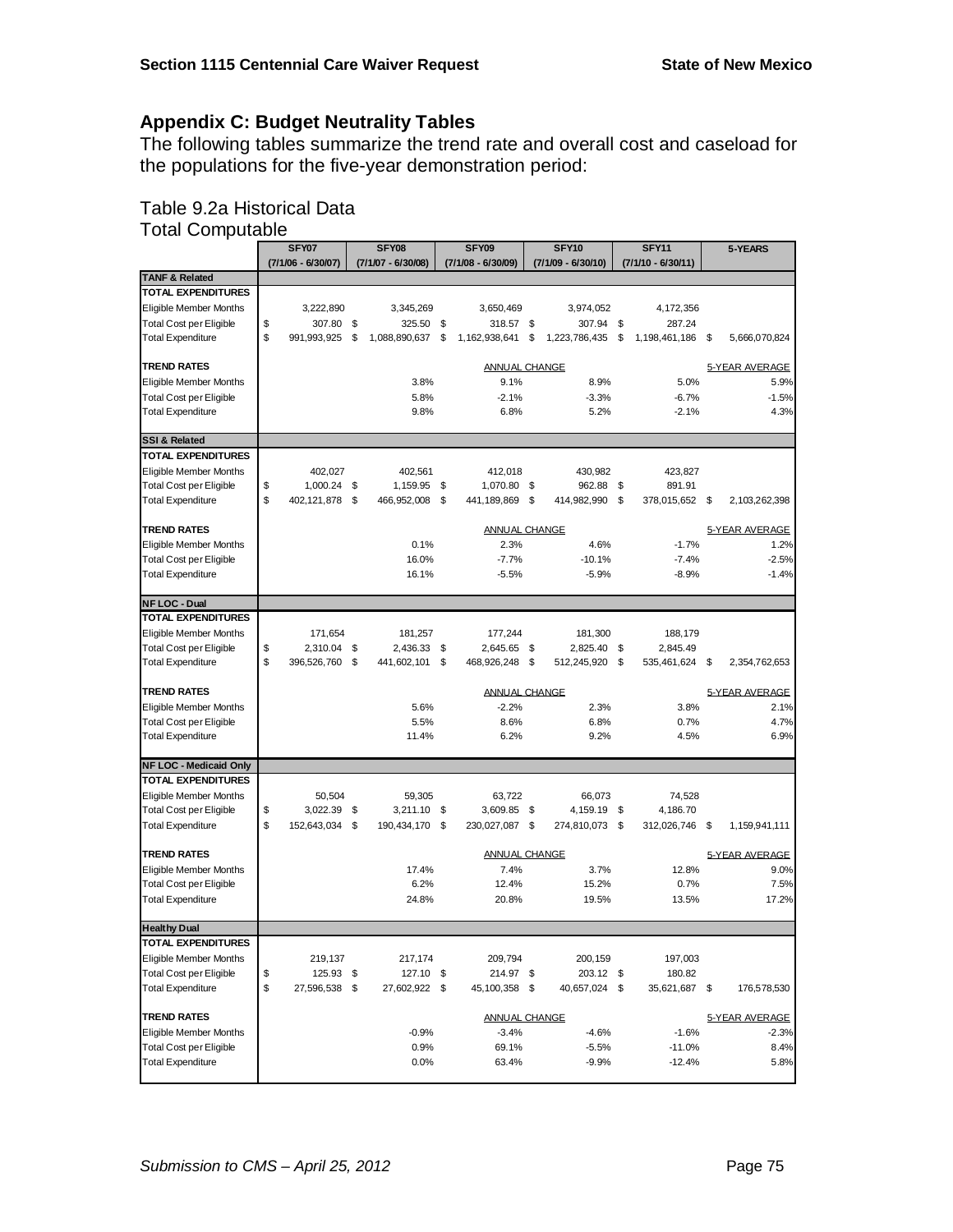### Table 9.2a Historical Data Total Computable – Continued

| $\sim$                         |    |                             |    |                               |    |                               |  |                               |  |                      |  |                |
|--------------------------------|----|-----------------------------|----|-------------------------------|----|-------------------------------|--|-------------------------------|--|----------------------|--|----------------|
|                                |    | SFY07<br>(7/1/06 - 6/30/07) |    | SFY08<br>$(7/1/07 - 6/30/08)$ |    | SFY09<br>$(7/1/08 - 6/30/09)$ |  | SFY10<br>$(7/1/09 - 6/30/10)$ |  | <b>SFY11</b>         |  | 5-YEARS        |
| Mi Via - Dual                  |    |                             |    |                               |    |                               |  |                               |  | $(7/1/10 - 6/30/11)$ |  |                |
|                                |    |                             |    |                               |    |                               |  |                               |  |                      |  |                |
| TOTAL EXPENDITURES             |    |                             |    |                               |    |                               |  |                               |  |                      |  |                |
| Eligible Member Months         |    | $\mathbf 0$                 |    | 0                             |    | 5.661                         |  | 6.756                         |  | 6,927                |  |                |
| <b>Total Cost per Eligible</b> | \$ |                             | \$ |                               | \$ | 2.643.36 \$                   |  | 2.799.62 \$                   |  | 3.145.27             |  |                |
| <b>Total Expenditure</b>       | \$ |                             | \$ |                               | \$ | 14,964,080 \$                 |  | 18,914,221 \$                 |  | 21,787,312 \$        |  | 55,665,613     |
| <b>TREND RATES</b>             |    |                             |    |                               |    | ANNUAL CHANGE                 |  |                               |  |                      |  | 5-YEAR AVERAGE |
| Eligible Member Months         |    |                             |    | 0.0%                          |    | 0.0%                          |  | 19.3%                         |  | 2.5%                 |  | 0.0%           |
| <b>Total Cost per Eligible</b> |    |                             |    | 0.0%                          |    | 0.0%                          |  | 5.9%                          |  | 12.3%                |  | 0.0%           |
| <b>Total Expenditure</b>       |    |                             |    | 0.0%                          |    | 0.0%                          |  | 26.4%                         |  | 15.2%                |  | 0.0%           |
| Mi Via - Medicaid Only         |    |                             |    |                               |    |                               |  |                               |  |                      |  |                |
| <b>TOTAL EXPENDITURES</b>      |    |                             |    |                               |    |                               |  |                               |  |                      |  |                |
| Eligible Member Months         |    | $\mathbf 0$                 |    | $\mathbf 0$                   |    | 2.432                         |  | 2.521                         |  | 2,353                |  |                |
| <b>Total Cost per Eligible</b> | \$ |                             | \$ |                               | \$ | 3,851.56 \$                   |  | 4,048.61 \$                   |  | 4,363.71             |  |                |
| <b>Total Expenditure</b>       | \$ |                             | \$ |                               | \$ | 9,366,988 \$                  |  | 10,206,551 \$                 |  | 10,267,810 \$        |  | 29,841,349     |
| <b>TREND RATES</b>             |    |                             |    |                               |    | ANNUAL CHANGE                 |  |                               |  |                      |  | 5-YEAR AVERAGE |
| <b>Eligible Member Months</b>  |    |                             |    | 0.0%                          |    | 0.0%                          |  | 3.7%                          |  | $-6.7%$              |  | 0.0%           |
| <b>Total Cost per Eligible</b> |    |                             |    | 0.0%                          |    | 0.0%                          |  | 5.1%                          |  | 7.8%                 |  | 0.0%           |
| <b>Total Expenditure</b>       |    |                             |    | 0.0%                          |    | 0.0%                          |  | 9.0%                          |  | 0.6%                 |  | 0.0%           |
| <b>Family Planning</b>         |    |                             |    |                               |    |                               |  |                               |  |                      |  |                |
| TOTAL EXPENDITURES             |    |                             |    |                               |    |                               |  |                               |  |                      |  |                |
| Eligible Member Months         |    | 289,758                     |    | 310,193                       |    | 299,416                       |  | 293,738                       |  | 353,776              |  |                |
| <b>Total Cost per Eligible</b> | \$ | 17.68                       | Ŝ. | 18.37                         | \$ | 19.00 \$                      |  | 17.91 \$                      |  | 15.02                |  |                |
| <b>Total Expenditure</b>       | \$ | 5, 122, 599                 | \$ | 5,699,647                     | \$ | 5,688,223 \$                  |  | 5,261,916 \$                  |  | 5,313,881 \$         |  | 27,086,267     |
| <b>TREND RATES</b>             |    |                             |    |                               |    | <b>ANNUAL CHANGE</b>          |  |                               |  |                      |  | 5-YEAR AVERAGE |
| Eligible Member Months         |    |                             |    | 7.1%                          |    | $-3.5%$                       |  | $-1.9%$                       |  | 20.4%                |  | 4.5%           |
| <b>Total Cost per Eligible</b> |    |                             |    | 3.9%                          |    | 3.4%                          |  | $-5.7%$                       |  | $-16.2%$             |  | $-3.6%$        |
| <b>Total Expenditure</b>       |    |                             |    | 11.3%                         |    | $-0.2%$                       |  | $-7.5%$                       |  | 1.0%                 |  | 0.8%           |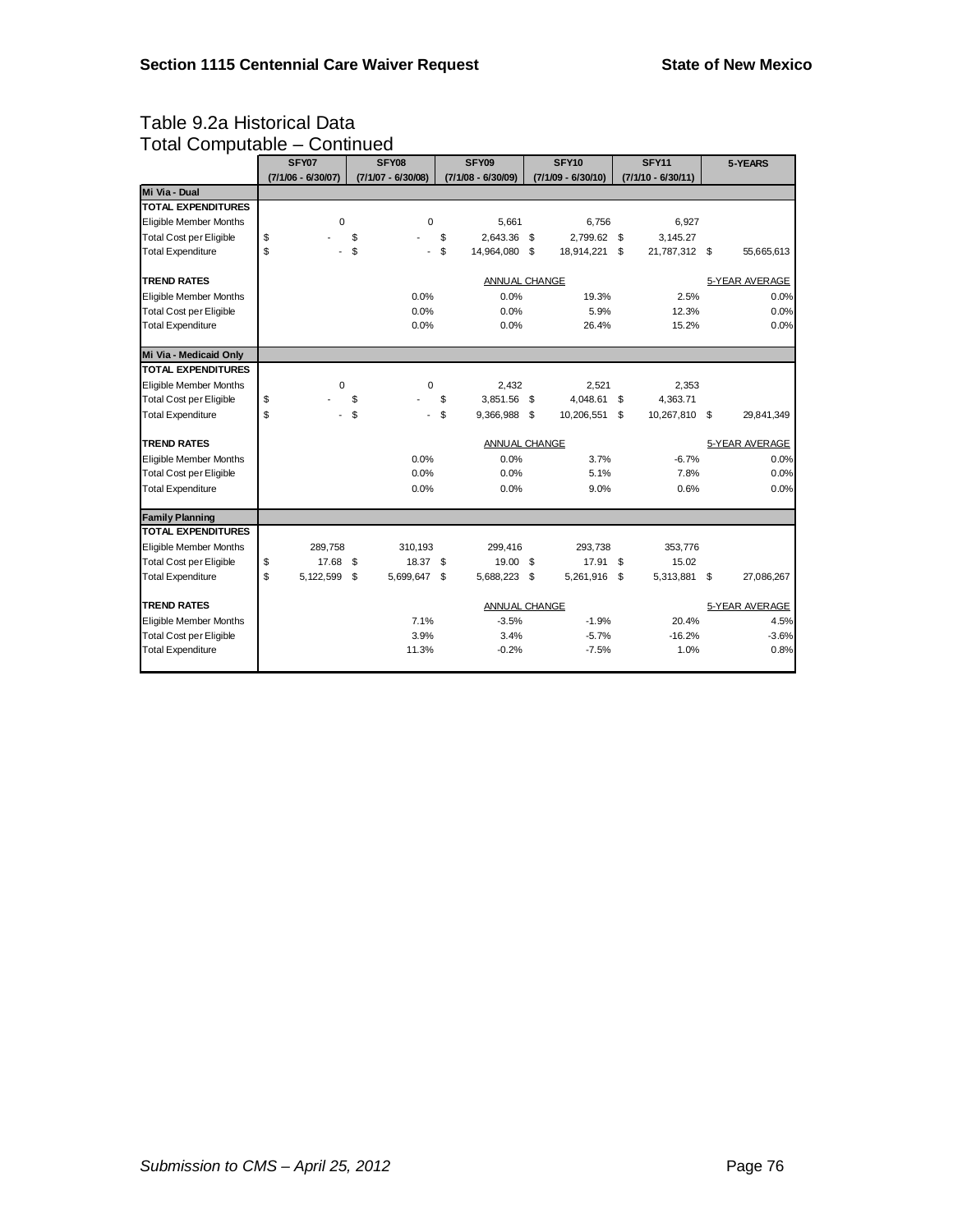# Table 9.2b Historical Data Federal Share

|                                | SFY07                | SFY08                | SFY09                  |      | SFY <sub>10</sub>  | SFY11                | 5-YEARS             |
|--------------------------------|----------------------|----------------------|------------------------|------|--------------------|----------------------|---------------------|
|                                | $(7/1/06 - 6/30/07)$ | $(7/1/07 - 6/30/08)$ | (7/1/08 - 6/30/09)     |      | (7/1/09 - 6/30/10) | $(7/1/10 - 6/30/11)$ |                     |
| <b>TANF &amp; Related</b>      |                      |                      |                        |      |                    |                      |                     |
| TOTAL EXPENDITURES             |                      |                      |                        |      |                    |                      |                     |
| Eligible Member Months         | 3,222,890            | 3,345,269            | 3,650,469              |      | 3,974,052          | 4,172,356            |                     |
| <b>Total Cost per Eligible</b> | \$<br>221.40         | \$<br>231.24         | \$<br>225.80           | - \$ | 219.72 \$          | 200.44               |                     |
| <b>Total Expenditure</b>       | \$<br>713,541,230    | \$<br>773,547,909    | \$<br>824,290,908      | \$   | 873, 171, 622      | \$<br>836,286,215    | \$<br>4,020,837,884 |
| <b>TREND RATES</b>             |                      |                      | ANNUAL CHANGE          |      |                    |                      | 5-YEAR AVERAGE      |
| <b>Eligible Member Months</b>  |                      | 3.8%                 | 9.1%                   |      | 8.9%               | 5.0%                 | 5.9%                |
| <b>Total Cost per Eligible</b> |                      | 4.4%                 | $-2.3%$                |      | $-2.7%$            | $-8.8%$              | $-2.2%$             |
| <b>Total Expenditure</b>       |                      | 8.4%                 | 6.6%                   |      | 5.9%               | $-4.2%$              | 3.6%                |
| <b>SSI &amp; Related</b>       |                      |                      |                        |      |                    |                      |                     |
| TOTAL EXPENDITURES             |                      |                      |                        |      |                    |                      |                     |
| Eligible Member Months         | 402,027              | 402,561              | 412,018                |      | 430,982            | 423,827              |                     |
| <b>Total Cost per Eligible</b> | \$<br>719.47 \$      | 824.03 \$            | 758.98 \$              |      | 687.01 \$          | 622.37               |                     |
| <b>Total Expenditure</b>       | \$<br>289,246,267 \$ | 331,722,707 \$       | 312,715,379 \$         |      | 296,090,363        | \$<br>263,779,322 \$ | 1,493,554,038       |
| <b>TREND RATES</b>             |                      |                      | <b>ANNUAL CHANGE</b>   |      |                    |                      | 5-YEAR AVERAGE      |
| <b>Eligible Member Months</b>  |                      | 0.1%                 | 2.3%                   |      | 4.6%               | $-1.7%$              | 1.2%                |
| <b>Total Cost per Eligible</b> |                      | 14.5%                | $-7.9%$                |      | $-9.5%$            | $-9.4%$              | $-3.2%$             |
| <b>Total Expenditure</b>       |                      | 14.7%                | $-5.7%$                |      | $-5.3%$            | $-10.9%$             | $-2.0%$             |
| <b>NF LOC - Dual</b>           |                      |                      |                        |      |                    |                      |                     |
| <b>TOTAL EXPENDITURES</b>      |                      |                      |                        |      |                    |                      |                     |
| Eligible Member Months         | 171,654              | 181,257              | 177,244                |      | 181,300            | 188,179              |                     |
| <b>Total Cost per Eligible</b> | \$<br>1,661.61       | \$<br>1,730.77       | \$<br>1,875.24 \$      |      | 2,015.93 \$        | 1,985.58             |                     |
| <b>Total Expenditure</b>       | \$<br>285,221,699    | \$<br>313,714,133    | \$<br>332, 374, 925 \$ |      | 365,487,464        | \$<br>373,645,121    | 1,670,443,341<br>\$ |
| <b>TREND RATES</b>             |                      |                      | <b>ANNUAL CHANGE</b>   |      |                    |                      | 5-YEAR AVERAGE      |
| Eligible Member Months         |                      | 5.6%                 | $-2.2%$                |      | 2.3%               | 3.8%                 | 2.1%                |
| <b>Total Cost per Eligible</b> |                      | 4.2%                 | 8.3%                   |      | 7.5%               | $-1.5%$              | 4.0%                |
| <b>Total Expenditure</b>       |                      | 10.0%                | 5.9%                   |      | 10.0%              | 2.2%                 | 6.2%                |
|                                |                      |                      |                        |      |                    |                      |                     |
| <b>NF LOC - Medicaid Only</b>  |                      |                      |                        |      |                    |                      |                     |
| <b>TOTAL EXPENDITURES</b>      |                      |                      |                        |      |                    |                      |                     |
| Eligible Member Months         | 50,504               | 59,305               | 63,722                 |      | 66,073             | 74,528               |                     |
| <b>Total Cost per Eligible</b> | \$<br>2,174.01       | \$<br>2,281.16 \$    | 2,558.66 \$            |      | 2,967.58 \$        | 2,921.48             |                     |
| <b>Total Expenditure</b>       | \$<br>109,796,134    | \$<br>135,284,435    | \$<br>163,043,200      | \$   | 196,076,987        | \$<br>217,732,264 \$ | 821,933,019         |
| <b>TREND RATES</b>             |                      |                      | ANNUAL CHANGE          |      |                    |                      | 5-YEAR AVERAGE      |
| Eligible Member Months         |                      | 17.4%                | 7.4%                   |      | 3.7%               | 12.8%                | 9.0%                |
| <b>Total Cost per Eligible</b> |                      | 4.9%                 | 12.2%                  |      | 16.0%              | $-1.6%$              | 6.8%                |
| <b>Total Expenditure</b>       |                      | 23.2%                | 20.5%                  |      | 20.3%              | 11.0%                | 16.4%               |
| <b>Healthy Dual</b>            |                      |                      |                        |      |                    |                      |                     |
| <b>TOTAL EXPENDITURES</b>      |                      |                      |                        |      |                    |                      |                     |
| <b>Eligible Member Months</b>  | 219,137              | 217,174              | 209,794                |      | 200,159            | 197,003              |                     |
| <b>Total Cost per Eligible</b> | \$<br>90.58          | \$<br>90.29 \$       | 152.37 \$              |      | 144.93 \$          | 126.17               |                     |
| <b>Total Expenditure</b>       | \$<br>19,850,190 \$  | 19,609,116 \$        | 31,967,133 \$          |      | 29,008,787 \$      | 24,856,813 \$        | 125,292,040         |
| <b>TREND RATES</b>             |                      |                      | <b>ANNUAL CHANGE</b>   |      |                    |                      | 5-YEAR AVERAGE      |
| Eligible Member Months         |                      | $-0.9%$              | $-3.4%$                |      | $-4.6%$            | $-1.6%$              | $-2.3%$             |
| <b>Total Cost per Eligible</b> |                      | $-0.3%$              | 68.8%                  |      | $-4.9%$            | $-12.9%$             | 7.6%                |
| <b>Total Expenditure</b>       |                      | $-1.2%$              | 63.0%                  |      | $-9.3%$            | $-14.3%$             | 5.1%                |
|                                |                      |                      |                        |      |                    |                      |                     |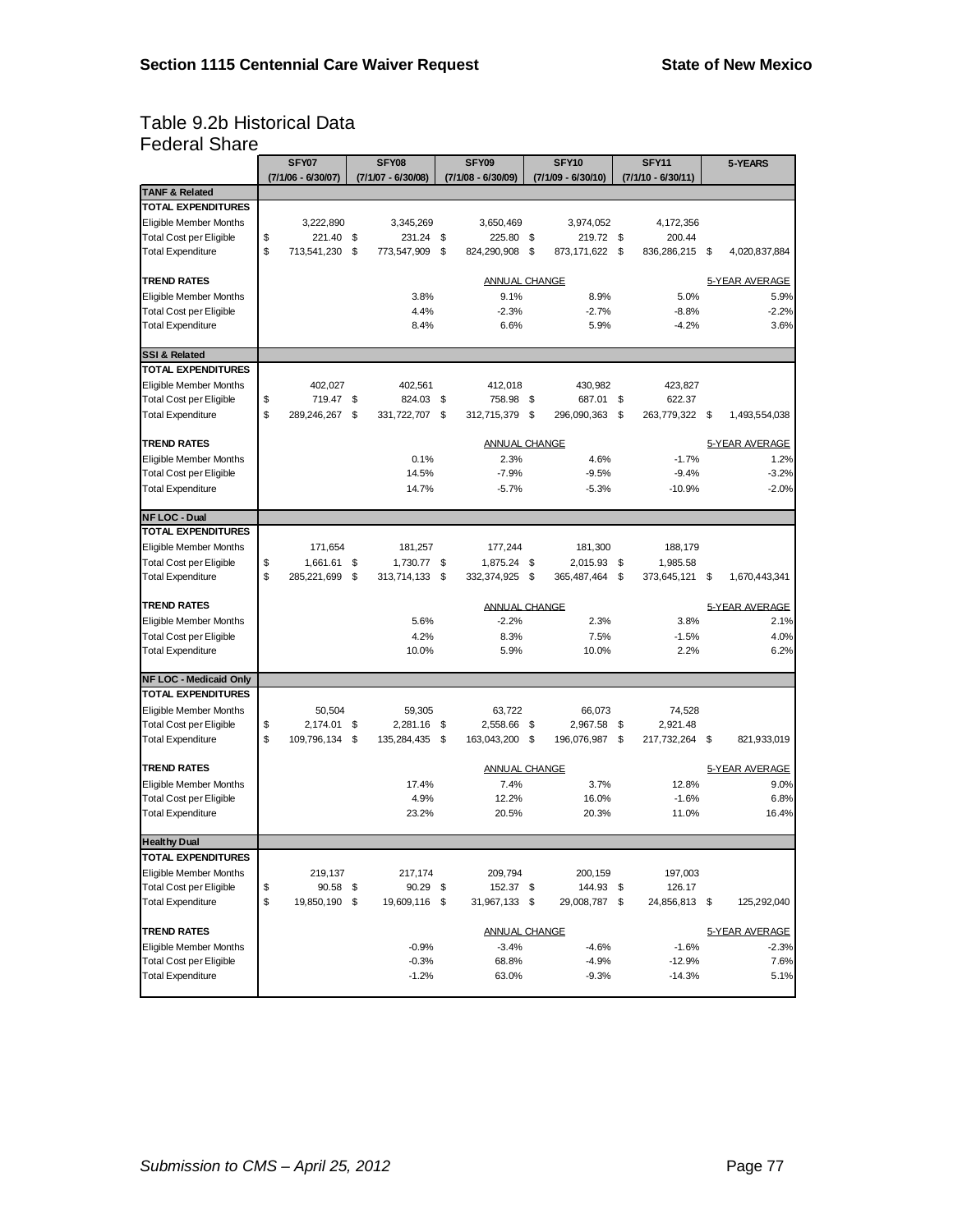### Table 9.2b Historical Data Federal Share – Continued

|                                | .                    |                      |                      |                      |                      |                |
|--------------------------------|----------------------|----------------------|----------------------|----------------------|----------------------|----------------|
|                                | SFY07                | SFY08                | SFY09                | SFY10                | <b>SFY11</b>         | 5-YEARS        |
|                                | $(7/1/06 - 6/30/07)$ | $(7/1/07 - 6/30/08)$ | $(7/1/08 - 6/30/09)$ | $(7/1/09 - 6/30/10)$ | $(7/1/10 - 6/30/11)$ |                |
| Mi Via - Dual                  |                      |                      |                      |                      |                      |                |
| <b>TOTAL EXPENDITURES</b>      |                      |                      |                      |                      |                      |                |
| <b>Eligible Member Months</b>  | $\mathbf 0$          | $\mathbf 0$          | 5,661                | 6,756                | 6,927                |                |
| <b>Total Cost per Eligible</b> | \$                   | \$                   | \$<br>1.873.62 \$    | 1,997.53 \$          | 2,194.77             |                |
| <b>Total Expenditure</b>       | \$                   | \$                   | \$<br>10,606,540 \$  | 13,495,297 \$        | 15,203,187 \$        | 39,305,023     |
| <b>TREND RATES</b>             |                      |                      | ANNUAL CHANGE        |                      |                      | 5-YEAR AVERAGE |
| Eligible Member Months         |                      | 0.0%                 | 0.0%                 | 19.3%                | 2.5%                 | 0.0%           |
| <b>Total Cost per Eligible</b> |                      | 0.0%                 | 0.0%                 | 6.6%                 | 9.9%                 | 0.0%           |
| <b>Total Expenditure</b>       |                      | 0.0%                 | 0.0%                 | 27.2%                | 12.7%                | 0.0%           |
| Mi Via - Medicaid Only         |                      |                      |                      |                      |                      |                |
| <b>TOTAL EXPENDITURES</b>      |                      |                      |                      |                      |                      |                |
| Eligible Member Months         | $\mathbf 0$          | 0                    | 2,432                | 2,521                | 2,353                |                |
| <b>Total Cost per Eligible</b> | \$                   | \$                   | \$<br>2,729.98 \$    | 2,888.68             | \$<br>3,045.00       |                |
| <b>Total Expenditure</b>       | \$                   | \$                   | \$<br>6,639,321 \$   | 7,282,374 \$         | 7,164,878 \$         | 21,086,573     |
| <b>TREND RATES</b>             |                      |                      | ANNUAL CHANGE        |                      |                      | 5-YEAR AVERAGE |
| Eligible Member Months         |                      | 0.0%                 | 0.0%                 | 3.7%                 | $-6.7%$              | 0.0%           |
| <b>Total Cost per Eligible</b> |                      | 0.0%                 | 0.0%                 | 5.8%                 | 5.4%                 | 0.0%           |
| <b>Total Expenditure</b>       |                      | 0.0%                 | 0.0%                 | 9.7%                 | $-1.6%$              | 0.0%           |
| <b>Family Planning</b>         |                      |                      |                      |                      |                      |                |
| <b>TOTAL EXPENDITURES</b>      |                      |                      |                      |                      |                      |                |
| <b>Eligible Member Months</b>  | 289,758              | 310,193              | 299,416              | 293,738              | 353,776              |                |
| <b>Total Cost per Eligible</b> | \$<br>12.72 \$       | 13.05                | \$<br>$13.47$ \$     | 12.78 \$             | 10.48                |                |
| <b>Total Expenditure</b>       | \$<br>3,684,686      | \$<br>4,049,029      | \$<br>4,031,812 \$   | 3,754,377 \$         | 3,708,026 \$         | 19,227,931     |
| <b>TREND RATES</b>             |                      |                      | ANNUAL CHANGE        |                      |                      | 5-YEAR AVERAGE |
| Eligible Member Months         |                      | 7.1%                 | $-3.5%$              | $-1.9%$              | 20.4%                | 4.5%           |
| <b>Total Cost per Eligible</b> |                      | 2.6%                 | 3.2%                 | $-5.1%$              | $-18.0%$             | $-4.2%$        |
| <b>Total Expenditure</b>       |                      | 9.9%                 | $-0.4%$              | $-6.9%$              | $-1.2%$              | 0.1%           |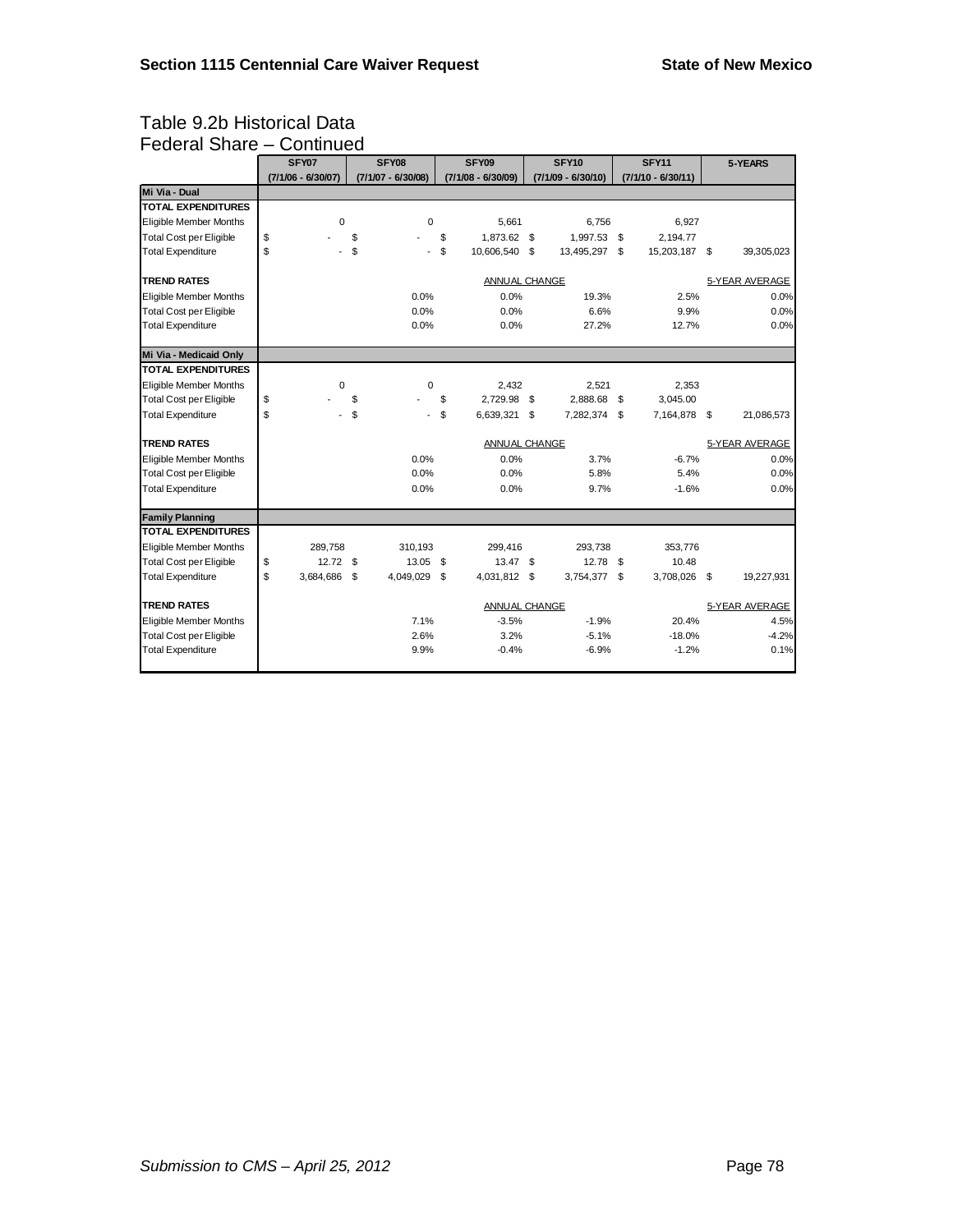# Table 9.3 – Title XXI Allotment Neutrality Budget Template for Section 1115 Demonstrations FFY2010 – FFY2014

|                                | Title XXI Allotment Neutrality Budget Template for Section 1115 Demonstrations - FFY2010 through FFY2014                         |          |                                 |    |                                 |          |                            |    |                                           |          |                            |
|--------------------------------|----------------------------------------------------------------------------------------------------------------------------------|----------|---------------------------------|----|---------------------------------|----------|----------------------------|----|-------------------------------------------|----------|----------------------------|
| $\overline{2}$                 |                                                                                                                                  |          | <b>Previous Federal</b>         |    | <b>Previous Federal</b>         |          |                            |    | Federal Fiscal Year   Federal Fiscal Year |          | <b>Federal Fiscal Year</b> |
|                                | <b>State's Allotment</b>                                                                                                         |          | Fiscal Year 2010<br>345,313,250 | -S | Fiscal Year 2011<br>245,491,788 |          | 2012<br>258,650,148        |    | 2013<br>258,650,148                       |          | 2014<br>258,650,148        |
| $\mathbf{3}$<br>$\overline{4}$ | Funds Carried Over From Prior Year(s)                                                                                            | \$<br>\$ |                                 | s  | 114,687,115                     | \$<br>\$ | 212,496,336                | \$ | 273,518,922                               | \$       | 320,858,148                |
| 5                              | SUBTOTAL (Allotment + Funds Carried Over)                                                                                        | \$       | 345,313,250                     | 5  | 360,178,903                     | \$       | 471,146,484                | \$ | 532,169,070                               | \$       | 579,508,296                |
| 6                              | Reallocated Funds (Redistributed or Retained that are Currently Available                                                        | - \$     |                                 | s  |                                 | \$       |                            | s  |                                           | \$       |                            |
| $\overline{7}$                 | TOTAL (Subtotal + Reallocated funds)                                                                                             | \$       | 345,313,250                     | \$ | 360,178,903                     | \$       | 471,146,484                |    | 532,169,070                               | s        | 579,508,296                |
| 8                              | State's Enhanced FMAP Rate                                                                                                       |          | 79.95%                          |    | 78.85%                          |          | 78.55%                     |    | 78.55%                                    |          | 78.55%                     |
| 9                              | COST PROJECTIONS OF APPROVED SCHIP PLAN                                                                                          |          |                                 |    |                                 |          |                            |    |                                           |          |                            |
| 10<br>11                       | <b>Benefit Costs</b><br>Insurance payments                                                                                       |          |                                 |    |                                 |          |                            |    |                                           |          |                            |
| 12                             | <b>Total Managed Care</b>                                                                                                        |          |                                 |    |                                 |          | 31,276,694                 |    | 33,431,658                                |          | 35,567,941                 |
| 13                             | per member/per month rate                                                                                                        |          |                                 |    |                                 |          | \$27                       |    | \$296                                     |          | \$315                      |
| 14                             | # of eligibles (MM)                                                                                                              |          |                                 |    |                                 |          | 112,973                    |    | 112,973                                   |          | 112,973                    |
| 15                             | <b>Total Fee for Service</b>                                                                                                     |          |                                 |    |                                 | S.       |                            |    |                                           |          |                            |
| 16                             | per member/per month rate                                                                                                        |          |                                 |    |                                 |          | \$0                        |    | \$0                                       |          | \$0                        |
| 17                             | # of eligibles (MM)                                                                                                              |          | 24,839,080                      |    |                                 |          |                            |    |                                           |          |                            |
| 18<br>19                       | Total Benefit Costs (Managed Care + Fee for Service)<br>Offsetting beneficiary cost sharing payments) (negative number)          |          |                                 |    | 18,662,476                      | \$       | 31,276,694                 |    | 33,431,658                                |          | 35,567,941                 |
| 20                             | <b>Net Benefit Costs</b>                                                                                                         |          | 24,839,080                      |    | 18,662,476                      | \$       | 31,276,694                 |    | 33,431,658                                |          | 35,567,941                 |
| 21                             |                                                                                                                                  |          |                                 |    |                                 |          |                            |    |                                           |          |                            |
| 22                             | <b>Administration Costs</b>                                                                                                      |          |                                 |    |                                 |          |                            |    |                                           |          |                            |
| 23                             | Personnel                                                                                                                        | \$.      | 741,798                         |    | 160,394                         |          | 700,000                    |    | 700,000<br>\$.                            |          | 700,000                    |
| 24                             | General administration                                                                                                           |          |                                 |    |                                 |          |                            |    |                                           |          |                            |
| 25                             | Contractors/Brokers                                                                                                              |          |                                 |    |                                 |          |                            |    |                                           |          |                            |
| 26<br>27                       | Claims Processing<br>Outreach/marketing costs                                                                                    |          |                                 |    |                                 |          |                            |    |                                           |          |                            |
| 28                             | Other (specify)                                                                                                                  |          |                                 |    |                                 |          |                            |    |                                           |          |                            |
| 29                             | <b>Total Administration Costs</b>                                                                                                | \$       | 741,798 \$                      |    | $160,394$ \$                    |          | $700,000$ \$               |    | $700,000$ \$                              |          | 700,000                    |
| 30                             | 10% Administrative Cap                                                                                                           | \$       | 2,759,898                       |    | 2,073,608                       |          | 3,475,188                  | \$ | 3,714,629                                 |          | 3,951,993                  |
| 31                             |                                                                                                                                  |          |                                 |    |                                 |          |                            |    |                                           |          |                            |
| 32                             | Federal Title XXI Share                                                                                                          | \$       | 20,451,912                      |    | 14,841,833                      | -\$      | 25,117,693                 |    | 26,810,417                                |          | 28,488,467                 |
| 33                             | State Share                                                                                                                      | \$       | 5,128,966                       | \$ | 3,981,037                       | \$       | 6,859,001                  |    | 7,321,241                                 |          | 7,779,474                  |
| 34                             | <b>TOTAL COSTS OF APPROVED SCHIP PLAN</b>                                                                                        | \$       | 25,580,878 \$                   |    | 18,822,870                      | 5        | 31,976,694                 | -S | $34,131,658$ \$                           |          | 36,267,941                 |
| 35                             | COST PROJECTIONS OF ALLOWANCE FOR QUALIFYING STATES                                                                              |          |                                 |    |                                 |          |                            |    |                                           |          |                            |
| 36<br>37                       | <b>Benefit Costs</b>                                                                                                             |          |                                 |    |                                 |          |                            |    |                                           |          |                            |
| 38                             | Insurance payments                                                                                                               |          |                                 |    |                                 |          |                            |    |                                           |          |                            |
| 39                             | <b>Total Managed Care</b>                                                                                                        |          |                                 |    |                                 | S        | 64, 147, 344               |    | 68,567,096                                |          | 72,948,533                 |
| 40                             | per member/per month rate                                                                                                        |          |                                 |    |                                 |          | \$241                      |    | \$25                                      |          | \$274                      |
| 41                             | # of eligibles (MM)                                                                                                              |          |                                 |    |                                 |          | 266,456                    |    | 266,456                                   |          | 266,456                    |
| 42                             | <b>Total Fee for Service</b>                                                                                                     |          |                                 |    |                                 |          |                            |    |                                           |          |                            |
| 43<br>44                       | per member/per month rate<br># of eligibles (MM)                                                                                 |          |                                 |    |                                 |          | \$0                        |    | \$0                                       |          | \$                         |
| 45                             | Total Benefit Costs (Managed Care + Fee for Service)                                                                             |          | 71,358,965 \$                   |    | 54,206,754                      | -S       | 64, 147, 344               |    | 68,567,096                                |          | 72,948,533                 |
| 46                             | Net Benefit Costs                                                                                                                | s        | 71,358,965 \$                   |    | 54,206,754 \$                   |          | 64, 147, 344               |    | 68,567,096                                |          | 72,948,533                 |
| 47                             |                                                                                                                                  |          |                                 |    |                                 |          |                            |    |                                           |          |                            |
| 48                             | Federal Title XXI Share                                                                                                          |          | 57,051,493                      |    | 42,742,026                      |          | 50,387,739                 |    | 53,859,454                                |          | 57,301,073                 |
| 49                             | State Share                                                                                                                      | \$       | 14,307,472                      | \$ | 11,464,728 \$                   |          | 13,759,605                 |    | 14,707,642                                |          | 15,647,460                 |
| 50                             | TOTAL COSTS OF ALLOWANCE FOR QUALIFYING STATES                                                                                   | s        | 71,358,965                      | -S | 54,206,754                      | -\$      | 64, 147, 344               | -S | 68,567,096                                | S        | 72,948,533                 |
| 51                             | COST PROJECTIONS FOR DEMONSTRATION PROPOSAL                                                                                      |          |                                 |    |                                 |          |                            |    |                                           |          |                            |
| 52                             |                                                                                                                                  |          |                                 |    |                                 |          |                            |    |                                           |          |                            |
|                                |                                                                                                                                  |          |                                 |    |                                 |          |                            |    |                                           |          |                            |
| 53                             | Benefit Costs for Demonstration Population #1: Parent/Guardian Adults                                                            |          |                                 |    |                                 |          |                            |    |                                           |          |                            |
| 54                             | Insurance payments                                                                                                               |          |                                 |    |                                 |          |                            |    |                                           |          |                            |
| 55<br>56                       | <b>Total Managed Care</b><br>per member/per month rate                                                                           |          |                                 |    |                                 |          | 154,270,566<br>\$770       |    | 165, 115, 787<br>\$825                    |          | \$0                        |
| 57                             | # of eligibles (MM)                                                                                                              |          |                                 |    |                                 |          | 200,237                    |    | 200,237                                   |          |                            |
| 58                             | <b>Total Fee for Service</b>                                                                                                     |          |                                 |    |                                 | \$       |                            |    |                                           |          |                            |
| 59                             | per member/per month rate                                                                                                        |          |                                 |    |                                 |          | \$0                        |    | \$0                                       |          | \$0                        |
| 60                             | # of eligibles (MM)                                                                                                              |          |                                 |    |                                 |          |                            |    |                                           |          |                            |
| 61                             | Total Benefit Costs (Managed Care + Fee for Service)                                                                             |          | 124,235,135                     |    | 113,990,997                     | \$       | 154,270,566                | \$ | 165, 115, 787                             |          |                            |
| 62<br>63                       | Benefit Costs for Demonstration Population #2: Childless Adults<br>Insurance payments                                            |          |                                 |    |                                 |          |                            |    |                                           |          |                            |
| 64                             | <b>Total Managed Care</b>                                                                                                        |          |                                 |    |                                 |          |                            |    |                                           |          |                            |
| 65                             | per member/per month rate                                                                                                        |          |                                 |    |                                 |          | \$0                        |    | \$0                                       |          | \$0                        |
| 66                             | # of eligibles (MM)                                                                                                              |          |                                 |    |                                 |          | $\overline{\phantom{a}}$   |    | $\overline{\phantom{a}}$                  |          | $\sim$                     |
| 67                             | <b>Total Fee for Service</b>                                                                                                     |          |                                 |    |                                 |          | ٠                          |    | $\sim$                                    |          | $\sim$                     |
| 68                             | per member/per month rate                                                                                                        |          |                                 |    |                                 |          | \$0<br>$\blacksquare$      |    | \$0<br>$\sim$                             |          | \$0<br>$\sim$              |
| 69<br>70                       | # of eligibles (MM)<br>Total Benefit Costs (Managed Care + Fee for Service)                                                      |          | 66,016,326                      |    |                                 | S        |                            |    |                                           |          | $\overline{\phantom{a}}$   |
| 71                             |                                                                                                                                  |          |                                 |    |                                 |          |                            |    |                                           |          |                            |
| 72                             | <b>Total Benefit Costs (For All Demonstration Populations)</b>                                                                   | s        | 190,251,461 \$                  |    | 113,990,997                     | <b>S</b> | 154,270,566                | \$ | 165, 115, 787                             | s        | $\blacksquare$             |
|                                | (Offsetting beneficiary cost sharing payments) (negative number)                                                                 |          |                                 |    |                                 |          |                            |    |                                           |          |                            |
|                                | 74 Net Benefit Costs                                                                                                             | s        | 190,251,461 \$                  |    | 113,990,997                     | s        | 154,270,566                |    | 165,115,787                               | s        |                            |
| 75                             |                                                                                                                                  |          |                                 |    |                                 |          |                            |    |                                           |          |                            |
| 76<br>77                       | <b>Administration Costs</b><br>Personnel                                                                                         |          | 1.271.654                       |    | 274,962                         | \$       | 1.200.000                  |    | 1,200,000                                 |          |                            |
| 78                             | General administration                                                                                                           |          |                                 |    |                                 |          |                            |    |                                           |          |                            |
| 79                             | Contractors/Brokers                                                                                                              |          |                                 |    |                                 |          |                            |    |                                           |          |                            |
| 80                             | Claims Processing                                                                                                                |          |                                 |    |                                 |          |                            |    |                                           |          |                            |
| 81                             | Outreach/marketing costs                                                                                                         |          |                                 |    |                                 |          |                            |    |                                           |          |                            |
| 82                             | Other (specify)                                                                                                                  |          | 1.271.654                       |    | 274.962                         |          |                            |    |                                           |          | $\overline{\phantom{a}}$   |
| 83                             | <b>Total Administration Costs</b>                                                                                                | \$       |                                 | \$ |                                 | \$<br>\$ | 1,200,000                  | Ŝ  | 1,200,000                                 |          |                            |
| 84<br>85                       | 10% Administrative Cap                                                                                                           | \$       | 21,139,051                      |    | 12,665,666                      |          | 17, 141, 174               |    | 18,346,199                                |          |                            |
| 86                             | Federal Title XXI Share                                                                                                          | \$       | 153, 122, 730                   | \$ | 90,098,708                      | \$       | 122,122,130                | \$ | 130,641,051                               | S        |                            |
| 87                             | State Title XXI Share                                                                                                            | \$       | 38,400,385                      | \$ | 24, 167, 251                    | \$       | 33,348,436                 | \$ | 35,674,736                                | \$       |                            |
| 88                             | TOTAL COSTS FOR DEMONSTRATION                                                                                                    | \$       | 191,523,115                     | \$ | 114,265,959                     | \$       | 155,470,566                | \$ | 166,315,787                               | s        | $\blacksquare$             |
| 89                             |                                                                                                                                  |          |                                 |    |                                 |          |                            |    |                                           |          |                            |
| 90                             | TOTAL TITLE XXI PROGRAM COSTS (State Plan + Demonstration)                                                                       | \$       | 288,462,958 \$                  |    | 187,295,583 \$                  |          | 251,594,603                | s  | 269,014,540                               | -S       | 109,216,474                |
| 91                             | Federal Title XXI Share                                                                                                          | \$       | 230,626,135                     | \$ | 147,682,567                     | \$       | 197,627,562                | \$ | 211,310,922                               | \$       | 85,789,540                 |
| 92                             | State Title XXI Share                                                                                                            | \$       | 57,836,823 \$                   |    | 39,613,016                      | \$       | 53,967,041                 | \$ | 57,703,618                                | \$       | 23,426,934                 |
| 93                             |                                                                                                                                  |          |                                 |    |                                 |          |                            |    |                                           |          |                            |
| 94                             | Total Federal Title XXI Funding Currently Available (Allotment +<br><b>Reallocated Funds)</b>                                    | Ś        |                                 | s  |                                 | s        |                            |    |                                           |          |                            |
| 95                             |                                                                                                                                  | \$       | 345,313,250                     |    | 360,178,903<br>147,682,567      | \$       | 471,146,484<br>197,627,562 | \$ | 532,169,070<br>211,310,922                | \$<br>\$ | 579,508,296<br>85,789,540  |
| 96                             | Total Federal Title XXI Program Costs (State Plan + Demonstration)<br>Unused Title XXI Funds Expiring (Allotment or Reallocated) |          | 230,626,135 \$                  |    |                                 |          |                            |    |                                           |          |                            |
|                                |                                                                                                                                  |          |                                 |    |                                 |          |                            |    |                                           |          |                            |
| 97                             | Remaining Title XXI Funds to be Carried Over (Equals Available<br>Funding - Costs - Expiring Funds)                              | \$       | 114,687,115                     | \$ | 212,496,336                     | \$       | 273,518,922                | \$ | 320,858,148                               |          | 493,718,756                |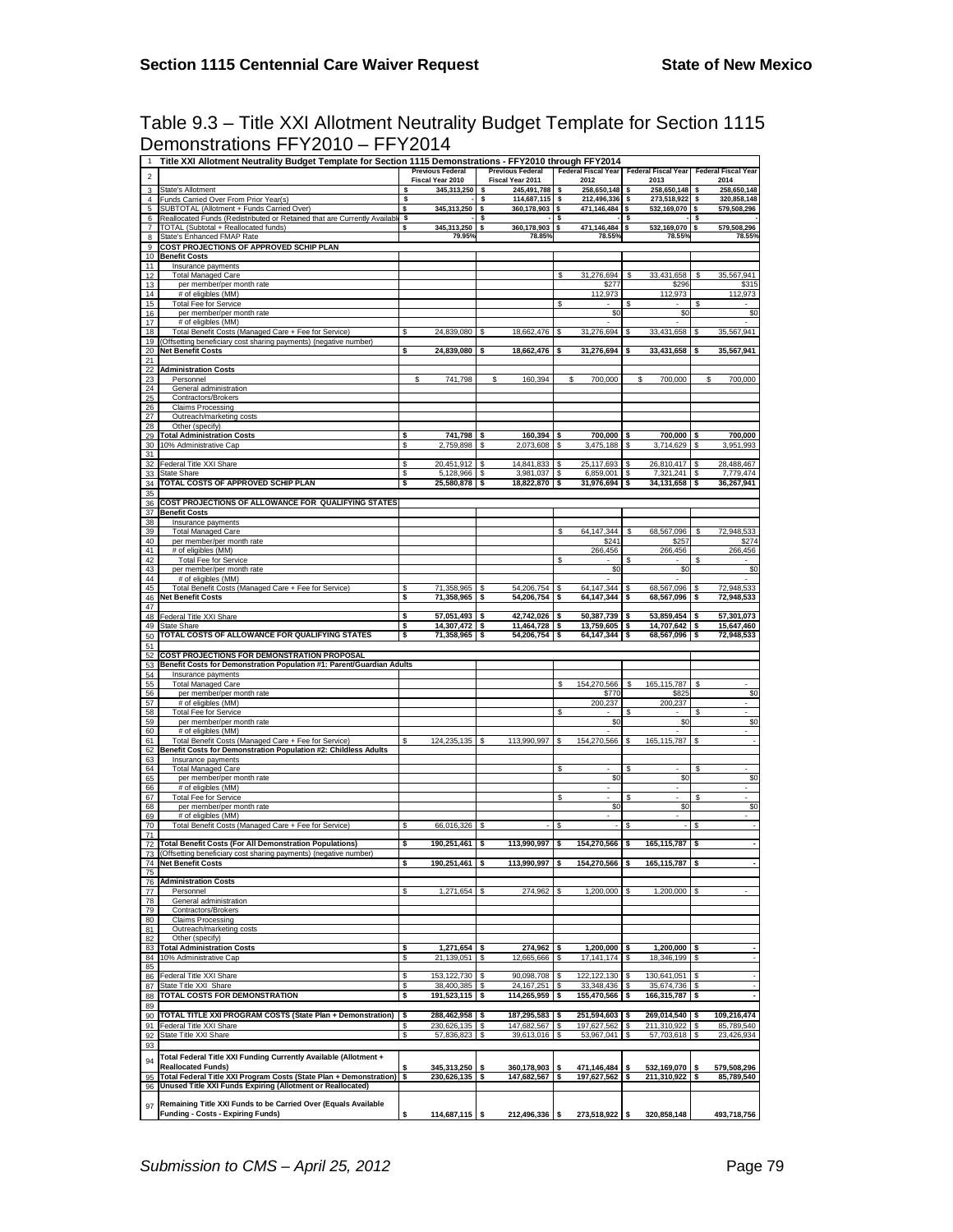Table 9.3 – Title XXI Allotment Neutrality Budget Template for Section 1115 Demonstrations – Continued – FFY2015 – FFY2019

|                | Title XXI Allotment Neutrality Budget Template for Section 1115 Demonstrations - FFY2015 through FFY2019                         |          |                            |          |                            |          |                            |         |                            |          |                            |
|----------------|----------------------------------------------------------------------------------------------------------------------------------|----------|----------------------------|----------|----------------------------|----------|----------------------------|---------|----------------------------|----------|----------------------------|
| $\overline{c}$ |                                                                                                                                  |          | <b>Federal Fiscal Year</b> |          | <b>Federal Fiscal Year</b> |          | <b>Federal Fiscal Year</b> |         | <b>Federal Fiscal Year</b> |          | <b>Federal Fiscal Year</b> |
| 3              | state's Allotment                                                                                                                |          | 2015<br>258,650,148        |          | 2016<br>258,650,148        |          | 2017<br>258,650,148        |         | 2018<br>258,650,148        |          | 2019<br>258,650,148        |
| 4              | unds Carried Over From Prior Year(s)                                                                                             | s        | 493,718,756                |          | 661,558,745                |          | 824,542,730                |         | 981,268,062                |          | 1,130,947,834              |
| 5              | SUBTOTAL (Allotment + Funds Carried Over)                                                                                        | s        | 752,368,903                |          | 920,208,893                |          | 1,083,192,878              |         | 1,239,918,210              |          | 1,389,597,982              |
| 6              | Reallocated Funds (Redistributed or Retained that are Currently Available                                                        | -S       |                            |          |                            |          |                            |         |                            |          |                            |
| $\overline{7}$ | TOTAL (Subtotal + Reallocated funds)                                                                                             | \$       | 752,368,903                | s        | 920,208,893                | l \$     | 1,083,192,878<br>78.55%    | s       | 1,239,918,210<br>78.559    | s        | 1,389,597,982<br>78.55%    |
| 8<br>9         | State's Enhanced FMAP Rate<br><b>COST PROJECTIONS OF APPROVED SCHIP PLAN</b>                                                     |          | 78.55%                     |          | 78.55%                     |          |                            |         |                            |          |                            |
| 10             | <b>Benefit Costs</b>                                                                                                             |          |                            |          |                            |          |                            |         |                            |          |                            |
| 11             | Insurance payments                                                                                                               |          |                            |          |                            |          |                            |         |                            |          |                            |
| 12             | <b>Total Managed Care</b>                                                                                                        | \$       | 37,662,892                 | S        | 39,689,156                 |          | 42,300,702                 |         | 45,240,601                 |          | 48,375,775                 |
| 13             | per member/per month rate                                                                                                        |          | \$33                       |          | \$35                       |          | \$374                      |         | \$400                      |          | \$428                      |
| 14             | # of eligibles (MM)                                                                                                              |          | 112,973                    |          | 112,973                    |          | 112,973                    |         | 112,973                    |          | 112,973                    |
| 15<br>16       | <b>Total Fee for Service</b><br>per member/per month rate                                                                        | s        | \$0                        |          | \$0                        |          | \$C                        |         | \$0                        |          | \$0                        |
| 17             | # of eligibles (MM)                                                                                                              |          |                            |          |                            |          |                            |         |                            |          |                            |
| 18             | Total Benefit Costs (Managed Care + Fee for Service)                                                                             | S        | 37,662,892                 |          | 39,689,156                 |          | 42,300,702                 | s       | 45,240,601                 | s        | 48,375,775                 |
| 19             | Offsetting beneficiary cost sharing payments) (negative number)                                                                  |          |                            |          |                            |          |                            |         |                            |          |                            |
| 20             | Net Benefit Costs                                                                                                                | \$       | 37,662,892                 | \$.      | 39,689,156                 | - S      | 42,300,702                 | s       | 45,240,601                 | s        | 48,375,775                 |
| 21<br>22       | <b>Administration Costs</b>                                                                                                      |          |                            |          |                            |          |                            |         |                            |          |                            |
| 23             | Personnel                                                                                                                        |          | \$<br>700,000              |          | \$<br>700,000              |          | 700,000<br>Ś               |         | \$<br>700,000              |          | Ŝ<br>700,000               |
| 24             | General administration                                                                                                           |          |                            |          |                            |          |                            |         |                            |          |                            |
| 25             | Contractors/Brokers                                                                                                              |          |                            |          |                            |          |                            |         |                            |          |                            |
| 26             | <b>Claims Processing</b>                                                                                                         |          |                            |          |                            |          |                            |         |                            |          |                            |
| 27             | Outreach/marketing costs<br>Other (specify)                                                                                      |          |                            |          |                            |          |                            |         |                            |          |                            |
| 28<br>29       | <b>Total Administration Costs</b>                                                                                                |          | 700,000                    |          | 700,000                    |          | 700,000                    |         | 700,000 \$                 |          | 700,000                    |
| 30             | 10% Administrative Cap                                                                                                           | s        | 4,184,766                  | -S       | 4,409,906                  | S.       | 4,700,078                  | \$      | 5,026,733                  | -S       | 5,375,086                  |
| 31             |                                                                                                                                  |          |                            |          |                            |          |                            |         |                            |          |                            |
| 32             | ederal Title XXI Share                                                                                                           |          | 30,134,052                 |          | 31,725,682                 | S        | 33,777,052                 | s       | 36,086,342                 |          | 38,549,021                 |
| 33             | State Share                                                                                                                      | \$       | 8.228.840                  |          | 8,663,474                  |          | 650                        |         | 9,854,259                  |          | 10,526,754                 |
| 34             | TOTAL COSTS OF APPROVED SCHIP PLAN                                                                                               | \$       | 38,362,892                 | l S      | 40,389,156                 | s        | 43,000,702                 | \$      | 45,940,601                 | \$       | 49,075,775                 |
| 35<br>36       | COST PROJECTIONS OF ALLOWANCE FOR QUALIFYING STATES                                                                              |          |                            |          |                            |          |                            |         |                            |          |                            |
| 37             | <b>Benefit Costs</b>                                                                                                             |          |                            |          |                            |          |                            |         |                            |          |                            |
| 38             | Insurance payments                                                                                                               |          |                            |          |                            |          |                            |         |                            |          |                            |
| 39             | <b>Total Managed Care</b>                                                                                                        | \$       | 77,245,202                 |          | 81,400,994                 |          | 86,757,179                 |         | 92,786,803                 |          | 99,216,928                 |
| 40             | per member/per month rate                                                                                                        |          | \$290                      |          | \$305                      |          | \$326                      |         | \$348                      |          | \$372                      |
| 41             | # of eligibles (MM)                                                                                                              | Ŝ        | 266,456                    |          | 266,456                    |          | 266,456                    |         | 266.456                    |          | 266,456                    |
| 42<br>43       | <b>Total Fee for Service</b><br>per member/per month rate                                                                        |          | \$0                        |          | \$0                        |          | \$0                        |         | \$0                        |          | \$0                        |
| 44             | # of eligibles (MM)                                                                                                              |          |                            |          |                            |          |                            |         |                            |          |                            |
| 45             | Total Benefit Costs (Managed Care + Fee for Service)                                                                             | s        | 77,245,202                 | - \$     | 81,400,994                 |          | 86,757,179                 | s       | 92,786,803                 |          | 99,216,928                 |
| 46             | Net Benefit Costs                                                                                                                | s        | 77,245,202                 |          | 81,400,994                 |          | 86,757,179                 | s       | 92,786,803                 |          | 99,216,928                 |
| 47             |                                                                                                                                  |          |                            |          |                            |          |                            |         |                            |          |                            |
| 48             | Federal Title XXI Share<br>State Share                                                                                           | \$<br>\$ | 60,676,106<br>16,569,096   |          | 63,940,481<br>17,460,513   | \$<br>\$ | 68, 147, 764<br>18,609,415 | \$<br>s | 72,884,034<br>19,902,769   | \$<br>\$ | 77,934,897<br>21,282,031   |
| 49<br>50       | TOTAL COSTS OF ALLOWANCE FOR QUALIFYING STATES                                                                                   | s        | 77,245,202                 |          | 81,400,994                 | s        | 86,757,179                 |         | 92,786,803                 |          | 99,216,928                 |
| 51             |                                                                                                                                  |          |                            |          |                            |          |                            |         |                            |          |                            |
| 52             | COST PROJECTIONS FOR DEMONSTRATION PROPOSAL                                                                                      |          |                            |          |                            |          |                            |         |                            |          |                            |
| 53             | Benefit Costs for Demonstration Population #1: Parent/Guardian Adults                                                            |          |                            |          |                            |          |                            |         |                            |          |                            |
| 54             | Insurance payments                                                                                                               |          |                            |          |                            |          |                            | S       |                            |          |                            |
| 55<br>56       | <b>Total Managed Care</b><br>per member/per month rate                                                                           |          | \$0                        |          | \$0                        |          | \$0                        |         | \$0                        |          | \$0                        |
|                |                                                                                                                                  |          |                            |          |                            |          |                            |         |                            |          |                            |
|                |                                                                                                                                  |          |                            |          |                            |          |                            |         |                            |          |                            |
| 57<br>58       | # of eligibles (MM)<br><b>Total Fee for Service</b>                                                                              | S        |                            | £.       |                            | \$.      |                            | S       |                            | £.       |                            |
| 59             | per member/per month rate                                                                                                        |          | \$0                        |          | \$0                        |          | \$0                        |         | \$0                        |          | \$0                        |
| 60             | # of eligibles (MM)                                                                                                              |          |                            |          |                            |          |                            |         |                            |          |                            |
| 61             | Total Benefit Costs (Managed Care + Fee for Service)                                                                             |          |                            |          |                            |          |                            |         |                            |          |                            |
| 62             | Benefit Costs for Demonstration Population #2: Childless Adults                                                                  |          |                            |          |                            |          |                            |         |                            |          |                            |
| 63<br>64       | Insurance payments<br><b>Total Managed Care</b>                                                                                  |          |                            |          |                            |          |                            |         |                            |          |                            |
| 65             | per member/per month rate                                                                                                        |          | \$0                        |          | \$0                        |          | \$0                        |         | \$0                        |          | \$0                        |
| 66             | # of eligibles (MM)                                                                                                              |          |                            |          |                            |          |                            |         |                            |          |                            |
| 67             | <b>Total Fee for Service</b>                                                                                                     |          |                            |          |                            |          |                            |         |                            |          |                            |
| 68             | per member/per month rate                                                                                                        |          | \$0                        |          | \$0                        |          | \$0                        |         | \$0                        |          | \$0                        |
| 69<br>70       | # of eligibles (MM)<br>Total Benefit Costs (Managed Care + Fee for Service)                                                      |          |                            | Ŝ        |                            |          |                            |         |                            |          |                            |
| 71             |                                                                                                                                  |          |                            |          |                            |          |                            |         |                            |          |                            |
| 72             | <b>Total Benefit Costs (For All Demonstration Populations)</b>                                                                   |          |                            | S        |                            |          |                            |         |                            |          |                            |
| 73             | (Offsetting beneficiary cost sharing payments) (negative number)                                                                 |          |                            |          |                            |          |                            |         |                            |          |                            |
| 74<br>75       | <b>Net Benefit Costs</b>                                                                                                         |          |                            |          |                            |          |                            |         |                            |          |                            |
| 76             | <b>Administration Costs</b>                                                                                                      |          |                            |          |                            |          |                            |         |                            |          |                            |
| 77             | Personnel                                                                                                                        |          |                            |          |                            |          |                            |         |                            |          |                            |
| 78             | General administration                                                                                                           |          |                            |          |                            |          |                            |         |                            |          |                            |
| 79             | Contractors/Brokers                                                                                                              |          |                            |          |                            |          |                            |         |                            |          |                            |
| 80<br>81       | Claims Processing<br>Outreach/marketing costs                                                                                    |          |                            |          |                            |          |                            |         |                            |          |                            |
| 82             | Other (specify)                                                                                                                  |          |                            |          |                            |          |                            |         |                            |          |                            |
| 83             | <b>Total Administration Costs</b>                                                                                                | s        |                            | s        |                            | s        |                            | s       |                            | s        |                            |
| 84             | 10% Administrative Cap                                                                                                           | s        |                            | \$       |                            | s        |                            | s       |                            | s        |                            |
| 85             |                                                                                                                                  |          |                            |          |                            | Я        |                            | S       |                            |          |                            |
| 86             | Federal Title XXI Share                                                                                                          | s<br>s   |                            | S        |                            | S.       |                            | S       |                            | S        |                            |
| 87<br>88       | State Title XXI Share<br>TOTAL COSTS FOR DEMONSTRATION                                                                           | \$       | $\overline{\phantom{a}}$   | \$<br>\$ |                            | \$       | $\overline{\phantom{a}}$   | \$      | $\overline{\phantom{a}}$   | \$       |                            |
| 89             |                                                                                                                                  |          |                            |          |                            |          |                            |         |                            |          |                            |
| 90             | TOTAL TITLE XXI PROGRAM COSTS (State Plan + Demonstration)                                                                       | s        | 115,608,094                | - \$     | 121,790,150                | l S      | 129,757,882                | s       | 138,727,404                |          | 148,292,703                |
| 91             | Federal Title XXI Share                                                                                                          | \$.      | 90,810,158                 |          | 95,666,163                 |          | 101,924,816                |         | 108,970,376                |          | 116,483,918                |
| 92             | State Title XXI Share                                                                                                            | \$       | 24,797,936                 | \$       | 26,123,987                 | \$       | 27,833,066                 | S       | 29,757,028                 | \$       | 31,808,785                 |
| 93             |                                                                                                                                  |          |                            |          |                            |          |                            |         |                            |          |                            |
| 94             | Total Federal Title XXI Funding Currently Available (Allotment +                                                                 |          |                            |          |                            |          |                            |         |                            |          |                            |
|                | <b>Reallocated Funds)</b>                                                                                                        |          | 752,368,903                | \$       | 920,208,893                | s        | 1,083,192,878              | \$      | 1,239,918,210              |          | 1,389,597,982              |
| 95<br>96       | Total Federal Title XXI Program Costs (State Plan + Demonstration)<br>Unused Title XXI Funds Expiring (Allotment or Reallocated) | \$       | 90,810,158                 | 5        | 95,666,163                 | l \$     | 101,924,816 \$             |         | 108,970,376 \$             |          | 116,483,918                |
|                |                                                                                                                                  |          |                            |          |                            |          |                            |         |                            |          |                            |
| 97             | Remaining Title XXI Funds to be Carried Over (Equals Available<br><b>Funding - Costs - Expiring Funds)</b>                       | \$       | 661,558,745                | \$       | 824,542,730                | \$       | 981,268,062                |         | \$ 1,130,947,834           |          | \$ 1,273,114,064           |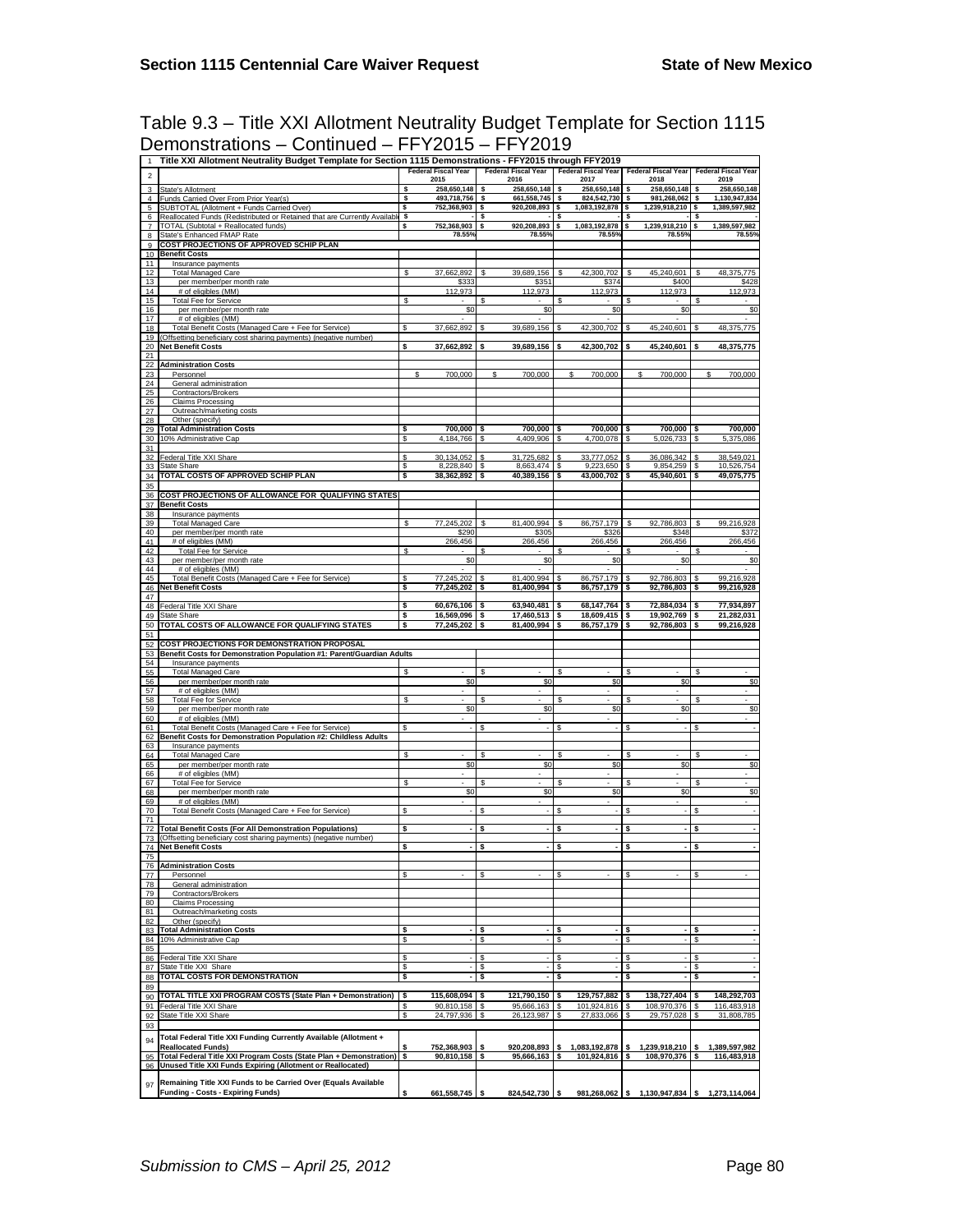| <b>Medicaid Eligibility</b><br><b>Group/Program Group</b> | <b>Description</b>                                                                                                                                                                                                                                                                                                                               | <b>Wavier</b><br><b>Population Type</b> |  |  |  |  |  |  |
|-----------------------------------------------------------|--------------------------------------------------------------------------------------------------------------------------------------------------------------------------------------------------------------------------------------------------------------------------------------------------------------------------------------------------|-----------------------------------------|--|--|--|--|--|--|
| <b>TANF &amp; Related</b>                                 | Populations include:<br>- TANF children and adults<br><b>Pregnant Women</b><br>- Foster Care Children<br>- Transitional Medicaid                                                                                                                                                                                                                 | <b>Medicaid State</b><br>Plan           |  |  |  |  |  |  |
| SSI & Related                                             | Populations include:<br>- Aged, blind, disabled children and adults<br>- Working disabled<br>- Acute care services (physical health and behavioral<br>health) for clients enrolled in 1915(c) waivers                                                                                                                                            |                                         |  |  |  |  |  |  |
| NF LOC<br>Dual Eligible                                   | Recipients that meet nursing facility level of care who are<br>receiving long term care, physical health and behavioral<br>health services. Recipients represented including those<br>residing in nursing homes, disabled and elderly HCBS,<br>and personal care option services. These clients are<br>dually eligible for Medicare and Medicaid | <b>Medicaid State</b><br>Plan           |  |  |  |  |  |  |
| NF LOC<br>Medicaid Only                                   | Recipients that meet nursing facility level of care who are<br>receiving long term care, physical health and behavioral<br>health services. Recipients represented including those<br>residing in nursing homes, disabled and elderly HCBS,<br>and personal care option services. These clients are not<br>eligible for Medicare                 | <b>Medicaid State</b><br>Plan           |  |  |  |  |  |  |
| <b>Healthy Dual</b>                                       | Recipients who are dually eligible for Medicare and<br>Medicaid and do not meet the nursing facility level of care<br>criteria                                                                                                                                                                                                                   | <b>Medicaid State</b><br>Plan           |  |  |  |  |  |  |
| Mi Via<br>Dual Eligible                                   | Recipients who would be classified in the NF LOC Dual<br>Eligible group but have elected to receive services under<br>the Mi Via - Self Directed program                                                                                                                                                                                         | <b>Medicaid State</b><br>Plan           |  |  |  |  |  |  |
| Mi Via<br>Medicaid Only                                   | Recipients who would be classified in the NF LOC<br>Medicaid Only group but have elected to receive services<br>under the Mi Via - Self Directed program                                                                                                                                                                                         | <b>Medicaid State</b><br>Plan           |  |  |  |  |  |  |
| Family Planning                                           | Recipients that are receiving family planning services, a<br>limited Medicaid benefit                                                                                                                                                                                                                                                            | <b>Medicaid State</b><br>Plan           |  |  |  |  |  |  |
| <b>DSH</b>                                                | <b>DSH Allotment</b>                                                                                                                                                                                                                                                                                                                             | Medicaid State<br>Plan                  |  |  |  |  |  |  |
| <b>SCPH</b>                                               | Sole Community Provider Hospital                                                                                                                                                                                                                                                                                                                 | <b>Medicaid State</b><br>Plan           |  |  |  |  |  |  |

Table 9.4 – Eligibility Groups/Program Groups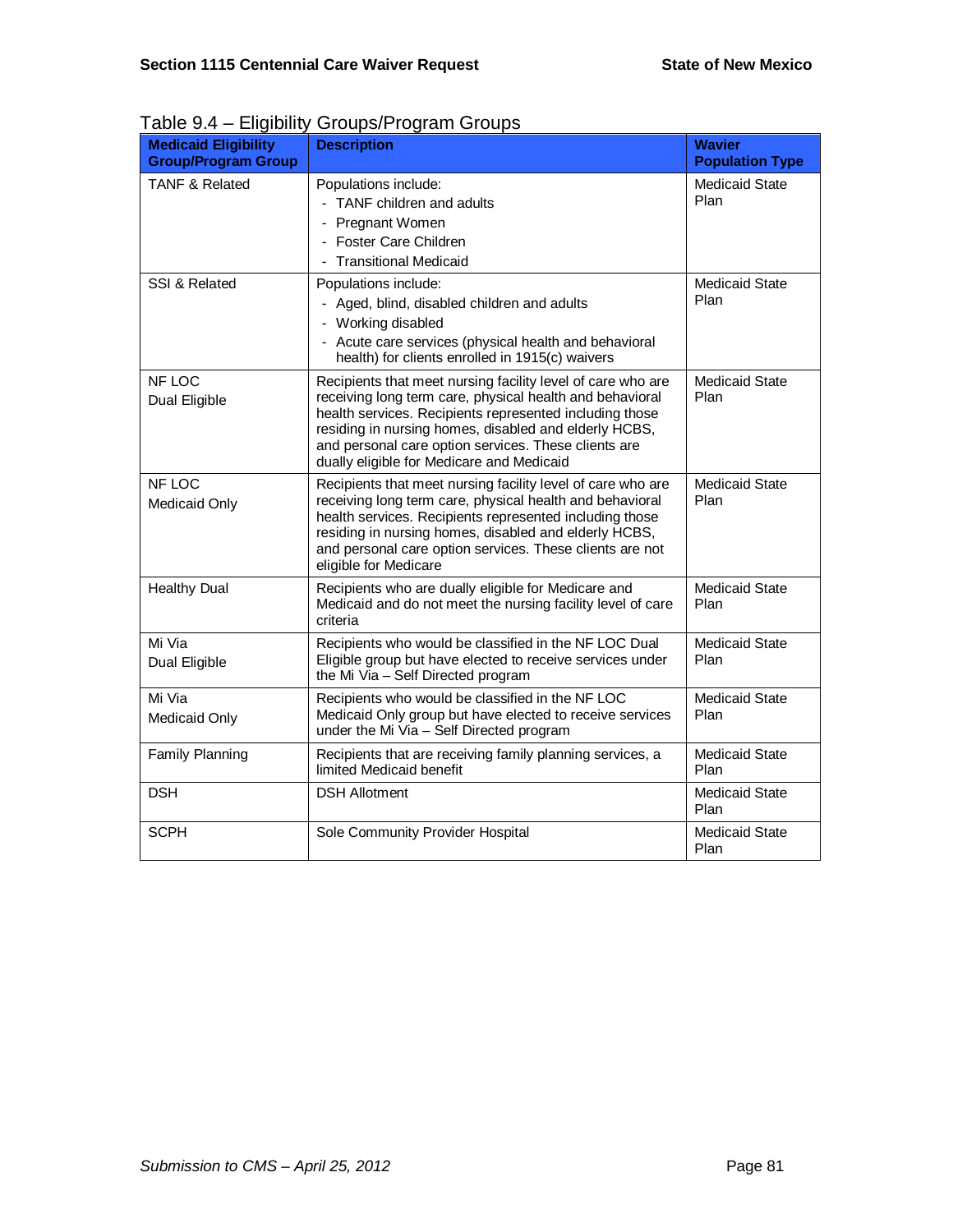|                            | Table 3.Ja = Williout and Willi Walver annual Medical Cost Tienus |                  |             |                  |             |  |  |  |  |  |  |  |  |
|----------------------------|-------------------------------------------------------------------|------------------|-------------|------------------|-------------|--|--|--|--|--|--|--|--|
| <b>IDemonstration Year</b> | Base - DY1                                                        | <b>DY1 - DY2</b> | $DY2 - DY3$ | <b>DY3 - DY4</b> | $DY4 - DY5$ |  |  |  |  |  |  |  |  |
| <b>Blind/Disabled</b>      | 4.51%                                                             | 5.68%            | 6.23%       | 6.25%            | 6.35%       |  |  |  |  |  |  |  |  |
| <b>IChildren</b>           | 5.64%                                                             | 5.76%            | 5.68%       | 6.67%            | 6.95%       |  |  |  |  |  |  |  |  |
| <b>Adults</b>              | 6.24%                                                             | 6.76%            | 6.85%       | 7.38%            | 7.19%       |  |  |  |  |  |  |  |  |

Table 9.5a – Without and With Waiver annual Medical Cost Trends

# Table 9.5b – Eligibility Groups / Program Group Adjustments

| <b>Medicaid Eligibility</b><br><b>Group/Program Group</b> | <b>Without Waiver</b>                                                     | <b>With Waiver</b>                                                    |
|-----------------------------------------------------------|---------------------------------------------------------------------------|-----------------------------------------------------------------------|
| <b>TANF &amp; Related</b>                                 | Methadone Coverage<br>$\qquad \qquad \blacksquare$                        | Methadone Coverage<br>$\overline{\phantom{a}}$                        |
|                                                           |                                                                           | Managed care efficiencies                                             |
|                                                           |                                                                           | Non-emergent ER copayment<br>$\overline{\phantom{a}}$                 |
|                                                           |                                                                           | Care and service coordination                                         |
|                                                           |                                                                           | Implementation of health homes<br>$\overline{\phantom{a}}$            |
| SSI & Related                                             | Methadone Coverage                                                        | Methadone Coverage<br>$\overline{\phantom{a}}$                        |
|                                                           |                                                                           | Managed care efficiencies<br>$\overline{\phantom{a}}$                 |
|                                                           |                                                                           | Non-emergent ER copayment<br>$\overline{\phantom{a}}$                 |
|                                                           |                                                                           | Care and service coordination<br>$\blacksquare$                       |
|                                                           |                                                                           | Implementation of health homes                                        |
| NF LOC                                                    | Nursing facility per diem fee<br>$\qquad \qquad \blacksquare$             | Nursing facility per diem fee<br>$\blacksquare$                       |
| Dual Eligible                                             | increase                                                                  | increase                                                              |
|                                                           |                                                                           | Managed care efficiencies<br>$\overline{\phantom{a}}$                 |
|                                                           |                                                                           | Care and service coordination<br>$\blacksquare$                       |
|                                                           |                                                                           | Implementation of health homes                                        |
| NF LOC<br>Medicaid Only                                   | Nursing facility per diem fee<br>$\qquad \qquad \blacksquare$<br>increase | Nursing facility per diem fee<br>$\overline{\phantom{a}}$<br>increase |
|                                                           |                                                                           | Managed care efficiencies<br>$\overline{\phantom{a}}$                 |
|                                                           |                                                                           | Non-emergent ER copayment<br>$\overline{\phantom{a}}$                 |
|                                                           |                                                                           | Care and service coordination                                         |
|                                                           |                                                                           | Implementation of health homes                                        |

| <b>Medicaid Eligibility</b><br><b>Group/Program Group</b> | <b>Without Waiver</b> | <b>With Waiver</b>                                                                                                                                               |
|-----------------------------------------------------------|-----------------------|------------------------------------------------------------------------------------------------------------------------------------------------------------------|
| <b>Healthy Dual</b>                                       |                       | Methadone Coverage<br>$\overline{a}$<br>Managed care efficiencies<br>$\overline{\phantom{a}}$<br>Care and service coordination<br>Implementation of health homes |
| Mi Via<br>Dual Eligible                                   |                       | Methadone Coverage<br>$\overline{\phantom{a}}$<br>Managed care efficiencies<br>Care and service coordination<br>$\blacksquare$<br>Implementation of health homes |
| Mi Via<br>Medicaid Only                                   |                       | Managed care efficiencies<br>-<br>Non-emergent ER copayment<br>$\overline{a}$<br>Care and service coordination<br>Implementation of health homes                 |
| <b>Family Planning</b>                                    |                       | None                                                                                                                                                             |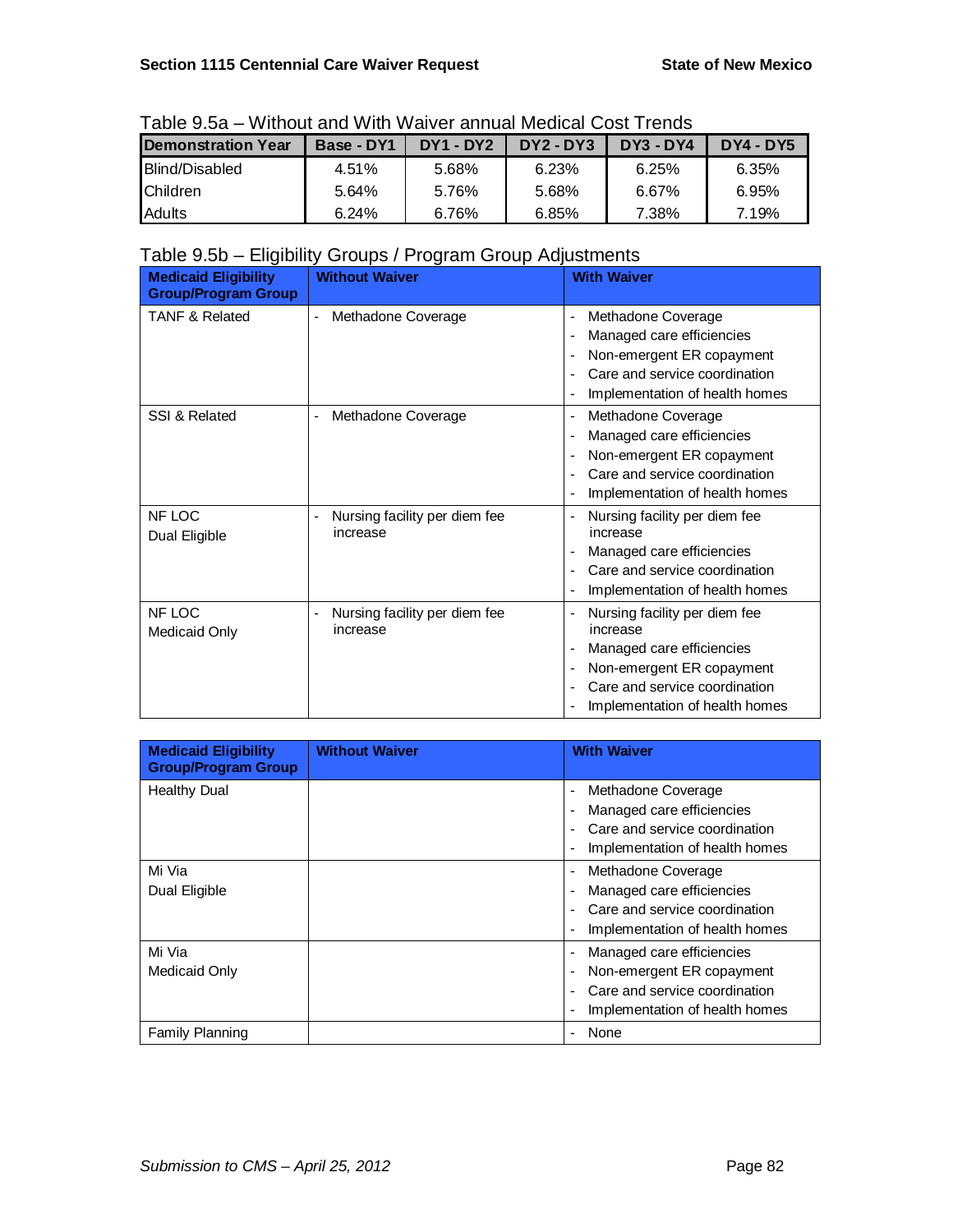# Table 9.6a Without Waiver Total Computable

| <b>ELIGIBILITY</b>             | <b>TREND</b> | <b>MONTHS</b>   | <b>DEMONSTRATION YEARS (DY)</b> |                 |              |                 |              |                 |                |                  |                |                 |          | <b>TOTAL</b>     |
|--------------------------------|--------------|-----------------|---------------------------------|-----------------|--------------|-----------------|--------------|-----------------|----------------|------------------|----------------|-----------------|----------|------------------|
| <b>GROUP</b>                   | <b>RATE</b>  | <b>OF AGING</b> |                                 | DY 01 (1/1/14 - |              | DY 02 (1/1/15 - |              | DY 03 (1/1/16 - |                | DY 04 (1/1/17 -  |                | DY 05 (1/1/18 - |          | <b>WOW</b>       |
|                                |              |                 |                                 | 12/31/14)       |              | 12/31/15)       |              | 12/31/16)       |                | 12/31/17)        |                | 12/31/18)       |          |                  |
| <b>TANF &amp; Related</b>      |              |                 |                                 |                 |              |                 |              |                 |                |                  |                |                 |          |                  |
| <b>Eligible Member Months</b>  | 2.08%        | 54              |                                 | 4,738,676       |              | 4,873,255       |              | 5,032,123       |                | 5,104,585        |                | 5,144,401       |          |                  |
| <b>Total Cost Per Eligible</b> | 7.00%        | 54              | $\mathsf{\$}$                   | 398.78          | \$           | 425.71          | $\mathsf{s}$ | 454.66          | <sub>\$</sub>  | 487.71           | $\mathsf{\$}$  | 522.62          |          |                  |
| <b>Total Expenditure</b>       |              |                 | \$                              | 1,889,678,042   |              | \$2,074,589,756 |              | \$2,287,916,335 |                | \$ 2,489,574,407 | \$             | 2,688,582,187   |          | \$11,430,340,727 |
| SSI & Related                  |              |                 |                                 |                 |              |                 |              |                 |                |                  |                |                 |          |                  |
| Eligible Member Months         | 1.07%        | 54              |                                 | 437,615         |              | 441,948         |              | 446,456         |                | 451,411          |                | 456,648         |          |                  |
| <b>Total Cost Per Eligible</b> | 6.44%        | 54              | \$                              |                 |              | 1.248.49        | \$           | 1.331.98        | \$             | 1.417.28         | \$             | 1.509.40        |          |                  |
| <b>Total Expenditure</b>       |              |                 | \$                              | 514,703,101     | \$           | 551,766,805     | \$           | 594,669,232     | - \$           | 639,774,643      | \$             | 689,262,569     | \$       | 2,990,176,350    |
| <b>NFLOC - Dual</b>            |              |                 |                                 |                 |              |                 |              |                 |                |                  |                |                 |          |                  |
| <b>Eligible Member Months</b>  | 1.78%        | 54              |                                 | 214,337         |              | 218,002         |              | 221,796         |                | 225,810          |                | 230,033         |          |                  |
| <b>Total Cost Per Eligible</b> | 5.68%        | 54              | $\mathsf{\$}$                   | 3,514.73        | l \$         | 3,696.44        | \$           | 3,907.51        | -\$            | 4,135.32         | $\mathsf{\$}$  | 4,383.85        |          |                  |
| <b>Total Expenditure</b>       |              |                 | \$                              | 753, 337, 572   | \$           | 805,833,200     | \$           | 866,668,401     | \$             | 933,796,402      |                | \$1,008,429,024 | S        | 4,368,064,600    |
| NF LOC - Medicaid Only         |              |                 |                                 |                 |              |                 |              |                 |                |                  |                |                 |          |                  |
| Eligible Member Months         | 1.07%        | 54              |                                 | 76,467          |              | 77.224          |              | 78.012          |                | 78.878           |                | 79.793          |          |                  |
| <b>Total Cost Per Eligible</b> | 6.13%        | 54              | \$                              | 5,125.82        | l \$         | 5.416.96        | \$           | 5.754.44        | \$             | 6.114.09         | \$             | 6,502.34        |          |                  |
| <b>Total Expenditure</b>       |              |                 | \$                              | 391,957,019     | l s          | 418,320,957     | \$           | 448,915,053     | \$             | 482,266,636      | \$             | 518,840,097     | S        | 2.260.299.762    |
| <b>Healthy Dual</b>            |              |                 |                                 |                 |              |                 |              |                 |                |                  |                |                 |          |                  |
| <b>Eligible Member Months</b>  | 1.78%        | 54              |                                 | 203,970         |              | 207,458         |              | 211,068         |                | 214,888          |                | 218,906         |          |                  |
| <b>Total Cost Per Eligible</b> | 5.68%        | 54              | $\frac{1}{2}$                   | 241.39          | $\mathbf{s}$ | 253.87          | \$           | 268.37          | $\mathbf{s}$   | 284.01           | $\mathsf{\$}$  | 301.08          |          |                  |
| <b>Total Expenditure</b>       |              |                 | \$                              | 49,236,210      | <b>S</b>     | 52,667,190      | \$           | 56,643,222      | \$             | 61,030,536       | \$             | 65,908,333      |          | 285,485,491      |
| Mi Via - Dual                  |              |                 |                                 |                 |              |                 |              |                 |                |                  |                |                 |          |                  |
| Eligible Member Months         | 1.78%        | 54              |                                 | 7,560           |              | 7,689           |              | 7,823           |                | 7,965            |                | 8,114           |          |                  |
| <b>Total Cost Per Eligible</b> | 5.68%        | 54              | \$                              | 3.327.03        | -S           | 3.499.04        | \$           | 3.698.83        | \$             | 3.914.48         | \$             | 4.149.74        |          |                  |
| <b>Total Expenditure</b>       |              |                 | \$                              | 25, 152, 191    | <b>S</b>     | 26,904,898      | \$           | 28,936,044      | <sup>\$</sup>  | 31,177,292       | \$             | 33,669,102      | <b>S</b> | 145,839,527      |
| Mi Via - Medicaid Only         |              |                 |                                 |                 |              |                 |              |                 |                |                  |                |                 |          |                  |
| <b>Eligible Member Months</b>  | 1.07%        | 54              |                                 | 2,531           |              | 2,556           |              | 2,582           |                | 2,611            |                | 2,641           |          |                  |
| <b>Total Cost Per Eligible</b> | 6.13%        | 54              | $\mathbf{\$}$                   | 4,937.61        | \$           | 5,218.06        | \$           | 5,543.15        | -\$            | 5,889.59         | $\mathfrak{S}$ | 6,263.58        |          |                  |
| <b>Total Expenditure</b>       |              |                 | \$                              | 12,498,198      | <b>S</b>     | 13,338,856      | $\mathsf{s}$ | 14,314,399      | $\mathfrak{s}$ | 15,377,870       | $\mathsf{s}$   | 16,544,075      | <b>S</b> | 72,073,398       |
| <b>Family Planning</b>         |              |                 |                                 |                 |              |                 |              |                 |                |                  |                |                 |          |                  |
| Eligible Member Months         | 2.08%        | 54              |                                 | 316,318         |              | 325,302         |              | 335,907         |                | 340,744          |                | 343,401         |          |                  |
| <b>Total Cost Per Eligible</b> | 6.94%        | 54              | \$                              | 23.19           | <b>S</b>     | 24.74           | \$           | 26.41           | \$             | 28.32            | \$             | 30.33           |          |                  |
| <b>Total Expenditure</b>       |              |                 | \$                              | 7,333,984       | \$           | 8,047,601       | \$           | 8,870,875       | \$             | 9,648,316        | \$             | 10,414,919      | \$       | 44,315,695       |
| <b>DSH</b>                     |              |                 |                                 |                 |              |                 |              |                 |                |                  |                |                 |          |                  |
| <b>Total Allotment</b>         |              |                 | \$                              | 28,987,655      | \$           | 28,987,655      | \$           | 28,987,655      | $\mathfrak{s}$ | 28,987,655       | $\mathsf{\$}$  | 28,987,655      | <b>S</b> | 144,938,276      |
| <b>SCPH</b>                    |              |                 |                                 |                 |              |                 |              |                 |                |                  |                |                 |          |                  |
| <b>Total Allotment</b>         | 8.40%        | 42              | - \$                            | 369,591,008     | \$.          | 400,787,339     | \$           | 436,841,166     | \$             | 472,920,172      | \$             | 510,347,317     | \$       | 2,190,487,002    |
| <b>Total Expenditure</b>       |              |                 | \$                              | 4,042,474,980   | \$           | 4,381,244,259   | \$           | 4,772,762,383   | \$             | 5, 164, 553, 929 |                | \$5,570,985,277 | \$       | 23,932,020,828   |

**Note:**

1. Sole Community Provider Hospital (SCPH) base year is SFY11.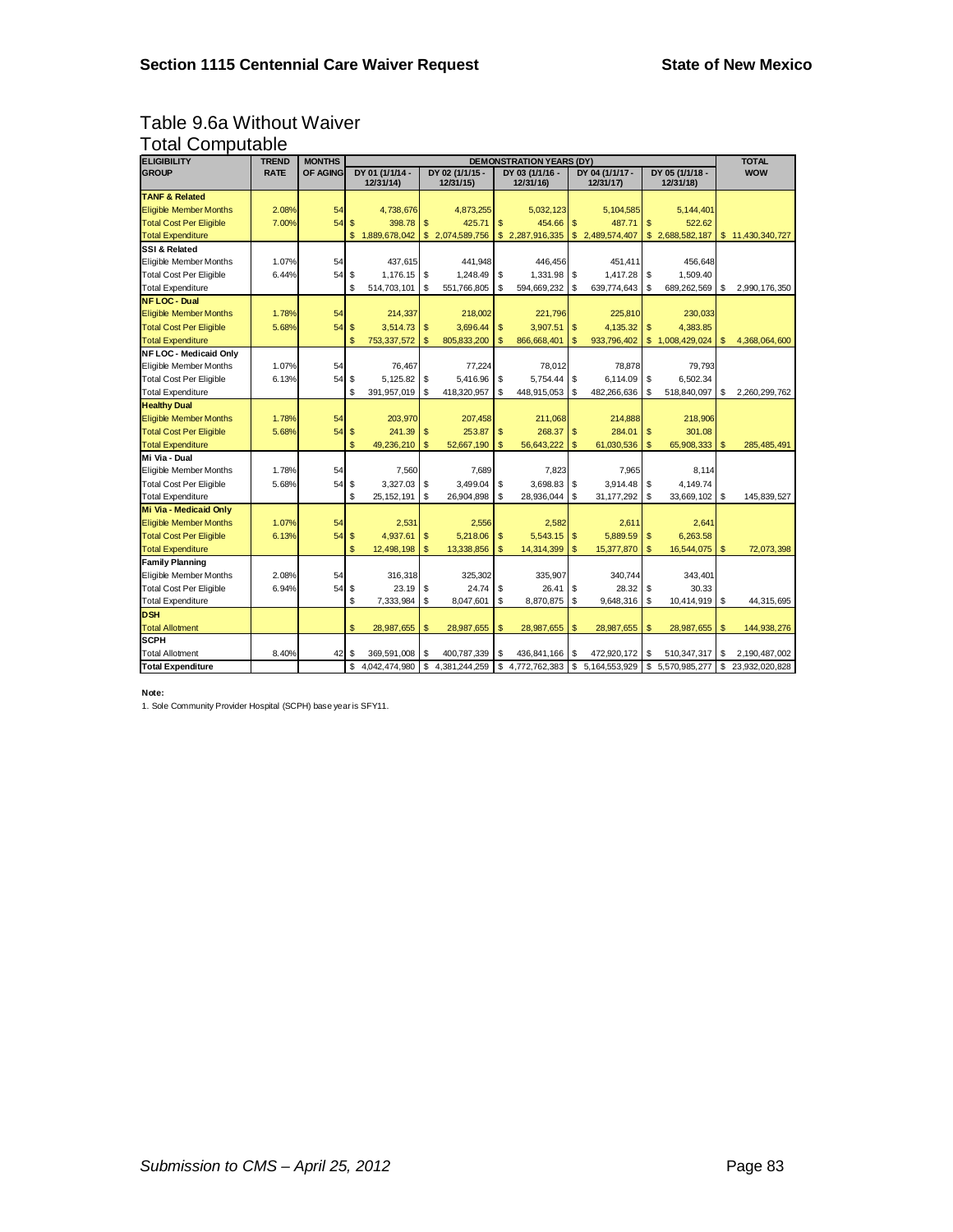# Table 9.6b Without Waiver Federal Share

| ELIGIBILITY<br>GROUP           | <b>TREND</b> | <b>MONTHS</b>   | <b>DEMONSTRATION YEARS (DY)</b> |                 |                |                 |               |                 |                |                 |              |                 |                | <b>TOTAL</b>   |
|--------------------------------|--------------|-----------------|---------------------------------|-----------------|----------------|-----------------|---------------|-----------------|----------------|-----------------|--------------|-----------------|----------------|----------------|
|                                | <b>RATE</b>  | <b>OF AGING</b> |                                 | DY 01 (1/1/14 - |                | DY 02 (1/1/15 - |               | DY 03 (1/1/16 - |                | DY 04 (1/1/17 - |              | DY 05 (1/1/18 - |                | <b>WOW</b>     |
|                                |              |                 |                                 | 12/31/14)       |                | 12/31/15)       |               | 12/31/16)       |                | 12/31/17)       |              | 12/31/18)       |                |                |
| <b>TANF &amp; Related</b>      |              |                 |                                 |                 |                |                 |               |                 |                |                 |              |                 |                |                |
| <b>Eligible Member Months</b>  | 2.08%        | 54              |                                 | 4,738,676       |                | 4,873,255       |               | 5.032.123       |                | 5,104,585       |              | 5,144,401       |                |                |
| <b>Total Cost Per Eligible</b> | 7.00%        | 54              | \$                              | 276.59          | \$             | 295.27          | \$            | 315.35          | $\mathbf{s}$   | 338.28          | \$           | 362.49          |                |                |
| <b>Total Expenditure</b>       |              |                 | \$                              | 1,310,680,690   | \$             | 1,438,935,455   | \$            | 1,586,898,770   | $\mathfrak{s}$ | 1,726,768,809   |              | \$1,864,800,605 | -S             | 7,928,084,328  |
| SSI & Related                  |              |                 |                                 |                 |                |                 |               |                 |                |                 |              |                 |                |                |
| Eligible Member Months         | 1.07%        | 54              |                                 | 437,615         |                | 441,948         |               | 446,456         |                | 451,411         |              | 456,648         |                |                |
| <b>Total Cost Per Eligible</b> | 6.44%        | 54              | \$                              | 815.78          | \$             | 865.95          | \$            | 923.86          | \$             | 983.02          | \$           | 1,046.92        |                |                |
| <b>Total Expenditure</b>       |              |                 | \$                              | 356,998,071     | <b>S</b>       | 382,705,456     | \$            | 412,462,579     | \$             | 443,747,693     | \$           | 478,072,518     | \$             | 2.073.986.316  |
| <b>NF LOC - Dual</b>           |              |                 |                                 |                 |                |                 |               |                 |                |                 |              |                 |                |                |
| <b>Eligible Member Months</b>  | 1.78%        | 54              |                                 | 214,337         |                | 218,002         |               | 221.796         |                | 225.810         |              | 230,033         |                |                |
| <b>Total Cost Per Eligible</b> | 5.68%        | 54              | \$                              | 2,437.82        | l s            | 2,563.85        | $\mathsf{\$}$ | 2.710.25        | $\mathsf{\$}$  | 2.868.26        | \$           | 3,040.64        |                |                |
| <b>Total Expenditure</b>       |              |                 | \$                              | 522,514,940     | \$             | 558,925,908     | \$            | 601.121.203     | \$             | 647.681.184     | \$           | 699.446.371     | S              | 3,029,689,607  |
| <b>NF LOC - Medicaid Only</b>  |              |                 |                                 |                 |                |                 |               |                 |                |                 |              |                 |                |                |
| Eligible Member Months         | 1.07%        | 54              |                                 | 76,467          |                | 77,224          |               | 78,012          |                | 78.878          |              | 79,793          |                |                |
| <b>Total Cost Per Eligible</b> | 6.13%        | 54              | \$                              | 3,555.27        | \$             | 3.757.20        | \$            | 3,991.28        | \$             | 4.240.73        | \$           | 4,510.02        |                |                |
| <b>Total Expenditure</b>       |              |                 | \$                              | 271,861,388     | \$             | 290,147,416     | \$            | 311,367,481     | \$             | 334,500,138     | \$           | 359,867,492     | \$             | 1,567,743,915  |
| <b>Healthy Dual</b>            |              |                 |                                 |                 |                |                 |               |                 |                |                 |              |                 |                |                |
| <b>Eligible Member Months</b>  | 1.78%        | 54              |                                 | 203,970         |                | 207,458         |               | 211,068         |                | 214,888         |              | 218,906         |                |                |
| <b>Total Cost Per Eligible</b> | 5.68%        | 54              | \$                              | 167.43          | $\mathsf{\$}$  | 176.08          | $\mathsf{\$}$ | 186.14          | $\mathsf{\$}$  | 196.99          | \$           | 208.83          |                |                |
| <b>Total Expenditure</b>       |              |                 | \$                              | 34, 150, 235    | S              | 36,529,963      | \$            | 39,287,739      | $\mathfrak{s}$ | 42,330,780      | \$           | 45,714,020      | <b>S</b>       | 198,012,736    |
| Mi Via - Dual                  |              |                 |                                 |                 |                |                 |               |                 |                |                 |              |                 |                |                |
| Eligible Member Months         | 1.78%        | 54              |                                 | 7,560           |                | 7.689           |               | 7.823           |                | 7.965           |              | 8.114           |                |                |
| <b>Total Cost Per Eligible</b> | 5.68%        | 54              | \$                              | 2.307.63        | \$             | 2.426.93        | \$            | 2,565.51        | \$             | 2.715.08        | \$           | 2,878.26        |                |                |
| <b>Total Expenditure</b>       |              |                 | \$                              | 17,445,560      | l \$           | 18,661,237      | \$            | 20,070,040      | \$             | 21,624,570      | \$           | 23,352,889 \$   |                | 101, 154, 296  |
| Mi Via - Medicaid Only         |              |                 |                                 |                 |                |                 |               |                 |                |                 |              |                 |                |                |
| <b>Eligible Member Months</b>  | 1.07%        | 54              |                                 | 2,531           |                | 2,556           |               | 2,582           |                | 2,611           |              | 2,641           |                |                |
| Total Cost Per Eligible        | 6.13%        | 54              | \$                              | 3.424.72        | -S             | 3.619.25        | $\mathbf{s}$  | 3.844.73        | $\mathbf{s}$   | 4.085.02        | \$           | 4.344.42        |                |                |
| <b>Total Expenditure</b>       |              |                 | \$                              | 8,668,750       | $\mathfrak{s}$ | 9,251,830       | $\mathsf{s}$  | 9,928,467       | $\mathfrak{s}$ | 10,666,090      | $\mathsf{s}$ | 11,474,970      | $\mathfrak{s}$ | 49,990,109     |
| <b>Family Planning</b>         |              |                 |                                 |                 |                |                 |               |                 |                |                 |              |                 |                |                |
| Eligible Member Months         | 2.08%        | 54              |                                 | 316.318         |                | 325,302         |               | 335.907         |                | 340.744         |              | 343,401         |                |                |
| <b>Total Cost Per Eligible</b> | 6.94%        | 54              | \$                              | 16.08           | \$             | 17.16           | \$            | 18.32           | \$             | 19.64           | \$           | 21.04           |                |                |
| <b>Total Expenditure</b>       |              |                 | \$                              | 5,086,851       | S              | 5,581,816       | \$            | 6,152,839       | \$             | 6,692,072       | \$           | 7,223,788       | \$             | 30,737,366     |
| <b>DSH</b>                     |              |                 |                                 |                 |                |                 |               |                 |                |                 |              |                 |                |                |
| <b>Total Allotment</b>         |              |                 | \$                              | 20,105,838      | \$             | 20,105,838      | \$            | 20,105,838      | \$             | 20,105,838      | \$           | 20, 105, 838    | $\mathfrak{s}$ | 100,529,188    |
| <b>SCPH</b>                    |              |                 |                                 |                 |                |                 |               |                 |                |                 |              |                 |                |                |
| <b>Total Allotment</b>         | 8.40%        | 42              | \$                              | 256,348,323     | $\mathfrak{L}$ | 277,986,098     | \$            | 302,993,033     | \$             | 328.017.431     | \$           | 353,976,899     | S              | 1,519,321,785  |
| <b>Total Expenditure</b>       |              |                 | \$                              | 2,803,860,646   | \$             | 3,038,831,018   |               | \$3,310,387,989 | \$             | 3,582,134,605   | \$           | 3,864,035,388   | \$             | 16,599,249,646 |
|                                |              |                 |                                 |                 |                |                 |               |                 |                |                 |              |                 |                |                |

#### **Note:**

1. Assumes FMAP of 69.36% for Title XIX for each demonstration year.

2. Sole Community Provider Hospital (SCPH) base year is SFY11.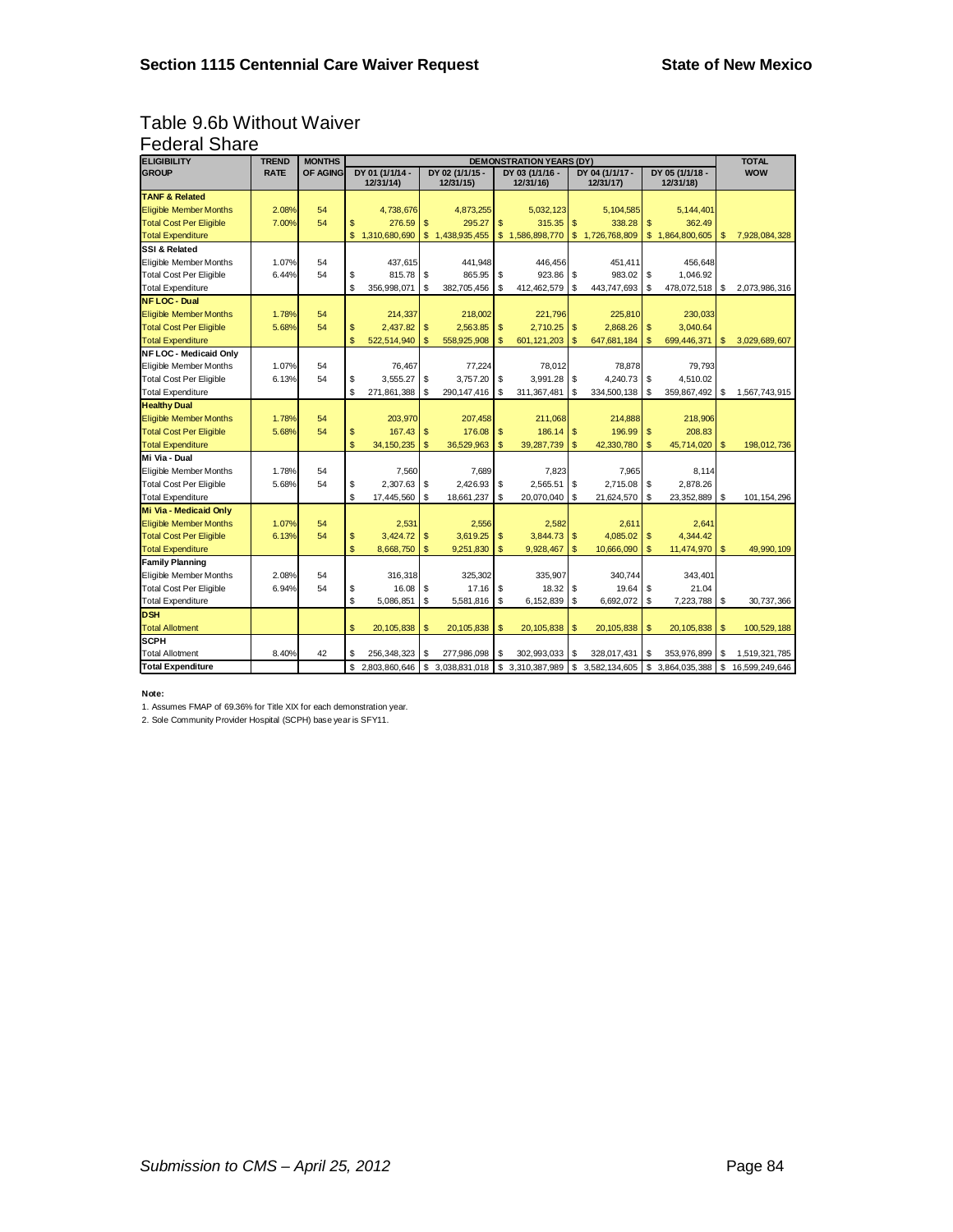# Table 9.6c With Waiver Total Computable

| <b>ELIGIBILITY</b>             | <b>TREND</b> | <b>MONTHS</b>   | <b>DEMONSTRATION YEARS (DY)</b> |                 |                |                 |    |                 |                |                 |               |                 | <b>TOTAL</b>  |                |
|--------------------------------|--------------|-----------------|---------------------------------|-----------------|----------------|-----------------|----|-----------------|----------------|-----------------|---------------|-----------------|---------------|----------------|
| <b>GROUP</b>                   | <b>RATE</b>  | <b>OF AGING</b> |                                 | DY 01 (1/1/14 - |                | DY 02 (1/1/15 - |    | DY 03 (1/1/16 - |                | DY 04 (1/1/17 - |               | DY 05 (1/1/18 - |               | <b>WW</b>      |
| <b>TANF &amp; Related</b>      |              |                 |                                 | 12/31/14)       |                | 12/31/15)       |    | 12/31/16)       |                | 12/31/17)       |               | 12/31/18)       |               |                |
|                                |              |                 |                                 |                 |                |                 |    |                 |                |                 |               |                 |               |                |
| <b>Eligible Member Months</b>  | 2.08%        | 54<br>54        |                                 | 4,738,676       |                | 4,873,255       |    | 5,032,123       |                | 5,104,585       |               | 5,144,401       |               |                |
| <b>Total Cost Per Eligible</b> | 6.49%        |                 | \$                              | 396.10          | $\mathbf{s}$   | 414.01          | \$ | 445.43          | $\mathsf{\$}$  | 476.59          | $\mathsf{\$}$ | 509.40          |               |                |
| <b>Total Expenditure</b>       |              |                 | \$                              | 1,876,988,004   | \$             | 2,017,559,475   |    | \$2,241,475,867 | \$             | 2,432,796,708   |               | \$2,620,579,064 | \$            | 11,189,399,118 |
| SSI & Related                  |              |                 |                                 |                 |                |                 |    |                 |                |                 |               |                 |               |                |
| Eligible Member Months         | 1.07%        | 54              |                                 | 437,615         |                | 441,948         |    | 446,456         |                | 451,411         |               | 456,648         |               |                |
| <b>Total Cost Per Eligible</b> | 5.83%        | 54              | \$                              | 1.168.59        | \$             | 1.213.16        | \$ | 1.302.64        | \$             | 1.381.12        | \$            | 1.465.72        |               |                |
| <b>Total Expenditure</b>       |              |                 | \$                              | 511,394,652     | <b>S</b>       | 536,155,376     | \$ | 581,569,262     | \$             | 623,454,329     | \$            | 669,316,398     | \$            | 2,921,890,016  |
| <b>NFLOC - Dual</b>            |              |                 |                                 |                 |                |                 |    |                 |                |                 |               |                 |               |                |
| <b>Eligible Member Months</b>  | 1.78%        | 54              |                                 | 214,337         |                | 218.002         |    | 221.796         |                | 225.810         |               | 230,033         |               |                |
| <b>Total Cost Per Eligible</b> | 5.15%        | 54              | \$                              | 3,497.96        | \$             | 3,596.62        | \$ | 3,830.44        | $\mathsf{\$}$  | 4,043.64        | $\mathbf{s}$  | 4,275.98        |               |                |
| <b>Total Expenditure</b>       |              |                 | \$                              | 749,744,087     | $\mathbf{s}$   | 784,072,211     | \$ | 849,573,957     | \$             | 913,095,876     | \$            | 983,615,777     |               | 4,280,101,908  |
| NF LOC - Medicaid Only         |              |                 |                                 |                 |                |                 |    |                 |                |                 |               |                 |               |                |
| Eligible Member Months         | 1.07%        | 54              |                                 | 76.467          |                | 77.224          |    | 78.012          |                | 78.878          |               | 79.793          |               |                |
| <b>Total Cost Per Eligible</b> | 5.59%        | 54              | \$                              | 5.101.42        | \$             | 5.270.79        | \$ | 5.641.06        | \$             | 5.978.70        | \$            | 6.342.50        |               |                |
| <b>Total Expenditure</b>       |              |                 | \$                              | 390,091,696     | \$             | 407,032,735     | \$ | 440,070,243     | \$             | 471,586,981     | \$            | 506,086,656     | S             | 2,214,868,312  |
| <b>Healthy Dual</b>            |              |                 |                                 |                 |                |                 |    |                 |                |                 |               |                 |               |                |
| <b>Eligible Member Months</b>  | 1.78%        | 54              |                                 | 203,970         |                | 207,458         |    | 211,068         |                | 214,888         |               | 218,906         |               |                |
| <b>Total Cost Per Eligible</b> | 5.15%        | 54              | \$                              | 240.24          | \$             | 247.03          | \$ | 263.09          | $\mathfrak{s}$ | 277.74          | $\mathsf{\$}$ | 293.70          |               |                |
| <b>Total Expenditure</b>       |              |                 | \$                              | 49,001,782      | \$             | 51,247,815      | \$ | 55,529,605      | $\mathbf{s}$   | 59,682,072      | \$            | 64,292,027      |               | 279,753,302    |
| Mi Via - Dual                  |              |                 |                                 |                 |                |                 |    |                 |                |                 |               |                 |               |                |
| Eligible Member Months         | 1.78%        | 54              |                                 | 7,560           |                | 7.689           |    | 7.823           |                | 7.965           |               | 8.114           |               |                |
| <b>Total Cost Per Eligible</b> | 5.61%        | 54              | \$                              | 3,295.86        | \$             | 3.426.41        | \$ | 3,657.18        | \$             | 3.869.24        | \$            | 4,100.56        |               |                |
| <b>Total Expenditure</b>       |              |                 | \$                              | 24,916,540      | \$             | 26,346,425      | \$ | 28,610,210      | \$             | 30,817,027      | \$            | 33,270,140 \$   |               | 143,960,343    |
| Mi Via - Medicaid Only         |              |                 |                                 |                 |                |                 |    |                 |                |                 |               |                 |               |                |
| <b>Eligible Member Months</b>  | 1.07%        | 54              |                                 | 2,531           |                | 2,556           |    | 2,582           |                | 2,611           |               | 2,641           |               |                |
| <b>Total Cost Per Eligible</b> | 5.88%        | 54              | \$                              | 4.900.13        | $\mathfrak{s}$ | 5.097.14        | \$ | 5.462.58        | $\mathfrak{S}$ | 5.797.36        | $\mathbf{s}$  | 6.158.46        |               |                |
| <b>Total Expenditure</b>       |              |                 | $\mathsf{s}$                    | 12,403,331      | $\mathbf{s}$   | 13,029,747      | \$ | 14,106,352      | $\mathbf{s}$   | 15,137,051      | $\mathbf{s}$  | 16,266,411      | \$            | 70,942,892     |
| <b>Family Planning</b>         |              |                 |                                 |                 |                |                 |    |                 |                |                 |               |                 |               |                |
| Eligible Member Months         | 2.08%        | 54              |                                 | 316.318         |                | 325.302         |    | 335.907         |                | 340.744         |               | 343,401         |               |                |
| <b>Total Cost Per Eligible</b> | 6.94%        | 54              | \$                              | 23.19           | \$             | 24.74           | \$ | 26.41           | \$             | 28.32           | \$            | 30.33           |               |                |
| <b>Total Expenditure</b>       |              |                 | \$                              | 7,333,984       | \$             | 8,047,601       | \$ | 8,870,875       | \$             | 9,648,316       | \$            | 10,414,919      | \$            | 44,315,695     |
| <b>DSH</b>                     |              |                 |                                 |                 |                |                 |    |                 |                |                 |               |                 |               |                |
| <b>Total Allotment</b>         |              |                 | \$                              | 28,987,655      | $\mathbf{s}$   | 28,987,655      | \$ | 28,987,655      | $\mathbf{s}$   | 28,987,655      | \$            | 28,987,655      | $\mathsf{\$}$ | 144,938,276    |
| <b>SCPH</b>                    |              |                 |                                 |                 |                |                 |    |                 |                |                 |               |                 |               |                |
| <b>Total Allotment</b>         | 8.38%        | 42              | \$                              | 369,549,795     | \$             | 400,575,408     | \$ | 436, 438, 777   | \$             | 472,484,540     | \$            | 509,877,200     | S             | 2,188,925,721  |
| <b>Total Expenditure</b>       |              |                 | \$                              | 4,020,411,527   | \$             | 4,273,054,450   | \$ | 4,685,232,805   | \$             | 5,057,690,554   | \$            | 5,442,706,247   | \$            | 23,479,095,584 |
|                                |              |                 |                                 |                 |                |                 |    |                 |                |                 |               |                 |               |                |

**Note:**

1. Sole Community Provider Hospital (SCPH) base year is SFY11.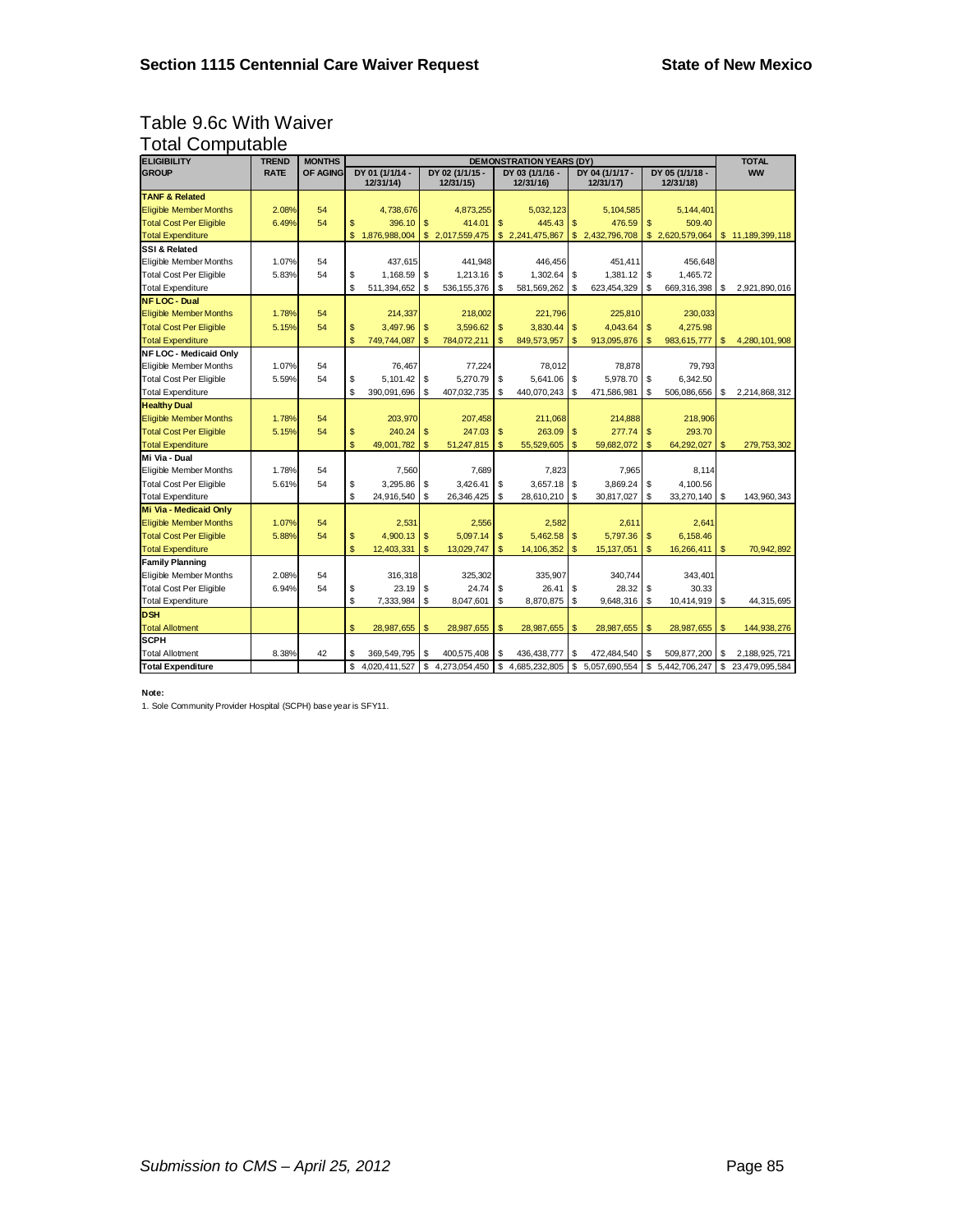#### Table 9.6d With Waiver Federal Share

| <b>ELIGIBILITY</b>             | <b>TREND</b> | <b>MONTHS</b><br><b>DEMONSTRATION YEARS (DY)</b> |              |                              |                |                              |    |                              |               |                              |                |                              |     | <b>TOTAL</b>   |  |           |
|--------------------------------|--------------|--------------------------------------------------|--------------|------------------------------|----------------|------------------------------|----|------------------------------|---------------|------------------------------|----------------|------------------------------|-----|----------------|--|-----------|
| <b>GROUP</b>                   | <b>RATE</b>  | <b>OF AGING</b>                                  |              | DY 01 (1/1/14 -<br>12/31/14) |                | DY 02 (1/1/15 -<br>12/31/15) |    | DY 03 (1/1/16 -<br>12/31/16) |               | DY 04 (1/1/17 -<br>12/31/17) |                | DY 05 (1/1/18 -<br>12/31/18) |     |                |  | <b>WW</b> |
| <b>TANF &amp; Related</b>      |              |                                                  |              |                              |                |                              |    |                              |               |                              |                |                              |     |                |  |           |
| <b>Eligible Member Months</b>  | 2.08%        | 54                                               |              | 4,738,676                    |                | 4.873.255                    |    | 5.032.123                    |               | 5.104.585                    |                | 5,144,401                    |     |                |  |           |
| <b>Total Cost Per Eligible</b> | 6.49%        | 54                                               | \$           | 274.73                       | $\mathbf{s}$   | 287.15                       | \$ | 308.95                       | <sub>\$</sub> | 330.56                       | $\mathsf{s}$   | 353.32                       |     |                |  |           |
| <b>Total Expenditure</b>       |              |                                                  | $\mathsf{s}$ | 1,301,878,880                | \$             | 1,399,379,252                |    | \$1,554,687,662              | $\mathsf{\$}$ | 1,687,387,796                |                | \$1,817,633,639              | S   | 7,760,967,228  |  |           |
| SSI & Related                  |              |                                                  |              |                              |                |                              |    |                              |               |                              |                |                              |     |                |  |           |
| Eligible Member Months         | 1.07%        | 54                                               |              | 437,615                      |                | 441.948                      |    | 446.456                      |               | 451,411                      |                | 456,648                      |     |                |  |           |
| <b>Total Cost Per Eligible</b> | 5.83%        | 54                                               | \$           | 810.54                       | \$             | 841.45                       | \$ | 903.51                       | \$            | 957.95                       | \$             | 1.016.62                     |     |                |  |           |
| <b>Total Expenditure</b>       |              |                                                  | \$           | 354.703.330                  | -S             | 371.877.369                  | \$ | 403.376.440                  | \$            | 432.427.922                  | \$             | 464,237,853                  | s.  | 2.026.622.915  |  |           |
| NFLOC - Dual                   |              |                                                  |              |                              |                |                              |    |                              |               |                              |                |                              |     |                |  |           |
| <b>Eligible Member Months</b>  | 1.78%        | 54                                               |              | 214,337                      |                | 218,002                      |    | 221,796                      |               | 225,810                      |                | 230,033                      |     |                |  |           |
| <b>Total Cost Per Eligible</b> | 5.15%        | 54                                               | \$           | 2.426.19                     | $\mathfrak{s}$ | 2.494.62                     | \$ | 2.656.79                     | <sub>\$</sub> | 2.804.67                     | $\mathfrak{s}$ | 2.965.82                     |     |                |  |           |
| <b>Total Expenditure</b>       |              |                                                  | \$           | 520,022,499                  | $\mathbf{s}$   | 543,832,486                  | \$ | 589,264,497                  | <sup>\$</sup> | 633,323,299                  | $\mathfrak{s}$ | 682,235,903                  | \$  | 2,968,678,683  |  |           |
| <b>NF LOC - Medicaid Only</b>  |              |                                                  |              |                              |                |                              |    |                              |               |                              |                |                              |     |                |  |           |
| Eligible Member Months         | 1.07%        | 54                                               |              | 76,467                       |                | 77.224                       |    | 78.012                       |               | 78.878                       |                | 79.793                       |     |                |  |           |
| <b>Total Cost Per Eligible</b> | 5.59%        | 54                                               | \$           | 3.538.35                     | l s            | 3.655.82                     | \$ | 3.912.64                     | \$            | 4.146.82                     | \$             | 4.399.16                     |     |                |  |           |
| <b>Total Expenditure</b>       |              |                                                  | \$           | 270,567,601                  | \$             | 282,317,905                  | \$ | 305,232,721                  | \$            | 327,092,730                  | \$             | 351,021,705                  | S   | 1,536,232,661  |  |           |
| <b>Healthy Dual</b>            |              |                                                  |              |                              |                |                              |    |                              |               |                              |                |                              |     |                |  |           |
| <b>Eligible Member Months</b>  | 1.78%        | 54                                               |              | 203,970                      |                | 207,458                      |    | 211,068                      |               | 214,888                      |                | 218,906                      |     |                |  |           |
| <b>Total Cost Per Eligible</b> | 5.15%        | 54                                               | \$           | 166.63                       | $\mathbf{s}$   | 171.34                       | \$ | 182.48                       | <sub>\$</sub> | 192.64                       | $\mathsf{\$}$  | 203.71                       |     |                |  |           |
| <b>Total Expenditure</b>       |              |                                                  | \$           | 33,987,636                   | \$             | 35,545,485                   | \$ | 38,515,334                   | $\mathcal{S}$ | 41,395,485                   | $\mathsf{s}$   | 44,592,950                   | \$. | 194,036,890    |  |           |
| Mi Via - Dual                  |              |                                                  |              |                              |                |                              |    |                              |               |                              |                |                              |     |                |  |           |
| Eligible Member Months         | 1.78%        | 54                                               |              | 7,560                        |                | 7.689                        |    | 7.823                        |               | 7.965                        |                | 8.114                        |     |                |  |           |
| <b>Total Cost Per Eligible</b> | 5.61%        | 54                                               | \$           | 2.286.01                     | <b>S</b>       | 2.376.56                     | \$ | 2.536.62                     | \$            | 2.683.71                     | \$             | 2.844.15                     |     |                |  |           |
| <b>Total Expenditure</b>       |              |                                                  | \$           | 17,282,112                   | \$             | 18.273.881                   | \$ | 19,844,042                   | \$            | 21,374,690                   | \$             | 23,076,169 \$                |     | 99.850.894     |  |           |
| Mi Via - Medicaid Only         |              |                                                  |              |                              |                |                              |    |                              |               |                              |                |                              |     |                |  |           |
| <b>Eligible Member Months</b>  | 1.07%        | 54                                               |              | 2,531                        |                | 2,556                        |    | 2,582                        |               | 2,611                        |                | 2,641                        |     |                |  |           |
| <b>Total Cost Per Eligible</b> | 5.88%        | 54                                               | \$           | 3,398.73                     | $\mathfrak{s}$ | 3,535.38                     | \$ | 3,788.85                     | - \$          | 4,021.05                     | $\mathsf{\$}$  | 4,271.51                     |     |                |  |           |
| <b>Total Expenditure</b>       |              |                                                  | \$           | 8,602,950                    | \$             | 9,037,433                    | \$ | 9,784,166                    | <sub>\$</sub> | 10,499,058                   | $\mathbf{s}$   | 11,282,383 \$                |     | 49,205,990     |  |           |
| <b>Family Planning</b>         |              |                                                  |              |                              |                |                              |    |                              |               |                              |                |                              |     |                |  |           |
| Eligible Member Months         | 2.08%        | 54                                               |              | 316,318                      |                | 325.302                      |    | 335.907                      |               | 340.744                      |                | 343,401                      |     |                |  |           |
| <b>Total Cost Per Eligible</b> | 6.94%        | 54                                               | \$           | 16.08                        | \$             | 17.16                        | \$ | 18.32                        | \$            | 19.64                        | \$             | 21.04                        |     |                |  |           |
| <b>Total Expenditure</b>       |              |                                                  | \$           | 5,086,851                    | \$             | 5,581,816                    | \$ | 6,152,839                    | \$            | 6,692,072                    | \$             | 7,223,788 \$                 |     | 30,737,366     |  |           |
| <b>DSH</b>                     |              |                                                  |              |                              |                |                              |    |                              |               |                              |                |                              |     |                |  |           |
| <b>Total Allotment</b>         |              |                                                  | \$           | 20,105,838                   | \$             | 20,105,838                   | \$ | 20,105,838                   | \$            | 20,105,838                   | \$             | 20, 105, 838                 | \$  | 100,529,188    |  |           |
| lsсрн                          |              |                                                  |              |                              |                |                              |    |                              |               |                              |                |                              |     |                |  |           |
| <b>Total Allotment</b>         | 8.38%        | 42                                               | \$           | 256.208.873                  | <b>S</b>       | 277,718,930                  | \$ | 302.583.004                  | \$            | 327,573,531                  | \$             | 353.497.863                  | \$  | 1.517.582.202  |  |           |
| <b>Total Expenditure</b>       |              |                                                  | \$           | 2,788,446,570                | \$             | 2,963,670,394                | \$ | 3,249,546,542                | \$            | 3,507,872,423                | \$             | 3,774,908,090                | \$  | 16,284,444,019 |  |           |

Table 9.7a Summary of Without Waiver and With Waiver Projected Medicaid Expenditures – Total Computable\*

| <b>Without Waiver</b> | <b>With Waiver</b> | <b>Savings</b> |
|-----------------------|--------------------|----------------|
| \$23,932,020,828      | \$23,479,095,584   | \$452,925,244  |

*\* See disclaimer* 

# Table 9.7b Summary of Without Waiver and With Waiver Projected Medicaid Expenditures – Federal Share\*

| <b>Without Waiver</b> | <b>With Waiver</b> | <b>Savings</b> |
|-----------------------|--------------------|----------------|
| \$16,599,249,646      | \$16,284,444,019   | \$314,805,627  |

*\* See disclaimer*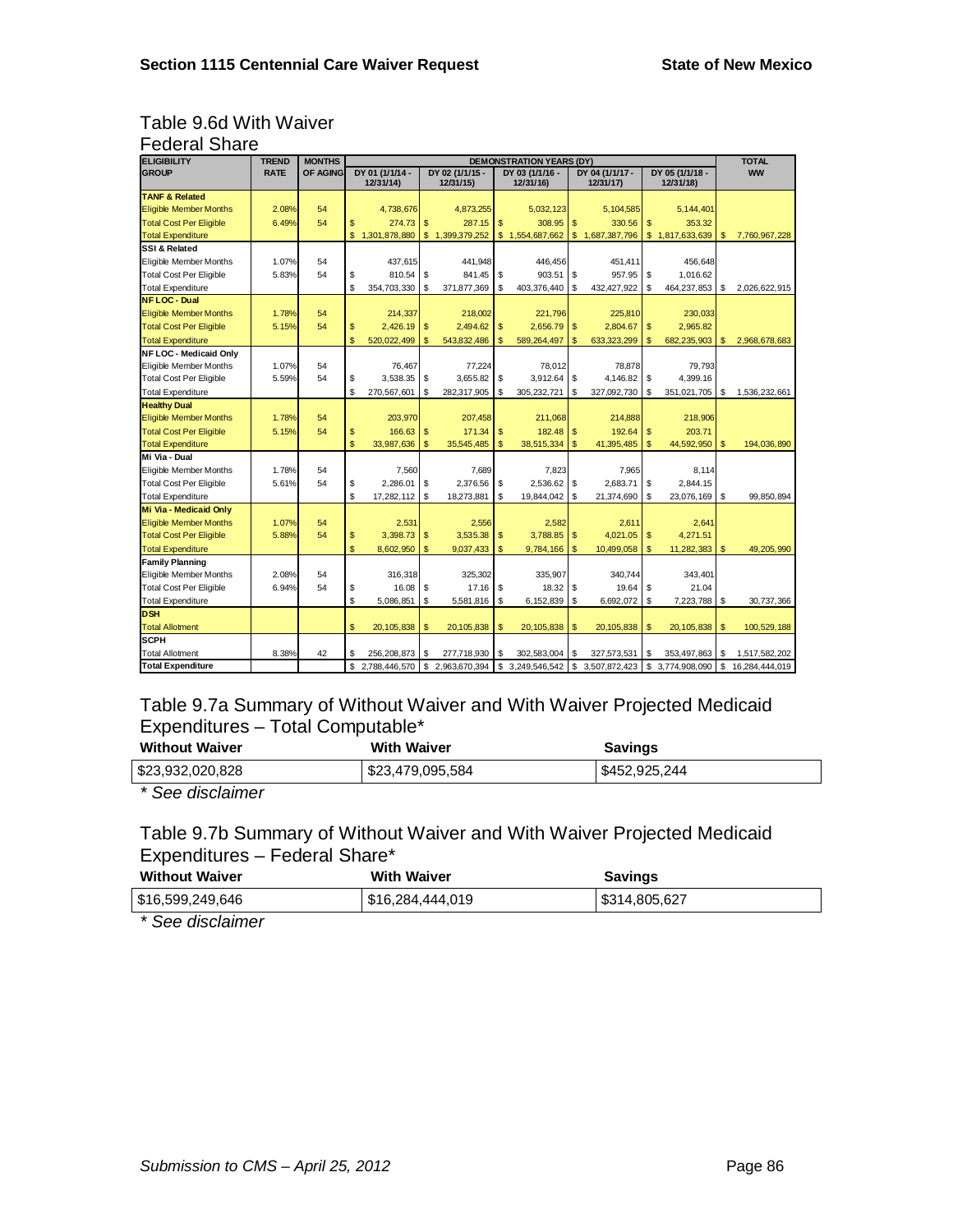# **Appendix D: HCBS and New Medicaid Behavioral Health Service Definitions**

# *Adult Day Health*

Adult Day Health services provide structured therapeutic, social and rehabilitative services designed to meet the specific needs and interests of eligible recipients by the care plans incorporated into the care plan.

Adult Day Health Services are provided by a licensed adult day-care, community-based facility that offers health and social services to assist eligible recipients to achieve optimal functioning. Private Duty nursing services and skilled maintenance therapies (physical, occupational and speech) may be provided within the Adult Day Health setting and in conjunction with the Adult Day Health services but would be reimbursed separately from reimbursement for Adult Day Health services.

**Limits or Exclusions:** Minimum of two hours per day for one or more days per week.

# *Assisted Living*

Assisted Living is a residential service that provides a homelike environment which may be in a group setting, with individualized services designed to respond to the individual needs as identified by and incorporated in the care plan.

Core services provide assistance to the recipient in meeting a broad range of activities of daily living including; personal support services (homemaker, chore, attendant services, meal preparation), and companion services; medication oversight (to the extent permitted under State law), 24-hour, on-site response capability to meet scheduled or unpredictable eligible recipient needs and to provide supervision, safety, and security. Services also include social and recreational programming. Coverage does not include 24-hour skilled care or supervision or the cost of room or board. Nursing and skilled therapy services are incidental, rather than integral to, the provision of assisted living services. Services provided by third parties must be coordinated with the assisted living provider.

**Limits or Exclusions:** The following services will not be provided to recipients in Assisted Living facilities: Personal Care, Respite, Environmental Modifications, Emergency Response or Adult Day Health. The Assisted Living Program is responsible for all of these services at the Assisted Living Facility.

# *Behavior Support Consultation*

Behavior Support Consultation is the provision of assessment, treatment, evaluation and follow-up services to assist the eligible recipient, parents, family enrollees and/or primary caregivers with coping skills which promote maintaining the eligible recipient in a home environment.

Behavior Support Consultation: 1) informs and guides the eligible recipient's providers with the services and supports as they relate to the eligible recipient's behavior and his/her medically fragile condition; 2) identifies support strategies to ameliorate contributing factors with the intention of enhancing functional capacities, adding to the provider's competency to predict, prevent and respond to interfering behavior and potentially reducing interfering behavior(s); 3) supports effective implementation based on a functional assessment; 4) collaborates with medical and ancillary therapies to promote coherent and coordinated services addressing behavioral issues and to limit the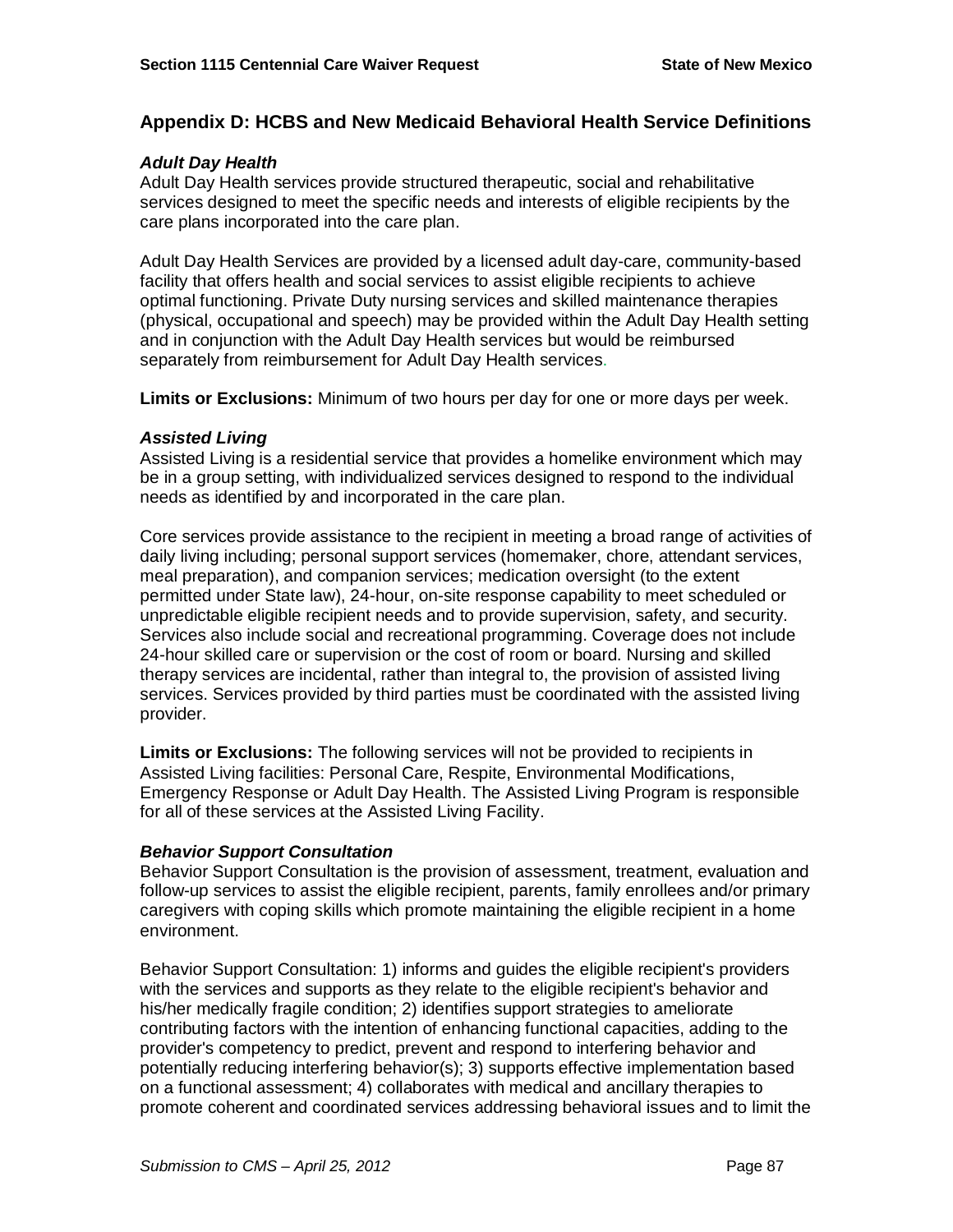need for psychotherapeutic medications; and 5) monitors and adapts support strategies based on the response of the eligible recipient and his/her service and support providers. Based on the eligible recipient's care plan, services are delivered in an integrated/natural setting or in a clinical setting.

# *Community Transition Services*

Community Transition Services are non-recurring set-up expenses for individuals who are transitioning from an institutional or another provider-operated living arrangement (excluding assisted living facilities) to a living arrangement in a private residence where the person is directly responsible for his or her own living expenses. Allowable expenses are those necessary to enable a person to establish a basic household that do not constitute room and board and may include:

- Security deposits that are required to obtain a lease on an apartment or home;
- Essential household furnishings required to occupy and use a community domicile, including furniture, window coverings, food preparation items, and bed/bath linens;
- Set-up fees or deposits for utility or service access, including telephone, electricity, heating and water;
- Services necessary for the individual's health and safety such as but not limited to, pest eradication and one-time cleaning prior to occupancy; and
- Moving expenses.

**Limits or Exclusions:** Community Transition Services do not include monthly rental or mortgage expense, food, regular utility charges, and/or household appliances or items that are intended for purely diversional/recreational purposes. Community Transition Services are limited to \$3,500 per person every five years. In order to be eligible for this service, the person must have a nursing facility stay of at least 90 days prior to transition to the community.

# *Emergency Response*

Emergency Response services provide an electronic device that enables an eligible recipient to secure help in an emergency at home and avoid institutionalization. The eligible recipient may also wear a portable "help" button to allow for mobility. The system is connected to the eligible recipient's phone and programmed to signal a response center when a "help" button is activated. The response center is staffed by trained professionals. Emergency response services include: installing, testing and maintaining equipment; training eligible recipients, caregivers and first responders on use of the equipment; twenty-four (24) hour monitoring for alarms; checking systems monthly or more frequently, if warranted by electrical outages, severe weather, etc.; and reporting eligible recipient emergencies and changes in the eligible recipient's condition that may affect service delivery. Emergency categories consist of emergency response, emergency response high need, and emergency response.

**Limits or Exclusions:** Eligible recipient must have a landline phone.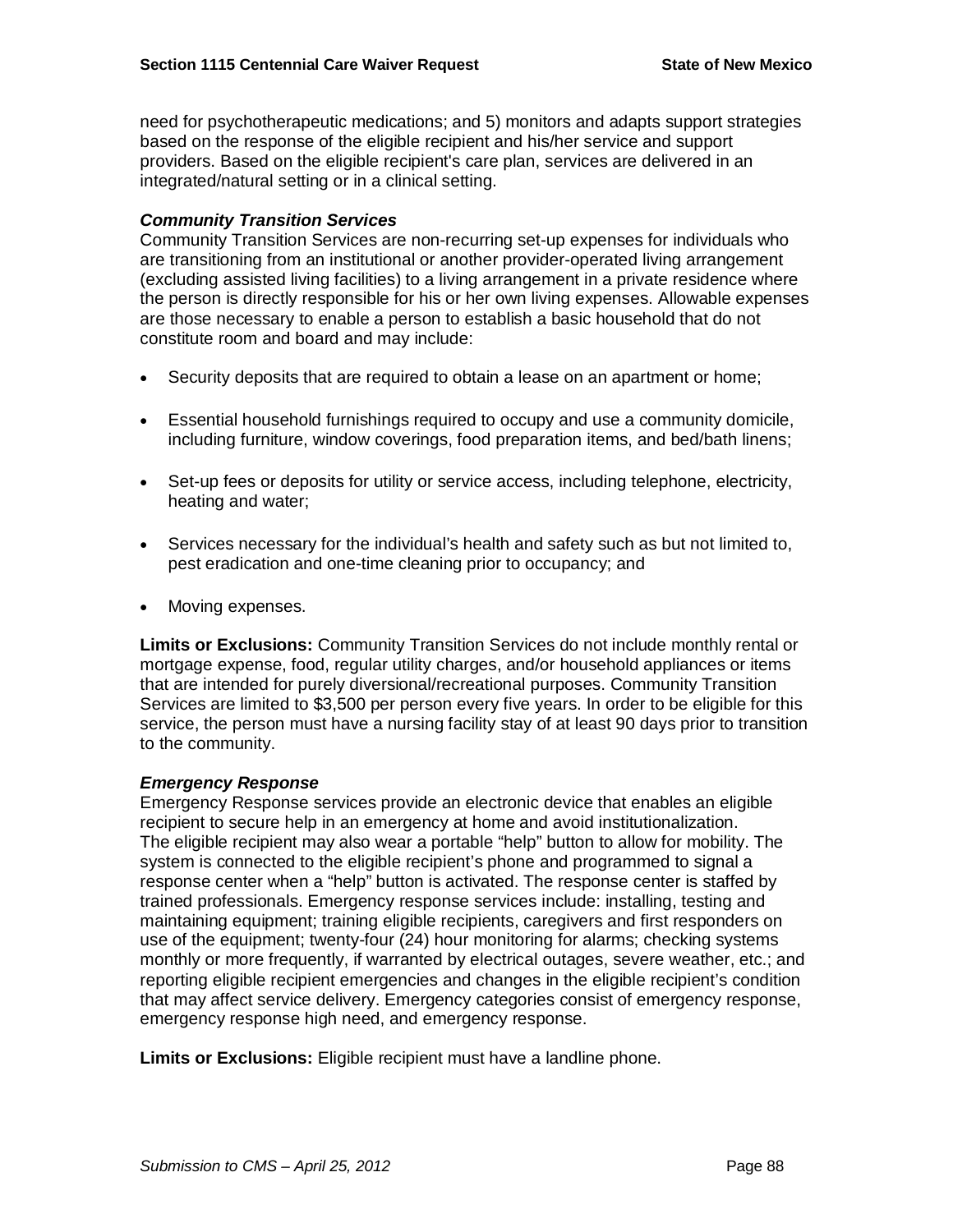### *Employment Supports*

Employment Supports include job development, job seeking and job coaching supports after available vocational rehabilitation supports have been exhausted. The job coach provides training, skill development, and employer consultation that an individual may require while learning to perform specific work tasks on the job; co-worker training; job site analysis; situational and/or vocational assessments and profiles; education of the eligible recipient and co-workers on rights and responsibilities; and benefits counseling. The service must be tied to a specific goal specified in the individual's care plan.

Job development is a service provided to eligible recipients by skilled staff. The service has five components: 1) job identification and development activities; 2) employer negotiations; 3) job restructuring; 4) job sampling; and 5) job placement.

Employment Supports will be provided by staff at current or potential work sites. When supported employment services are provided at a work site where persons without disabilities are employed, payment is made only for the adaptations, supervision and training required by eligible recipients receiving services as a result of their disabilities but does not include payment for the supervisory activities rendered as a normal part of the business setting.

**Limits or Exclusions:** Payment shall not be made for incentive payments, subsidies, or unrelated vocational training expenses such as the following: 1) Incentive payments made to an employer to encourage or subsidize the employer's participation in a supported employment program; 2) Payments that are passed through to users of supported employment programs; or 3) Payments for training that is not directly related to an individual's supported employment program. Federal financial participation cannot be claimed to defray expenses associated with starting up or operating a business.

# *Environmental Modifications*

Environmental Modification services include the purchase and/or installation of equipment and/or making physical adaptations to an eligible recipient's residence that are necessary to ensure the health, welfare, and safety of the eligible recipient or enhance the eligible recipient's level of independence.

Adaptations include the installation of ramps and grab-bars; widening of doorways/hallways; installation of specialized electric and plumbing systems to accommodate medical equipment and supplies; lifts/elevators; modification of bathroom facilities (roll-in showers, sink, bathtub, and toilet modifications, water faucet controls, floor urinals and bidet adaptations and plumbing); turnaround space adaptations; specialized accessibility/safety adaptations/additions; trapeze and mobility tracks for home ceilings; automatic door openers/doorbells; voice-activated, light-activated, motion-activated and electronic devices; fire safety adaptations; air filtering devices; heating/cooling adaptations; glass substitute for windows and doors; modified switches, outlets or environmental controls for home devices; and alarm and alert systems and/or signaling devices.

All services shall be provided in accordance with applicable federal, State, and local building codes. Excluded are those adaptations or improvements to the home that are of general utility and are not of direct medical or remedial benefit to the eligible recipient.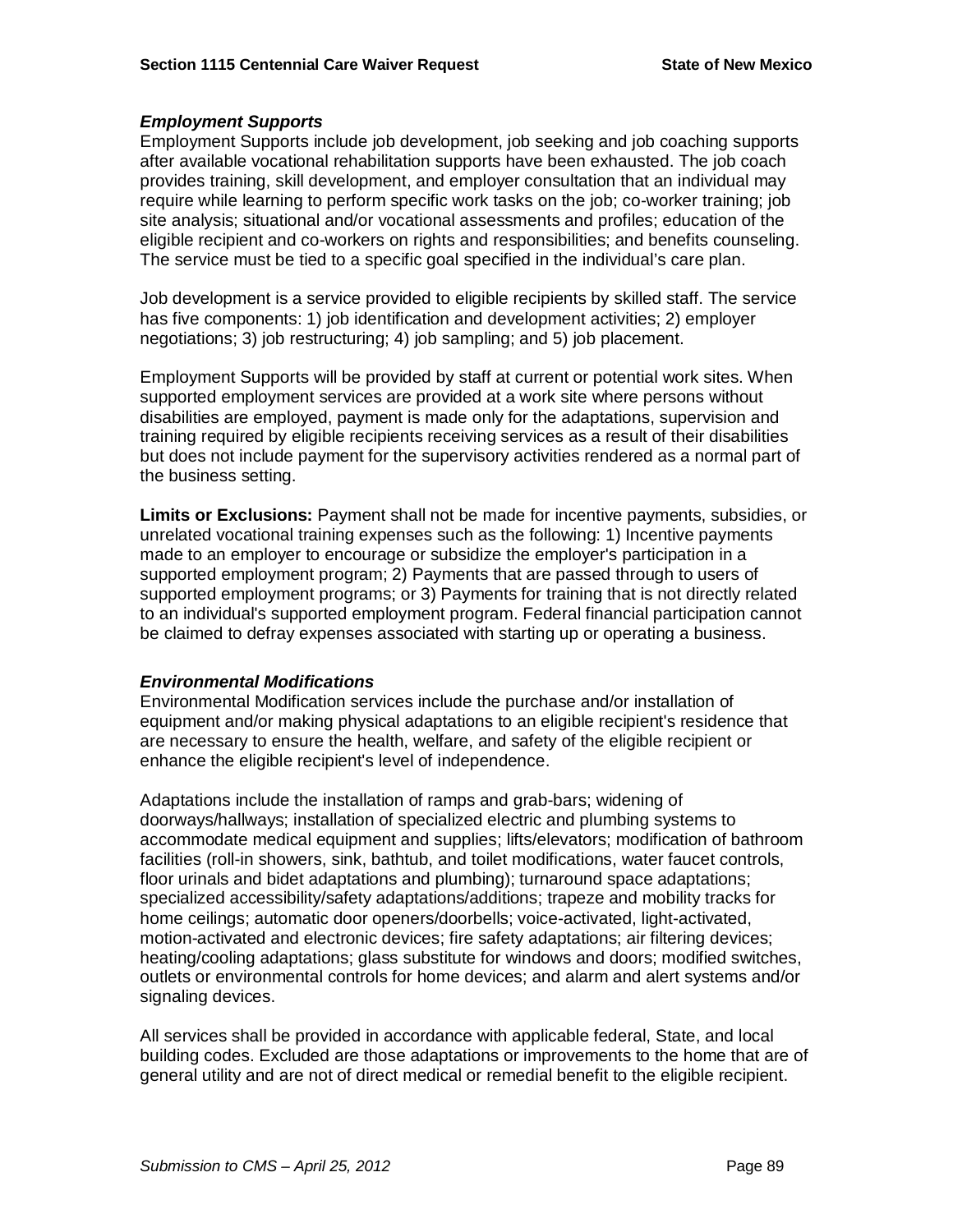Adaptations that add to the total square footage of the home are excluded from this benefit except when necessary to complete an adaptation.

The environmental modification provider must ensure proper design criteria is addressed in planning and design of the adaptation, provide or secure licensed contractor(s) or approved vendor(s) to provide construction/remodeling services, provide administrative and technical oversight of construction projects, provide consultation to family enrollees, providers and contractors concerning environmental modification projects to the eligible recipient's residence, and inspect the final environmental modification project to ensure that the adaptations meet the approved plan submitted for environmental adaptation.

**Limits or Exclusions:** Environmental Modification services are limited to five thousand dollars (\$5,000) every five (5) years. Additional services may be requested if an eligible recipient's health and safety needs exceed the specified limit.

### *Family Support Services*

Family Support Services involve community-based, face-to-face interaction with the eligible recipients and family members/significant others that identify the recovery and resiliency service needs and within a recovery plan to enhance the eligible recipient's and families' strengths, capacities, and resources so as to promote their ability to reach the recovery and resiliency behavioral health goals they consider most important. Key service components include:

- Services are provided in family homes, schools and school-based health centers, work places, local community centers and other places most suited to youth or adult eligible recipients and their families.
- Services are designed to be available when needed with support availability including evening and weekend hours, if indicated.
- Services are directed toward recovery, restoration, enhancement, and maintenance of the eligible recipient's functioning and to increase the family's ability to effectively interact with the eligible recipient, the behavioral health system, and general community supports in the context of care for the eligible recipient in his or her home and community.
- Services focus on the support needed to prevent youth or adult eligible recipients from being placed in out of home mental health settings such as hospitals, residential treatment centers, therapeutic foster care, or detention settings; or to quickly return them to their local communities from out of home placements.

Services occur within the environment of the family's culture and uses strengths based approach to focus on what the eligible recipient/family wants; and supports the transition from formal mental health services to natural and community supports.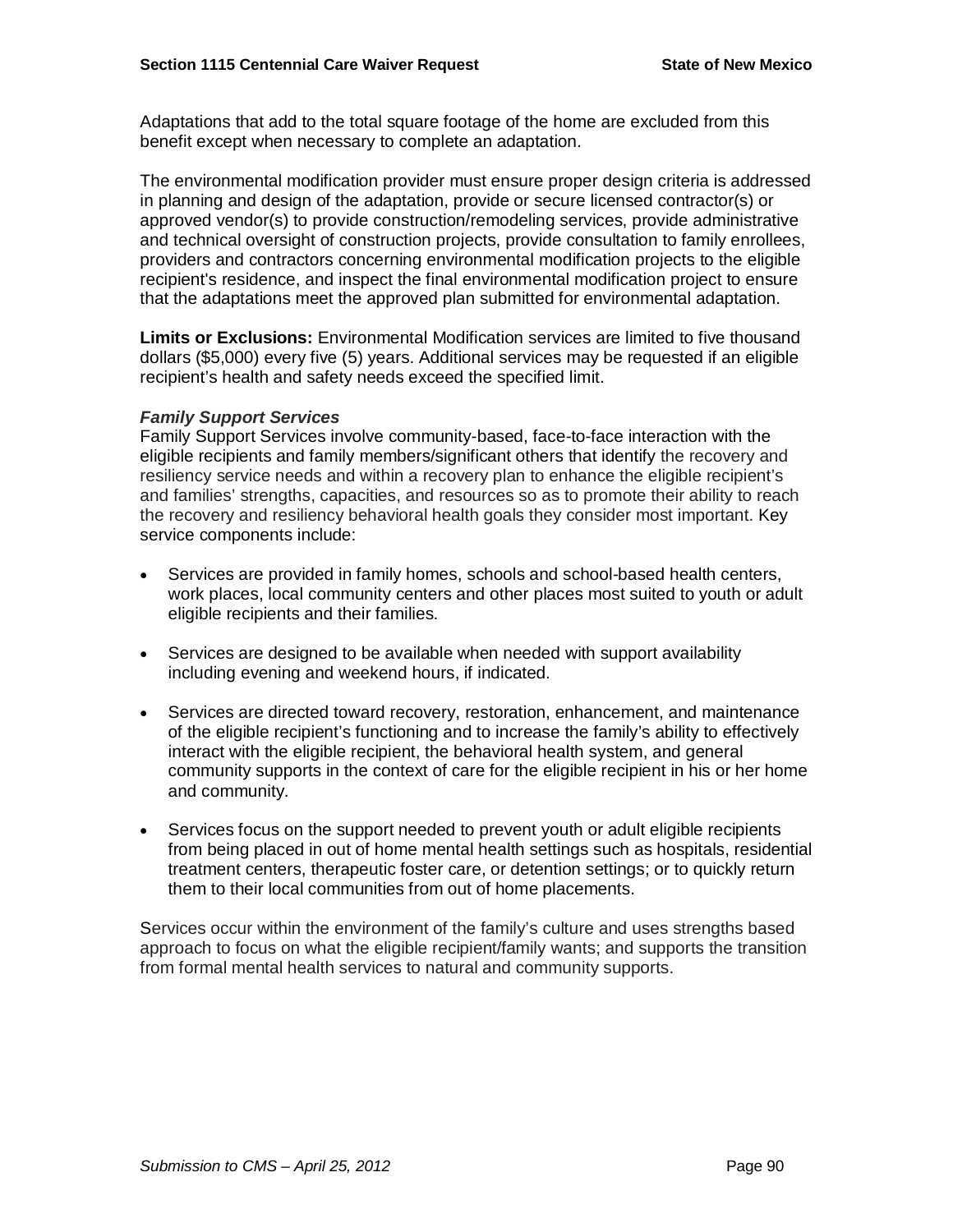# *Home Health Aide*

Home Health Aide services provide total care or assist an eligible recipient in all activities of daily living. Total care is defined as: the provision of bathing (bed, sponge, tub, or shower), shampoo (sink, tub, or bed), care of nails and skin, oral hygiene, toileting and elimination, safe transfer techniques and ambulation, normal range of motion and positioning, adequate oral nutrition and fluid intake. The Home Health Aide services assist the eligible recipient in a manner that promotes an improved quality of life and a safe environment for the eligible recipient. Home Health Aide services can be provided outside the eligible recipient's home. State Plan Home Health Aide services are intermittent and provided primarily on a short-term basis; whereas, Home Health Aide services are provided hourly, for eligible recipients who need this service on a more long term basis. Home Health Aides may provide basic non-invasive nursing assistant skills within the scope of their practice. Home Health Aides perform an extension of therapy services, bowel and bladder care, ostomy site care, personal care, ambulation and exercise, household services essential to health care at home, assisting with medications that are normally self-administered, reporting changes in patient conditions and needs, and completing appropriate records. Home health aide services must be provided under the supervision of a registered nurse or other appropriate professional staff. Must make a supervisory visit to recipient's residence at least every two weeks to observe and determine whether goals are being met.

# *Nutritional Counseling*

Nutritional Counseling services include assessment of the eligible recipient's nutritional needs, development and/or revision of the eligible recipient's nutritional plan, counseling and nutritional intervention, and observation and technical assistance related to implementation of the nutritional plan.

# *Private Duty Nursing for Adults*

Private Duty Nursing services include activities, procedures, and treatment for a physical condition, physical illness, or chronic disability for recipients who are twenty-one years of age or older with intermittent or extended direct nursing care in the recipients home. Services include medication management, administration and teaching; aspiration precautions; feeding tube management; gastrostomy and jejunostomy; skin care; weight management; urinary catheter management; bowel and bladder care; wound care; health education; health screening; infection control; environmental management for safety; nutrition management; oxygen management; seizure management and precautions; anxiety reduction; staff supervision; and behavior and self-care assistance.

*Limits or Exclusions:* All services provided under Private Duty nursing require the skills of a Licensed Registered Nurse or a Licensed Practical Nurse under written physician's order in accordance with the New Mexico Nurse Practice Act, Code of Federal Regulation for Skilled Nursing.

# *Recovery Service*

Recovery Service is a group service that is offered within a CSA constellation of integrated services. Recovery Services are provided after a care plan is completed, and the service is specified in the eligible recipient's (individual's) self directed Recovery Plan. Recovery Services provide the platform for eligible recipient developed service activities that incorporate the eligible recipient's social support.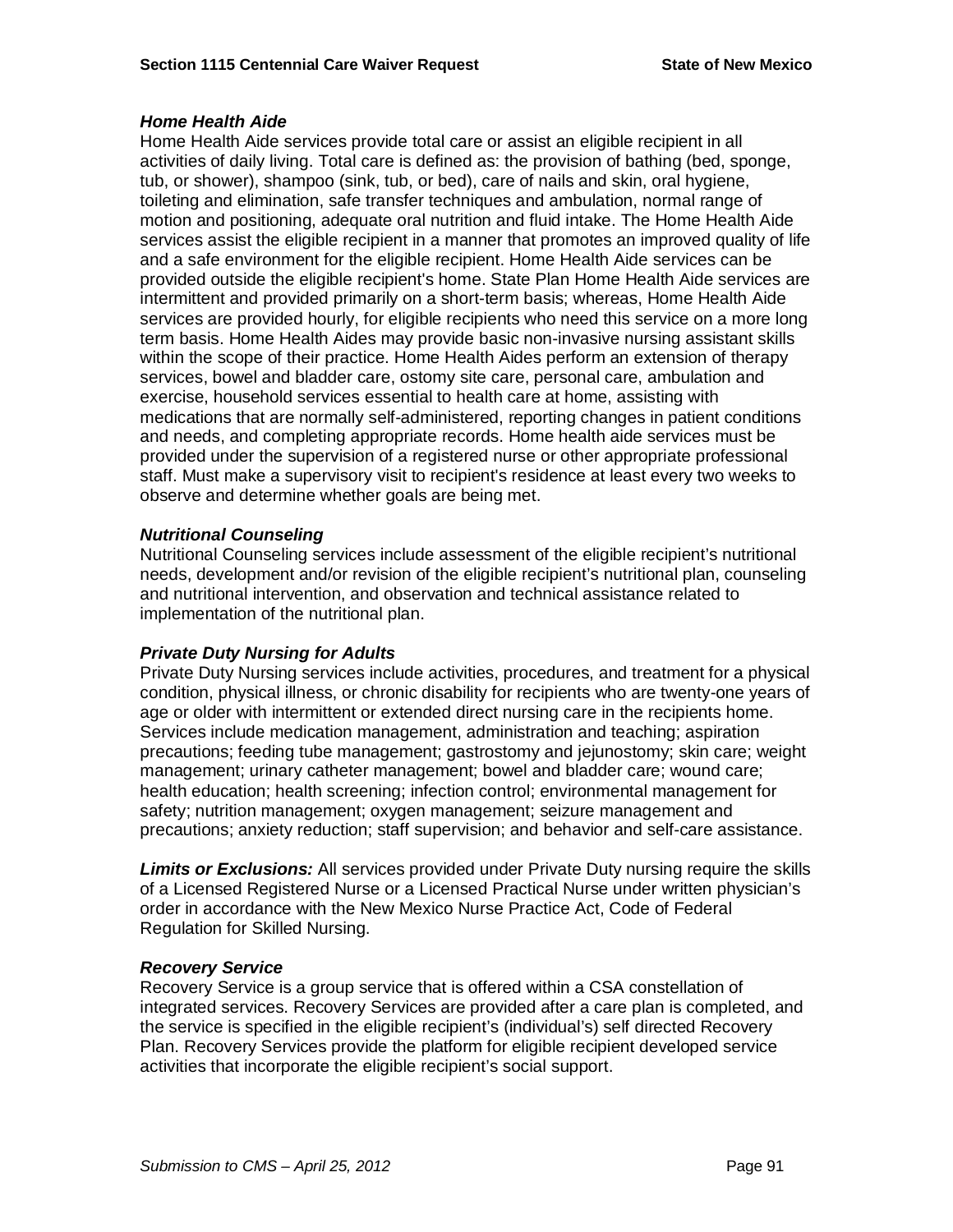Recovery Services promote recovery and resiliency through enhancing the individuals' strengths and building on their capabilities to address challenges and life barriers to life goals precipitated by mental illness, substance abuse and/or co-occurring (mental illness *and* substance use) disorders. Services are provided in a manner that embraces diversity and that is culturally sensitive. This service is embedded within an integrated multi-disciplinary approach, through the CSA provider agency. Eligible recipients receiving this service shall be able to identify additional needs and be able to link themselves to additional support as a result of this service.

### *Related Goods*

Related goods are equipment, supplies or fees and memberships, not otherwise provided through under Medicaid. Related goods must address a need identified in the eligible recipient's care plan (including improving and maintaining the eligible recipient's opportunities for full membership in the community) and meet the following requirements: be responsive to the eligible recipient's qualifying condition or disability; and/or accommodate the eligible recipient in managing his/her household; and/or facilitate activities of daily living; and/or promote personal safety and health; and afford the eligible recipient an accommodation for greater independence; and advance the desired outcomes in the eligible recipient's care plan; and decrease the need for other Medicaid services. Related goods will be carefully monitored by health plans to avoid abuses or inappropriate use of the benefit.

The eligible recipient receiving this service does not have the funds to purchase the related good(s) or the related good(s) is/are not available through another source. These items are purchased from the eligible recipient's individual budget.

*Limits or Exclusions:* Experimental or prohibited treatments and goods are excluded. Related goods are limited to \$500 per person per care plan year.

#### *Respite*

Respite is provided to eligible recipients unable to care for themselves and furnished on a short-term basis because of the absence or need for relief of those persons normally providing the care. Respite services may be provided in an eligible recipient's home or in the community.

Services include assistance with routine ADLs (e.g., bathing, toileting, preparing or assisting with meal preparation and eating), enhancing self-help skills, and providing opportunities for leisure, play, and other recreational activities and to allow community integration opportunities.

Respite is also available to children and youth up to 21 years of age diagnosed with a serious emotional or behavioral health disorder as defined by the DSM IV whose primary caregivers typically are the same people day after day. The service involves the supervision and/or care of children and youth residing at home in order to provide an interval of rest and/or relief to the person and/or their primary care givers and may include a range of activities to meet the social, emotional and physical needs of the person during the respite period. These services may be provided on a short-term basis (i.e., few hours during the day) or for longer periods of time involving overnight stays. Respite may be provided on either a planned or an unplanned basis and may be provided in a variety of settings. If unplanned respite is needed, the appropriate agency personnel will assess the situation and, with the caregiver, recommend the appropriate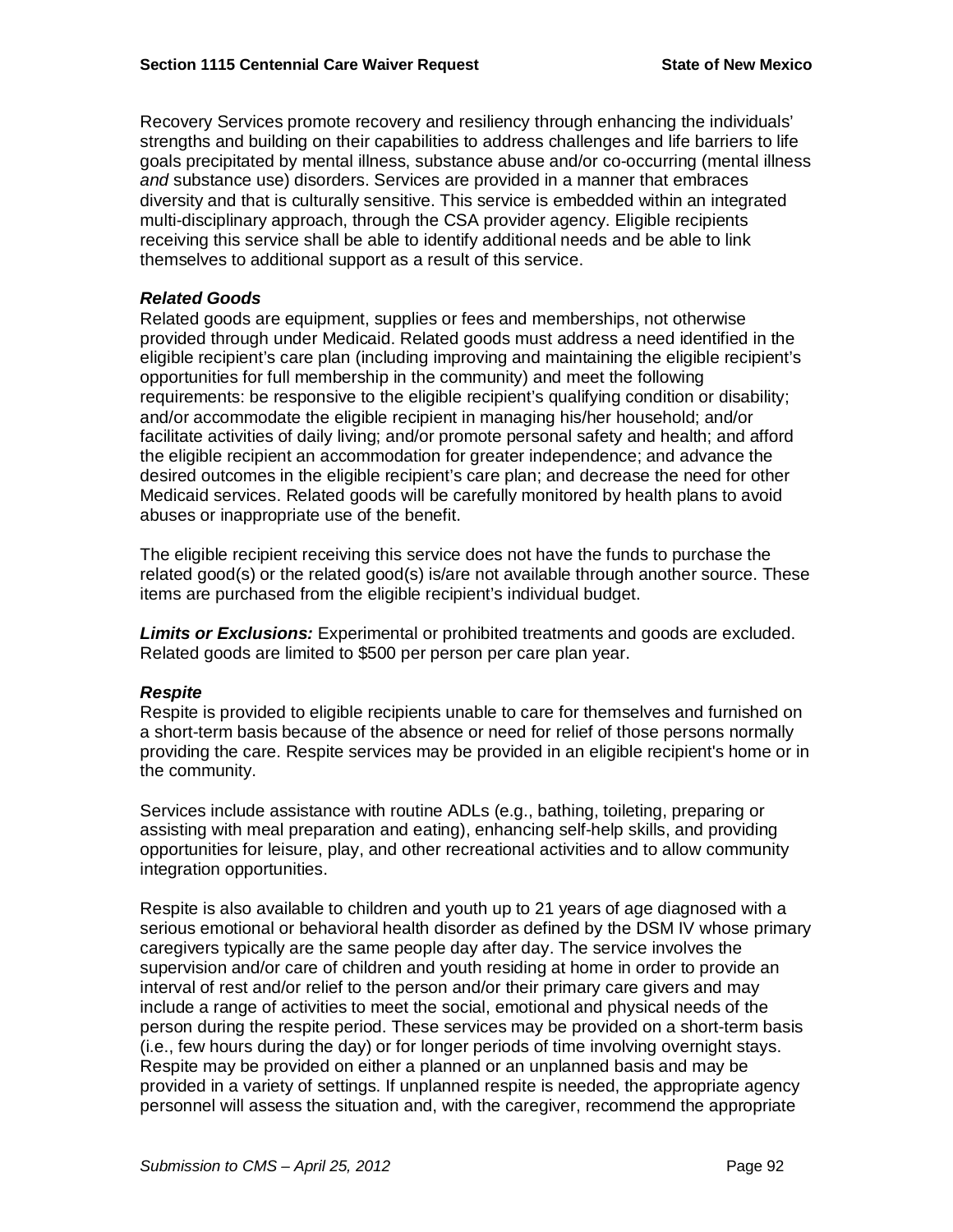setting for respite. Services must only be provided on an intermittent or short-term basis because of the absence or need for relief of those persons normally providing care. Parents receiving behavioral health services may receive necessary respite services for their non-enrolled children as indicated in their service plan.

*Limits or Exclusions:* Respite services are limited to a maximum of 100 hours annually per care plan year provided there is a primary caretaker. Additional hours may be requested if an eligible recipient's health and safety needs exceed the specified limit.

For children and youth up to 21 years of age diagnosed with a serious emotional or behavioral health disorder, respite services are limited to 720 hours a year or 30 days.

#### *Skilled Maintenance Therapy Services*

Skilled maintenance therapy services include Physical Therapy (PT), Occupational Therapy (OT) or Speech and Language Therapy (SLT) for individuals twenty-one years and older. These services are an extension of therapy services provided for acute and temporary conditions that are provided with the expectation that the individual will improve significantly in a reasonable and generally predictable period of time. Skilled Maintenance Therapy services are provided to adults with a focus on maintenance, community integration, socialization and exercise, or enhance support and normalization of family relationships.

Skilled Maintenance Therapy services specifically include:

### **Physical Therapy**

Physical Therapy services promote gross/fine motor skills, facilitate independent functioning and/or prevent progressive disabilities. Specific services may include: professional assessment(s), evaluation(s) and monitoring for therapeutic purposes; physical therapy treatments and interventions; training regarding PT activities, use of equipment and technologies or any other aspect of the individual's physical therapy services; designing, modifying or monitoring use of related environmental modifications; designing, modifying, and monitoring use of related activities supportive to the care plan goals and objectives; and consulting or collaborating with other service providers or family enrollees, as directed by the eligible recipient.

#### **Occupational Therapy Services**

OT services promote fine motor skills, coordination, sensory integration, and/or facilitate the use of adaptive equipment or other assistive technology. Specific services may include: teaching of daily living skills; development of perceptual motor skills and sensory integrative functioning; design, fabrication, or modification of assistive technology or adaptive devices; provision of assistive technology services; design, fabrication, or applying selected orthotic or prosthetic devices or selecting adaptive equipment; use of specifically designed crafts and exercise to enhance function; training regarding OT activities; and consulting or collaborating with other service providers or family enrollees, as directed by the eligible recipient.

#### **Speech Language Therapy**

SLT services preserve abilities for independent function in communication; facilitate oral motor and swallowing function; facilitate use of assistive technology, and/or prevent progressive disabilities. Specific services may include: identification of communicative or oropharyngeal disorders and delays in the development of communication skills;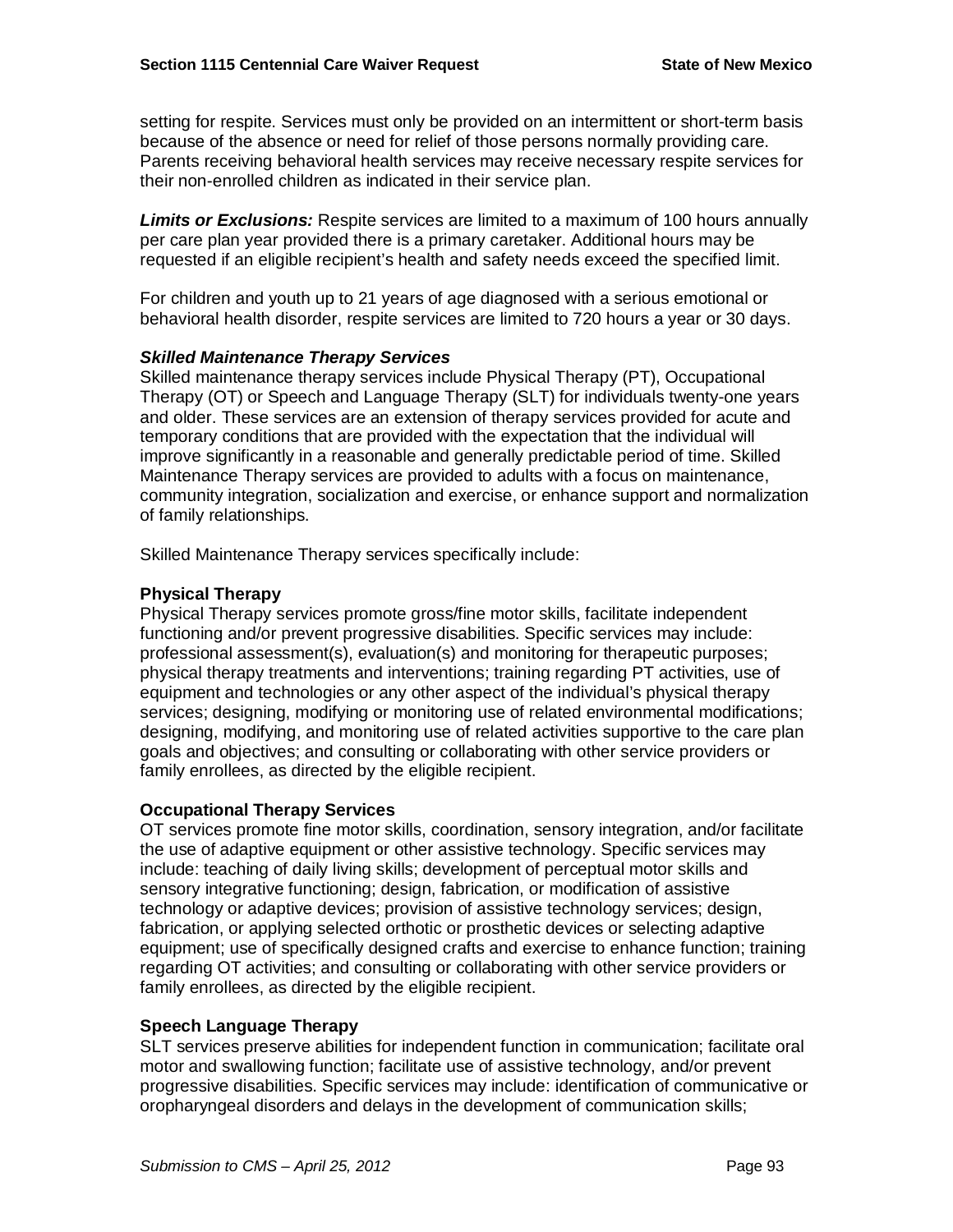prevention of communicative or oropharyngeal disorders and delays in the development of communication skills; development of eating or swallowing plans and monitoring their effectiveness; use of specifically designed equipment, tools, and exercises to enhance function; design, fabrication, or modification of assistive technology or adaptive devices; provision of assistive technology services; adaptation of the eligible recipient's environment to meet his/her needs; training regarding SLT activities; and consulting or collaborating with other service providers or family enrollees, as directed by the eligible recipient.

*Limits or Exclusions:* A signed therapy referral for treatment must be obtained from the recipient's primary care physician. The referral will include frequency, estimated duration of therapy, and treatment/procedures to be rendered.

### *Specialized Medical Equipment and Supplies*

Specialized Medical Equipment and Supplies include: (a) devices, controls or appliances specified in the care plan that enable eligible recipients to increase their ability to perform activities of daily living; (b) devices, controls, or appliances that enable the eligible recipient to perceive, control, or communicate with the environment in which they live; (c) items necessary for life support or to address physical conditions along with ancillary supplies and equipment necessary to the proper functioning of such items; (d) such other durable and non-durable medical equipment not available under the State Plan that is necessary to address eligible recipient functional limitations; and (e) necessary medical supplies not available under the Medicaid State Plan. Items reimbursed are in addition to any medical equipment and supplies furnished under the Medicaid State Plan and exclude those items that are not of direct medical or remedial benefit to the eligible recipient. The costs of maintenance and upkeep of equipment are included in the cost of equipment and supplies. All items shall meet applicable standards of manufacture, design, and installation.

*Limits or Exclusions:* Medical equipment and supplies that are furnished by the Medicaid State Plan are not covered in the Specialized Medical Equipment and Supplies. This service does not include nutritional or dietary supplements, disposable diapers or bed pads, or disposable wipes. The service is limited to \$1,000 per care plan year.

#### *Specialized Therapies*

Specialized Therapies are non-experimental therapies or techniques that have been proven effective for certain conditions. An eligible recipient may include specialized therapies in his/her care plan when the services enhance opportunities to achieve inclusion in community activities and avoid institutionalization. Services must be related to the eligible recipient's disability or condition, ensure the eligible recipient's health and welfare in the community, supplement rather than replace the eligible recipient's natural supports and other community services for which the eligible recipient may be eligible, and prevent the eligible recipient's admission to institutional services. Experimental or investigational procedures, technologies or therapies and those services covered as a Medicaid State Plan benefit are excluded.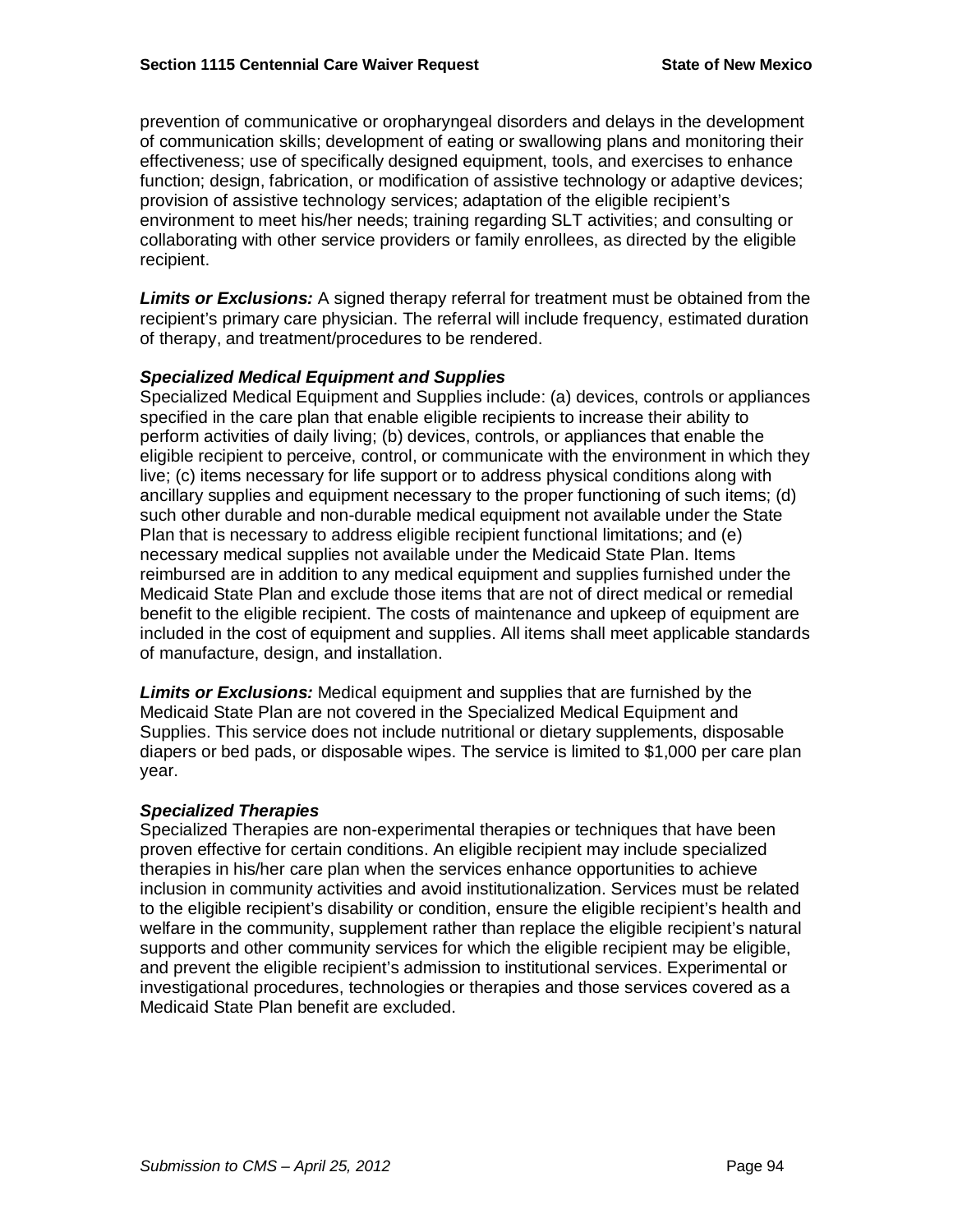Services in this category include:

#### **Acupuncture**

Acupuncture is a distinct system of primary health care with the goal of prevention, cure, or correction of any disease, illness, injury, pain or other physical or mental condition by controlling and regulating the flow and balance of energy, form and function to restore and maintain physical health and increased mental clarity. Acupuncture may provide effective pain control, decreased symptoms of stress, improved circulation and a stronger immune system, as well as other benefits.

### **Biofeedback**

Biofeedback uses visual, auditory or other monitors to feed back to eligible recipients' physiological information of which they are normally unaware. This technique enables an eligible recipient to learn how to change physiological, psychological and behavioral responses for the purposes of improving emotional, behavioral, and cognitive health and performance. The use of biofeedback may assist in strengthening or gaining conscious control over the above processes in order to self-regulate. Biofeedback therapy is also useful for muscle re-education of specific muscle groups or for treating pathological muscle abnormalities of spasticity, incapacitating muscle spasm, or weakness.

# **Chiropractic**

Chiropractic care is designed to locate and remove interference with the transmissions or expression of nerve forces in the human body by the correction of misalignments or subluxations of the vertebral column and pelvis, for the purpose of restoring and maintaining health for treatment of human disease primarily by, but not limited to, adjustment and manipulation of the human structure. Chiropractic therapy may positively affect neurological function, improve certain reflexes and sensations, increase range of motion, and lead to improved general health.

# **Cognitive Rehabilitation Therapy**

Cognitive rehabilitation therapy services are designed to improve cognitive functioning by reinforcing, strengthening, or reestablishing previously learned patterns of behavior, or establishing new patterns of cognitive activity or compensatory mechanisms for impaired neurological systems. Treatments may be focused on improving a particular cognitive domain such as attention, memory, language, or executive functions. Alternatively, treatments may be skill-based, aimed at improving performance of activities of daily living. The overall goal is to restore function in a cognitive domain or set of domains or to teach compensatory strategies to overcome specific cognitive problems.

# **Hippotherapy**

Hippotherapy is a physical, occupational, and speech-language therapy treatment strategy that utilizes equine movement as part of an integrated intervention program to achieve functional outcomes. Hippotherapy applies multidimensional movement of a horse for eligible recipients with movement dysfunction and may increase mobility and range of motion, decrease contractures and aid in normalizing muscle tone. Hippotherapy requires that the eligible recipient use cognitive functioning, especially for sequencing and memory. Eligible recipients with attention deficits and behavior problems are redirecting attention and behaviors by focusing on the activity. Hippotherapy involves therapeutic exercise, neuromuscular education, kinetic activities, therapeutic activities, sensory integration activities, and for individual speech therapy.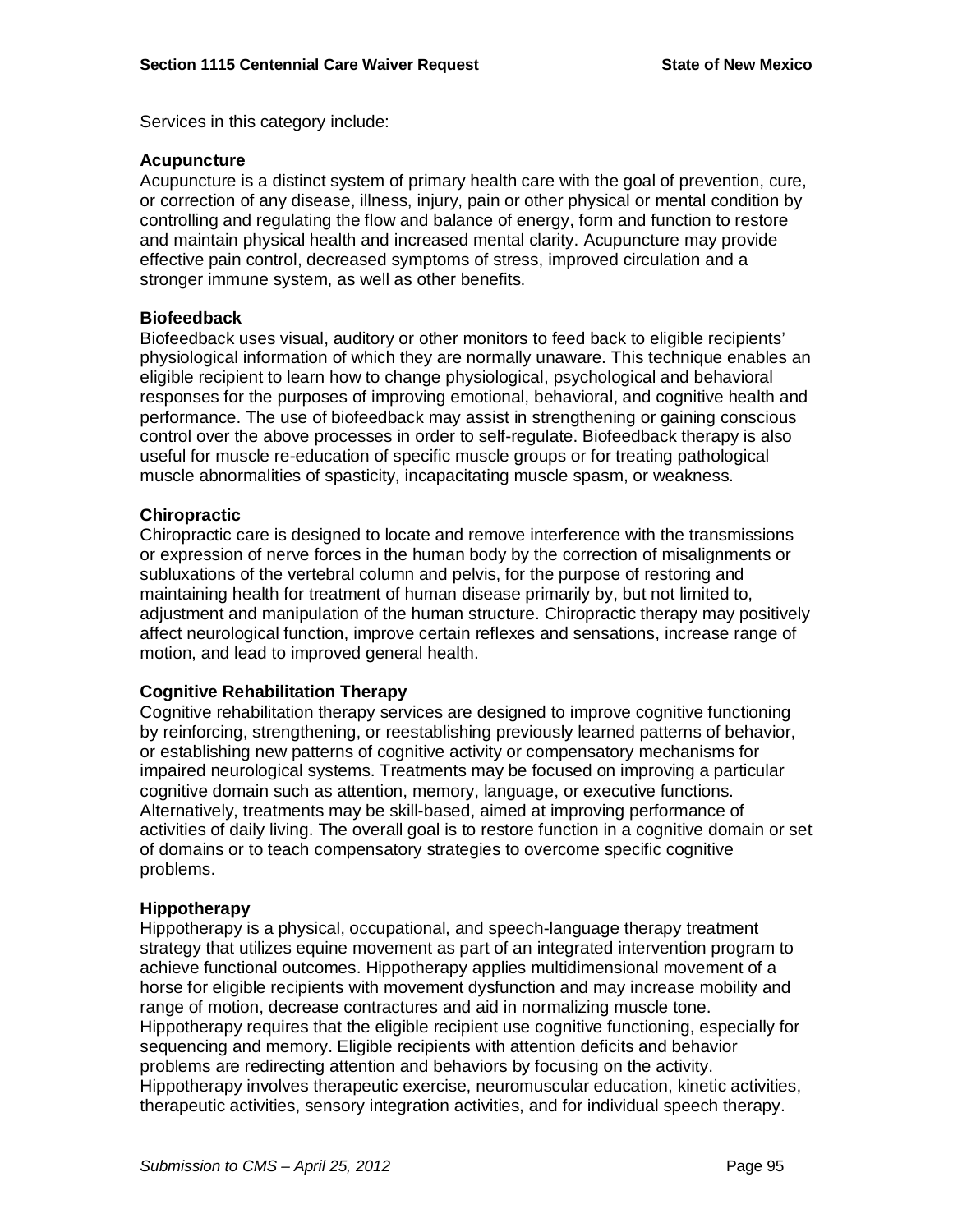The activities may also help improve respiratory function and assist with improved breathing and speech production.

#### **Massage Therapy**

Massage therapy is the assessment and treatment of soft tissues and their dysfunctions for therapeutic purposes primarily for comfort and relief of pain. It includes gliding, kneading, percussion, compression, vibration, friction, nerve strokes, stretching the tissue and exercising the range of motion, and may include the use of oils, salt glows, hot or cold packs or hydrotherapy. Massage increases the circulation, helps loosen contracted, shortened muscles and can stimulate weak muscles to improve posture and movement, improves range of motion and reduces spasticity. Massage therapy may increase, or help sustain, an eligible recipient's ability to be more independent in the performance of ADL living; thereby, decreasing dependency upon others to perform or assist with basic daily activities.

### **Naprapathy**

Naprapathy focuses on the evaluation and treatment of neuro-musculoskeletal conditions, and is a system for restoring functionality and reducing pain in muscles and joints. The therapy uses manipulation and mobilization of the spine and other joints, and muscle treatments such as stretching and massage. Based on the concept that constricted connective tissue (ligaments, muscles and tendons) interfere with nerve, blood and lymph flow, naprapathy uses manipulation of connective tissue to open these channels of body function.

#### **Native American Healers**

There are twenty-two sovereign Tribes, Nations and Pueblos in New Mexico, as well as numerous Native American individuals who come from many other tribal backgrounds. Native American healing therapies encompass a wide variety of culturally-appropriate therapies that support eligible recipients in their communities by addressing their physical, emotional and spiritual health. Treatments may include prayer, dance, ceremony and song, plant medicines and foods, participation in sweat lodges, and the use of meaningful symbols of healing, such as the medicine wheel and/or other sacred objects. This form of therapy may be provided by community-recognized medicine men and women and others as healers, mentors and advisors to eligible recipients, and provides opportunities for eligible recipients to remain connected with their communities. The communal and spiritual support provided by this type of healing can reduce pain and stress and improve quality of life. It is also important to note that some Tribes, Nations and Pueblos prefer to keep these healing therapies and practices safeguarded due to the significance of their religious ties.

# **Play Therapy**

Play therapy is a variety of play and creative arts techniques (the 'Play Therapy Tool-Kit') utilized to alleviate chronic, mild and moderate psychological and emotional conditions in children that are causing behavioral problems and/or are preventing children from realizing their potential. The Play Therapist works integratively using a wide range of play and creative arts techniques, mostly responding to the child's wishes.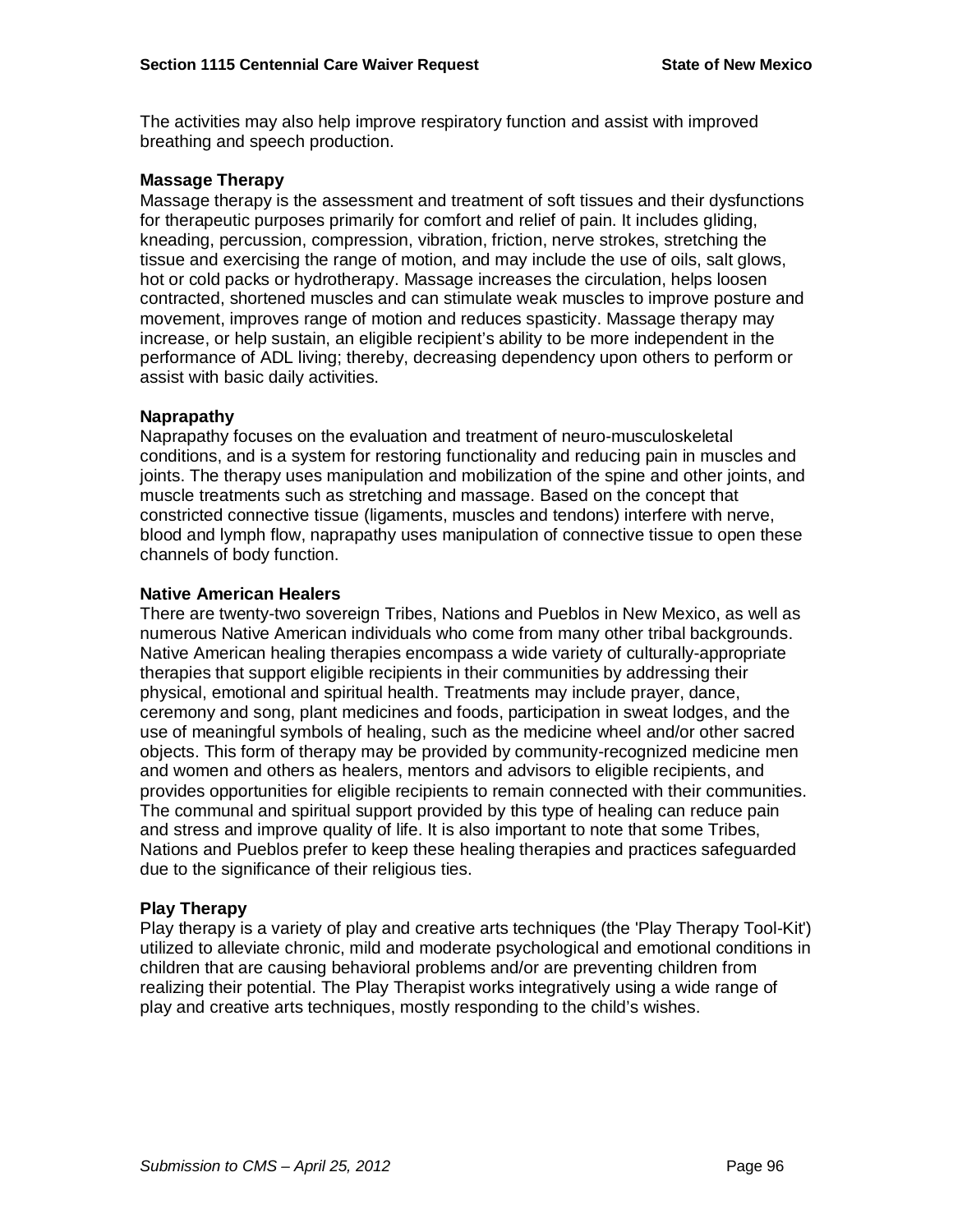# **Appendix E: Outreach to Native Americans**

| <b>Meeting and Attendees</b>                                                         | <b>Date</b>      |  |
|--------------------------------------------------------------------------------------|------------------|--|
| Tribal Consultation, Pueblo Cultural Center, Albuquerque. 79 individuals             | August 3, 2011   |  |
| attended.                                                                            |                  |  |
|                                                                                      |                  |  |
|                                                                                      |                  |  |
| Secretary Squier outlined the 4 principles of the Modernization effort and the       |                  |  |
| State's desire to create a comprehensive, integrated system of care for New          |                  |  |
| Mexico. There was mixed feedback from the attendees ranging from an                  |                  |  |
| emphasis on the state and the federal governments honoring the treaty                |                  |  |
| obligations to provide health care to Native Americans to concerns about             |                  |  |
| managed care to advocating of managed care as a way of decreasing health             |                  |  |
| disparities.                                                                         |                  |  |
| As part of the outreach effort, the Department of Human Services and Alicia          | September 28 to  |  |
| Smith & Associates scheduled a 2-day workgroup with invited staff from the           | 29, 2011         |  |
| Indian Health Service and the tribes. The meetings were held at the HSD              |                  |  |
|                                                                                      |                  |  |
| offices in Santa Fe, New Mexico. The attendees included:                             |                  |  |
| <b>Brent Earnest - Deputy Secretary HSD</b>                                          |                  |  |
| Theresa Belanger - Native American Liaison HSD                                       |                  |  |
| Betina McCracken - Secretary's Office HSD                                            |                  |  |
| Kim Horan - HSD                                                                      |                  |  |
| David Antle - Pueblo of Isleta                                                       |                  |  |
| Roxanne Spruce Bly - Bernalillo County off-Reservation Native American               |                  |  |
| <b>Health Commission</b>                                                             |                  |  |
| Robin Clemmons - Pueblo of Acoma                                                     |                  |  |
| Richie Grinnell - IHS                                                                |                  |  |
| Earlene Groseclose - IHS                                                             |                  |  |
| Lisa Maves - Pueblo of Jemez                                                         |                  |  |
|                                                                                      |                  |  |
| April Wilkinson - Pueblo of Acoma                                                    |                  |  |
| Jennifer Nanez - Pueblo of Acoma                                                     |                  |  |
| Sandra Winfrey - IHS                                                                 |                  |  |
|                                                                                      |                  |  |
| Comments included:                                                                   |                  |  |
| Concerns with the managed care experience with the CoLTS program.                    |                  |  |
| Some stated that it their recipient had never seen a care coordinator from           |                  |  |
| the CoLTS plans;                                                                     |                  |  |
| Both the tribal and HIS participants expressed their opposition to the<br>$\bullet$  |                  |  |
| elimination of the "opt/out" option from managed care enrollment for                 |                  |  |
| Native Americans on Medicaid;                                                        |                  |  |
|                                                                                      |                  |  |
| Recent experiences with Salud plans have been better;<br>٠                           |                  |  |
| A full-blown Native American MCO is probably not an option at this point,            |                  |  |
| although there was interest in managing discrete portions of the Medicaid            |                  |  |
| benefit;                                                                             |                  |  |
| Discussion of the role that IHS and tribal 638 facilities could play in<br>$\bullet$ |                  |  |
| managed care as Patient Centered Medical Homes and/or Health Homes                   |                  |  |
| as both a means of economic opportunity and a way to let Native                      |                  |  |
| American's play a more active role in providing care; and                            |                  |  |
| Care coordination and case management must be done locally if it is to               |                  |  |
| $\bullet$                                                                            |                  |  |
| be meaningful and successful for tribal members.                                     |                  |  |
| As a follow-up to the workgroup meetings, Alicia Smith and David Parrella            | October 4, 2011  |  |
| from Alicia Smith & Associates met with Governor Luarkie at the Laguna               |                  |  |
| pueblo to discuss economic opportunities that could be available to the tribes       |                  |  |
| under a managed care model.                                                          |                  |  |
| Alicia Smith met with Dr. Ron Lujan and his son, Eric as well as with Robin          | Week of October  |  |
| Clemmons from Acoma to discuss their concerns and desire for a more                  | $10^{th}$ , 2011 |  |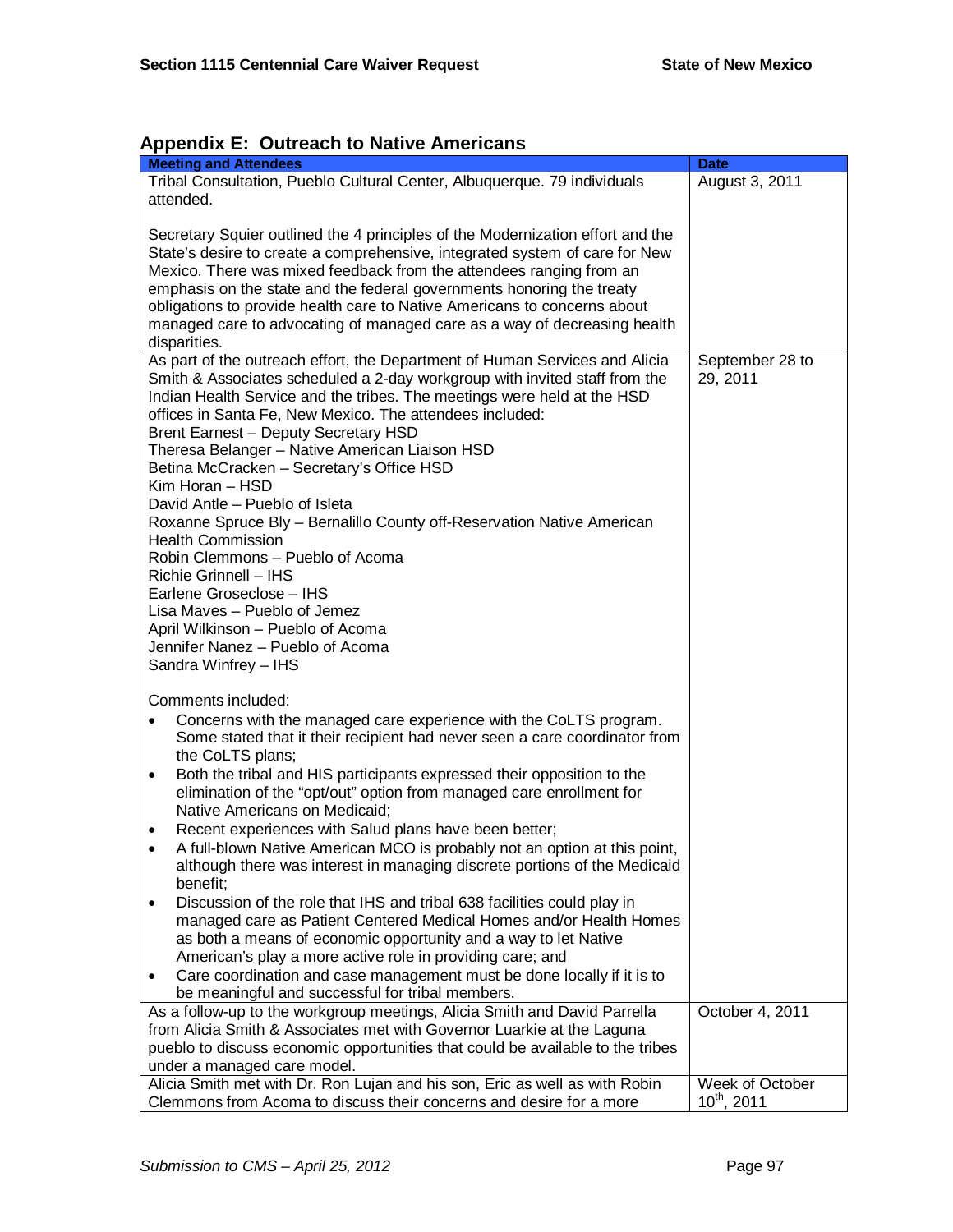| <b>Meeting and Attendees</b>                                                                                                                          | <b>Date</b>       |  |
|-------------------------------------------------------------------------------------------------------------------------------------------------------|-------------------|--|
| active role in providing care to their own Tribes. They also shared their                                                                             |                   |  |
| concerns that the current plans in New Mexico do not contract with and/or                                                                             |                   |  |
| reimburse Tribes for care management and transportation services they                                                                                 |                   |  |
| provide. They would like to see a replication of a PACE-like model.                                                                                   |                   |  |
| David Parrella travelled to Window Rock to meet with Roselyn Begay, the                                                                               | November 4, 2011  |  |
| Director of the Navajo Nation Department of Health, and the members of her                                                                            |                   |  |
| staff. Also in attendance was Floyd Thompson from the Window Rock Area                                                                                |                   |  |
| Office of the Indian Health Service.                                                                                                                  |                   |  |
| Comments included:                                                                                                                                    |                   |  |
| Interest in contracting with the State to manage some portion of the                                                                                  |                   |  |
| Medicaid budget, but frustration that they could not contract directly with                                                                           |                   |  |
| CMS;                                                                                                                                                  |                   |  |
| One stated goal was that ultimately the Navajo Nation would like to be<br>$\bullet$                                                                   |                   |  |
| able to manage its own Medicaid program as a carve out from the Four                                                                                  |                   |  |
| Corners states (New Mexico, Arizona, Utah, Colorado);                                                                                                 |                   |  |
| Any contract with the State to manage Medicaid benefits would need to<br>$\bullet$                                                                    |                   |  |
| include risk corridors to protect the tribe from catastrophic costs; and                                                                              |                   |  |
| Eligibility intake at the IHS facilities is an issue since many tribal<br>$\bullet$                                                                   |                   |  |
| members lack transportation and have to hitch-hike to the hospital for                                                                                |                   |  |
| services. When they are referred to out-stationed eligibility workers for                                                                             |                   |  |
| Medicaid intake, they often do not have the necessary documentation                                                                                   |                   |  |
| with them and are required to make another trip to apply.                                                                                             |                   |  |
| David Parrella met with Dr. Ron Lujan and his son, Eric, from the Taos                                                                                | November 4, 2011  |  |
| Pueblo in Albuquerque.                                                                                                                                |                   |  |
|                                                                                                                                                       |                   |  |
| Comments included:                                                                                                                                    |                   |  |
| Dr. Lujan was opposed to any attempt to force the enrollment of Native<br>Americans in private for-profit managed care companies. He was very         |                   |  |
| clear about his desire for the State to maintain the "opt out" option from                                                                            |                   |  |
| managed care for Native Americans; and                                                                                                                |                   |  |
| Dr. Lujan is interested in a model where the State would contract to a<br>$\bullet$                                                                   |                   |  |
| consortium of Native American service providers for the elderly along the                                                                             |                   |  |
| lines of the PACE program.                                                                                                                            |                   |  |
| Presentation to the Native American Stakeholder Group on Medicaid Update                                                                              | November 10, 2011 |  |
| and Health Care Reform (60 to 75 people in attendance).                                                                                               |                   |  |
| David Parrella met with members of the Albuquerque Area Indian Health                                                                                 | December 8, 2011  |  |
| Board.                                                                                                                                                |                   |  |
| "Save the Date" Notice sent to all Tribal Leaders via email and regular mail                                                                          | February 17, 2012 |  |
| alerting them to the date for the State-Tribal Consultation on Medicaid                                                                               |                   |  |
| Modernization.                                                                                                                                        |                   |  |
| Copy of Centennial Care Concept Paper mailed to all Tribal Leaders.                                                                                   | February 22, 2012 |  |
| Presentation to representatives from the Navajo Nation Division of Health                                                                             | March 13, 2012    |  |
| and Navajo Area HIS in Window Rock, Arizona.                                                                                                          |                   |  |
| State-Tribal Consultation - 8:30 a.m. to 3:30 p.m., updated concept paper                                                                             | March 20, 2012    |  |
| printed for all attendees along with draft list of waivers and Power point<br>presentation. Concept paper and Power point presentation also posted on |                   |  |
| Centennial Care webpage on HSD website.                                                                                                               |                   |  |
| Revised concept paper and list of waivers sent to Tribal leaders by regular                                                                           | March 21, 2012    |  |
| mail and email.                                                                                                                                       |                   |  |
| Follow-up email from Theresa Belanger to schedule meetings.                                                                                           | March 22, 2012    |  |
| State-Tribal Consultation Meeting notes posted on Centennial Care page of                                                                             | March 23, 2012    |  |
| HSD website.                                                                                                                                          |                   |  |
| Face to face meeting in Albuquerque with the Bernalillo County                                                                                        | March 26, 2012    |  |